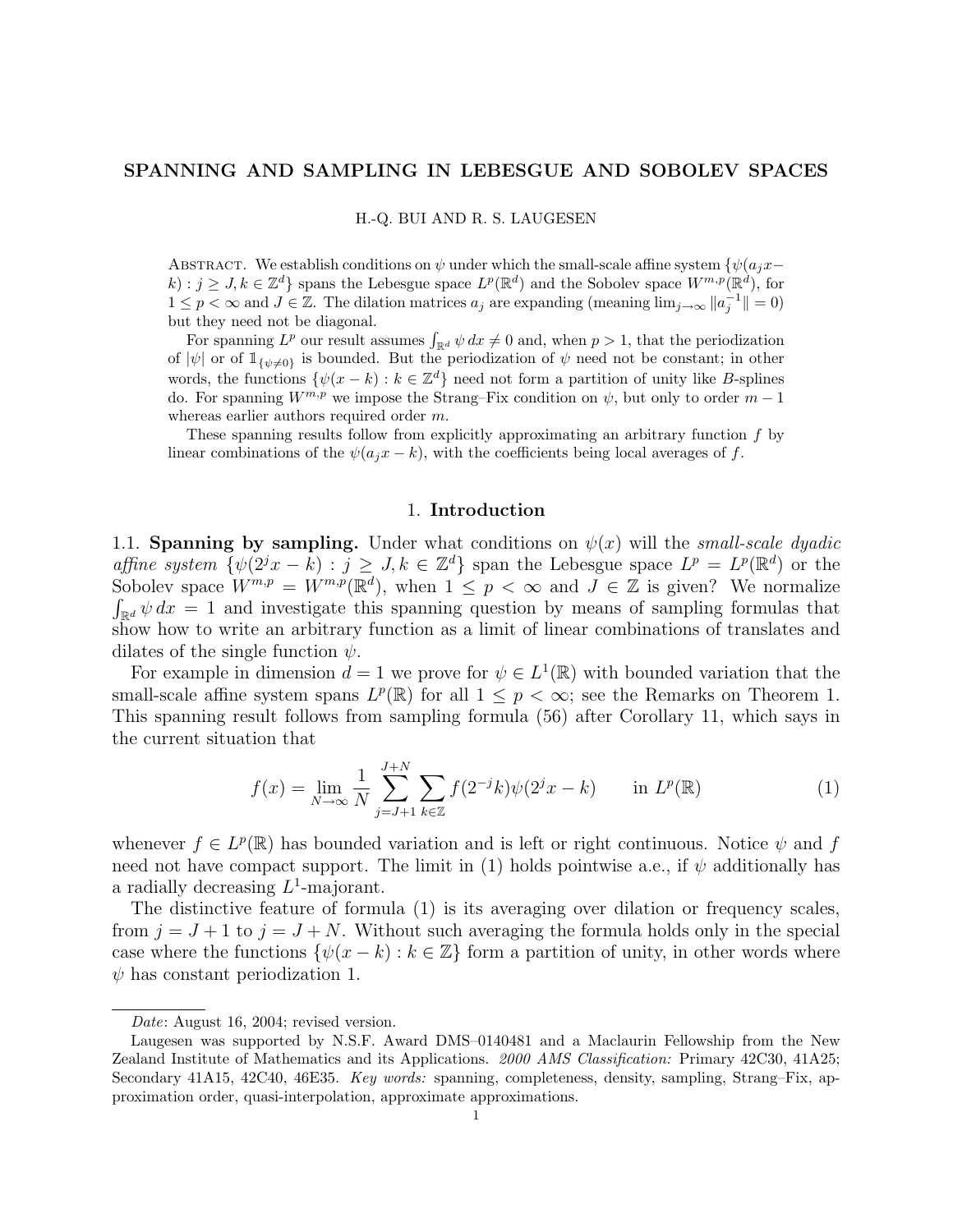More general than (1) is sampling formula (47), which says for arbitrary  $f \in L^p$  that

$$
f(x) = \lim_{N \to \infty} \frac{1}{N} \sum_{n=1}^{N} \sum_{k \in \mathbb{Z}^d} c_{n,k} \psi(a_{j(n)} x - k) \quad \text{in } L^p(\mathbb{R}^d);
$$

here  $\psi$  need not have bounded variation, the dilations  $a_j$  are matrices that *expand* in a sense defined later, and  $j(n)$  is an increasing integer sequence that depends on  $\psi$ . The coefficients  $c_{n,k} = \int_{\mathbb{R}^d} f(a_{j(n)}^{-1})$  $j_{(n)}^{-1}(y)\phi(y-k)$  dy are sampled averages of f. Pointwise sampling would not make sense here because f is defined only up to sets of measure zero. The function  $\phi$  is the analyzer and  $\psi$  is the synthesizer.

We would be delighted if practical applications were found for these sampling formulas, to complement their evident theoretical usefulness. One should seek an application that naturally specifies a generating function  $\psi$  with nonconstant periodization (the constant periodization case is well understood already).

#### Notes.

the Shannon–Whittaker sampling theorem [17, §2.1] says  $f(x) = \sum_{k \in \mathbb{Z}} f(2^{-j}k) \operatorname{sinc}(2^{j}x-1)$ k) for all sufficiently large j, for each band limited f. Our sampling formulas provide an extension of Shannon sampling to more-or-less arbitrary functions f and  $\psi$ , in particular with no band limitation on spt $(f)$ .

2. The sampling throughout this paper differs qualitatively from wavelet sampling, where 2. The sampling unoughout this paper unless quantatively from wavelet sampling, where<br>one samples the deviation of f from its local mean value (with  $\int_{\mathbb{R}^d} \psi \, dx = \hat{\psi}(0) = 0$  and  $\phi = \psi$ ). Our sampling fits rather into the quasi-interpolation tradition. And note our spanning results aim only for spanning, not for additional structure such as orthonormal bases or frames.

Overview of the paper. Section 2 specifies standing assumptions on the dilation and translation matrices. These dilation matrices  $a_j$  need not be diagonal, or dyadic.

Section 3 describes our spanning results for Lebesgue and Sobolev spaces, with the two Corollaries being particularly concrete. Corresponding sampling formulas are developed later, in Sections 6 and 7. In particular Section 6.3 obtains sampling formulas when  $\psi$  is a Schwartz function such as a Gaussian, or more generally when  $\psi$  has bounded variation. Section 7.4 proves a rate of approximation to the sampled function.

Sections 4 and 5 lay the technical groundwork for all sampling formulas in the paper. Appendices A and B collect basic facts on periodizations and on the local supremum operator Q that we use throughout the paper. Appendix C proves a Riemann–Lebesgue limit, and Appendix D develops measure theoretic results on norm and pointwise convergence of arithmetic means of sequences of functions (following Banach–Saks, Szlenk and Komlós).

Open problems are discussed in Section 3.4, especially the Mexican hat spanning problem of Meyer which has motivated our current work.

A briefer account of our methods and results can be found in [12], where we restrict attention to  $L^1$  and  $L^2$  in one dimension.

#### 2. Standing assumptions, and some definitions

#### 2.1. Standing assumptions.

1. Given an exponent  $1 \leq p \leq \infty$  we define the conjugate exponent q by  $\frac{1}{p} + \frac{1}{q}$  $\frac{1}{q} = 1.$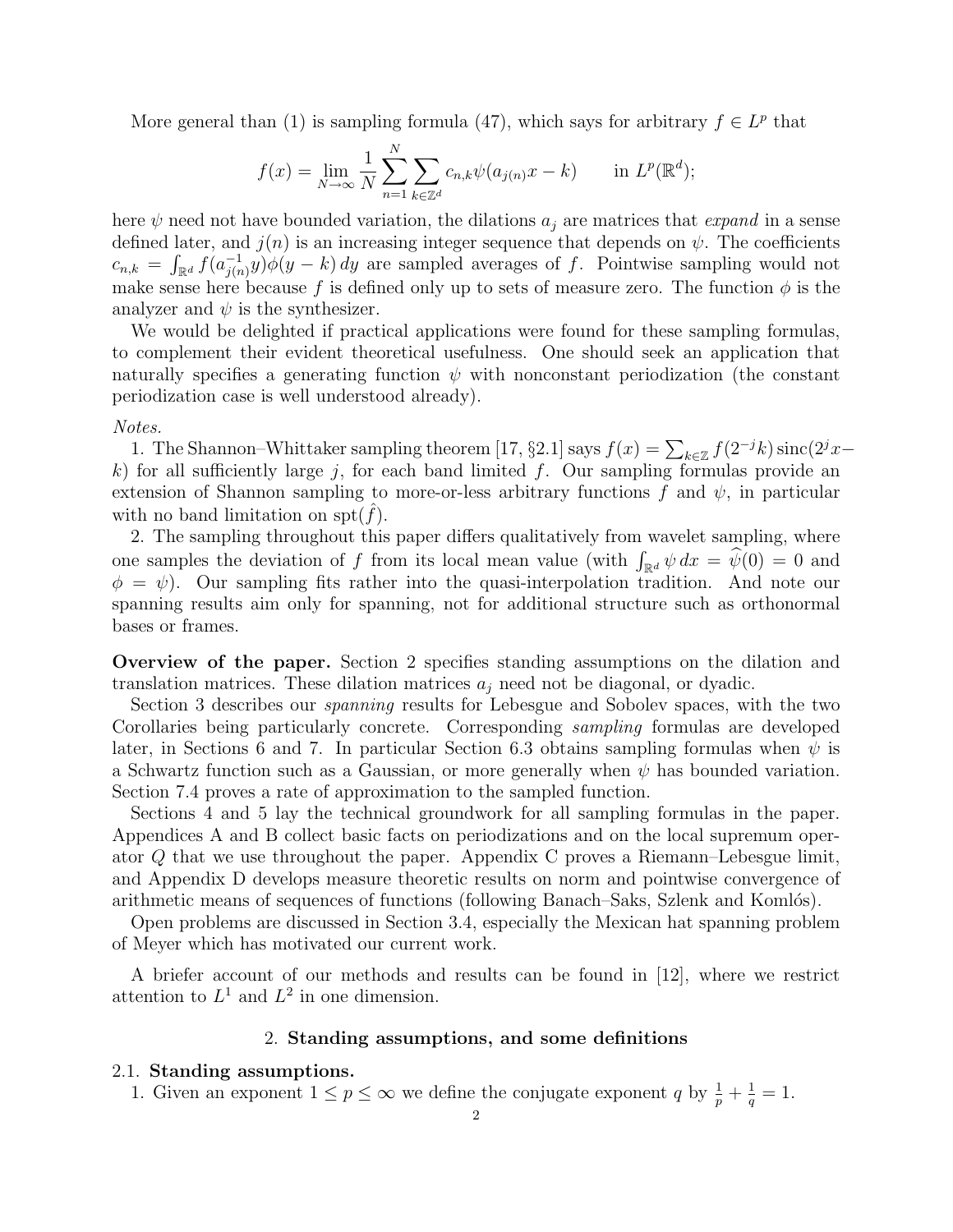2. Fix the dimension  $d \in \mathbb{N}$  and write  $\mathcal{C} = [0, 1]^d$  for the unit cube in  $\mathbb{R}^d$ . Let  $L^p = L^p(\mathbb{R}^d)$ and  $W^{m,p} = W^{m,p}(\mathbb{R}^d)$ .

3. Let the dilation matrices  $a_j$  for  $j \in \mathbb{Z}$  be invertible  $d \times d$  real matrices that are expanding, in the sense that

$$
|a_j x| \ge \lambda_j |x| \quad \text{for all } x \in \mathbb{R}^d, \quad j \in \mathbb{Z}, \tag{2}
$$

for some constants  $\lambda_j$  that approach infinity as  $j \to \infty$ . That is

$$
||a_j^{-1}|| \to 0 \qquad \text{as } j \to \infty,
$$
\n(3)

where ||a|| denotes the norm of a matrix a as an operator from the column vector space  $\mathbb{R}^d$ to itself.

In one dimension, real numbers  $a_j \neq 0$  are expanding if and only if  $|a_j| \to \infty$  as  $j \to \infty$ . In all dimensions, if  $a_j = M^j$  for some invertible matrix M whose eigenvalues all have magnitude greater than 1 then the  $a_j$  are expanding (see for example [15, Remark 2.2]).

4. Fix a translation matrix b, again assumed to be an invertible  $d \times d$  real matrix. Many of our results, operators and constants will depend implicitly on b and on the dimension d. 5. Given a function  $\psi(x)$  on  $\mathbb{R}^d$ , define

$$
\boxed{\psi_{j,k}(x) = \psi(a_j x - bk)}, \qquad j \in \mathbb{Z}, \quad k \in \mathbb{Z}^d, \quad x \in \mathbb{R}^d.
$$

(The traditional dyadic  $\psi_{j,k}(x) = \psi(2^j x - k)$  comes from choosing  $a_j = 2^j I$  and  $b = I$ .) Clearly if  $\psi \in W^{m,p}$  then  $\psi_{j,k} \in W^{m,p}$ . Notice we do not normalize  $\psi_{j,k}$  with any prefactor.

#### 2.2. Some definitions.

1. A subset U of a topological vector space V over the complex numbers is said to span V if the finite linear combinations of elements of U form a dense subset of V, that is if V is equal to

$$
V\text{-span}(U) = \text{closure in } V \text{ of } \{\sum_{m=1}^{n} c_m u_m : c_m \in \mathbb{C}, u_m \in U, n \in \mathbb{N}\}.
$$

2. Write  $BV = BV(\mathbb{R}^d)$  for the class of complex-valued functions whose real and imaginary parts have *bounded variation* on  $\mathbb{R}^d$ , as defined in [18, Chapter 5] or [51, Chapter 5]. (Except we do not assume BV functions belong to  $L^1$ , just to  $L^1_{loc}$ : for example  $1 + e^{-|x|}$  belongs to BV. Whenever global  $L^1$  integrability is required, we will state it explicitly.)

In one dimension, a BV function can be redefined on a set of measure zero to satisfy the usual classical definition [21, §3.5]. In all dimensions, Sobolev functions have bounded variation:  $W^{1,1} \subset BV$  by [18, p. 170].

3. Some of our results (notably on Sobolev sampling) will require the dilation matrices  $a_j$ to expand nicely, meaning the  $a_i$  are expanding and

$$
|\det a_j| \le C\lambda_j^d \tag{4}
$$

for all  $j \in \mathbb{Z}$  and some constant  $C > 0$ . Geometrically, this means the volume of the image of the unit ball under  $a_j$  is bounded by a multiple of the volume of the largest ball inscribed in that image and centered at the origin. Note if the  $a_j$  expand nicely then

$$
\|a_j^{-1}\| \|a_j\| \le C \qquad \text{for all } j \in \mathbb{Z}
$$
 (5)

by the inequality " $H \leq H_I$ " in [47, eq. (14.3)].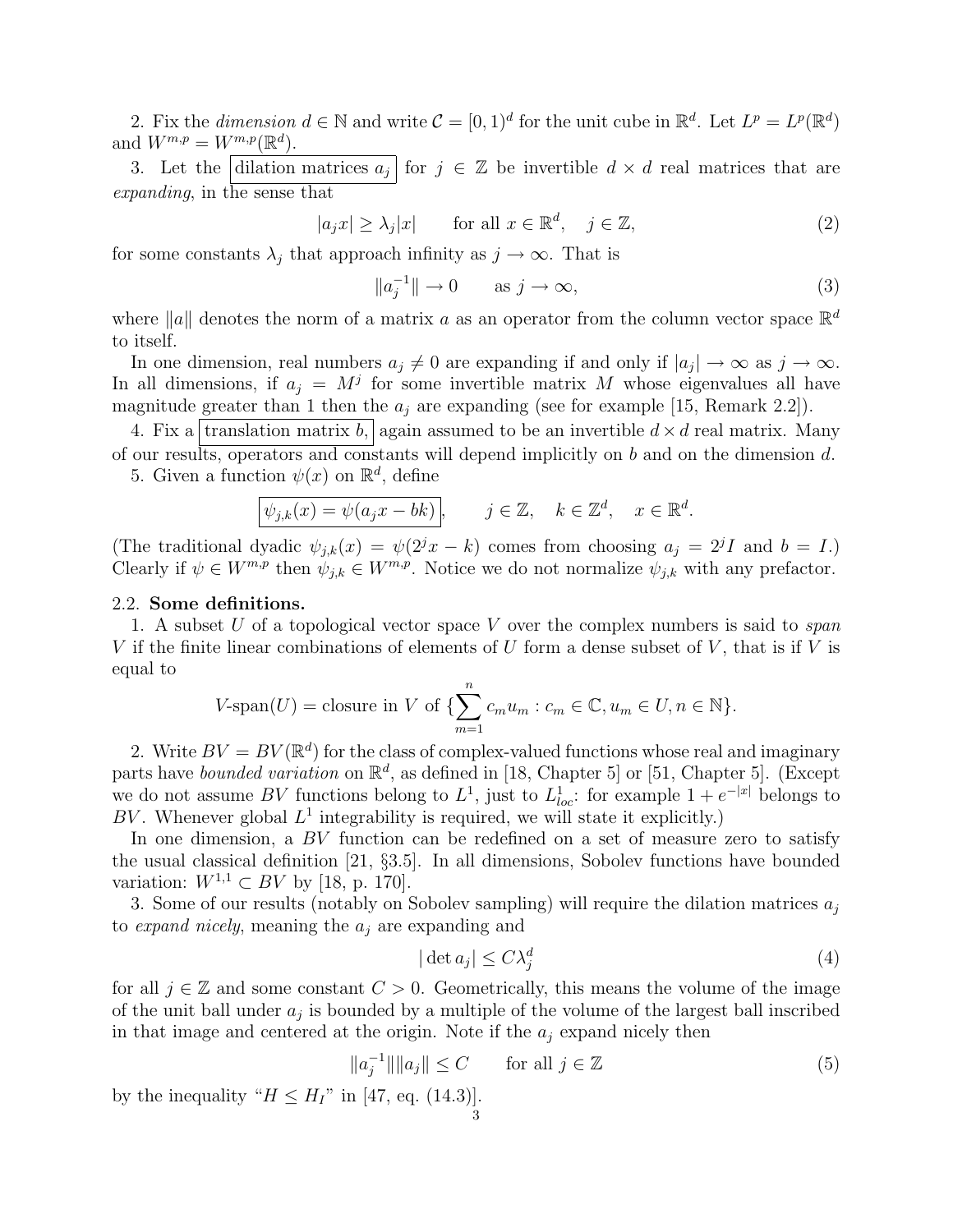In one dimension, every sequence  $a_j$  of nonzero real numbers with  $|a_j| \to \infty$  expands nicely, because (4) just says  $|a_j| \leq C |a_j|$  when  $d = 1$ .

4. Write  $X(x) = x$  for the identity function on  $\mathbb{R}^d$ , and let  $\chi_r(x) = 1 + |x|^r$  when  $r \ge 0$ .

5. When  $\mu$  is a multiindex, write  $f^{(\mu)} = D^{\mu} f$  for the  $\mu$ -th derivative of f.

5. When *μ* is a multimaex, write  $f^{(r)} = D^r f$  for the *μ*-th derivative of *f*.<br>6. Define the Fourier transform using  $2\pi$  in the exponent:  $\hat{f}(\xi) = \int_{\mathbb{R}^d} f(x)e^{-2\pi i \xi x} dx$ , where  $\xi$  = row vector  $\in \mathbb{R}^d$ .

### 3. Spanning results

3.1. Spanning  $L^p$ . Our first theorem gives sufficient conditions for a function  $\psi$  to generate a small-scale affine system spanning  $L^p$ . In the theorem, we write

$$
\mathbb{1}_{\{\psi \neq 0\}}(x) = \begin{cases} 1 & \text{if } \psi(x) \neq 0 \\ 0 & \text{if } \psi(x) = 0 \end{cases}
$$

for the characteristic function of the set where  $\psi$  is nonzero. We also need the operators P and Q. Define the periodization operator P by

$$
\boxed{(Pf)(x) = |\det b| \sum_{k \in \mathbb{Z}^d} f(x - bk) \quad \text{for } x \in \mathbb{R}^d.
$$

If  $f: \mathbb{R}^d \to [0, \infty]$  is measurable then  $Pf: \mathbb{R}^d \to [0, \infty]$  is well defined and also measurable, and of course Pf is periodic with respect to the lattice  $b\mathbb{Z}^d$ . Also define a local supremum operator Q by

$$
\boxed{(Qf)(x) = \text{ess. sup}_{|y-x| < \sqrt{d}} |f(y)| = \|f\|_{L^\infty(B(x,\sqrt{d}))}} \qquad \text{for } x \in \mathbb{R}^d,
$$

when f is measurable. Then  $Qf : \mathbb{R}^d \to [0, \infty]$  is lower semicontinuous and hence measurable.

**Theorem 1.** Let  $J \in \mathbb{Z}$  and write  $A_J(\psi) = \{\psi_{j,k} : j \geq J, k \in \mathbb{Z}^d\}.$ 

**neorem 1.** Let  $J \in \mathbb{Z}$  and write  $A_J(\psi) = \{\psi_{j,k} : j \geq J, k \in \mathbb{Z}^*\}$ .<br>
(a) Let  $p = 1$  and suppose  $\psi \in L^1$ . If  $\int_{\mathbb{R}^d} \psi \, dx \neq 0$  then  $A_J(\psi)$  spans  $L^1$ .

(b) Let  $1 < p < \infty$ . Suppose  $\psi \in L^p$  and that either  $P(\mathbb{1}_{\{\psi \neq 0\}}) \in L^{\infty}$  or  $P(|\psi|) \in L^{\infty}$ . If R  $\int_{\mathbb{R}^d} \psi \, dx \neq 0$  then  $A_J(\psi)$  spans  $L^p$ .

More generally if  $\psi = \psi_0 + \psi_1$  where  $\psi_0, \psi_1 \in L^p$  and  $P(\mathbb{1}_{\{\psi_0 \neq 0\}}) \in L^{\infty}$  and  $P(|\psi_1|) \in L^{\infty}$ , More generative  $y \psi = \psi_0 + \psi_1$  where  $\psi$ <br>with  $\int_{\mathbb{R}^d} \psi \, dx \neq 0$ , then  $A_J(\psi)$  spans  $L^p$ .

(c) Let  $p = \infty$  and suppose  $\psi \in L^{\infty}$  with  $Q\psi \in L^{1}$ , and that  $P\psi$  is constant a.e. If R  $\sum_{\mathbb{R}^d} \psi \, dx \neq 0$  then the  $L^{\infty}$ -span $(A_J(\psi))$  contains  $UC \cap L^1$ .

The class UC consists of all uniformly continuous functions on  $\mathbb{R}^d$ . It is easy to show  $UC \cap L^1 \subset L^{\infty}$ , and that functions in  $UC \cap L^1$  must vanish at infinity.

Corollary 2. Let  $\psi \in L^p, 1 \leq p < \infty$ , and when  $1 < p < \infty$  assume  $\psi$  decays according to  $|\psi(x)| \leq C |x|^{-d-\epsilon}$  for all large  $|x|$ , for some constants  $C, \epsilon > 0$ .  $\begin{array}{l} \Gamma(x) \leq C|x| \stackrel{a}{\sim}$  for all large  $|x|$ , for some constant  $\int_{\mathbb{R}^d} \psi \, dx \neq 0$  then  $A_J(\psi)$  spans  $L^p$  for all  $J \in \mathbb{Z}$ .

Filippov and Oswald [19, Theorem 3] proved the corollary in the special case of dyadic dilations,  $a_j = 2^j I$ . See our remarks on the literature, below.

We prove the theorem and corollary at the end of the section.

## Remarks on Theorem 1 and Corollary 2.

1. The hypothesis  $P1_{\{\psi\neq0\}} \in L^{\infty}$  in the theorem is a kind of "finite intersection" property of the support of  $\psi$ , and it certainly holds whenever  $\psi$  has compact support. But it might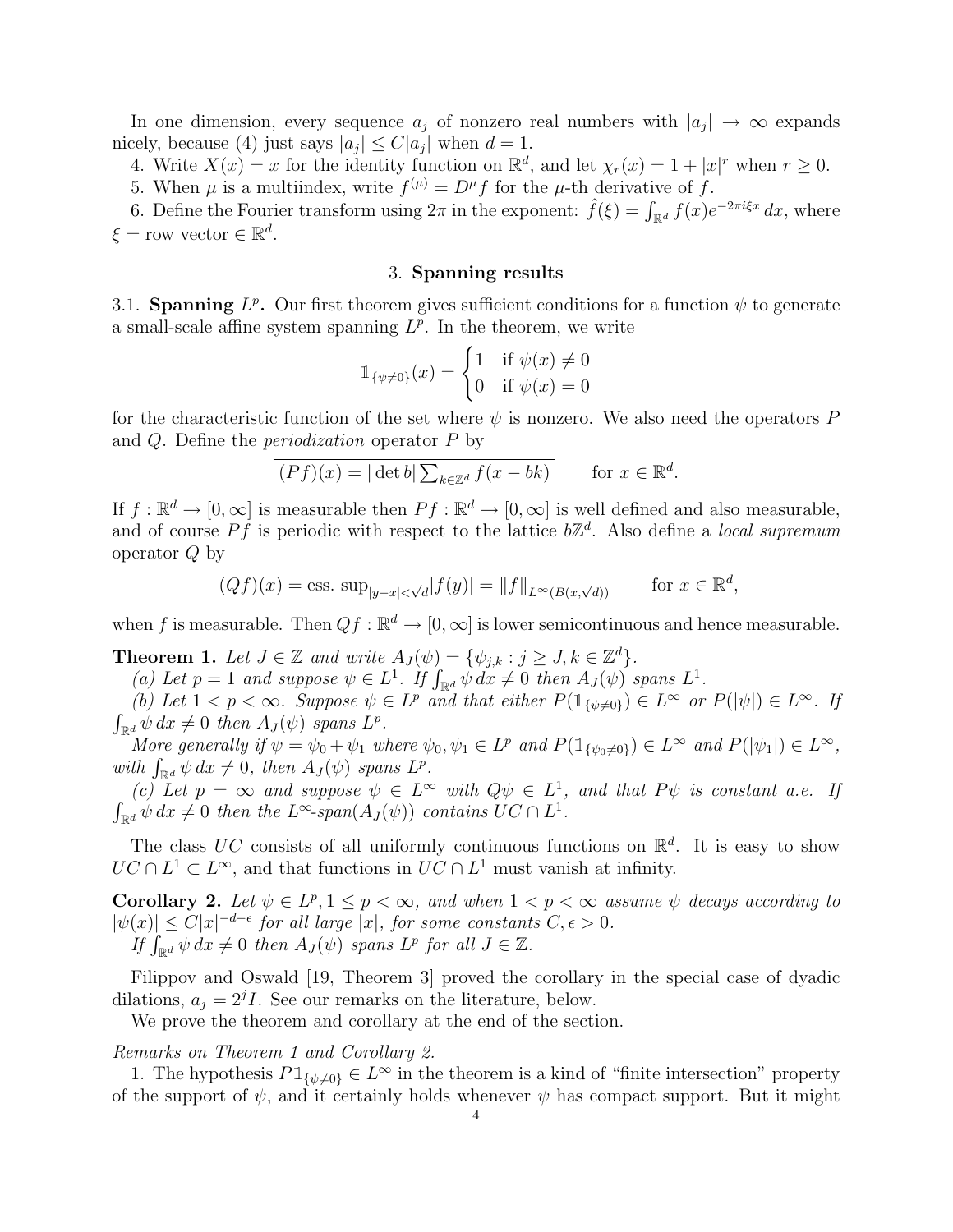hold when  $\psi$  has noncompact support, as shown by the counterexample in Appendix B, which is the characteristic function of a certain unbounded set. Theorem 1 is stronger than Corollary 2, when  $p > 1$ , because  $\psi$  does not decay at infinity in this counterexample.

2. The other hypothesis  $P[\psi] \in L^{\infty}$  is certainly satisfied if  $\psi$  is bounded with compact support, or if  $\psi$  is Schwartz class, such as a Gaussian. More generally, if  $\psi \in L^{\infty}$  has a radially decreasing  $L^1$ -majorant then  $P[\psi] \in L^{\infty}$  (Lemma 19).

And in one dimension the hypothesis  $P[\psi] \in L^{\infty}(\mathbb{R})$  is assured whenever  $\psi \in L^{1}(\mathbb{R})$ has bounded variation (for example when  $\psi \in W^{1,1}(\mathbb{R})$ ), because then  $P[\psi] \in BV_{loc}(\mathbb{R})$  by Lemma 20 and  $BV_{loc} \subset L^{\infty}_{loc}$  in one dimension, so that  $P[\psi] \in L^{\infty}(\mathbb{R})$  by periodicity.

3.  $A_J(\psi)$  will generally not span  $L^{\infty}$ . For example, if  $\psi$  has compact support then finite linear combinations of the  $\psi_{j,k}$  cannot well approximate the constant function  $f \equiv 1$  in the  $L^{\infty}$ -norm. For another example (albeit one where  $P\psi$  is nonconstant), if  $\psi$  is continuous with compact support and  $\psi$  happens to vanish at every point bk for  $k \in \mathbb{Z}^d$ , then  $\psi_{j,k}(0) = 0$ for all j, k. Thus every (continuous) function in the uniform closure of the span of the  $\psi_{i,k}$ must vanish at  $x = 0$ , preventing  $A_J(\psi)$  from spanning all of  $L^{\infty}$ .

Remarks on the  $L^p$  spanning literature. The best previous  $L^p$  spanning result with  $\int_{\mathbb{R}^d} \psi \, dx \neq 0$  was proved by Filippov and Oswald [19, Theorem 3]. They obtained precisely Corollary 2 in the special case of dyadic dilations  $a_j = 2^j I$ . Their methods are very different from ours and provide no sampling formulas. Also, their methods are highly dyadic and so it is not clear whether they could handle more general dilations.

The next best previous spanning results for  $L^p$  are of "Strang–Fix" type. These make three assumptions: that  $\psi$  has constant periodization  $P\psi = \text{const} \neq 0$ , that  $\psi$  has compact support, and that the dilations are expanding and *isotropic*  $(a_i = \lambda_i I)$ . See [6, Theorem 4.1] for  $p = 2$ , and [44, Theorems I,III] for  $p = 2, \infty$ , and [16] for  $1 \le p \le \infty$  (with refinements in [10]). A few papers relax the compact support assumption to a polynomial decay condition on  $\psi \in L^{\infty}$ : see [31, Theorem 3.1] and [24] for  $p = \infty$ , and [27, Theorem 1.1] for  $1 \le p \le \infty$ . In fact di Guglielmo [23, Théorème 2'] had the first results in this area, handling  $p \geq 2$  with nonisotropic (though still diagonal) dilation matrices and with  $\psi$  having compact support. But di Guglielmo required  $\psi$  to have a special convolution form that is strictly stronger than having constant periodization, when  $d > 1$ , as we discuss in Section 3.2. (An exception is [23, Théorème 5], which assumes constant periodization,  $p = 2$ , and a vanishing moment condition on  $\phi$  and  $\psi$ , and then proves a sampling formula.)

Theorem 1 improves on this Strang–Fix literature in every respect for  $p < \infty$ : instead of constant periodization it assumes only *bounded* periodization  $(P|\psi| \in L^{\infty}$  or  $P1_{\{\psi \neq 0\}} \in L^{\infty}$ , and it imposes no support or decay conditions on  $\psi$ , and the dilations can expand arbitrarily. Matters are even better when  $p = 1$ , for then  $\psi$  need not even have bounded periodization in Theorem 1. And for all p, our  $\psi$  need not be bounded, as Corollary 2 demonstrates.

In fairness to the "Strang–Fix" authors, they were not aiming to prove spanning results. They were proving approximation formulas with explicit "big-O" error terms, and spanning results were simply a byproduct. When we establish analogous  $L^p$  approximation rates, in Section 7.4, we too will assume  $\psi$  has constant periodization (although we will weaken the support and decay conditions of earlier authors, and handle a wider class of dilations).

Clearly  $p = \infty$  is a very special case in Theorem 1, and this part of the theorem improves on the literature only in that it relaxes the compact support or decay assumption on  $\psi$  to the weaker hypothesis  $Q\psi \in L^1$ .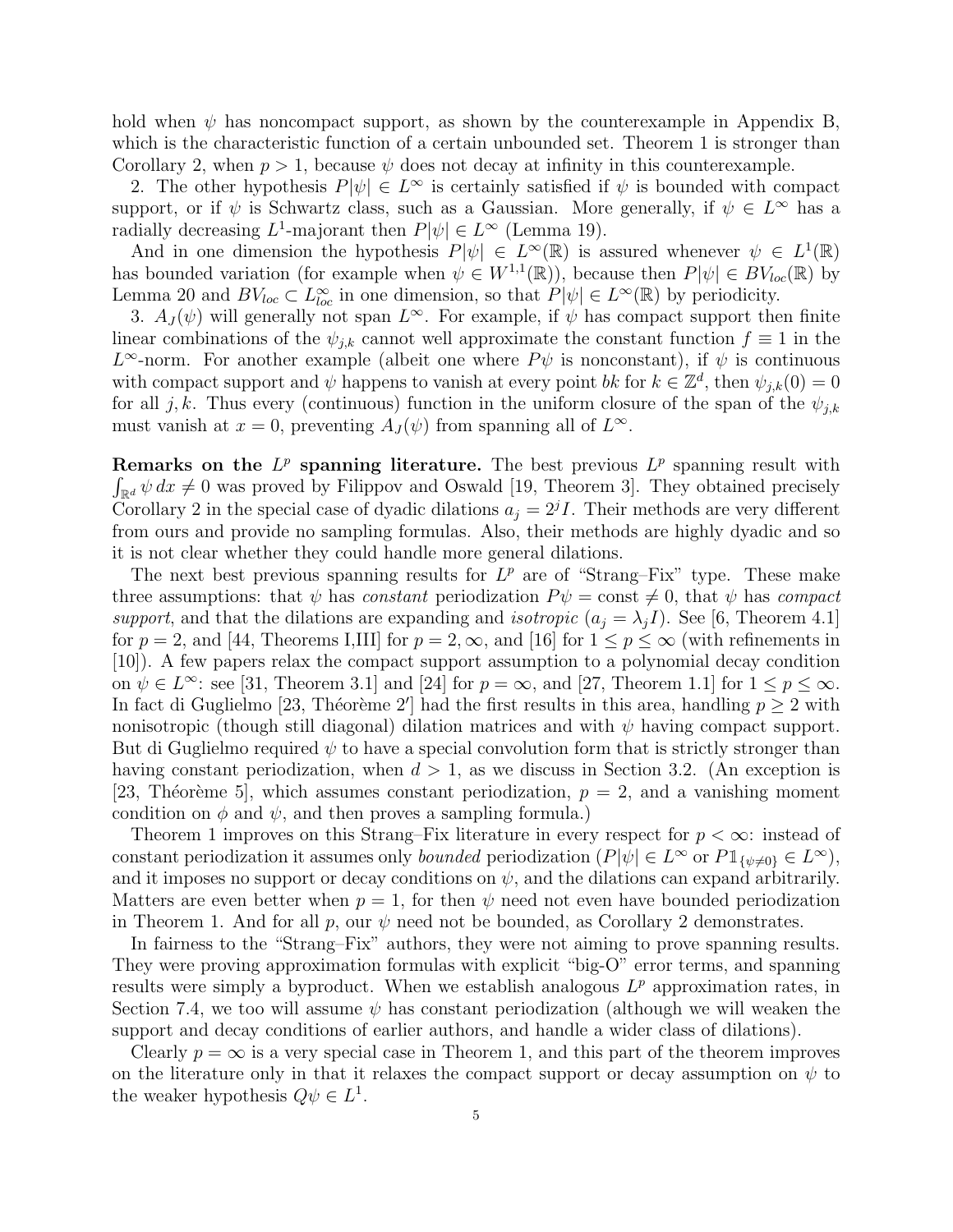A final point in favor of Theorem 1 is that we prove it by a general approximation formula whose coefficients are sampled average values of  $f$ . Of all the authors in the Strang-Fix tradition mentioned above, only di Guglielmo gave such explicit sampling formulas, when  $2 \leq p < \infty$ ; and di Guglielmo required  $\psi$  to have a special convolution form. All other authors used coefficients depending on the Fourier transform  $\tilde{f}$ , when  $1 \leq p < \infty$ . See our further remarks on sampling formulas at the end of subsection 6.1.

In a different vein from Theorem 1, for  $p = 2$  the class of  $\psi \in L^2$  such that the  $\psi_{j,k}$  span In a different vein from Theorem 1, for  $p = z$  the class of  $\psi \in L^2$  such that the  $\psi_{j,k}$  span  $L^2$  by approximations of the specific form  $\lim_{j\to\infty}\sum_{k\in\mathbb{Z}^d}c_{j,k}\psi(\lambda_jx - k)$  ("only one j at a time") has been fully characterized without decay assumptions, in a delightful work by de time") has been fully characterized without decay assumptions, in a delightful work by de<br>Boor, DeVore and Ron [9]. When  $\int_{\mathbb{R}^d} \psi \, dx \neq 0$  this characterization reduces to the constant boor, Devore and Ron [9]. When  $\int_{\mathbb{R}^d} \psi \, dx \neq 0$  this characterization reduces to the constant periodization condition again, but the characterization is new when  $\int_{\mathbb{R}^d} \psi \, dx = 0$ . Section 1 of [9] gives a wide survey of the literature up to 1993, mentioning a number of papers treating noncompact support. See also the later paper [37], for results on  $L^p, 2 \leq p \leq \infty$ .

Working still with  $p = 2$ , the wavelet literature offers two spanning results with nonconstructive proofs, for dyadic dilations. First, if  $\psi \in L^2(\mathbb{R})$  is a scaling function and  $|\hat{\psi}|$  is continuous at the origin with  $\widehat{\psi}(0) \neq 0$ , then  $A(\psi)$  spans  $L^2(\mathbb{R})$ . See [26, Theorem 2.1.7] and references therein. Of course for  $\psi$  to satisfy a scaling relation is a significant restriction. And if it happens that  $\psi \in L^1(\mathbb{R})$  then  $P\psi$  is constant (see [50, Proposition 2.17]), and so  $A_J(\psi)$  spans  $L^2$  anyway by Strang–Fix type results.

The second result says that if  $\psi \in L^2$  and  $|\widehat{\psi}|$  is continuous at the origin with  $\widehat{\psi}(0) \neq 0$ , and if  $P(|\widehat{\psi}|^2) \in L^{\infty}$ , then  $A_J(\psi)$  spans  $L^2$ . This is a simple adaptation of Daubechies' spanning result [17, Proposition 5.3.2]. The proof is special to  $L^2$ . It is unclear to us what relation there might be between the hypothesis  $P(|\hat{\psi}|^2) \in L^{\infty}$  here and the hypotheses  $P(|\psi|) \in L^{\infty}$ or  $P(\mathbb{1}_{\{\psi\neq 0\}}) \in L^{\infty}$  in Theorem 1 for  $p=2$ .

Contrast with Wiener's Tauberian theorems. The famous Tauberian theorems of Wiener [48] say that the collection of all translates  $\{\psi(\cdot - y) : y \in \mathbb{R}^d\}$  spans  $L^1$  if and only if  $\psi \in L^1$  and  $\widehat{\psi}$  is nonzero everywhere, and spans  $L^2$  if and only if  $\psi \in L^2$  and  $\widehat{\psi}$  is nonzero a.e. (For some recent sharp constructions in  $L^p$  for  $p \neq 1, 2$ , see [38].)

Our affine spanning results differ from Wiener's theorems because we restrict ourselves to a discrete subset of translations, but allow ourselves also a discrete sequence of dilations. The contrast with Wiener's theorem is particularly stark for spanning  $L^1$ , because if  $\hat{\psi}$  is nonzero merely on a neighborhood of the origin then  $A_J(\psi)$  spans  $L^1$  by Theorem 1(a).

Incidentally, it is possible to span  $L^p$  for  $2 < p < \infty$  using just integer translates of a single function  $\psi$  (and no dilates at all). The function  $\psi$  must be rather special. See [4] and references therein. One can further generalize this problem to considering arbitrary discrete sets of translates (not just  $k \in \mathbb{Z}^d$ ), and the recent paper [11] completely characterizes when  $L^1$  can be spanned this way.

Now we can prove the theorem and corollary for spanning  $L^p$ .

*Proof of Theorem 1.* The hypotheses ensure  $\psi \in L^1$ , in all three parts of the theorem. This is immediate when  $p = 1$ . When  $1 < p < \infty$ , if  $P1_{\{\psi \neq 0\}} \in L^{\infty}$  then the set  $\{x : \psi(x) \neq 0\}$ has finite measure and so  $\psi \in L^p$  implies  $\psi \in L^1$  by Hölder's inequality, while if  $P[\psi] \in L^\infty$ then  $\psi \in L^1$  just by integrating  $P[\psi]$  over the set bC. When  $p = \infty$  we assume  $Q\psi \in L^1$  in part (c), and  $|\psi| \le Q\psi$  by Lemma 22 so that  $\psi \in L^1$ .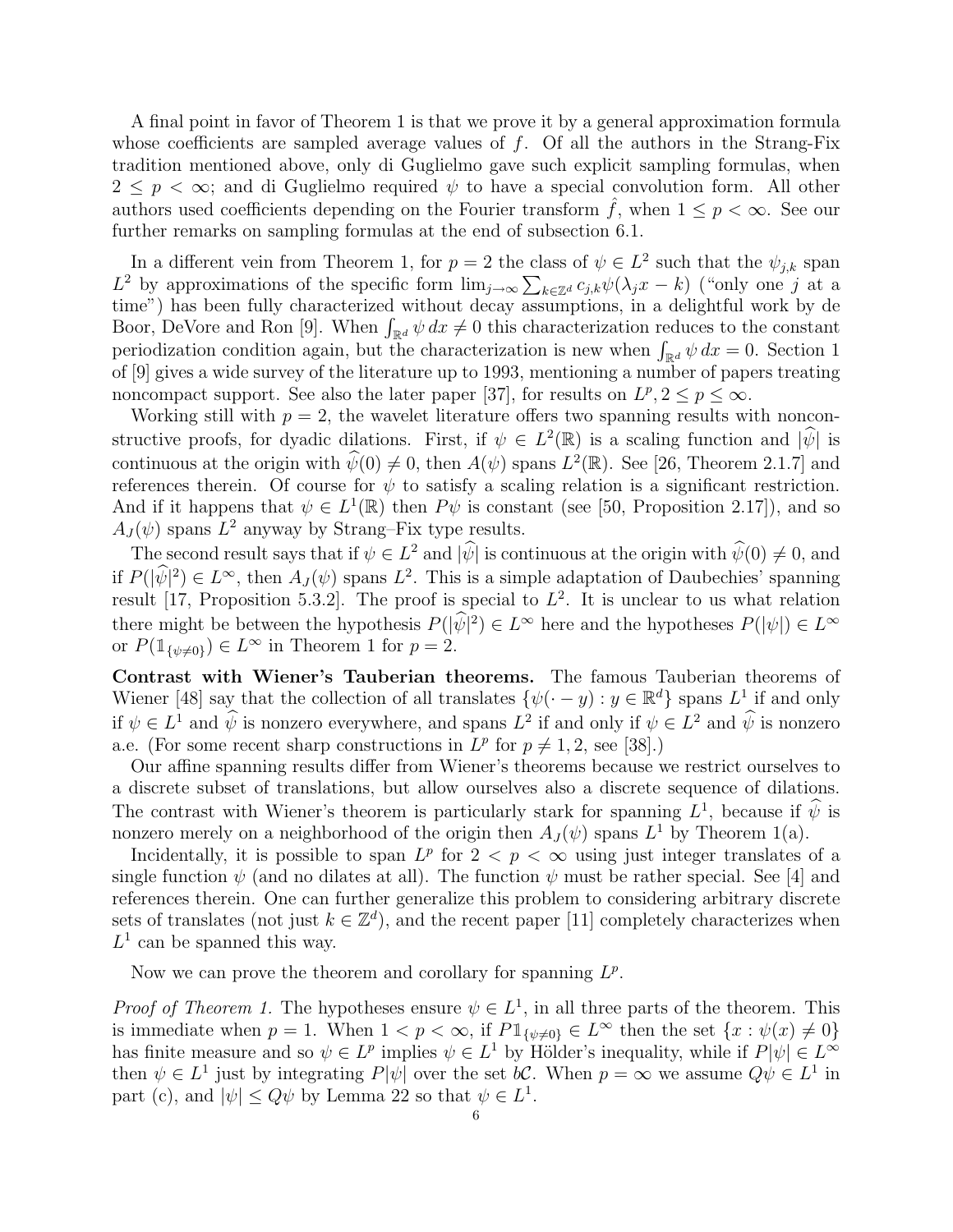Since  $\psi \in L^1$  with  $\int_{\mathbb{R}^d} \psi \, dx \neq 0$ , we can normalize  $\int_{\mathbb{R}^d} \psi \, dx = 1$ . Define  $\phi = \mathbb{1}_{\mathcal{C}}$ .

To prove part (a) and the first paragraph of (b), take an arbitrary  $f \in L^p$ . Then by combining Proposition 9(d) with sampling formula  $(47)$  in Proposition 9(b) (using case (i) and  $\delta = 1$  in the proposition), we conclude  $f \in L^p$ -span $(A_J(\psi))$ .

 $d \theta = 1$  in the proposition), we conclude  $f \in L^p$ -span $(A_J(\psi))$ .<br>Now we sketch a proof for the second paragraph of (b). We may assume  $\int_{\mathbb{R}} \psi_0 dx = 1/2$ Now we sketch a proof for the second paragraph of (b). We may assume  $\int_{\mathbb{R}} \psi_0 dx = 1/2$ <br>and  $\int_{\mathbb{R}} \psi_1 dx = 1/2$ , by adding a suitable smooth, compactly supported function to  $\psi_0$  and subtracting it from  $\psi_1$ . Then the two functions  $2\psi_0$  and  $2\psi_1$  satisfy the hypotheses of case (i) of Proposition 9, with  $\varepsilon = 0$  and  $\varepsilon = 1$  respectively. Applying that proposition to the two functions yields two sampling formulas, one based on  $2\psi_0$  and one on  $2\psi_1$ , with both converging to f. We choose the sequence  $j(n)$  to work for both  $2\psi_0$  and  $2\psi_1$  simultaneously (see the remark after Proposition 9).

After adding the two sampling formulas and dividing by 2 we obtain a new sampling formula that also converges to f. Since adding  $2\psi_0(a_i x - k)$  to  $2\psi_1(a_i x - k)$  and dividing by 2 gives exactly  $\psi(a_jx - k)$ , we conclude that f lies in the L<sup>2</sup>-span of  $A_J(\psi)$ .

For part (c) of this theorem, where  $p = \infty$ , simply take  $f \in UC \cap L^1 \subset L^{\infty}$  and use case (iii) of Proposition 9(a)(d). Note the constant function  $P\psi$  must equal its mean value a.e., and this mean value equals

$$
\frac{1}{|bC|} \int_{bC} (P\psi)(y) dy = \int_{bC} \sum_{k \in \mathbb{Z}^d} \psi(y - bk) dy = \int_{\mathbb{R}^d} \psi(y) dy = 1.
$$
 (6)

$$
\Box
$$

Proof of Corollary 2.

When  $p = 1$ , this is just Theorem 1.

Suppose  $1 < p < \infty$  and choose  $R > 0$  with  $|\psi(x)| \leq C |x|^{-d-\epsilon}$  for all  $|x| \geq R$ . Define  $\psi_0(x) = \psi(x)$  when  $|x| < R$  and  $\psi_0(x) = 0$  otherwise, and let  $\psi_1 = \psi - \psi_0$ .

Notice  $\psi_0$  has compact support and so  $P1_{\{\psi_0\neq 0\}} \in L^{\infty}$ , while  $P[\psi_1] \in L^{\infty}$  by Lemma 19 because  $\psi_1$  has a radially decreasing  $L^1$  majorant of the form  $C \max\{R, |x|\}^{-d-\epsilon}$ .

Since  $\psi = \psi_0 + \psi_1$ , Theorem 1(b) tells us that  $A_J(\psi)$  spans  $L^p$ .  $\Box$ 

3.2. Spanning Sobolev spaces. We will develop sufficient conditions for spanning the Sobolev space  $W^{m,p}$ . Recall  $A_J(\psi) = \{\psi_{j,k} : j \geq J, k \in \mathbb{Z}^d\}$ , that  $\chi_r(x) = 1 + |x|^r$ , and that  $\psi^{(\mu)} = D^{\mu}\psi$  means the  $\mu$ -th derivative of  $\psi$ , when  $\mu$  is a multiindex.

**Theorem 3.** Assume the dilations  $a_i$  expand nicely. Take  $J \in \mathbb{Z}, m \in \mathbb{N}, 1 \leq p \leq \infty$  and suppose  $\psi \in W^{m,p}$  with

 $\chi_{|\mu|} \psi^{(\mu)} \in L^p$  for all multiindices  $\mu$  of order  $|\mu| \leq m$ , and (7)

$$
(D^{\mu}\widehat{\psi})(\ell b^{-1}) = 0 \qquad \text{for all } |\mu| < m \text{ and all row vectors } \ell \in \mathbb{Z}^d \setminus \{0\}. \tag{8}
$$

(a) If  $p = 1$  and  $\int_{\mathbb{R}^d} \psi \, dx \neq 0$  then  $A_J(\psi)$  spans  $W^{m,1}$ . (b) Let  $1 < p < \infty$  and suppose either

 $P(\mathbb{1}_{\{\psi^{(\mu)}\neq 0\}}) \in L^{\infty}$  for all  $|\mu| \leq m$  or else (9)

$$
P(|\chi_{|\mu|}\psi^{(\mu)}|) \in L^{\infty} \qquad \text{for all } |\mu| \le m. \tag{10}
$$

If  $\int_{\mathbb{R}^d} \psi \, dx \neq 0$  then  $A_J(\psi)$  spans  $W^{m,p}$ .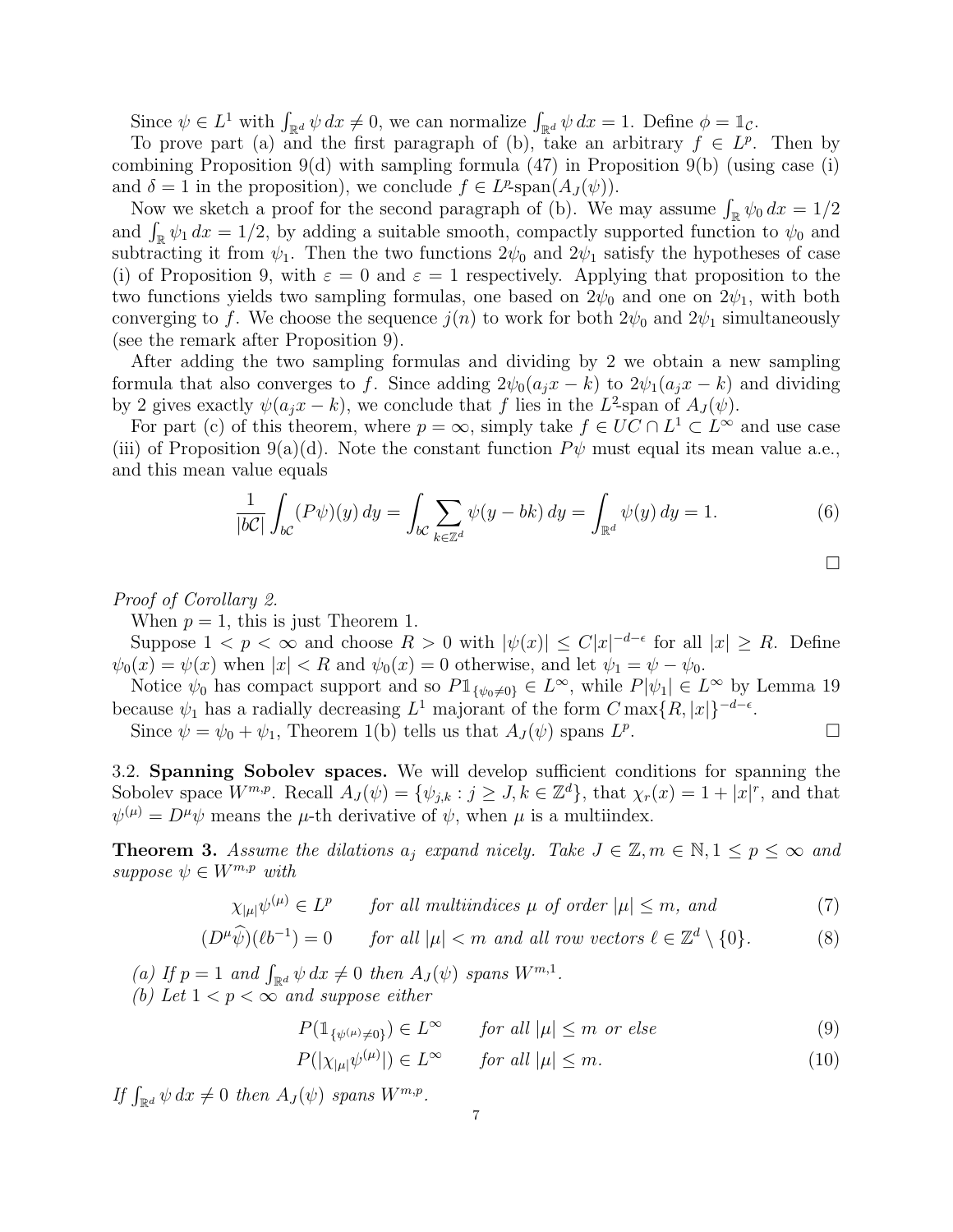More generally, let  $1 < p < \infty$  and suppose the functions  $\psi_0, \psi_1 \in W^{m,p}$  each satisfy (7), that the sum  $\psi = \psi_0 + \psi_1$  satisfies (8), and that  $\psi_0$  and  $\psi_1$  satisfy (9) and (10) respectively. that the sum  $\psi = \psi_0 + \psi_1$  satisfies (8),  $\psi$ <br>If  $\int_{\mathbb{R}^d} \psi \, dx \neq 0$  then  $A_J(\psi)$  spans  $W^{m,p}$ .

(c) Let  $p = \infty$  and suppose (8) holds also for all  $|\mu| = m$ , and that  $Q(\chi_{|\mu|} \psi^{(\mu)}) \in L^1$  for (c) Let  $p = \infty$  and suppose (8) notas also for all  $|\mu| = m$ , and that  $Q(\chi_{|\mu|}\psi^{\mu\nu}) \in L$ <br>all  $|\mu| \leq m$  . If  $\int_{\mathbb{R}^d} \psi \, dx \neq 0$  then the  $W^{m,\infty}$ -span $(A_J(\psi))$  contains  $W^{m,\infty} \cap U C^m \cap L^1$ .

 $UC^m$  denotes the class of functions whose derivatives of order  $\leq m$  are all uniformly continuous.

Next we observe a simple decay condition near infinity suffices for  $\psi$  to span  $W^{m,p}$ , in conjunction with the vanishing of the Fourier transform at the lattice points.

**Corollary 4.** Assume the dilations  $a_i$  expand nicely. Let  $m \in \mathbb{N}, 1 \leq p < \infty$ , and suppose  $\psi \in W^{m,p}$  decays according to

$$
|\psi^{(\mu)}(x)| \le C|x|^{-d-|\mu|-\epsilon} \qquad \text{for all } |\mu| \le m \text{ and all large } |x|,\tag{11}
$$

for some constants  $C, \epsilon > 0$ . Suppose  $(D^{\mu}\widehat{\psi})(\ell b^{-1}) = 0$  for all  $|\mu| < m$  and all  $\ell \in \mathbb{Z}^d \setminus \{0\}$ .  $\begin{array}{l} \textit{if } \textit{Some constants } C, \epsilon > 0. \textit{ Suppose } (D^{\mu}\psi)(\ell\sigma^{-1}) = 0 \textit{ if } \textit{if } \int_{\mathbb{R}^d} \psi \, dx \neq 0 \textit{ then } A_J(\psi) \textit{ spans } W^{m,p} \textit{ for all } J \in \mathbb{Z}. \end{array}$ 

We prove the theorem and corollary at the end of the section.

Remarks on Theorem 3 and Corollary 4.

1. If  $\psi \in W^{m,\infty}$  has compact support then the P- and Q-hypotheses in Theorem 3 are all satisfied, because if  $f \in L^{\infty}$  has compact support then  $P(\mathbb{1}_{\{f \neq 0\}}), P(|f|) \in L^{\infty}$  and  $Qf \in L^{1}$ .

2. The theorem and corollary reduce when  $m = 0$  back to the  $L^p$  spanning results (Theorem 1 and Corollary 2), except that the Sobolev results assume the dilations expand nicely and Corollary 4 assumes slightly more than Corollary 2 when  $p = 1$ . We do not know whether our Sobolev spanning results still hold when the  $a_i$  are expanding without expanding nicely.

**Examples for Theorem 3.** The easiest way to construct a  $\psi$  whose Fourier transform vanishes to order m at the nonzero lattice points, as required in Theorem 3 and Corollary 4, is to put

$$
\psi = \psi_0 * u * \dots * u \qquad \text{(with } m \text{ factors of } u\text{)}\tag{12}
$$

where u has constant periodization  $Pu = 1$  a.e. This works because  $\hat{\psi} = \hat{\psi}_0 \hat{u} \cdots \hat{u}$  while  $Pu = 1$  a.e. implies  $\hat{u}(0) = 1$  and  $\hat{u}(\ell b^{-1}) = 0$  for all row vectors  $\ell \in \mathbb{Z}^d \setminus \{0\}$  (see Section 3.3).

For example in one dimension this construction yields the triangular function  $\psi(x) = 1-|x|$ for  $-1 \le x \le 1$ , by choosing  $\psi_0 = u = \mathbb{1}_{[-1/2,1/2)}$  and using  $m = 1, b = 1$ . By Theorem 3, the resulting system  $A_J(\psi)$  will span  $W^{1,p}(\mathbb{R}), 1 \leq p < \infty$ .

Remarks on the Sobolev spanning literature. Prior spanning results for  $W^{m,p}$  with  $\int_{\mathbb{R}^d} \psi \, dx \neq 0$  make three assumptions: that  $(D^{\mu} \widehat{\psi})(\ell b^{-1}) = 0$  for all  $|\mu| \leq m$  (not just for  $|\mu| < m$ ) and all  $\ell \in \mathbb{Z}^d \setminus \{0\}$ , that  $\psi$  has *compact support*, and that the dilations are expanding and *isotropic*  $(a_i = \lambda_i I)$ . For  $p = 2$  see [6, Theorem 4.1] (which even treats all fractional derivatives  $m \in (0,\infty)$ , and for  $p = 2, \infty$  see [44, Theorems I,III].

Indeed Strang and Fix's comprehensive work in [20, 43, 44] led to the condition

$$
(D^{\mu}\widehat{\psi})(\ell b^{-1}) = 0 \qquad \text{for all } |\mu| \le m \text{ and } \ell \in \mathbb{Z}^d \setminus \{0\} \tag{13}
$$

becoming known as the Strang–Fix condition. (Although historically, Schoenberg [41, Theorem 2] seems to have been the first to use the condition, in the context of polynomial interpolation and smoothing in one dimension.)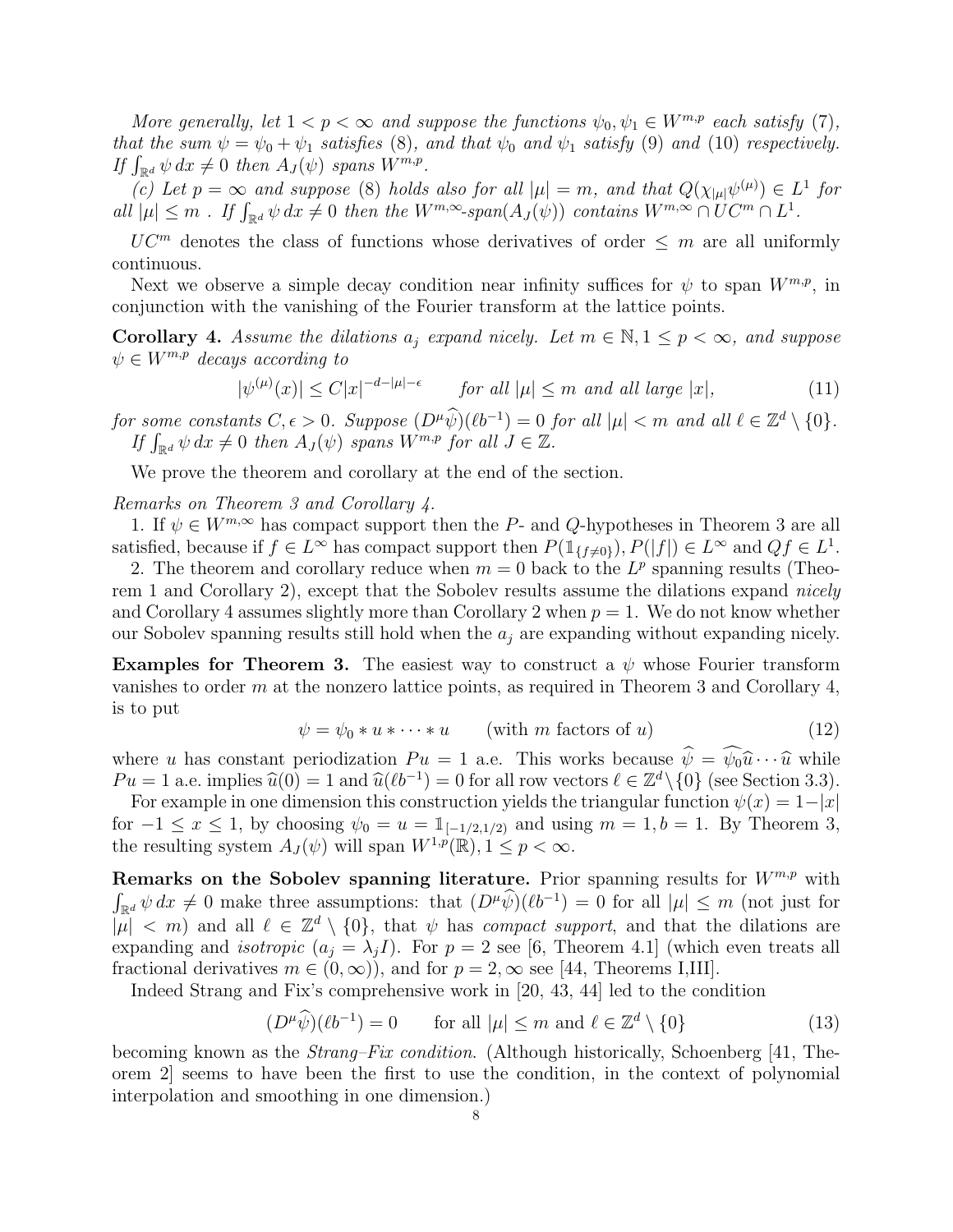Di Guglielmo had earlier proved a spanning result [23, Théorème 2'] for  $p \geq 2$  with anisotropic (though still diagonal) dilation matrices and with  $\psi$  having compact support. But for spanning  $W^{m,p}$  in that paper,  $\psi$  was required to be an m-fold convolution like in (12) with u being the characteristic function of a cube. This means  $\hat{u}$  vanishes on the union of hyperplanes  $\{\xi \in \mathbb{R}^d : \xi_i \in \mathbb{Z} \setminus \{0\} \text{ for some } i = 1, \ldots, d\}$ , assuming  $b = I$ , and so di Guglielmo's transform  $\hat{\psi}$  vanishes on all these hyperplanes instead of just at the lattice points (where hyperplanes intersect) like in the Strang–Fix condition.

Also note the work in Mikhlin's monograph [35], where Strang–Fix type spanning results are obtained using "primitive functions". Unfortunately the required number of such functions grows with m, whereas here we need just one function,  $\psi$ .

In any event, Theorem 3 improves on all the literature because it assumes the Strang–Fix condition only for derivatives of order  $|\mu| < m$ , and it allows  $\psi$  to have noncompact support (so long as for example the weighted periodizations of  $\psi$  and its derivatives belong to  $L^{\infty}$ ), and the dilations can expand arbitrarily so long as they remain nicely expanding. Theorem 3 is also the first result to treat all  $1 \leq p \leq \infty$ . Corollary 4 and its decay condition are new as well.

Now we prove the theorem and corollary for spanning Sobolev space.

*Proof of Theorem 3.* The hypotheses ensure  $\psi \in W^{m,1}$ , in all three parts of the theorem. This is immediate when  $p = 1$ . When  $1 < p < \infty$ , if (9) holds then the set  $\{x : \psi^{(\mu)}(x) \neq 0\}$ has finite measure and so  $\psi^{(\mu)} \in L^p$  implies  $\psi^{(\mu)} \in L^1$  by Hölder's inequality. On the other hand if (10) holds then  $\psi^{(\mu)} \in L^1$  just by integrating  $P(|\psi^{(\mu)}|)$  over the set  $b\mathcal{C}$ . When  $p = \infty$ we know  $Q(\psi^{(\mu)}) \in L^1$  in part (c), and  $|\psi^{(\mu)}| \leq Q(\psi^{(\mu)})$  by Lemma 22 so that  $\psi^{(\mu)} \in L^1$ . show  $Q(\psi^{\mu}) \in L^1$  in part (c), and  $|\psi^{\mu}\rangle \leq Q(\psi^{\mu})$  by Lemma 22 so that  $\psi$ <br>Since in particular  $\psi \in L^1$  with  $\int_{\mathbb{R}^d} \psi \, dx \neq 0$ , we can normalize  $\int_{\mathbb{R}^d} \psi \, dx = 1$ .

And note that the hypothesis (8) on  $D^{\mu}\psi$  is well defined because the Fourier transform is  $C<sup>m</sup>$ -smooth away from the origin (by the first paragraph of Lemma 13, with  $n = |\rho| = m$ ).

Now we begin the proof. Define  $\phi = \mathbb{1}_{\mathcal{C}}$ . By the density of  $C_c^m$  in  $W^{m,p}$  for  $1 \leq p <$  $\infty$ , to prove parts (a) and (b) we need only show that the  $W^{m,p}$ -span of  $A_J(\psi)$  contains  $C_c^m$ . For part (a) and the first paragraph of part (b) this follows directly from case (i)' of Proposition 14(b)(d) (take  $\delta = 1$  in Proposition 14, and take either  $\varepsilon = 0$  if (9) holds or  $\varepsilon = 1$  if (10) holds; the value of  $\varepsilon$  is irrelevant when  $p = 1$ ). For the second paragraph of (b), instead use Corollary 15 to show the  $W^{m,p}$ -span of  $A_J(\psi)$  contains  $C_c^m$ .

For proving part (c) of the theorem, when  $p = \infty$ , simply let  $f \in W^{m,\infty} \cap UC^m \cap L^1$  and use case (iii) of Proposition 14(a)(d) (note the values of  $\varepsilon$  and  $\delta$  are irrelevant).

*Proof of Corollary 4.* When  $p = 1$ , the spanning of  $W^{m,1}$  by  $A_J(\psi)$  is an immediate consequence of Theorem 3(a), with the decay condition (11) ensuring  $\chi_{|\mu|} \psi^{(\mu)} \in L^1$ .

Now suppose  $1 \leq p \leq \infty$  and choose  $R > 0$  with  $|\psi^{(\mu)}(x)| \leq C |x|^{-d-|\mu|-\epsilon}$  whenever  $|\mu| \leq m$  and  $|x| \geq R$ . Let  $\zeta(x)$  be a smooth bump function that equals 1 on  $\{|x| \leq R\}$  and has compact support.

Define  $\psi_0 = \zeta \psi \in W^{m,p}$  and  $\psi_1 = (1 - \zeta)\psi \in W^{m,p}$ , so that  $\psi = \psi_0 + \psi_1$ . Notice  $\psi_0$  has compact support and so  $\chi_{|\mu|} \psi_0^{(\mu)} \in L^p$  and  $P(\mathbb{1}_{\{\psi_0^{(\mu)} \neq 0\}}) \in L^{\infty}$  for each  $|\mu| \leq m$ . Thus  $\psi_0$  satisfies (9). And the decay condition (11) ensures  $\chi_{|\mu|} \psi_1^{(\mu)} \in L^p$ , indeed with  $|\chi_{|\mu|} \psi_1^{(\mu)}$  $|I_{1}^{(\mu)}| \leq C \max\{R, |x|\}^{-d-\epsilon}$ . This gives a radially decreasing  $L^{1}$  majorant for  $|\chi_{|\mu|} \psi_{1}^{(\mu)}|$  $\binom{(\mu)}{1},$ and so  $P(|\chi_{|\mu|}\psi_1^{(\mu)}\rangle)$  $\binom{\mu}{1}$   $\in L^{\infty}$  by Lemma 19. Hence  $\psi_1$  satisfies (10).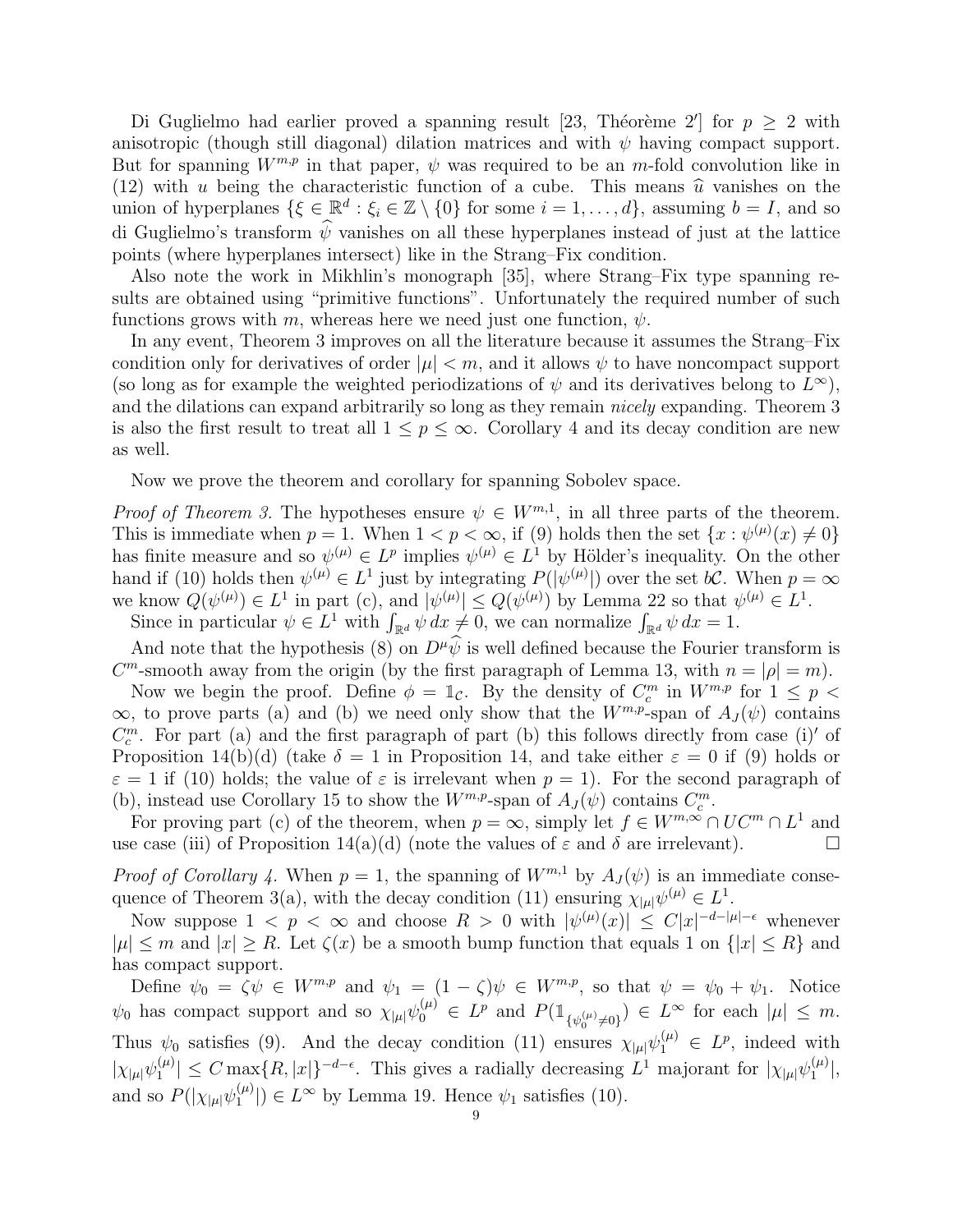Theorem 3(b) now tells us that  $A_J(\psi)$  spans  $W^{m,p}$ .

3.3. The zeroth Strang–Fix condition. Taking  $m = 0$  in the Strang–Fix condition (13) says for  $\psi \in L^1$  that  $\widehat{\psi}(\ell b^{-1}) = 0$  for all row vectors  $\ell \in \mathbb{Z}^d \setminus \{0\}$ . This is equivalent to  $\psi$  having constant periodization  $P\psi \equiv$  (const.), as one sees by computing the  $\ell^{\text{th}}$  Fourier coefficient of the  $\mathbb{Z}^d$ -periodic function  $x \mapsto (P\psi)(bx)$ .

#### 3.4. Open problems. Write

$$
A(\psi) = \{\psi_{j,k} : j \in \mathbb{Z}, k \in \mathbb{Z}^d\}
$$

for the *affine system* generated by  $\psi$ , and recall  $A_J(\psi)$  is the analogous small-scale system containing only the high frequencies  $j \geq J$ .

- If  $\psi \in L^1 \cap L^p$  and  $\int_{\mathbb{R}^d} \psi \, dx \neq 0$ , then does  $A_J(\psi)$  span  $L^p$ ? This would render the periodization hypotheses in Theorem 1 unnecessary, which of course we already know for  $p=1$ .
- for  $p = 1$ .<br>
 If  $A(\psi)$  spans  $L^p$  and  $\int_{\mathbb{R}^d} \psi \, dx \neq 0$ , then is  $L^p$  spanned also by  $A_J(\psi)$ ? In other words, are the small scales (high frequencies) sufficient for spanning, provided spanning is known using all frequencies? (This is weaker than the previous question.)

own using all frequencies! (This is weaker than the previous question.)<br>The answer is "No" when  $\int_{\mathbb{R}^d} \psi \, dx = 0$ , because for example if  $A(\psi)$  forms an orthonormal basis for  $L^2$ , such as the Haar system does, then the small scale system  $A_J(\psi)$  obviously does not span  $L^2$  by itself.

 $A_J(\psi)$  obviously does not span  $L^2$  by itself.<br>
• *Criteria for spanning when*  $\int_{\mathbb{R}^d} \psi \, dx = 0$ ? Sufficient conditions are known for  $A(\psi)$ to span  $L^p, 1 \leq p \leq \infty$ , in the wavelet setting [26, §5.3] and in the more general to span  $L^p$ ,  $1 < p < \infty$ , in the wavelet setting [20, §5.3] and in the more general frame setting (cf. [25]), both of which require  $\int_{\mathbb{R}^d} \psi \, dx \neq 0$ . But there seems no good Traine setting (ci. [25]), both of which require  $\int_{\mathbb{R}^d} \psi \, dx \neq 0$ . But there seems no got understanding of the pure spanning question, when  $\psi \in L^1 \cap L^p$  and  $\int_{\mathbb{R}^d} \psi \, dx = 0$ .

For example, Meyer has raised the following specific question in one dimension [34, p. 137]: does the affine system  $A(\psi)$  span  $L^p$  for all  $1 < p < \infty$ , when  $\psi =$  $(1-x^2)e^{-x^2/2}$  is the Mexican hat function and the dilations  $a_j = 2^j$  are dyadic? This is known to be true when  $p = 2$  (indeed the system forms a frame), but the problem is known to be true when  $p = 2$  (indeed the system forms a frame), but the problem<br>is open for all other *p*-values. Notice  $\int_{\mathbb{R}} \psi \, dx = 0$ , since the Mexican hat is the second derivative of  $-e^{-x^2/2}$ .

We hope in a future paper to extend our sampling methods to prove spanning in We nope in a future paper to extend our sample  $L^p$  for at least some functions  $\psi$  with  $\int_{\mathbb{R}} \psi \, dx = 0$ .

Next we take a broader view and consider the collections of affine and small-scale affine generators,

 $AG(W^{m,p}) = \{\psi : A(\psi) \text{ spans } W^{m,p}\}\$ and  $AG_J(W^{m,p}) = \{\psi : A_J(\psi) \text{ spans } W^{m,p}\},$ 

where  $m \in \mathbb{N} \cup \{0\}$  and  $1 \leq p < \infty$ . We examine some known properties and open problems.

- Multiplicative invariance. If  $\psi \in AG(W^{m,p})$  then  $c\psi \in AG(W^{m,p})$  for all  $c \neq 0$ . Similarly for  $AG_J$ .
- Translation invariance. If  $\psi \in AG(W^{m,p})$  then  $\psi(\cdot by) \in AG(W^{m,p})$  for all  $y \in \mathbb{Z}^d$ . Similarly for  $AG_J$ .

We do not know whether this translation invariance holds for all  $y \in \mathbb{R}^d$ , though it certainly does if  $\psi$  satisfies the hypotheses of Theorems 1 or 3, because then  $\psi(\cdot - by)$ satisfies those hypotheses also.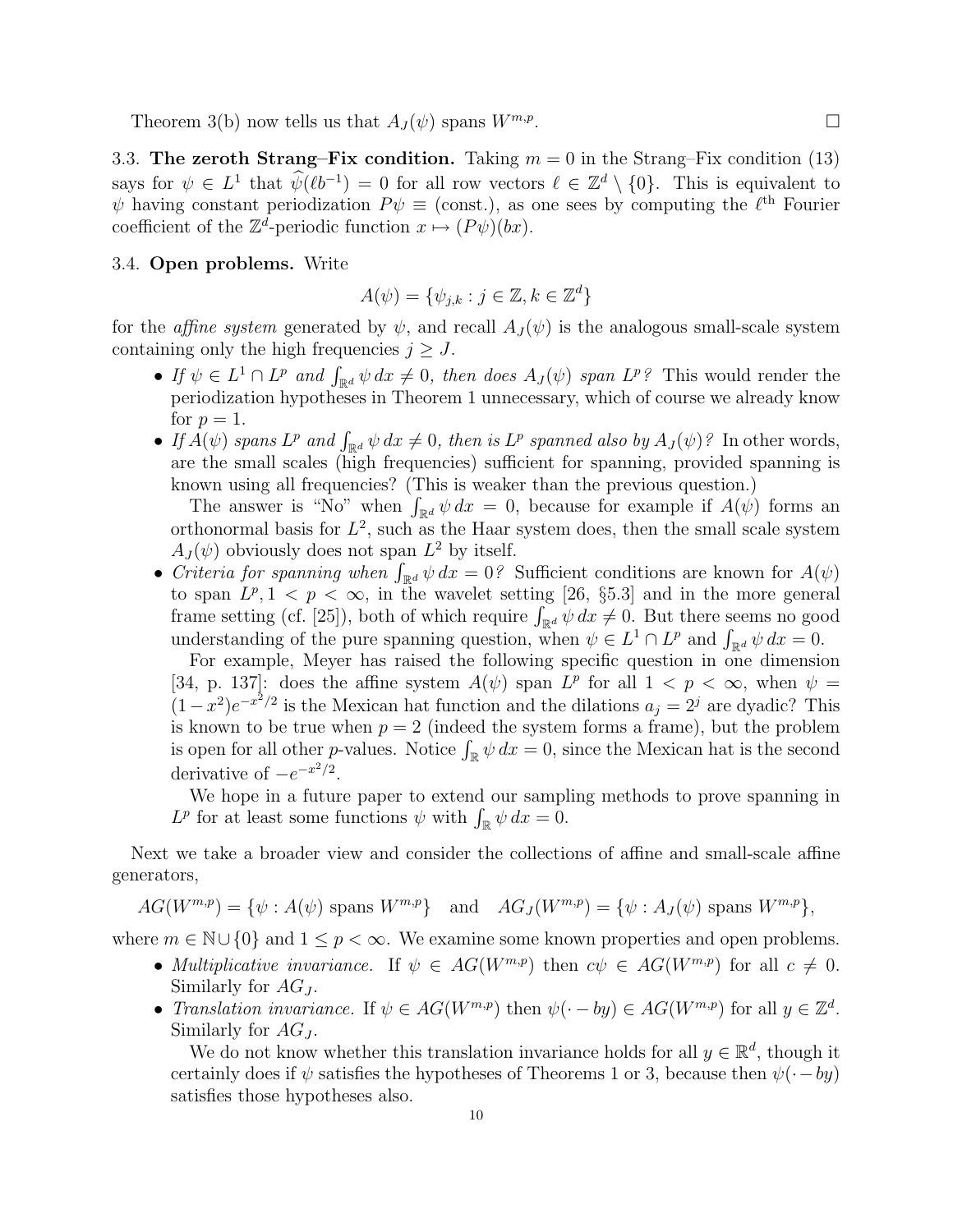- Invariance under differentiation. In one dimension, if  $\psi \in AG(W^{m,p})$  and  $m \geq 1, 1$  $p < \infty$ , then  $\psi' \in AG(W^{m-1,p})$ . Similarly for  $AG_J$ . Proof: Consider  $f \in C_c^{\infty}$  with  $\int_{\mathbb{R}} f(x) dx = 0$  (such functions f are dense in  $W^{m-1,p}$ , since  $1 < p < \infty$ ). Then  $F(x) = \int_{-\infty}^{x} f(y) dy$  belongs to  $C_c^{\infty}$ , with  $F' = f$ . Since F can be approximated in  $W^{m,p}$  by a linear combination of the  $\psi_{j,k}$ , we see that f can be approximated in  $W^{m-1,p}$  by a linear combination of the  $(\psi')_{j,k}$ .
- $AG(L^p)$  is dense in  $L^p$ . Similarly for  $AG_J$ . Proof: The class of Schwartz functions  $AG(L^p)$  is dense in  $L^p$ . Similarly for  $AG_J$ . Proof: The class of Schwartz functions<br>with  $\int_{\mathbb{R}^d} \psi \, dx \neq 0$  is dense in  $L^p$ , and every such function satisfies the hypotheses of Corollary 2 and so belongs to  $AG_J(L^p) \subset AG(L^p)$ .
- Is  $AG(L^p)$  topologically open? The subclass of  $AG_J(L^p)$  that we identify in Theorem 1 is not open in  $L^p$  for  $1 < p < \infty$ . But it is difficult to think how one might find a counterexample to openness for the full collections  $AG_J(L^p)$  or  $AG(L^p)$ , since we currently don't have good necessary conditions on them.
- Is  $AG(W^{m,p})$  pathwise connected? We do not know. The subclasses of  $AG_J(W^{m,p})$ that we develop for  $1 \leq p < \infty$  in Theorems 1 and 3 are certainly pathwise connected. *Proof:* The linear variation  $(1-t)\psi + t\psi$  for  $0 \le t \le 1$  provides a path from  $\psi$  to  $\psi$ that is valid for Theorems 1 and 3 provided  $\int_{\mathbb{R}^d} [(1-t)\psi + t\widetilde{\psi}] dx \neq 0$  for all  $0 \leq t \leq 1$ . By combining two such linear paths, we can connect together any valid pair  $\psi, \psi$ .
- Independence from the dilations. Is membership in  $AG(L^p)$  independent of the expanding dilation matrices  $\{a_j\}_{j\in\mathbb{Z}^d}$ , for fixed translation matrix b?

We do not know, though the hypotheses of Theorems 1 and 3 are certainly independent of the particular dilations  $a_i$  employed.

3.5. Interchange of dilation and translation? As a sidelight, we ask: can  $\psi$  still generate a spanning set if the dilation and translation operations are interchanged? In particular, can  $\{\psi(2^{j}(x-k)) : j \in \mathbb{Z}, k \in \mathbb{Z}^d\}$  span  $L^p$ ? We would expect the answer to be No in most cases. For example, with  $\psi = \mathbb{1}_{[0,1/2)}$  in one dimension we see each function  $\psi(2^j(x-k))$  is constant on the interval  $1/2 < x < 1$ , and this "limit on the resolution" prevents any possibility of spanning  $L^p$ .

#### 4. Averaging of rapidly oscillating functions

For the sampling formulas in Section 5 we need convergence of averages of rescaled periodizations of  $\psi$ . The rescaled periodization  $(P\psi)(a_i x)$  oscillates rapidly when j is large and hence converges weakly to its mean value as  $j \to \infty$ . We will further obtain norm and pointwise convergence to the mean value, by taking a subsequence and then an arithmetic mean with respect to  $j$ .

**Lemma 5.** Let  $1 \leq p < \infty$  and suppose  $g \in L^{p}_{loc}$  is periodic with respect to the lattice  $b\mathbb{Z}^d$ and has mean value zero. Let  ${j_1(n)}_{n=1}^{\infty}$  be a strictly increasing sequence of integers.

Then a subsequence  ${j_2(n)}_{n=1}^{\infty}$  exists such that

$$
\lim_{N \to \infty} \frac{1}{N} \sum_{n=1}^{N} g(a_{j_3(n)} x) = 0 \qquad \text{in } L^p_{loc} \text{ and pointwise a.e.}
$$
 (14)

for each subsequence  $j_3$  of  $j_2$ .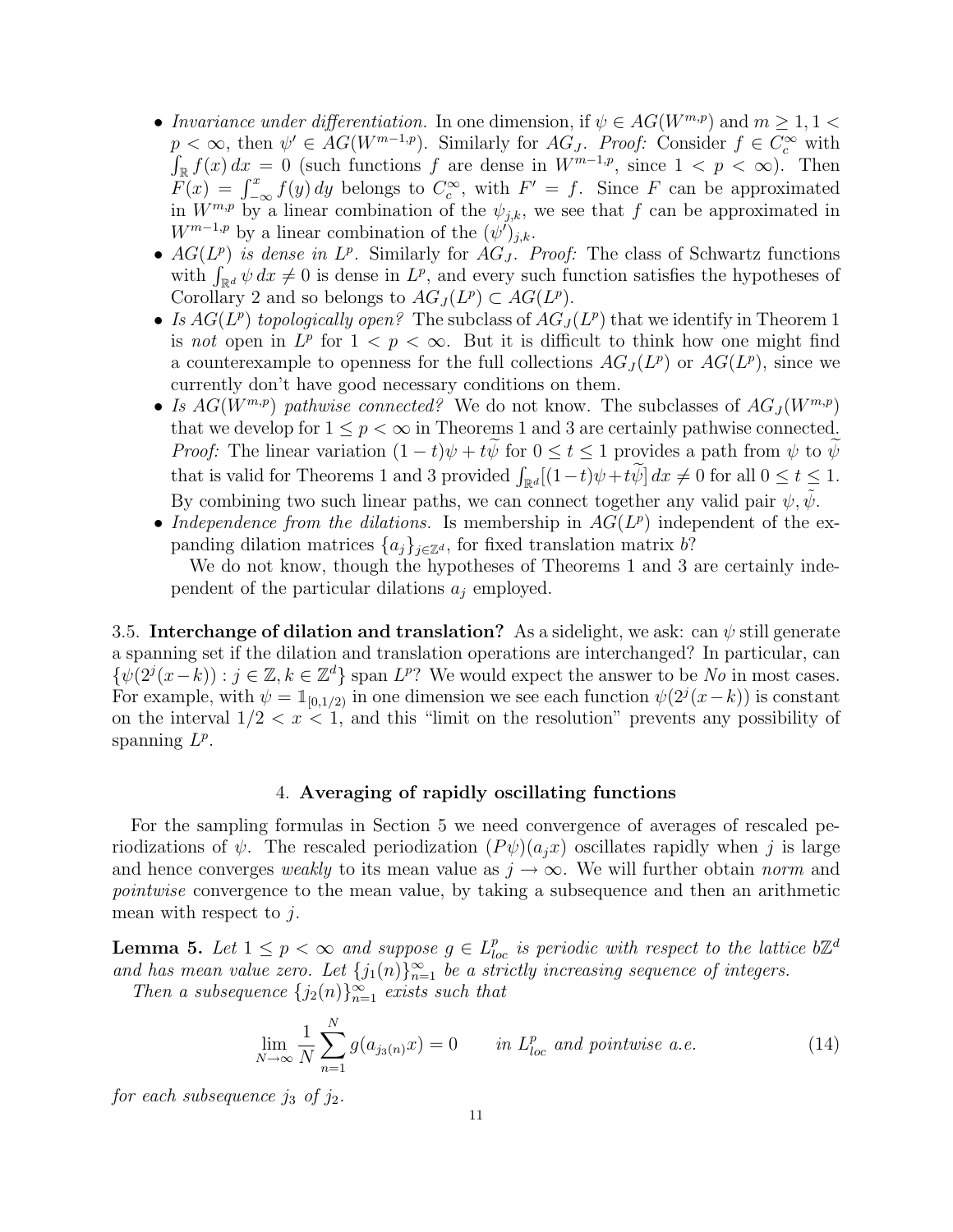In particular, (14) holds if also  $g \in BV_{loc} \cap L^{\infty}$  and  $j_2$  is chosen to ensure the dilations  $a_{j_2(n)}$  grow exponentially (meaning  $|a_{j_2(n+1)}x| \geq \gamma |a_{j_2(n)}x|$  for all  $x \in \mathbb{R}^d$  and all  $n \in \mathbb{N}$ , for some growth factor  $\gamma > 1$ ).

Here  $BV_{loc} = BV_{loc}(\mathbb{R}^d)$  is the class of functions having bounded variation on every bounded open set  $\mathcal{O} \subset \mathbb{R}^d$  (see Section 2.2). In one dimension,  $BV_{loc}$  functions are automatically locally bounded by [18, §5.10], in which case the assumption  $g \in L^{\infty}$  is superfluous in the last paragraph of the Proposition because also  $g$  is periodic. Note in all dimensions that Sobolev functions have locally bounded variation:  $W_{loc}^{1,\bar{1}} \subset BV_{loc}$  by [18, p. 170].

In the last paragraph of the lemma, exponential growth of the dilations  $a_{j_2(n)}$  can indeed be attained by suitable choice of the subsequence  $j_2$ , because the matrices  $a_j$  are expanding with  $|a_j x| \geq \lambda_j |x|$  and  $\lambda_j \to \infty$ . Of course if the dilations are exponentially growing in the first place (such as the dyadic dilations  $a_j = 2^{j} I$ ) then we can just take  $j_2(n) = n$ .

Example. The following trigonometric example demonstrates the automatic cancellation of errors at different scales that underpins Lemma 5.

Suppose in one dimension that  $g(x) = \cos(2\pi x)$  and the dilations  $a_j$  for  $j > 0$  form a strictly increasing sequence of positive integers. Then the arithmetic means (over  $j > 0$ ) of the functions  $g(a_jx)$  converge to zero in  $L^2_{loc}$ , because

$$
\left\| \frac{1}{N} \sum_{j=1}^{N} g(a_j x) \right\|_{L^2[0,1]}^2 = \left\| \frac{1}{N} \sum_{j=1}^{N} \cos(2\pi \cdot a_j x) \right\|_{L^2[0,1]}^2
$$

$$
= \frac{1}{N^2} \sum_{j=1}^{N} ||\cos(2a_j \pi x)||_{L^2[0,1]}^2
$$

by trigonometric orthogonality, since the  $a_j$  are distinct integers,

$$
= \frac{1}{2N} \to 0 \quad \text{as } N \to \infty.
$$

Clearly the same argument works when using any subsequence of the dilations  $a_j$ .

It's interesting to plot the graphs of  $\cos(2\pi x)$ ,  $\cos(4\pi x)$ ,  $\cos(6\pi x)$ , ..., and see the cancellations that occur when these functions are added.

*Proof of Lemma 5.* Write  $B(t)$  for the open ball of radius t centered at the origin. Then  $g(a_jx) \rightharpoonup 0$  weakly in  $L^p(B(t))$  as  $j \to \infty$ , by the Riemann–Lebesgue Lemma 26 applied to an arbitrary  $h \in L<sup>q</sup>(B(t))$ . (This lemma uses the mean value zero hypothesis on g.) In particular,  $g(a_{j_1(n)}x) \to 0$  weakly in  $L^p(B(t))$  as  $n \to \infty$ .

Hence Corollary 28 applied to these functions yields a subsequence  $j_2$  of  $j_1$  such that 1 N  $\overline{\nabla}N$  $_{n=1}^{N} g(a_{j_3(n)}x) \to 0$  in  $L^p(B(t))$  and pointwise a.e. in  $B(t)$ , for every subsequence  $j_3$  of  $j_2$ and every  $t \in \mathbb{N}$ . Condition (14) follows immediately, since every compact set lies in one of the balls  $B(t)$ .

It remains only to prove the last paragraph of Lemma 5. This paragraph is used only in Corollary 11 and in Remark 3 after Proposition 14, and so the rest of the proof can safely be skipped on first reading.

Assume  $g \in BV_{loc} \cap L^{\infty}$  is periodic with respect to the lattice  $b\mathbb{Z}^d$  and has mean value zero. Assume the subsequence  $j_2(n)$  has been chosen to ensure that the dilations  $a_{j_2(n)}$  grow exponentially. Write  $J = j_2(1)$ .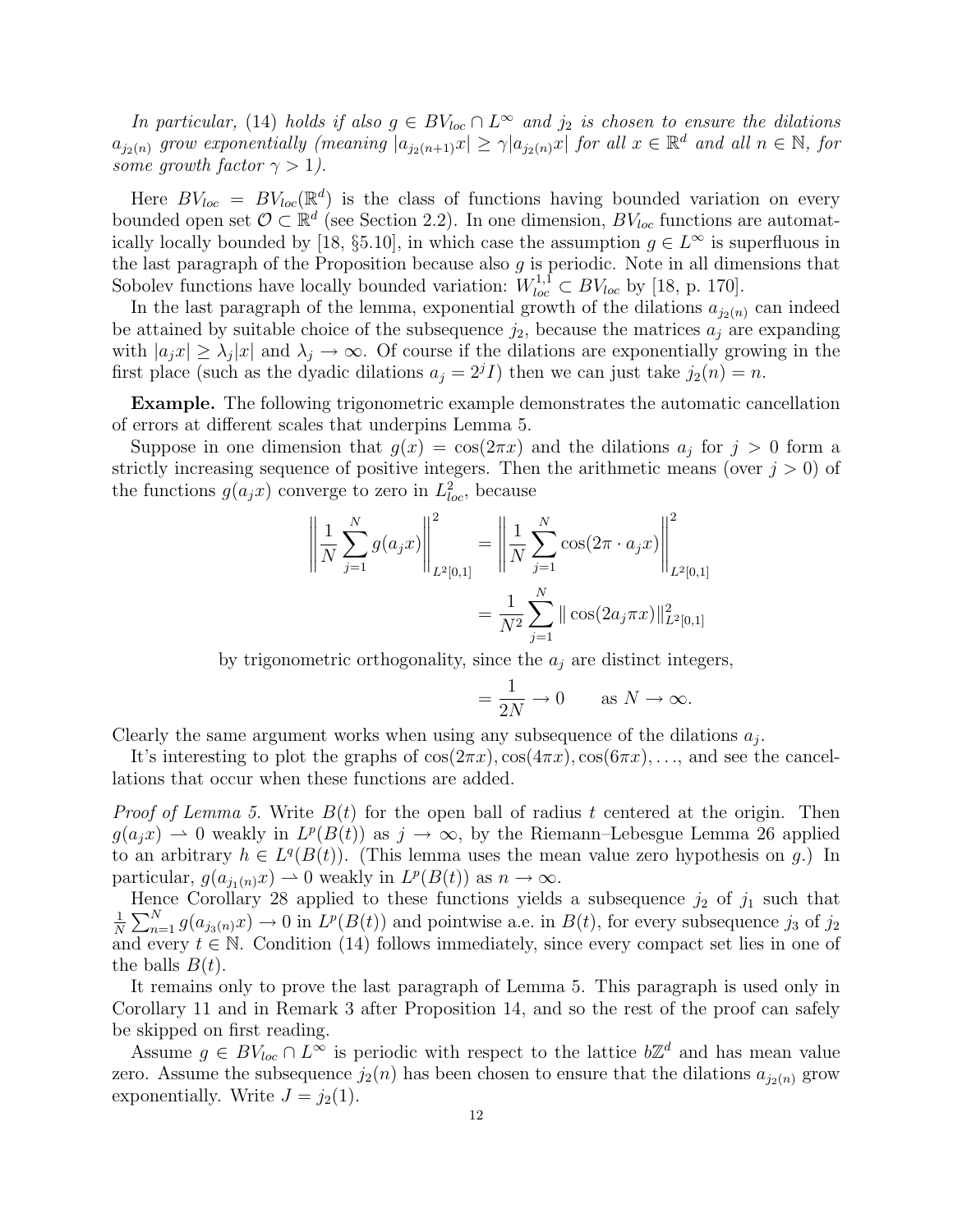We need only prove (14) holds pointwise a.e., for each subsequence  $j_3$  of  $j_2$ , because then it holds in  $L_{loc}^p$  by dominated convergence, using the boundedness of g. We can suppose g is real valued.

Our first observation is that the exponential growth assumption implies  $|a_{j_2(n)}a_{j_2(n+1)}^{-1}x| \leq$  $\gamma^{-1}|x|$ . Iterating this inequality yields the matrix norm estimate

$$
||a_{j_2(m)}a_{j_2(n)}^{-1}|| \le \gamma^{m-n} \qquad \text{whenever } 1 \le m \le n. \tag{15}
$$

The exponential growth assumption also implies  $|a_{j_2(n)}x| \geq \gamma^{n-1}|a_{j_2(1)}x| \geq \gamma^{n-1}\lambda_J|x|$ , so that  $\|a^{-1}_{i\alpha}\|$  $\|f_{j_2(n)}^{-1}\| \leq \gamma^{1-n} \lambda_J^{-1}$  $_J^{-1}.$ 

Next we will show certain inner products of the functions  $g(a_{j_2(n)}x)$  are close to zero:

$$
\left| \int_{B(t)} g(a_{j_2(m)} x) g(a_{j_2(n)} x) dx \right| \leq A \gamma^{m-n} = A \gamma^{-|m-n|}
$$
 (16)

for all  $1 \leq m \leq n$ , for some positive constant  $A = A(t, J, ||g||_{\infty}, ||\nabla g||(b\mathcal{C}))$  that depends in an increasing fashion on its last two parameters. (Here  $\|\nabla g\|$  is a positive Radon measure, since  $g$  has locally bounded variation.) Once (16) has been established, it will clearly also hold for each subsequence  $j_3$  of  $j_2$ . Then Lemma 29 with  $\beta(\ell) = A\gamma^{-|\ell|}$  will imply the desired pointwise a.e. convergence  $\lim_{N\to\infty}\frac{1}{N}$ N enn.<br> $\nabla^N$  $\sum_{n=1}^{N} g(a_{j_3(n)}x) = 0$  in the ball  $B(t)$ , for each t, completing the proof of Lemma 5.

So we have only to prove  $(16)$ . We can further suppose g is smooth, as follows. Let  $g_{\varepsilon} = g * \eta_{\varepsilon}$  for  $\varepsilon > 0$  be a smooth mollification of g by some nonnegative bump function  $\eta$ having integral 1. Notice  $g_{\varepsilon} \in BV_{loc} \cap L^{\infty} \cap C^{\infty}$  is  $b\mathbb{Z}^{d}$ -periodic and has mean value zero, with norm estimates  $||g_{\varepsilon}||_{\infty} \le ||g||_{\infty}$  and  $||\nabla g_{\varepsilon}||(b\mathcal{C}) \le C(d)||\nabla g||(b\mathcal{C})$ . Since  $g_{\varepsilon} \to g$  in  $L^2_{loc}$ as  $\varepsilon \to 0$ , we can choose  $\varepsilon = \varepsilon(m, n, t, g) > 0$  to be so small that

$$
\left| \int_{B(t)} g(a_{j_2(m)}x) g(a_{j_2(n)}x) dx - \int_{B(t)} g_{\varepsilon}(a_{j_2(m)}x) g_{\varepsilon}(a_{j_2(n)}x) dx \right| \leq \gamma^{m-n}.
$$

Hence (16) will follow once we prove it for  $g_{\varepsilon}$  instead of g. Thus we might as well suppose g is smooth.

Since g has mean value zero, Poisson's equation  $\Delta u = g$  has a solution  $u \in C^{\infty}$  that is  $b\mathbb{Z}^d$ -Since g has mean value zero, Poisson's equation  $\Delta u = g$  has a solution  $u \in C^{\infty}$  that is  $b\mathbb{Z}^n$ -<br>periodic and satisfies the normalization  $\int_{bC} u(x) dx = 0$ . And  $||u||_{\infty} \le C||g||_{\infty}$  by the solution formula for Poisson's equation on the compact torus  $\mathbb{R}^d/b\mathbb{Z}^d$ , using that the Green function on this torus has  $L^1$ -norm that is constant with respect to the variable not integrated; see [5, Theorem 4.13. Now a classical maximum principle argument on a neighborhood of  $bC \subset \mathbb{R}^d$ gives the gradient estimate [22, (3.16)]

$$
\|\nabla u\|_{\infty} \le C(\|u\|_{\infty} + \|g\|_{\infty}) \le C\|g\|_{\infty}.
$$
\n(17)

Rewrite the integral in (16) as

$$
\int_{B(t)} g(a_{j_2(m)}x)g(a_{j_2(n)}x) dx =
$$
\n
$$
-\int_{B(t)} a_{j_2(m)}a_{j_2(n)}^{-1} \nabla u(a_{j_2(n)}x) \cdot \nabla g(a_{j_2(m)}x) dx + \int_{\partial B(t)} [g(a_{j_2(m)}x) a_{j_2(n)}^{-1} \nabla u(a_{j_2(n)}x)] \cdot \nu(x) dS(x),
$$
\n(18)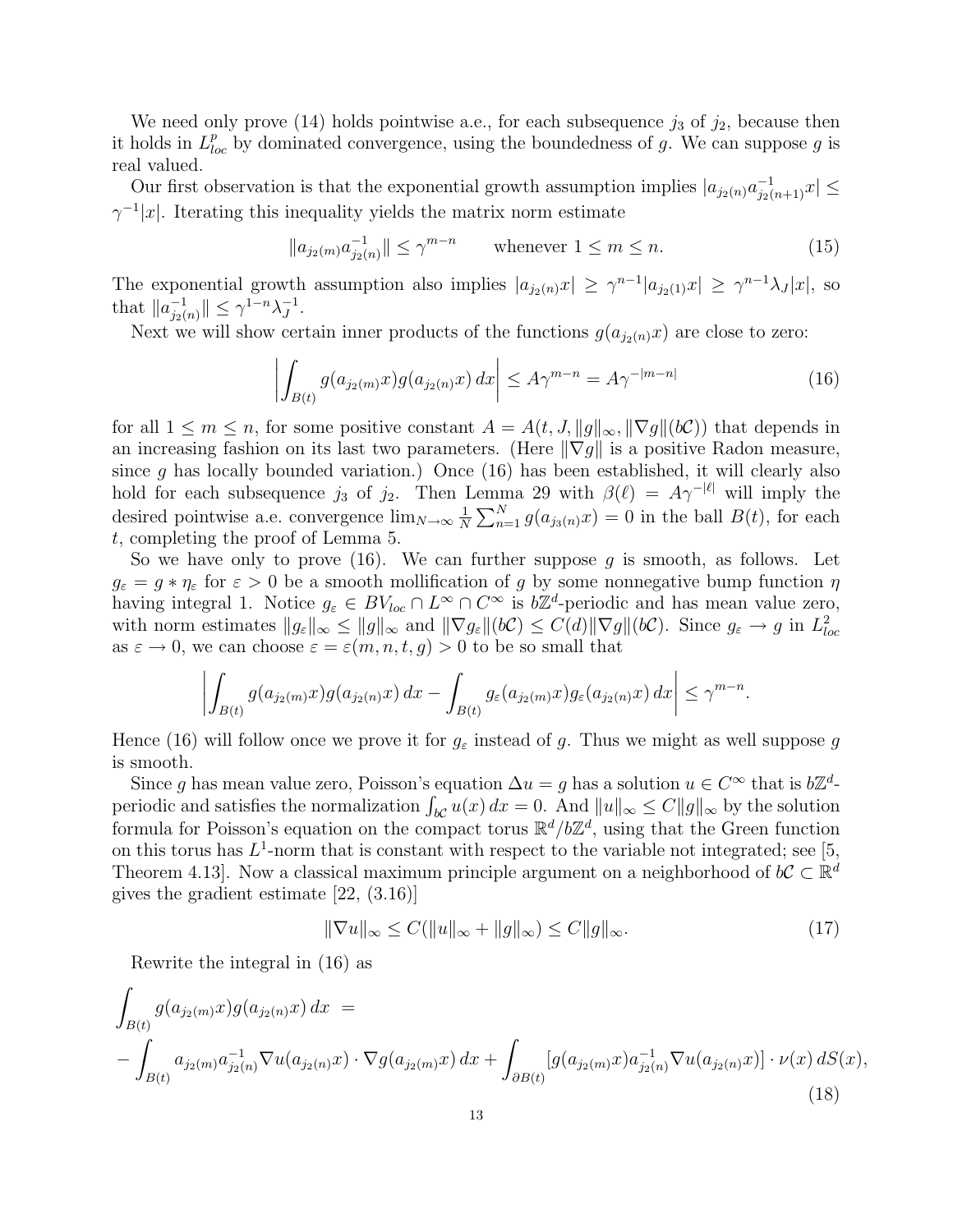by the divergence theorem applied to the vector field  $g(a_{j_2(m)}x)a_{j_2(n)}^{-1}\nabla u(a_{j_2(n)}x)$ . The first integral in (18) is bounded by

$$
||a_{j_2(m)}a_{j_2(n)}^{-1}|| ||\nabla u||_{\infty} \int_{B(t)} |\nabla g(a_{j_2(m)}x)| dx
$$
  
\n
$$
= ||a_{j_2(m)}a_{j_2(n)}^{-1}|| ||\nabla u||_{\infty} \frac{1}{|\det a_{j_2(m)}|} \int_{a_{j_2(m)}B(t)} |\nabla g(x)| dx \qquad \text{by } x \mapsto a_{j_2(m)}^{-1}x
$$
  
\n
$$
\leq \gamma^{m-n} ||g||_{\infty} C(t, J) ||\nabla g|| (bC) \qquad (19)
$$

by the exponential growth condition (15), by (17), and by Lemma 25 applied to the measure  $|\nabla g| dx$ .

For the second integral in (18), estimate similarly to obtain

$$
||g||_{\infty} ||a_{j_2(n)}^{-1}|| |\nabla u||_{\infty} |\partial B(t)| \le C(t)\gamma^{1-n}\lambda_J^{-1} ||g||_{\infty}^2.
$$
 (20)

Now estimate (16) follows from (19) and (20), because  $\gamma^{1-n} \leq \gamma^{m-n}$ .

 $\Box$ 

#### 5. Discretized approximations to the identity

The core sampling results of the paper are developed in this section. These results are somewhat technical, and readers might prefer to first locate the most relevant sampling formulas for  $L^p$  in Section 6 or for  $W^{m,p}$  in Section 7, and then work backwards to the needed parts of this section.

The key object of our study is a "discretized approximation to the identity" operator  $I_j[\psi,\phi]$ , defined by

$$
(I_j[\psi,\phi]h)(x) = |\det b| \sum_{k \in \mathbb{Z}^d} \left( \int_{\mathbb{R}^d} h(x, a_j^{-1}y - x)\phi(y - bk) dy \right) \psi_{j,k}(x), \qquad j \in \mathbb{Z}.
$$
 (21)

Lemma 6 will specify properties of the synthesizer  $\psi$  and of the analyzer  $\phi$  under which  $I_j$ is well defined. We require  $h(x, y)$  to belong to the mixed-norm space

 $L^{(p,\infty)} = \{h : h \text{ is measurable on } \mathbb{R}^d \times \mathbb{R}^d \text{ and } ||h||_{(p,\infty)} < \infty\}$ 

where  $||h||_{(p,\infty)} = \text{ess. sup}_{y \in \mathbb{R}^d}$  ( R  $\int_{\mathbb{R}^d} |h(x,y)|^p dx$ <sup>1/p</sup>. That is,  $||h||_{(p,\infty)}$  takes the  $L^p$  norm of h with respect to x, and then the  $L^{\infty}$  norm with respect to y. The definition is analogous when  $p = \infty$ , and it turns out that  $L^{(\infty,\infty)} = L^{\infty}(\mathbb{R}^d \times \mathbb{R}^d)$ .

For example if  $h(x, y) = f(x+y)$  and  $f \in L^p$  then  $h \in L^{(p,\infty)}$  with  $||h||_{(p,\infty)} = ||f||_p$ . Notice the definition of  $I_j$  in (21) simplifies considerably when  $h(x, y) = f(x + y)$ . R

*Motivation for*  $I_j$ . To motivate the operator  $I_j$ , suppose  $h(x, y) = f(x + y)$ ,  $\int_{\mathbb{R}^d} \psi(x) dx =$  $1, \phi = \mathbb{1}_{\mathcal{C}}$  and  $b = I$ , and relate  $I_j[\psi, \phi]h$  to a classical approximation to the identity as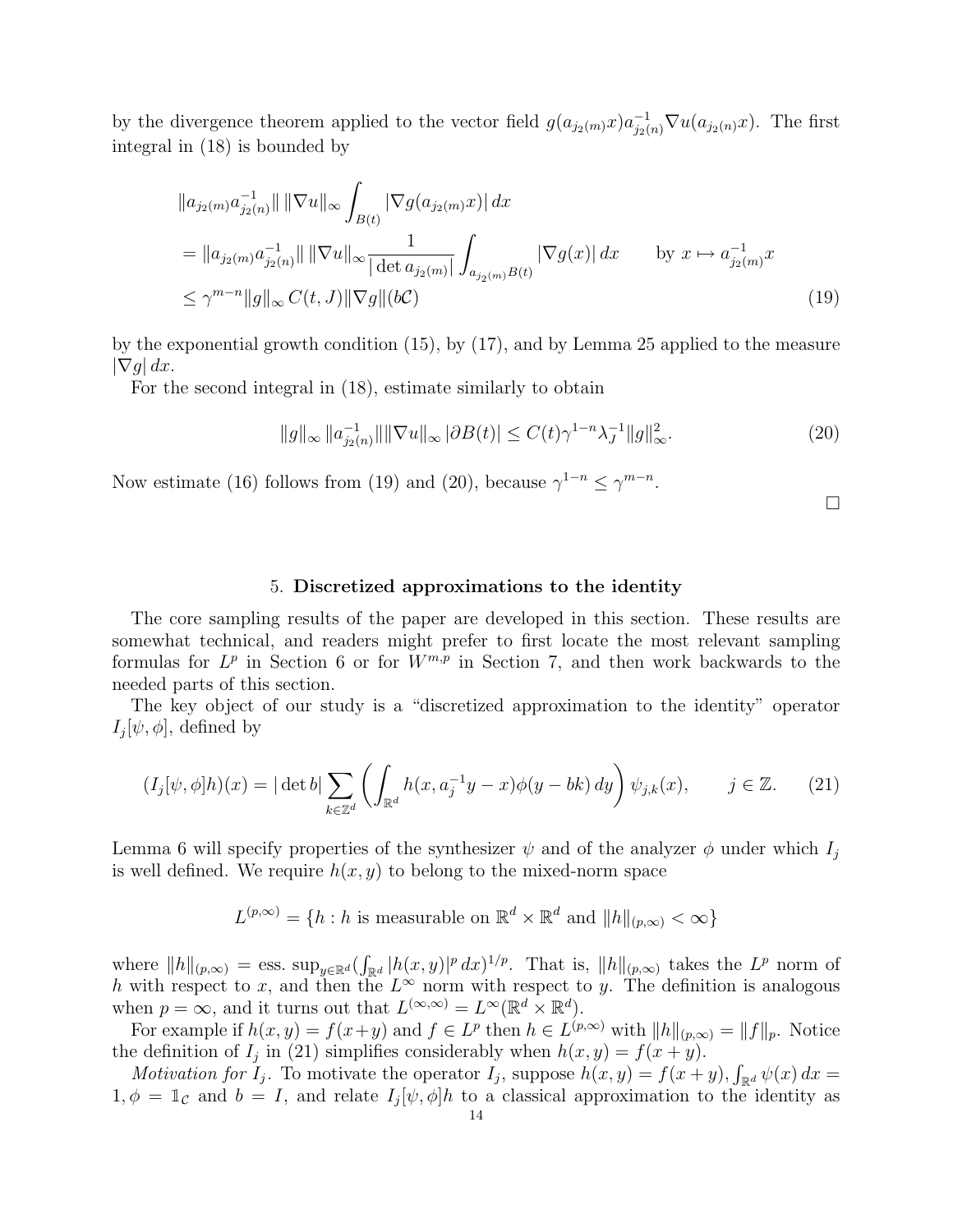follows. We have

$$
f(x) = \lim_{\varepsilon \to 0} (f * \psi_{\varepsilon})(x) \quad \text{in } L^{p}
$$
  
\n
$$
= \lim_{\varepsilon \to 0} \int_{\mathbb{R}^{d}} f(z) \varepsilon^{-d} \psi(\varepsilon^{-1}(x - z)) dz
$$
  
\n
$$
= \lim_{\varepsilon \to 0} \int_{\mathbb{R}^{d}} f(\varepsilon y) \psi(\varepsilon^{-1} x - y) dy \quad \text{by } z = \varepsilon y
$$
  
\n
$$
\approx \lim_{\varepsilon \to 0} \sum_{k \in \mathbb{Z}^{d}} \left( \int_{k+c} f(\varepsilon y) dy \right) \psi(\varepsilon^{-1} x - k)
$$
 (22)

by a Riemann sum approximation. If we replace  $\varepsilon$  with  $a_i^{-1}$  $j^{-1}$ , then this last line is exactly  $\lim_{j\to\infty} I_j[\psi,\phi]h$ , as we wanted. But extreme caution is required in the Riemann sum approximation step, because it discretizes with a fixed step size, indeed step size 1. Nonetheless the approximation is valid under suitable conditions on  $\psi$  provided we average over different dilation levels, as we will show in Lemma 7(c).

Now we develop properties of the  $I_i$  operator. Recall the periodization operator P defined in Section 2. And introduce

$$
|\psi|^0 = 1_{\{\psi \neq 0\}}
$$
 and  $|\phi|^0 = 1_{\{\phi \neq 0\}}$ 

as shorthand notations for the characteristic functions where  $\psi$  and  $\phi$  are nonzero. Define

$$
p(\varepsilon) = \begin{cases} p & \text{if } \varepsilon = 0, \\ 1 & \text{if } \varepsilon = 1, \end{cases} \quad \text{and} \quad q(\delta) = \begin{cases} q & \text{if } \delta = 0, \\ 1 & \text{if } \delta = 1. \end{cases}
$$

#### Lemma 6.

Take  $\varepsilon, \delta \in \{0, 1\}$ . Assume one of the following conditions holds:

- (i)  $1 \leq p < \infty$  and  $\psi \in L^p$ ,  $(p-1)P(|\psi|^{\varepsilon}) \in L^{\infty}$ ,  $\phi \in L^q$ ,  $P(|\phi|^{\delta}) \in L^{\infty}$  and  $h(x, y) =$  $f(x + y)$  for some  $f \in L^p$ ;
- (i)'  $1 \leq p \leq \infty$  and  $\psi \in L^p, (p-1)P(|\psi|^{\varepsilon}) \in L^{\infty}, \ \phi \in L^{q(\delta)}$  with  $|\phi|^{\delta} \in L^1$ , and  $h(x,y) = \int_{[0,1]} f(x+ty) d\omega(t)$  for some  $f \in C_c$  and some Borel probability measure  $\omega$ on  $[0, 1]$ ;
- (ii)  $1 \leq p < \infty$  and  $\psi \in L^p, (p-1)P(|\psi|^{\varepsilon}) \in L^{\infty}, Q(|\psi|^{p(\varepsilon)}) \in L^1$ , and  $\phi \in L^q$  with  $\phi$ having compact support, and  $h \in L^{(p,\infty)}$ ;
- (iii)  $p = \infty$  and  $\psi \in L^{\infty}, P(|\psi|) \in L^{\infty}, \phi \in L^{1}$  and  $h \in L^{(\infty,\infty)}$ ;
- (iv)  $p = \infty$  and  $\psi \in L^{\infty}, \phi \in L^{1}, P(|\phi|) \in L^{\infty}$  and  $h(x, y) = f(x + y)$  for some  $f \in L^{1}$ .

Then the series (21) defining  $I_j[\psi, \phi]$ h converges pointwise absolutely a.e. to an L<sup>p</sup> function. The series further converges unconditionally in  $L^p$  if (i), (i), (ii) or (iv) holds.

And in cases (i), (ii) and (iii) a norm stability estimate holds independent of  $j \in \mathbb{Z}$ :

$$
||I_{j}[\psi,\phi]h||_{p} \leq ||h||_{(p,\infty)} \cdot \begin{cases} ||\psi||_{p(\varepsilon)}^{1-\varepsilon/q} ||P|\psi|^{\varepsilon} ||_{\infty}^{1/q} ||\phi||_{q(\delta)}^{1-\delta/p} ||P|\phi|^{\delta} ||_{\infty}^{1/p} & \text{in case } (i), \\ C(\text{spt}(\phi))^{1/p} ||Q|\psi|^{p(\varepsilon)} ||_{1}^{1/p} ||P|\psi|^{\varepsilon} ||_{\infty}^{2/q} ||\phi||_{q} & \text{in case } (ii), \\ ||P|\psi||_{\infty} ||\phi||_{1} & \text{in case } (iii). \end{cases} (23)
$$

Remarks on Lemma 6.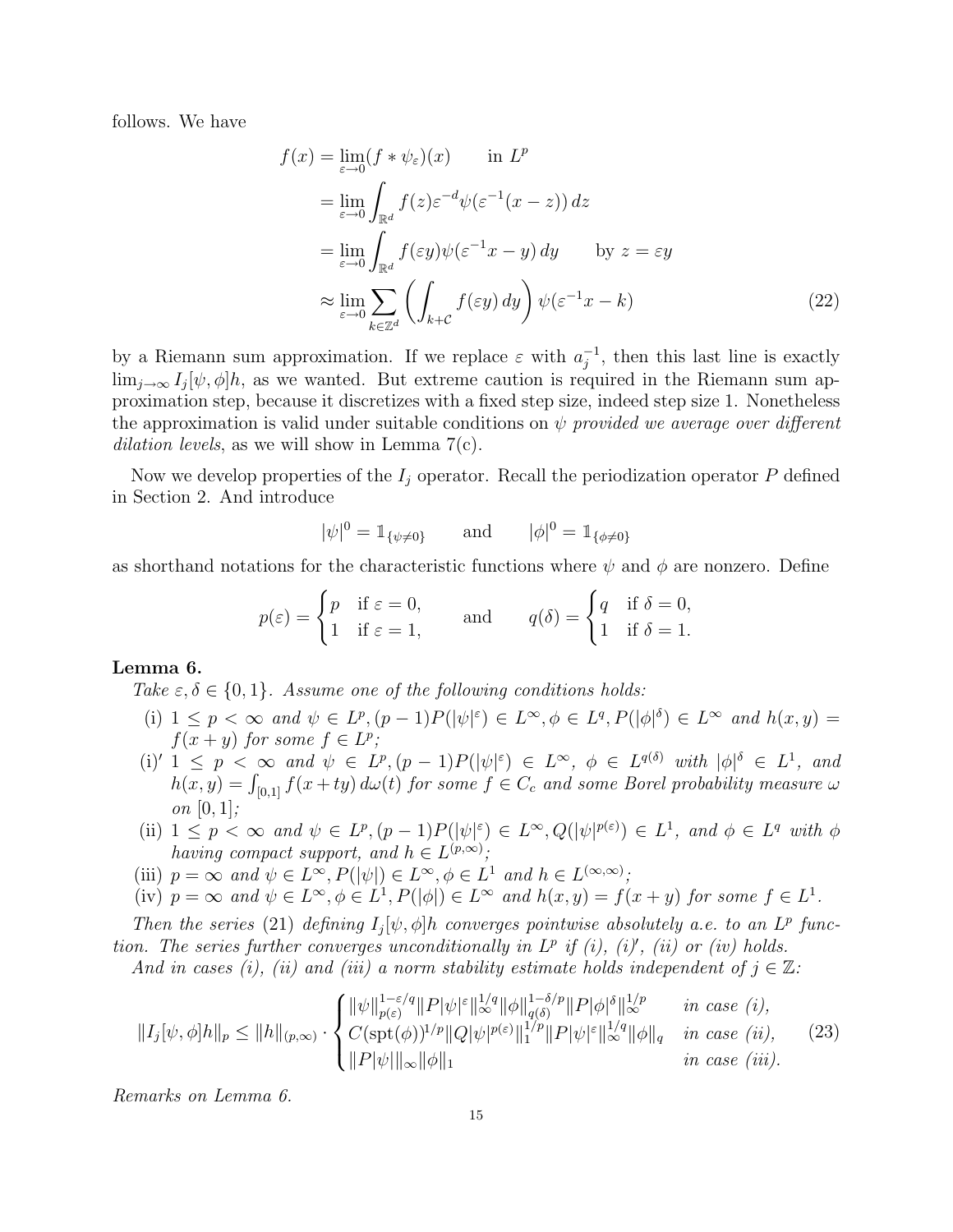1. Cases (i) and (ii) will be used for sampling in  $L^p$ , and cases (i)' and (ii) for sampling in Sobolev space (where ultimately we will take  $h(x, y)$  to be the Taylor polynomial of f based at x with increment  $y$ ).

2. The lemma restricts  $\varepsilon$  and  $\delta$  to take values 0 or 1 because this seems to capture the most interesting results. But the method of proof allows  $\varepsilon \in [0, q]$  and  $\delta \in [0, p]$ , when care is taken.

The assumption  $(p-1)P(|\psi|^{\varepsilon}) \in L^{\infty}$  is vacuous when  $p = 1$ , and the corresponding factor  $||P|\psi|^{\varepsilon}||_{\infty}^{1/q}$  in the norm estimate should be replaced by 1 in that case.

3. Clearly case (i) assumes less about  $\psi$  than case (ii) does, but on the other hand it assumes more about h. Case (ii) is the only one to consider the general function  $h \in L^{(p,\infty)}$ .

4. Case (i) is a special case of case (i)' when  $f \in C_c$ , as one sees by taking the measure  $\omega$ to be a delta mass at  $t = 1$ . But in case (i) the additional assumption  $P|\phi|^{\delta} \in L^{\infty}$  allows us to prove the norm estimate  $(23)$  that is independent of j, which later yields stability of our  $L^p$  sampling formulas. We have no stability estimate in case (i)'.

5. The series defining  $I_j[\psi, \phi]h$  will generally not converge in  $L^{\infty}$ , for example if  $h \equiv 1$ and  $\psi$  has compact support. Thus we do not expect unconditional convergence in  $L^{\infty}$ , in case (iii).

6. The assumption  $Q(|\psi|^{p(\varepsilon)}) \in L^1$  in case (ii) allows us to bound the values of  $\psi$  at nearby points, so that we can estimate certain Riemann sums involving  $\psi$  with integrals involving  $Q\psi$ . We do this formally in (22) and rigorously in (29).

7. The norm estimate (23) in case (i) involves the  $L^{p(\varepsilon)}$ -norm of  $\psi$ , which is finite because when  $\varepsilon = 0$  we have  $p(\varepsilon) = p$  and  $\psi \in L^p$  by hypothesis, while when  $\varepsilon = 1$  we have  $p(\varepsilon) = 1$ and  $(p-1)P|\psi| \in L^{\infty}$  so that  $\psi \in L^{1} = L^{p(\varepsilon)}$ . Similarly the  $L^{q(\delta)}$ -norm of  $\phi$  is finite.

8. The behavior of  $I_j$  was studied by di Guglielmo [23] for  $p \geq 2$  under the restrictions that  $\psi$  have constant periodization (indeed that  $\psi$  equal a convolution with the characteristic function of a cube) and have compact support, that  $\phi$  be bounded with compact support, and that  $h(x, y) = f(x + y)$ . Case (i) in Lemma 6 (and in the next lemma) builds on di Guglielmo's work [23, p. 288]. The other cases of the lemmas are new.

We discuss other relevant literature after the sampling formulas in Sections 6 and 7.

Proof of Lemma 6.

*oof of Lemma b.*<br>The integral  $\int_{\mathbb{R}^d} h(x, a_j^{-1}y - x) \phi(y - bk) dy$  occurring in the definition of  $I_j$  is well defined, as follows. In case (i),  $h(x, a_i^{-1}y - x) = f(a_i^{-1}y)$  $j^{-1}y$ ) belongs to  $L^p$  as a function of y, while  $\phi(y - bk) \in L^q$ . In case (i)', h is bounded and our assumptions ensure  $\phi \in L^1$ . In case (ii) we see  $y \mapsto h(x, y)$  belongs to  $L_{loc}^p$  for almost every x and that  $\phi \in L^q$  has compact support. In case (iii), h is bounded and  $\phi \in L^1$ . In case (iv),  $h(x, a_j^{-1}y - x) = f(a_j^{-1}y)$  $j^{-1}y$ ) belongs to  $L^1$ and  $|\phi| \leq P |\phi|$  is bounded. So in every case, the integral is well defined.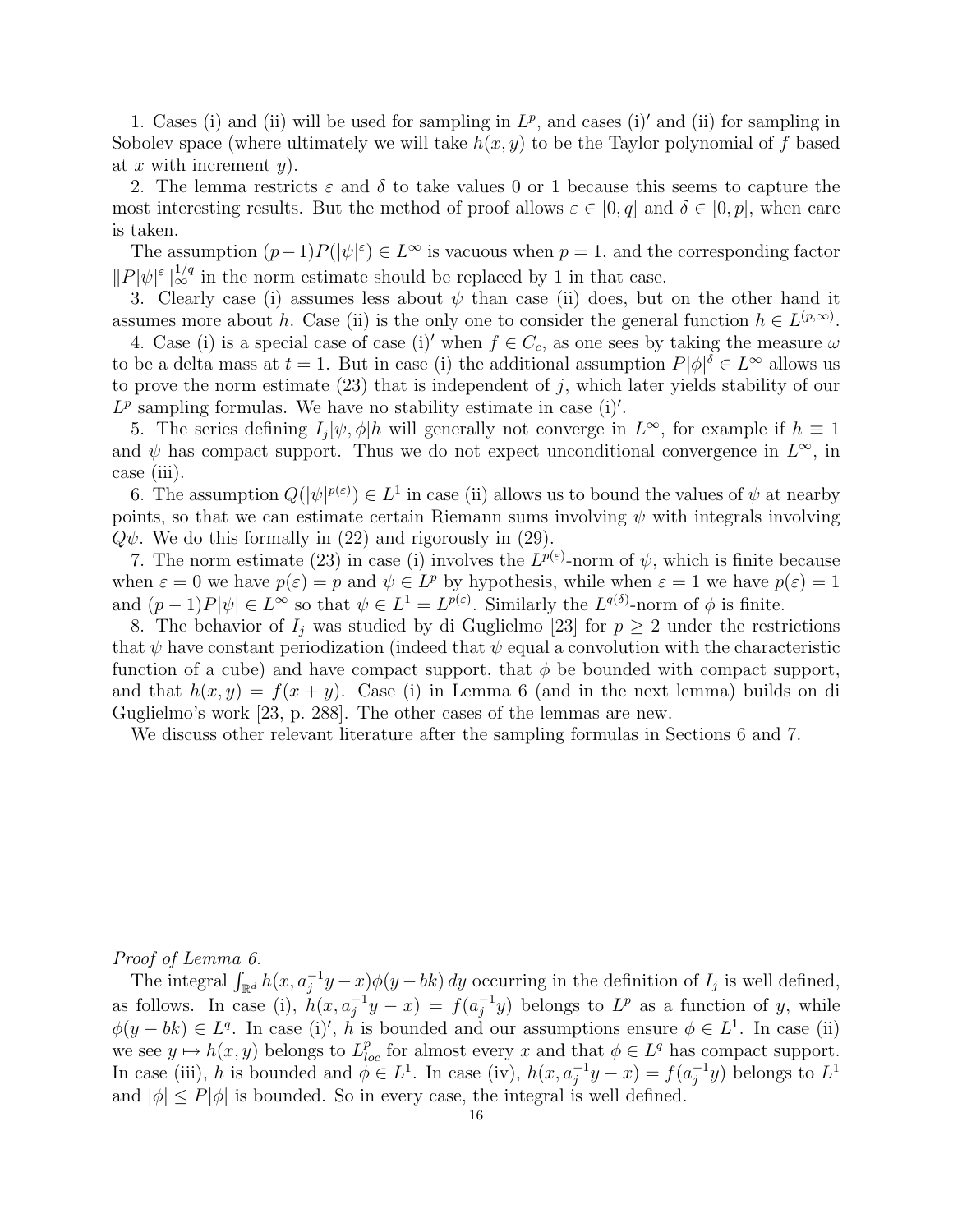Consider  $1 \leq p < \infty$ . To start with,

$$
\sqrt{|(I_j[\psi,\phi]h)(x)|^p} \leq \left( |\det b| \sum_{k \in \mathbb{Z}^d} \int_{\mathbb{R}^d} |h(x, a_j^{-1}y - x)||\phi(y - bk)| dy |\psi(a_jx - bk)| \right)^p
$$
  

$$
\leq |\det b| \sum_{k \in \mathbb{Z}^d} \left( \int_{\mathbb{R}^d} |h(x, a_j^{-1}y - x)||\phi(y - bk)| dy \right)^p |\psi(a_jx - bk)|^{p(\varepsilon)}
$$
  

$$
\cdot \left( |\det b| \sum_{k \in \mathbb{Z}^d} |\psi(a_jx - bk)|^{\varepsilon} \right)^{p-1}
$$

by Hölder's inequality on the sum, when  $p > 1$ . (When  $p = 1$  the last inequality is vacuous, because then  $p(\varepsilon) = 1$  for both  $\varepsilon = 0$  and  $\varepsilon = 1$ .

By applying Hölder's inequality to the y-integral we find

$$
\begin{aligned} &\left| (I_j[\psi,\phi]h)(x) \right|^p\\ &\leq |\det b| \sum_{k \in \mathbb{Z}^d} \int_{\mathbb{R}^d} |h(x, a_j^{-1}y - x)|^p |\phi(y - bk)|^{\delta} dy \, ||\phi||_{q(\delta)}^{p-\delta} |\psi(a_j x - bk)|^{p(\varepsilon)} \cdot ||P|\psi|^{\varepsilon}||_{\infty}^{p-1} .\end{aligned} \tag{24}
$$

Case (i). If  $h(x, y) = f(x + y)$  then integrating (24) with respect to x yields the norm estimate

$$
||I_{j}[\psi,\phi]h||_{p}^{p} \leq |\det b| \sum_{k \in \mathbb{Z}^{d}} \int_{\mathbb{R}^{d}} |f(y)|^{p} |\phi(a_{j}y-bk)|^{\delta} dy \, ||\psi||_{p(\varepsilon)}^{p(\varepsilon)} \cdot ||P|\psi|^{\varepsilon}||_{\infty}^{p-1} ||\phi||_{q(\delta)}^{p-\delta} \qquad (25)
$$
  

$$
\leq ||f||_{p}^{p} ||P|\phi|^{\delta} ||_{\infty} ||\psi||_{p(\varepsilon)}^{p(\varepsilon)} \cdot ||P|\psi|^{\varepsilon}||_{\infty}^{p-1} ||\phi||_{q(\delta)}^{p-\delta}
$$

as claimed in norm estimate (23) for case (i). Or to argue more carefully, the finiteness of this last estimate tells us the series defining  $I_j[\psi, \phi]h$  converges absolutely a.e. to an  $L^p$ function that satisfies the norm estimate (23).

We follow this same method in the rest of the proof, that is, we apply absolute values and then prove an  $L^p$  estimate, so that the pointwise convergence of the series defining  $I_j[\psi, \phi]h$ follows automatically.

Case (i)'. By integrating (24) with respect to x then substituting  $h(x, y) = \int_{[0,1]} f(x +$  $ty) d\omega(t)$  and making the changes of variable  $x \mapsto a_i^{-1}$  $j_i^{-1}(x + bk)$  and  $y \mapsto y + bk$ , we deduce

$$
||I_j[\psi, \phi]h||_p^p \le \int_{[0,1]} \int_{\mathbb{R}^d} \int_{\mathbb{R}^d} R_j(x, y, t) |\psi(x)|^{p(\varepsilon)} |\phi(y)|^{\delta} dx dy d\omega(t) \cdot ||P|\psi|^{\varepsilon} ||_{\infty}^{p-1} ||\phi||_{q(\delta)}^{p-\delta} \tag{26}
$$

where

$$
R_j(x, y, t) = |\det a_j^{-1}b| \sum_{k \in \mathbb{Z}^d} |f(a_j^{-1}(x + bk) + ta_j^{-1}(y - x))|^p
$$
 (27)

$$
\leq \|f\|_{\infty}^p \cdot |\{\xi \in \mathbb{R}^d : \text{dist}(\xi, \text{spt}(f)) \leq \text{diam}(a_j^{-1}b\mathcal{C})\}|. \tag{28}
$$

Hence  $R_j$  is bounded independently of  $x, y, t$ . Since also our assumptions in case (i)' imply  $\psi \in L^{p(\varepsilon)}, |\phi|^{\delta} \in L^{1}$  and  $\phi \in L^{q(\delta)},$  we see  $I_j[\psi, \phi]h$  belongs to  $L^p$  by the estimate (26).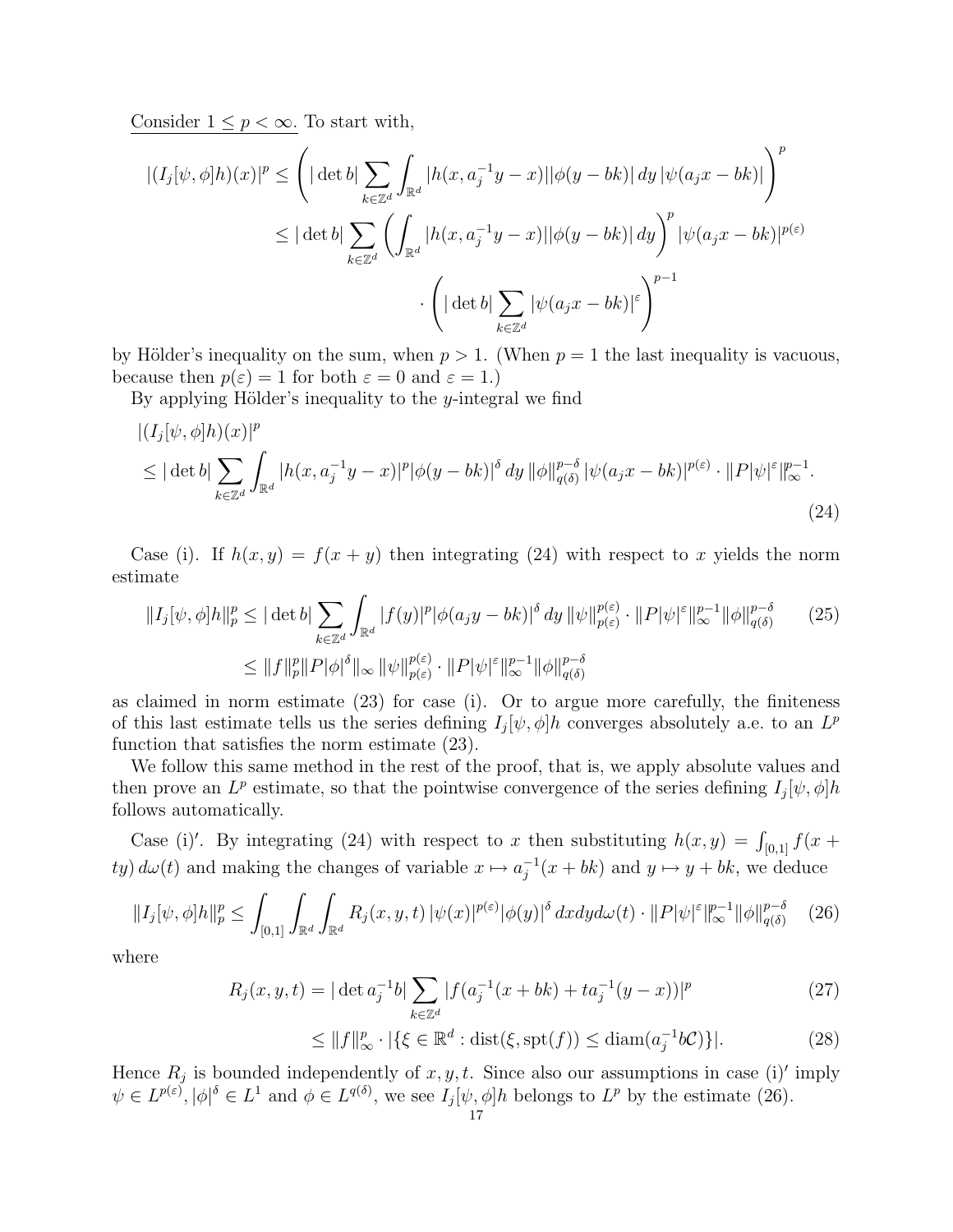Case (ii). Using  $\delta = 0$  in formula (24) shows

$$
|(I_j[\psi,\phi]h)(x)|^p
$$
  
\n
$$
\leq |\det b| \sum_{k \in \mathbb{Z}^d} \int_{\mathbb{R}^d} |h(x, a_j^{-1}y - x)|^p |\phi(y - bk)|^0 (\widetilde{Q}|\psi|^{p(\varepsilon)}) (a_j x - y) dy \cdot ||P|\psi|^{\varepsilon} ||_{\infty}^{p-1} ||\phi||_q^p (29)
$$
  
\nfor almost every  $x$ , by (125) in Lemma 22 with  $E = \text{spt}(\phi)$ ,

$$
\leq \int_{\mathbb{R}^d} |h(x, -a_j^{-1}y)|^p (\widetilde{Q}|\psi|^{p(\varepsilon)})(y) dy \cdot ||P|\phi|^0 ||_\infty ||P|\psi|^{\varepsilon} ||_\infty^{p-1} ||\phi||_q^p \qquad \text{by } y \mapsto a_j x - y. \tag{30}
$$

Integrating with respect to  $x$  gives the norm estimate

$$
||I_j[\psi,\phi]h||_p^p \le \int_{\mathbb{R}^d} ||h(\cdot, -a_j^{-1}y)||_p^p(\widetilde{Q}|\psi|^{p(\varepsilon)})(y) \, dy \cdot ||P|\phi|^0 ||_\infty ||P|\psi|^{\varepsilon}||_\infty^{p-1} ||\phi||_q^p \tag{31}
$$
  

$$
\le C||h||_{(p,\infty)}^p ||Q|\psi|^{p(\varepsilon)} ||_1 \cdot ||P|\psi|^{\varepsilon}||_\infty^{p-1} ||\phi||_q^p
$$

where  $C = C(\text{spt}(\phi))$ , using here that  $\|\tilde{Q} \cdot \|_1 \leq C(E) \|Q \cdot \|_1$  by definition of  $\tilde{Q}$  in (125). Thus we have proved estimate (23) in case (ii).

Unconditional convergence. The series defining  $I_j[\psi, \phi]h$  converges unconditionally in  $L^p$ in cases (i), (i)' and (ii), because  $\overline{a}$  $\overline{a}$  $\overline{a}$ 

$$
\lim_{K \to \infty} \sum_{|k| \ge K} \left| \left( |\det b| \int_{\mathbb{R}^d} h(x, a_j^{-1}y - x) \phi(y - bk) dy \right) \psi_{j,k}(x) \right| = 0
$$

in  $L^p$  by dominated convergence (using the pointwise absolute convergence proved above).

Consider 
$$
p = \infty
$$
.  
\nCase (iii). With  $\psi \in L^{\infty}, \phi \in L^{1}, P|\psi| \in L^{\infty}$  and  $h \in L^{(\infty,\infty)}$  we find  
\n
$$
|(I_{j}[\psi,\phi]h)(x)| \leq |\det b| \sum_{k \in \mathbb{Z}^{d}} \int_{\mathbb{R}^{d}} |h(x, a_{j}^{-1}y - x)| |\phi(y - bk)| dy |\psi(a_{j}x - bk)|
$$
\n
$$
\leq ||h||_{(\infty,\infty)} ||\phi||_{1} ||P|\psi||_{\infty}
$$

for almost every  $x$ , implying the norm estimate  $(23)$  for case (iii).

Case (iv). Suppose  $\psi \in L^{\infty}, \phi \in L^{1}, P[\phi] \in L^{\infty}$  and  $h(x, y) = f(x + y)$  for some  $f \in L^{1}$ (yes, we really mean  $L^1$ ). Then for each  $K \geq 0$ ,

$$
\sum_{|k| \ge K} \left\| \left( |\det b| \int_{\mathbb{R}^d} h(x, a_j^{-1}y - x) \phi(y - bk) dy \right) \psi_{j,k}(x) \right\|_{\infty}
$$
  

$$
\le \int_{\mathbb{R}^d} |f(a_j^{-1}y)| \left( |\det b| \sum_{|k| \ge K} |\phi(y - bk)| \right) dy \|\psi\|_{\infty}
$$
  

$$
\to 0 \quad \text{as } K \to \infty
$$

by dominated convergence with the dominating function involving  $f \in L^1$  and  $P[\phi] \in L^{\infty}$ . Hence the series defining  $I_j[\psi, \phi]h$  converges unconditionally in  $L^{\infty}$  for each fixed j.

(Aside. The defect of case (iv) is that its norm estimate depends on j, as we see by taking  $K = 0$  above.)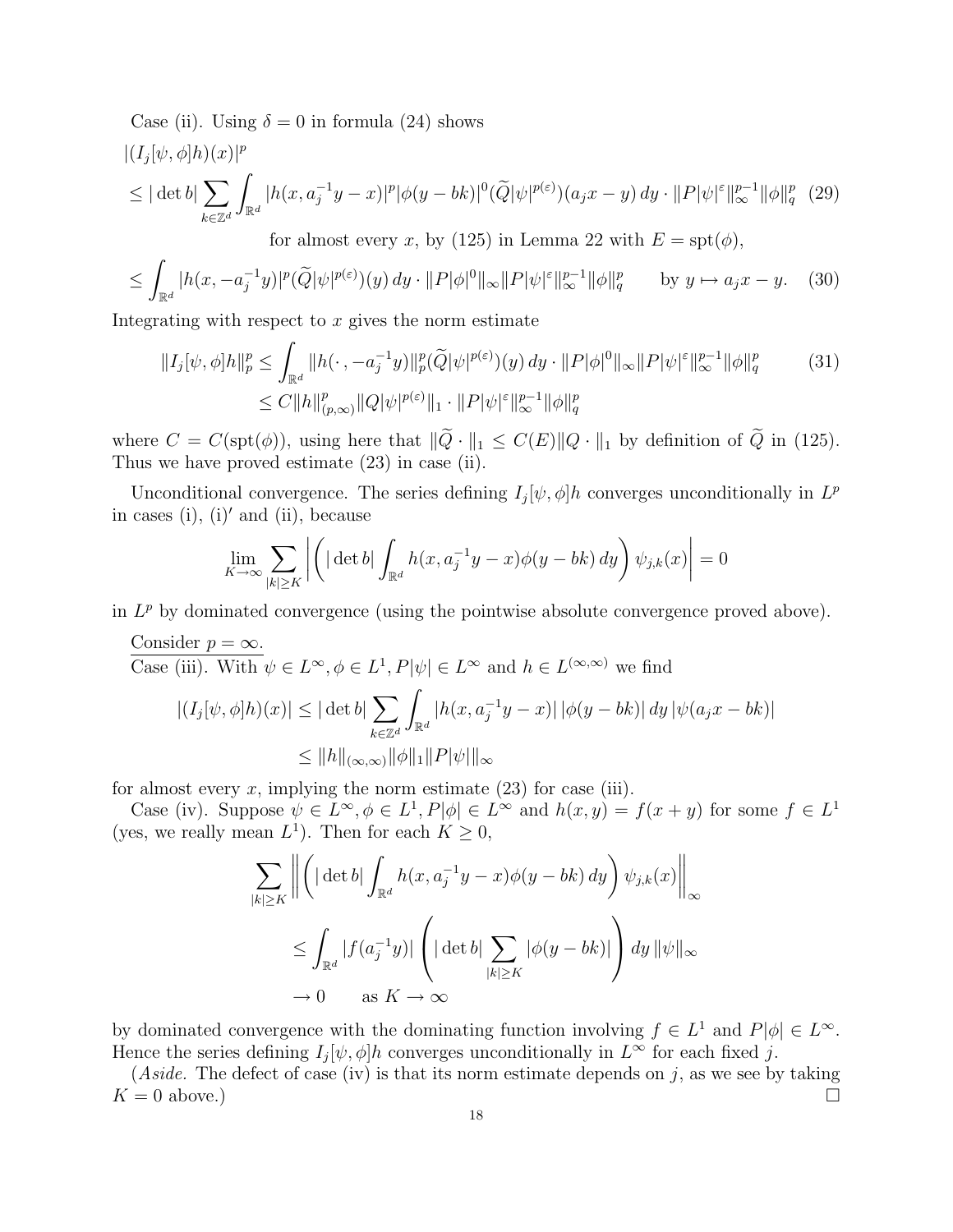The next lemma justifies our calling  $I_j[\psi, \phi]$  a discretized approximation to the identity.

**Lemma 7.** Take  $\varepsilon, \delta \in \{0, 1\}$ . Assume one of the following conditions holds:

- (i)  $1 \leq p < \infty$  and  $\psi \in L^p$ ,  $(p-1)P(|\psi|^{\varepsilon}) \in L^{\infty}$ ,  $\phi \in L^q$ ,  $P(|\phi|^{\delta}) \in L^{\infty}$ , and  $h(x, y) =$  $f(x + y)$  for some  $f \in L^p$ ;
- (i)'  $1 \leq p \leq \infty$  and  $\psi \in L^p, (p-1)P(|\psi|^{\varepsilon}) \in L^{\infty}, \ \phi \in L^{q(\delta)}$  with  $|\phi|^{\delta} \in L^1$ , and  $h(x,y) = \int_{[0,1]} f(x+ty) d\omega(t)$  for some  $f \in C_c$  and some Borel probability measure  $\omega$ on  $[0, 1]$ ;
- (ii)  $1 \leq p \leq \infty$  and  $\psi \in L^p$ ,  $(p-1)P(|\psi|^{\varepsilon}) \in L^{\infty}$ ,  $Q(|\psi|^{p(\varepsilon)}) \in L^1$  and  $\phi \in L^q$  with  $\phi$ having compact support, and  $h \in L^{(p,\infty)}$  with

$$
\lim_{y \to 0} h(\cdot, y) = h(\cdot, 0) \qquad in \ L^p; \tag{32}
$$

(iii)  $p = \infty$  and  $\psi \in L^{\infty}, Q\psi \in L^{1}$  and  $\phi \in L^{\infty}$  with  $\phi$  having compact support, and  $h \in L^{(\infty,\infty)}$  with  $\lim_{y\to 0} h(\cdot,y) = h(\cdot,0)$  in  $L^{\infty}$ .

Then  $(a)$ – $(d)$  hold:

 $(a)$  [Upper bound]

$$
\limsup_{j \to \infty} ||I_j[\psi, \phi]h||_p \le ||h(\cdot, 0)||_p \cdot \begin{cases} ||\psi||_{p(\varepsilon)}^{1-\varepsilon/q} ||P|\psi|^{\varepsilon} ||_{\infty}^{1/q} ||\phi||_{q(\delta)}^{1-\delta/p} |||\phi|^{\delta} ||_1^{1/p} & \text{in cases } (i), (i)' ,\\ C(\text{spt}(\phi))^{1/p} ||Q|\psi|^{p(\varepsilon)} ||_1^{1/p} ||P|\psi|^{\varepsilon} ||_{\infty}^{1/q} ||\phi||_q & \text{in case } (ii),\\ C(\text{spt}(\phi)) ||Q\psi||_1 ||P|\phi|| ||_{\infty} & \text{in case } (iii). \end{cases}
$$
(33)

(b) [Constant periodization] If  $(P\psi)(x) = \int_{\mathbb{R}^d} \psi(y) dy$  for almost every x then

$$
\lim_{j \to \infty} (I_j[\psi, \phi]h)(x) = h(x, 0) \int_{\mathbb{R}^d} \psi(y) \, dy \int_{\mathbb{R}^d} \phi(z) \, dz \qquad in \ L^p. \tag{34}
$$

(c) [Arbitrary periodization] Suppose  $1 \leq p < \infty$  and  $J \in \mathbb{Z}$ . A strictly increasing integer sequence  $\{j(n)\}_{n=1}^{\infty}$  exists (independent of h) such that  $j(1) \geq J$  and

$$
\lim_{N \to \infty} \frac{1}{N} \sum_{n=1}^{N} (P\psi)(a_{j(n)}x) = \int_{\mathbb{R}^d} \psi(y) \, dy \qquad \text{in } L^p_{loc} \text{ and pointwise a.e.}
$$
 (35)

For any such sequence,

$$
\lim_{N \to \infty} \frac{1}{N} \sum_{n=1}^{N} (I_{j(n)}[\psi, \phi]h)(x) = h(x, 0) \int_{\mathbb{R}^d} \psi(y) \, dy \int_{\mathbb{R}^d} \phi(z) \, dz \qquad in \ L^p. \tag{36}
$$

(d) [Pointwise convergence] Instead of (i), (i)', (ii) or (iii), assume  $1 \leq p \leq \infty$  and  $\psi \in L^1 \cap L^{\infty}$  and suppose  $\phi \in L^q$  has compact support. Suppose either  $\psi$  has compact support and  $h \in L^{(p,\infty)}$  or else  $\psi$  has a radially decreasing  $L^1$ -majorant and  $h \in L^{(\infty,\infty)}$ . Assume further (cf. Remark 3 below) that

$$
\lim_{r \to 0} \frac{1}{|B(r)|} \int_{B(r)} |h(x, y) - h(x, 0)|^p dy = 0 \quad \text{for almost every } x \in \mathbb{R}^d. \tag{37}
$$

If the  $a_i$  expand nicely (as defined in Section 2), then parts (b) and (c) above hold with pointwise convergence a.e. in the limits  $(34)$  and  $(36)$  (instead of  $L^p$  convergence), and we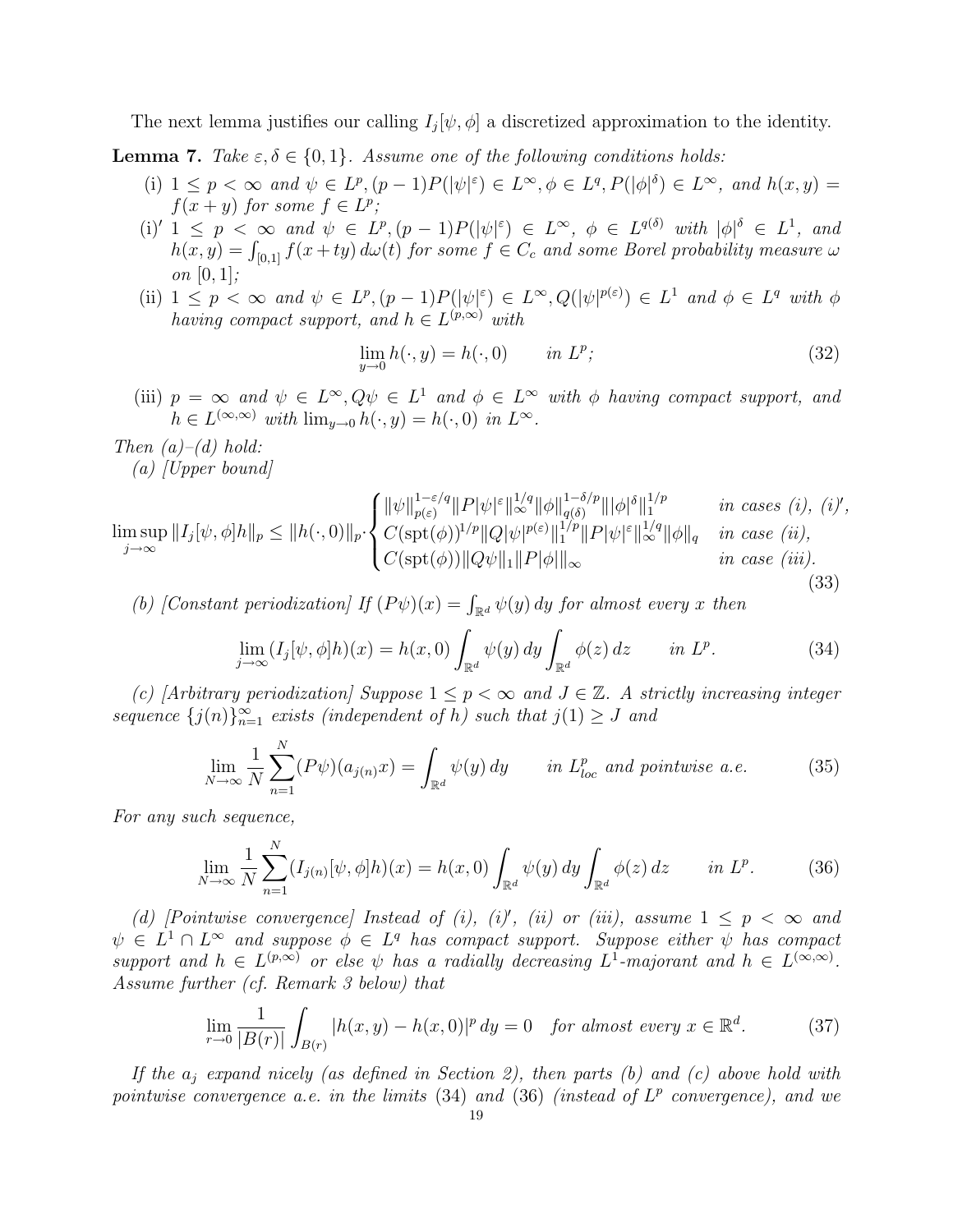also have a pointwise analogue of  $(33)$  in part  $(a)$ : −<br>⊤

$$
\limsup_{j \to \infty} |(I_j[\psi, \phi]h)(x)| \le |h(x, 0)| \|P\psi\|_{\infty} \left| \int_{\mathbb{R}^d} \phi(z) dz \right| \qquad \text{for almost every } x. \tag{38}
$$

Remarks on Lemma 7.

1. Hypothesis (32) says  $y \mapsto h(\cdot, y)$  is continuous at  $y = 0$ , as a map  $\mathbb{R}^d \to L^p$ .

2. Conditions (i) and (i)' are restricted to  $p < \infty$  in this lemma because they fail to imply  $L^{\infty}$  convergence in Lemma 7(b), by the following counterexample. Take  $\psi(x)$  to be the function defined in (126), in one dimension with  $a_j = 2^j, b = 1$ . This  $\psi$  has constant periodization  $P\psi \equiv 1$ . Let  $\phi(x) = \mathbb{1}_{(0,1]}(x)$  and suppose  $f \geq 0$  is continuous with compact support and with  $f = 0$  on  $[0, \infty)$  and  $f \ge 1$  on  $[-1/2, -1/4]$ . Let  $h(x, y) = f(x + y)$ . For each  $j \ge 2$ , put  $\ell = 2^{j-1}$  and consider  $x \in (2^{-j-\ell-1}, 2^{-j-\ell}]$ . Then  $f(x) = 0$ . By keeping only the term  $k = -\ell$  in the sum defining  $I_j[\psi, \phi]h$  we find

$$
(I_j[\psi,\phi]h)(x) \ge \int_{-\ell}^{-\ell+1} f(2^{-j}y) \, dy \cdot \psi(2^{j}x + \ell) \ge 1
$$

because  $\psi(2^jx + \ell) = 1$  by the definition of  $\psi$  in (126) and  $f(2^{-j}y) \ge 1$  because  $2^{-j}y \in$  $[-1/2, -1/2+2^{-j}]$ . Thus  $||I_j[\psi, \phi]h - f||_{\infty} \ge 1$  for all  $j \ge 2$ , and so (b) can fail when  $p = \infty$ , under condition (i) or  $(i)'$ .

3. Regarding the hypotheses in part (d), note  $y \mapsto h(x, y)$  belongs to  $L_{loc}^p$  for almost every x, by Fubini's theorem applied to h. The hypothesis (37), saying that  $y = 0$  is a Lebesgue point of  $y \mapsto |h(x, y) - h(x, 0)|^p$  for almost every x, can be verified directly for the specific types of h used later in the paper, namely  $h(x, y) =$ 

- $f(x+y)$ ,
- $f(x + y) f(x)$ ,
- $\int_{[0,1]} f(x+ty) d\omega(t)$  where  $\omega$  is a Borel probability measure defined on [0, 1],
- $\int_{[0,1]} |f(x+ty)-f(x)| d\omega(t),$

where  $f \in L_{loc}^p$ . The point is that almost every x is a p-Lebesgue point for  $f \in L_{loc}^p$  meaning  $\lim_{r\to 0} \int_{B(r)} |f(x+y) - f(x)|^p dy/|B(r)| = 0$ , and for every such x one can show (37) holds when h has one of the types just mentioned.

*Proof of Lemma 7.* First we show  $\phi \in L^1$ , so that the integral of  $\phi$  in the lemma does make sense. In case (i),  $P|\phi|^{\delta} \in L^{\infty}$  is assumed. When  $\delta = 1$  this means  $P|\phi| \in L^{\infty}$ , and integrating  $P[\phi]$  over the set  $b\mathcal{C}$  gives  $\phi \in L^1$ . When  $\delta = 0$  it means  $\phi$  has the "finite" intersection" property  $P|\phi|^0 \in L^{\infty}$ , which implies the measure of  $\{\phi \neq 0\}$  is finite so that  $\phi \in L^q$  implies  $\phi \in L^1$  by Hölder's inequality. In case (i)', if  $\delta = 1$  then  $\phi \in L^1$  is immediate, while if  $\delta = 0$  then we have  $\phi \in L^q$  and  $|\phi|^0 \in L^1$ , so that  $\phi \in L^1$  by Hölder again. In cases (ii) and (iii) it is easy to see  $\phi \in L^1$ , by the compact support assumption.

Observe  $\psi \in L^1$  by similar arguments (it is immediate when  $p = 1$ , of course), and noting for case (iii) that  $Q\psi \in L^1$  implies  $\psi \in L^1$  by Lemma 22.

Next,  $P\psi \in L_{loc}^p$  as follows. If  $p = 1$  then  $\psi \in L^1$  and so  $P\psi \in L_{loc}^1$  by Lemma 18. If  $1 < p < \infty$  then  $P|\psi|^{\varepsilon} \in L^{\infty}$  is assumed in cases (i), (i)' and (ii). When  $\varepsilon = 1$  this means  $P[\psi] \in L^{\infty} \subset L^{p}_{loc}$ . When  $\varepsilon = 0$  it means  $P[\psi] \in L^{\infty}$ , and this finite intersection property together with  $P(\psi|p) \in L^1_{loc}$  (since  $|\psi|^p \in L^1$ ) gives  $|P\psi|^p \in L^1_{loc}$ , or  $P\psi \in L^p_{loc}$  as we wanted. Lastly if  $p = \infty$  then case (iii) assumes  $Q\psi \in L^1$  and so  $P\psi \in L^{\infty}$  by Lemma 23.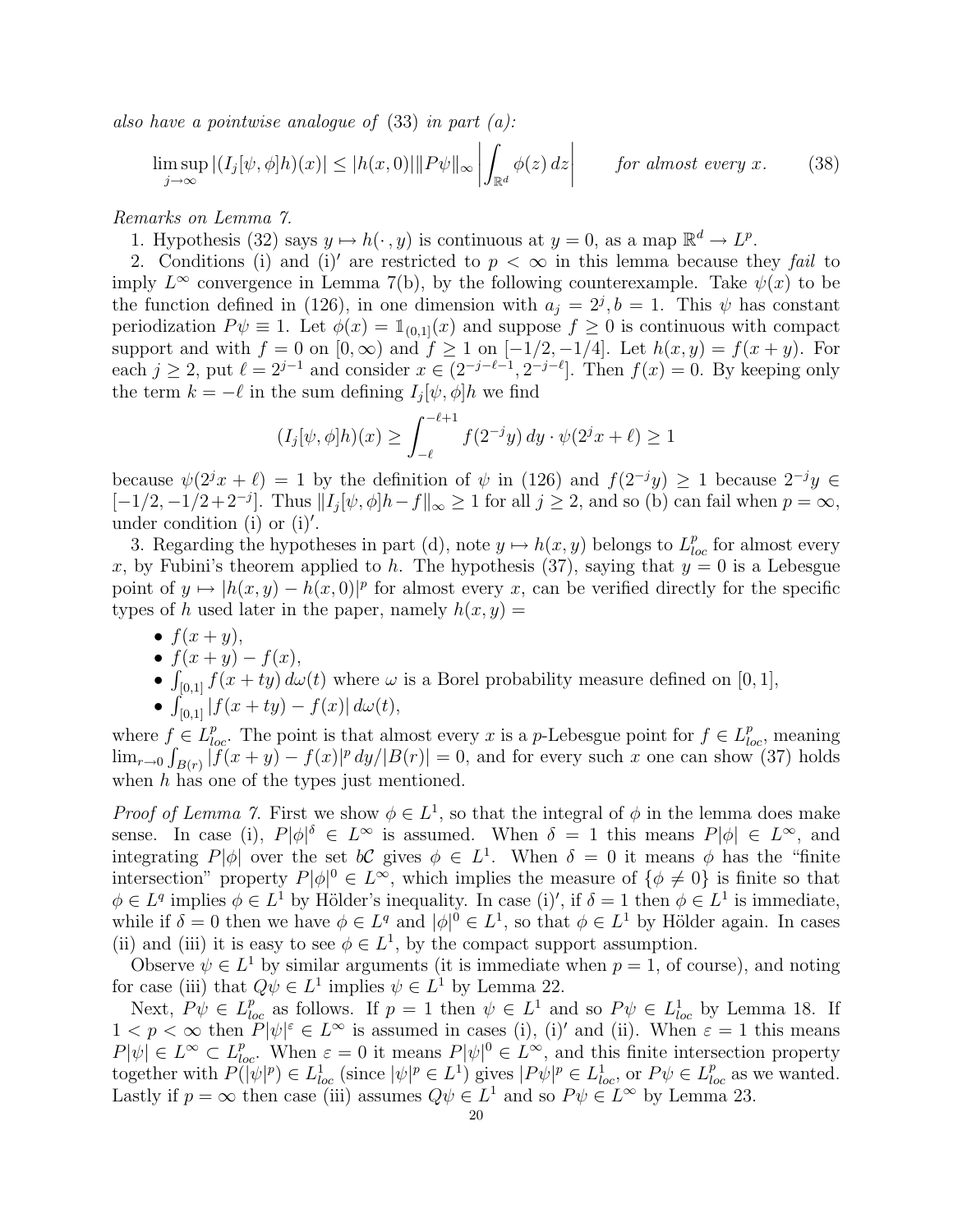The mean value of  $P\psi$  equals  $\int_{\mathbb{R}^d} \psi(y) dy$  by the calculation (6), and so we can construct the sequence  $j(n)$  claimed in part (c) as follows. The  $b\mathbb{Z}^d$ -periodic function  $g(x) = (P\psi)(x) \sum_{\mathbb{R}^d} \psi(y) dy$  has mean value zero and belongs to  $L^p_{loc}$ . So if  $1 \leq p < \infty$  and  $J \in \mathbb{Z}$  is given, then Lemma 5 yields a strictly increasing integer sequence  $j(n) \geq J$  such that the averaging relation (35) holds. Clearly this sequence  $j(n)$  is independent of h and  $\phi$ , and depends only on  $\psi, p$  and J (and of course on the translations and dilations: b and the  $a_i$ ).

*Note for later use.* If  $\psi_0$  and  $\psi_1$  are two functions with  $P\psi_0, P\psi_1 \in L^{p}_{loc}$ , then a strictly increasing integer sequence exists with  $j(n) \geq J$  such that (35) holds for both  $\psi_0$  and  $\psi_1$ . The point here is that Lemma 5 first yields a sequence whose every subsequence satisfies (35) for  $\psi_0$ , then Lemma 5 can be applied again to obtain a particular subsequence for which (35) also holds for  $\psi_1$ .

With these preliminaries taken care of, we begin to prove parts  $(a)$ – $(d)$ .

Part (a). Case (i). The estimate (25) gives

$$
\begin{split} \|I_j[\psi,\phi]h\|_p^p &\leq \int_{\mathbb{R}^d} |f(y)|^p (P|\phi|^\delta)(a_jy)\,dy\, \|\psi\|_{p(\varepsilon)}^{p(\varepsilon)}\cdot \|P|\psi|^\varepsilon\|_\infty^{p-1} \|\phi\|_{q(\delta)}^{p-\delta} \\ &\to \int_{\mathbb{R}^d} |f(y)|^p \|\|\phi|^\delta\|_1\,dy\, \|\psi\|_{p(\varepsilon)}^{p(\varepsilon)}\cdot \|P|\psi|^\varepsilon\|_\infty^{p-1} \|\phi\|_{q(\delta)}^{p-\delta} \qquad \text{as } j\to\infty, \end{split}
$$

by the Riemann–Lebesgue Lemma 26 applied with " $p = \infty$ " and  $g = P(|\phi|^{\delta}) - ||\phi|^{\delta}||_1$  (which is bounded and has mean value zero) and  $h = |f|^p \in L^1$ . This proves (33) in case (i).

Case (i)'. The estimate (28) implies that  $R_j$  is bounded by a constant independent of  $x, y, t$  and j, for all large j (using that  $||a_i^{-1}||$  $\int_{\mathbb{R}^d} f(x, y, t) \to \int_{\mathbb{R}^d} |f(z)|^p dz$  for each  $x, y, t$  as  $j \to \infty$  (by interpreting the definition of  $R_j$  in (27) as a Riemann sum, and using  $f \in C_c$ , we may apply dominated convergence to formula (26) to obtain that

$$
\limsup_{j\to\infty}||I_j[\psi,\phi]h||_p^p\leq \int_{[0,1]}\int_{\mathbb{R}^d}\int_{\mathbb{R}^d} |f(z)|^p\,dz\,|\psi(x)|^{p(\varepsilon)}|\phi(y)|^{\delta}\,dxdyd\omega(t)||P|\psi|^{\varepsilon}\|_{\infty}^{p-1}||\phi||_{q(\delta)}^{p-\delta},
$$

which proves the estimate  $(33)$  in case  $(i)$ .

Case (ii). By dominated convergence, as  $j \to \infty$  the righthand side of (31) approaches the Case (ii). By dominated convergence, as  $\mathcal{I} \to \infty$  the rightmand side of (31) approaches the<br>limiting value  $\int_{\mathbb{R}^d} ||h(\cdot, 0)||_p^p(\widetilde{Q}|\psi|^{p(\varepsilon)})(y) dy \cdot ||P|\phi|^0 ||_{\infty} ||P|\psi|^{\varepsilon} ||_p^{p-1} ||\phi||_q^p$ , because  $\widetilde{Q}|\psi|^{p$ and  $h \in L^{(p,\infty)}$  while  $h(\cdot,y) \to h(\cdot,0)$  in  $L^p$  as  $y \to 0$  by assumption and  $a_i^{-1}$  $j^{-1}y \to 0$  since the  $a_i$  are expanding. This proves (33) in case (ii), since we can now replace Q with Q like we did after (31).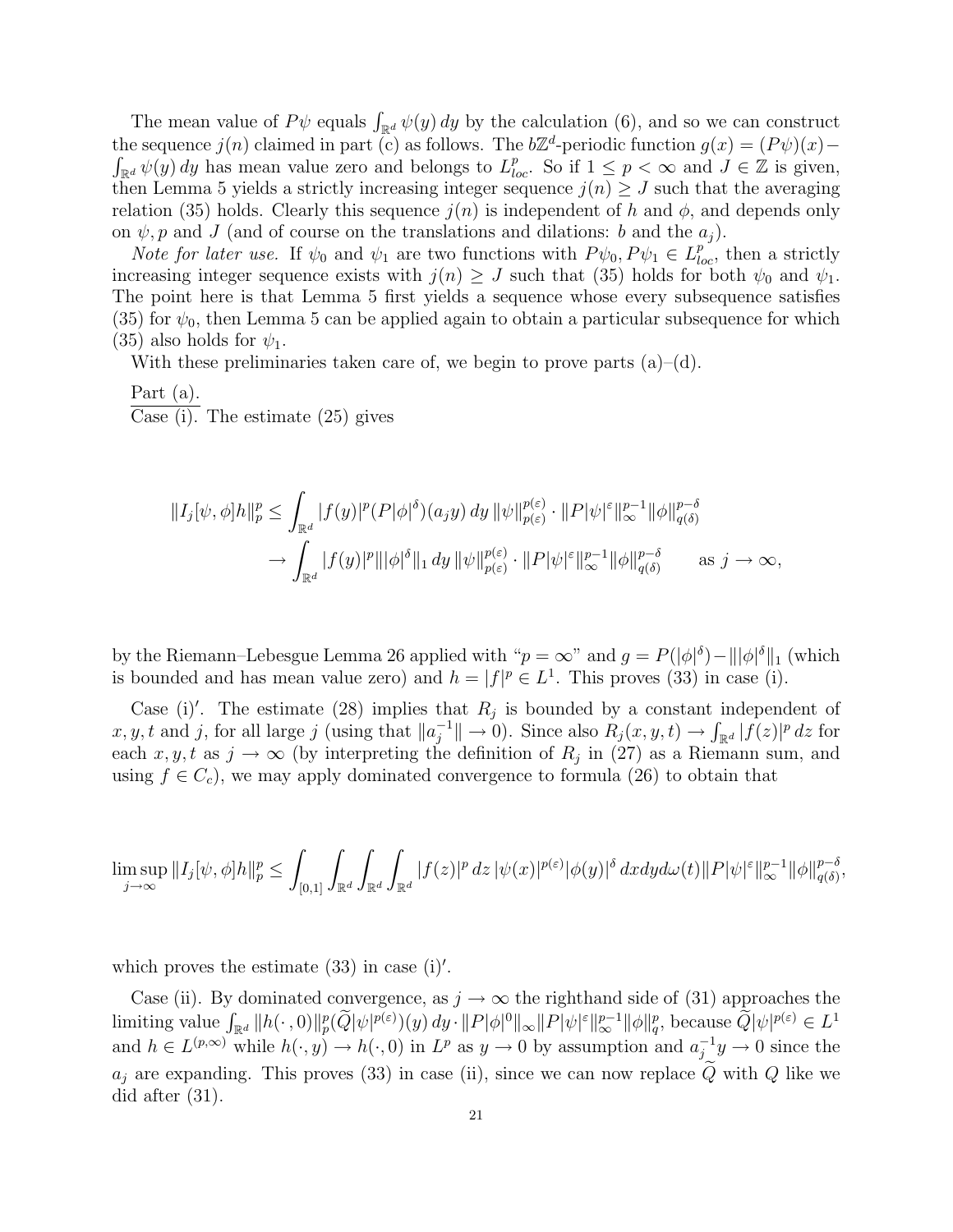Case (iii). When  $p = \infty$  we argue directly:

$$
\begin{aligned} |(I_j[\psi,\phi]h)(x)| \\ &\leq |\det b| \sum_{k \in \mathbb{Z}^d} \int_{\mathbb{R}^d} |h(x, a_j^{-1}y - x)| |\phi(y - bk)| \, dy \, |\psi(a_j x - bk)| \\ &\leq |\det b| \sum_{k \in \mathbb{Z}^d} \int_{\mathbb{R}^d} |h(x, a_j^{-1}y - x)| |\phi(y - bk)| (\widetilde{Q}\psi)(a_j x - y) \, dy \\ &\text{for almost every } x, \text{ by (125) in Lemma 22 with } E = \text{spt}(\phi), \end{aligned}
$$

$$
\leq \int_{\mathbb{R}^d} \|h(\cdot\,,-a_j^{-1}y)\|_\infty |(\widetilde{Q}\psi)(y)|\,dy\cdot\|P|\phi|\|_\infty \qquad \text{by } y\mapsto a_jx-y.
$$

The righthand side of this last inequality is independent of x, and as  $j \to \infty$  it approaches  $\int_{\mathbb{R}^d} ||h(\cdot, 0)||_{\infty}(\widetilde{Q}\psi)(y) dy \cdot ||P|\phi||_{\infty}$  by dominated convergence. Note  $\|\widetilde{Q}\psi\|_1 \leq C(E)\|Q\psi\|_1$ by the definition of  $\tilde{Q}$  in (125), and this completes the proof of (33).

Before considering parts (b) and (c) of the lemma, we detour to prove (33) for a useful variant of h from case (i)'.

Lemma 8. Take  $\varepsilon, \delta \in \{0, 1\}$ . Assume

(i)'  $1 \leq p \leq \infty$  and  $\psi \in L^p, (p-1)P(|\psi|^{\varepsilon}) \in L^{\infty}, \ \phi \in L^{q(\delta)}$  with  $|\phi|^{\delta} \in L^1$ , and  $H^*(x,y) = \int_{[0,1]} |f(x+ty) - f(x)| d\omega(t)$  for some  $f \in C_c$  and some Borel probability measure  $\omega$  on [0, 1].

Then clearly  $H^*(x,0) = 0$ , and  $\lim_{j\to\infty} ||I_j[\psi,\phi]H^*||_p = 0$ .

Proof of Lemma 8. We have

$$
||I_j[\psi,\phi]H^*||_p^p \le \int_{[0,1]} \int_{\mathbb{R}^d} \int_{\mathbb{R}^d} R_j^*(x,y,t) \, |\psi(x)|^{p(\varepsilon)} |\phi(y)|^\delta \, dxdy d\omega(t) \cdot ||P|\psi|^{\varepsilon}||_\infty^{p-1} ||\phi||_{q(\delta)}^{p-\delta} \tag{39}
$$

by applying  $(26)$  to  $H^*$  instead of to h, where

$$
R_j^*(x, y, t) = |\det a_j^{-1}b| \sum_{k \in \mathbb{Z}^d} |f(a_j^{-1}(x + bk) + ta_j^{-1}(y - x)) - f(a_j^{-1}(x + bk))|^p.
$$

Clearly  $R_j^*(x, y, t)$  is a Riemann sum, converging pointwise to  $\int_{\mathbb{R}^d} |f(z) - f(z)|^p dz = 0$  as  $j \to \infty$ , since  $f \in C_c$  and  $||a_i^{-1}||$  $\int_{i}^{-1}$   $\parallel \rightarrow 0$ . And by the triangle inequality and the proof of Lemma 7(a) in case (i)' above, one finds  $R_j^*(x, y, t)$  is bounded by a constant independent of  $x, y, t, j$ , for all large j. Thus dominated convergence applied to (39) gives  $||I_j[\psi, \phi||H^*||_p \to 0$ as  $j \to \infty$ .

Now we return to proving Lemma 7.

Parts (b) and (c). The existence of the sequence  $j(n)$  satisfying (35) was established at the beginning of this proof.

Define

$$
H(x, y) = h(x, y) - h(x, 0) \in L^{(p, \infty)}.
$$

Then the definition of  $I_j$  in (21) implies

$$
(I_j[\psi, \phi]h)(x) = (I_j[\psi, \phi]H)(x) + h(x, 0)(P\psi)(a_j x) \int_{\mathbb{R}^d} \phi(z) dz.
$$
 (40)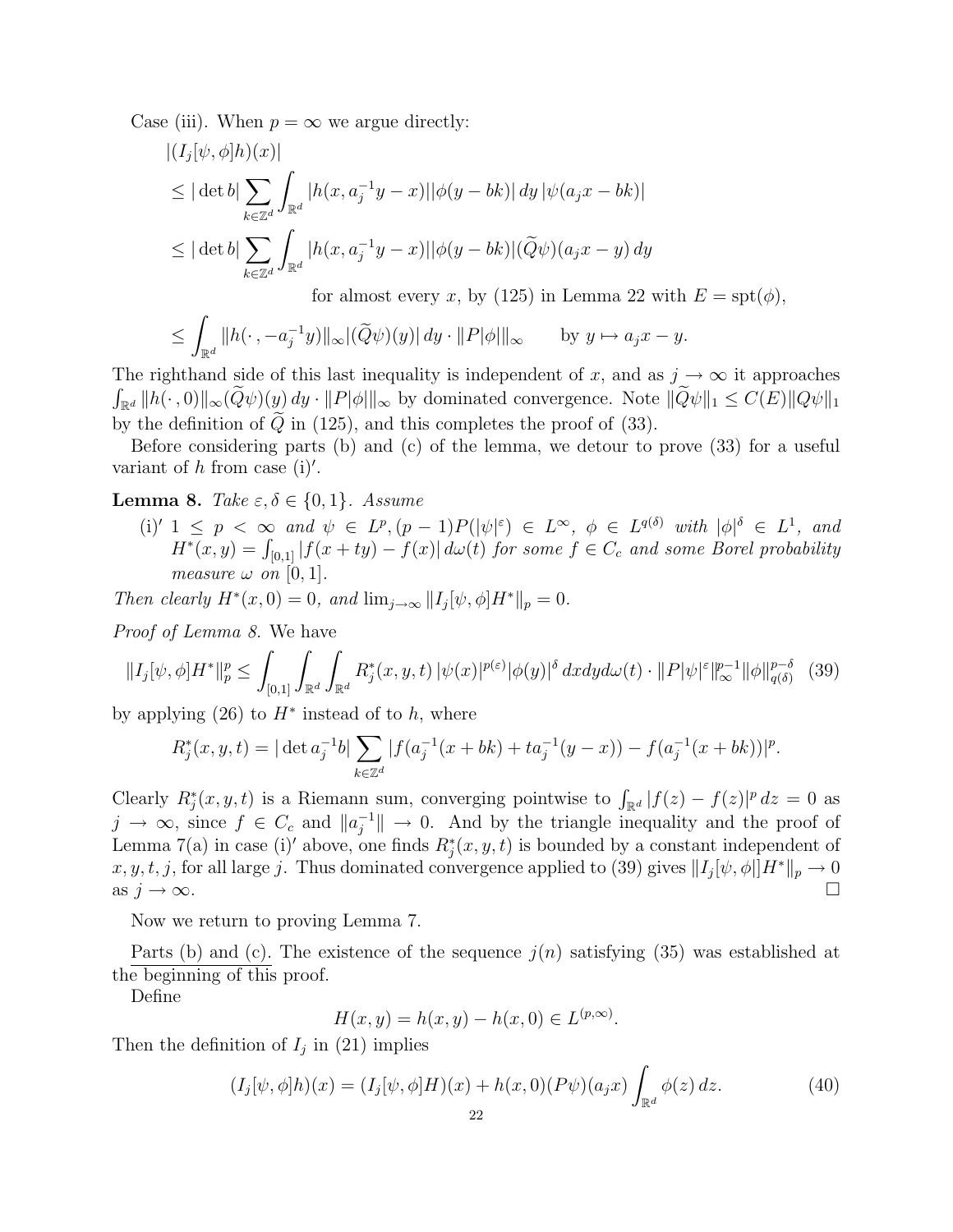Case (i). Assume case (i) holds, with  $h(x, y) = f(x + y)$ . For proving parts (b) and (c) of the lemma we need only consider  $f \in C_c$ , by the stability estimate  $||I_j[\psi, \phi]h||_p \le$  $C||h||_{(p,\infty)} = C||f||_p$  proved in case (i) of Lemma 6, and in view of the density of  $C_c$  in  $L^p$ for  $1 \leq p < \infty$ .

But when  $f \in C_c$ , case (i) is covered by case (i)' below (taking  $\omega$  to be a delta mass at  $t = 1$  and noting that case (i) implies  $\phi \in L^1 \cap L^q$  with  $|\phi|^{\delta} \in L^1$ .

Case (i)'. Suppose  $h(x, y) = \int_{[0,1]} f(x + ty) d\omega(t)$  for some  $f \in C_c$  and some Borel probability measure  $\omega$ , so that  $H(x, y) = \int_{[0,1]} [f(x + ty) - f(x)] d\omega(t)$ . Then

$$
\lim_{j \to \infty} I_j[\psi, \phi]H = 0 \qquad \text{in } L^p \tag{41}
$$

by Lemma 8, since  $|I_j[\psi,\phi]H| \leq I_j[|\psi|,|\phi|]H^*$  pointwise and  $|\psi|, |\phi|$  and f satisfy the hypotheses of Lemma 8.

Now to prove part (b) of the lemma, observe if  $(P\psi)(x) = \int_{\mathbb{R}^d} \psi(y) dy$  for almost every x that the desired limit (34) now follows immediately from (41) and decomposition (40).

And for part (c) we just use (41) and (40) and observe that

$$
\lim_{N \to \infty} h(x,0) \frac{1}{N} \sum_{n=1}^{N} (P\psi)(a_{j(n)}x) = h(x,0) \int_{\mathbb{R}^d} \psi(y) \, dy \quad \text{in } L^p,
$$

by the boundedness and compact support of  $h(x, 0) = f(x) \in C_c$  and using the  $L_{loc}^p$  convergence of the periodizations in (35).

Cases (ii) and (iii). In these cases  $\lim_{j\to\infty} I_j[\psi,\phi]H = 0$  in  $L^p$  by part (a) of the lemma, because  $H \in L^{(p,\infty)}$  and  $H(\cdot, y) \to H(\cdot, 0) = 0$  as  $y \to 0$  by hypothesis (32).

So part (b) of the lemma again follows from the decomposition (40).

Part (c) assumes  $p < \infty$  which rules out case (iii), so assume case (ii) holds. Part (c) follows like in the proof of part (i)' above if  $h(x, 0)$  is bounded with compact support. But we can reduce to this situation by the stability estimate  $||I_j[\psi,\phi]h||_p \leq C||h||_{(p,\infty)}$  proved in case (ii) of Lemma 6, in view of the following approximation to h. Given  $\epsilon > 0$ , choose  $\tilde{h} \in C_c$  with  $||h(\cdot, 0) - \tilde{h}||_p < \epsilon$ , and then define

$$
h_{\epsilon}(x, y) = \begin{cases} \tilde{h}(x) & \text{if } |y| \le \epsilon, \\ h(x, y) & \text{otherwise.} \end{cases}
$$

Then trivially  $h_{\epsilon}(\cdot, y) \to h_{\epsilon}(\cdot, 0)$  in  $L^p$  as  $y \to 0$ , while

$$
||h - h_{\epsilon}||_{(p,\infty)} \le \max_{|y| \le \epsilon} ||h(\cdot,y) - h(\cdot,0)||_{p} + ||h(\cdot,0) - \tilde{h}||_{p} \to 0
$$

as  $\epsilon \to 0$ . That is, we can approximate h arbitrarily closely in  $L^{(p,\infty)}$  by a function satisfying the same hypotheses as h but which is also bounded with compact support at  $y = 0$ .

Part (d). First we show  $I_j[\psi, \phi]h$  is well defined. Our hypotheses in part (d) ensure  $\psi \in L^{\infty}$ has a bounded radially decreasing  $L^1$ -majorant. Hence  $P[\psi] \in L^{\infty}$  by Lemma 19, and  $Q\psi$ has a bounded radially decreasing  $L^1$ -majorant by Lemma 21.

The hypotheses in part (d) further specify that either  $h \in L^{(p,\infty)}$  or  $h \in L^{(\infty,\infty)}$ . If  $h \in L^{(p,\infty)}$  then case (ii) in Lemma 6 is satisfied with  $\varepsilon = 1$ , while if  $h \in L^{(\infty,\infty)}$  then case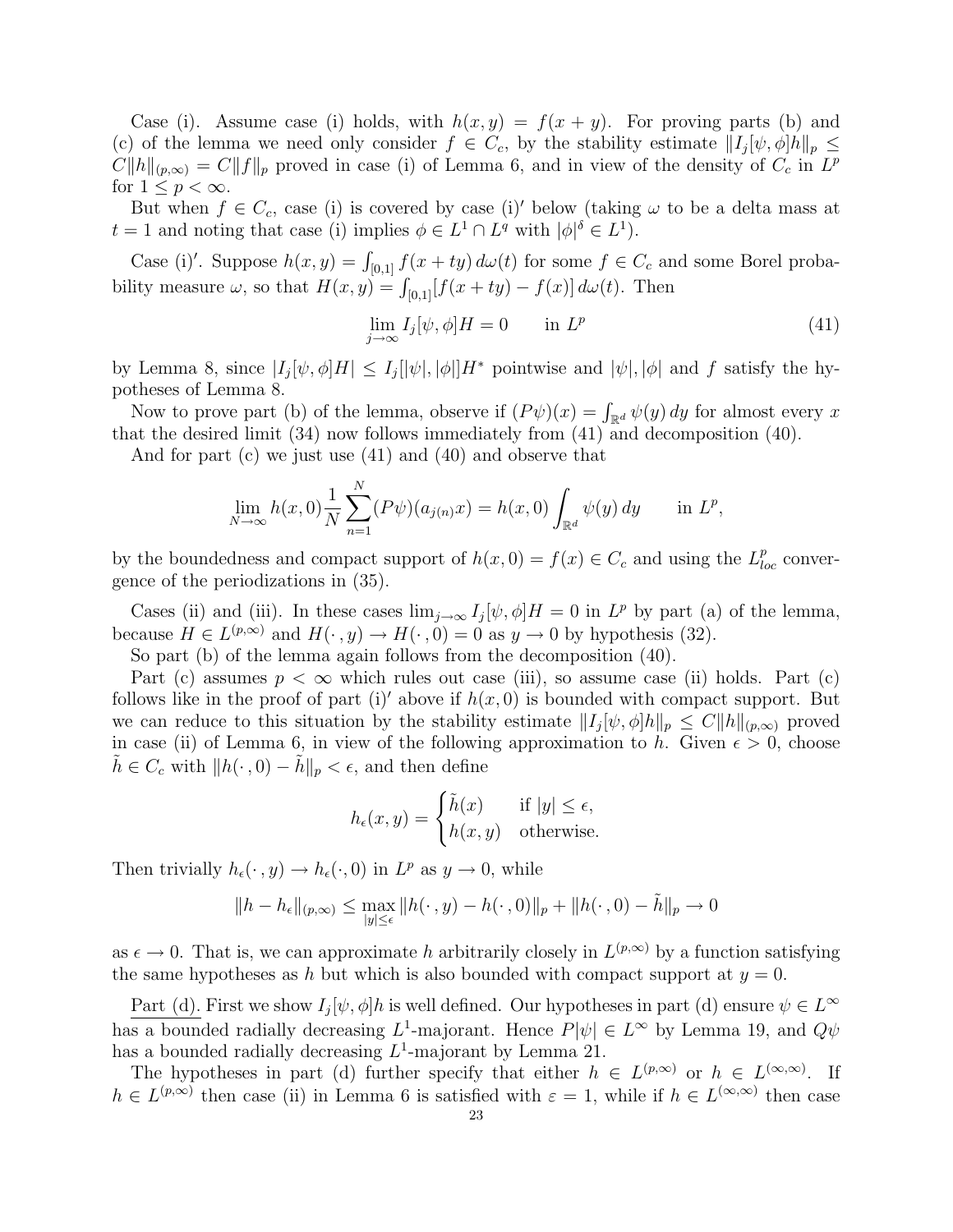(iii) in Lemma 6 is satisfied with  $\varepsilon = 1$ . Thus in any event, Lemma 6 guarantees that the series defining  $I_j[\psi, \phi]h$  converges pointwise absolutely a.e., to a function in either  $L^p$  or  $L^\infty$ .

Next we examine the pointwise limit of  $I_j[\psi, \phi]H$  as  $j \to \infty$ . Write  $\tilde{Q}\psi$  for the function defined from finitely many translates of  $Q\psi$  in Lemma 22, for the bounded set  $E = \text{spt}(\phi)$ . Then  $\widetilde{Q}\psi$  also has a bounded radially decreasing  $L^1$ -majorant by an easy argument. That is,  $\widetilde{Q}\psi \leq \eta$  for some bounded radially decreasing function  $\eta(|x|) \in L^1$ . If  $\psi$  has compact support then  $\eta$  can be taken to have compact support, and if  $\psi$  does not have compact support then the hypotheses of part (d) tell us  $h \in L^{(\infty,\infty)}$ .

For almost every  $y$ , the majorant estimate gives that

$$
(\widetilde{Q}\psi)_{a_j^{-1}}(y) = |\det a_j|(\widetilde{Q}\psi)(a_j y)
$$
  
\n
$$
\leq |\det a_j|\eta(|a_j y|)
$$
  
\n
$$
\leq C\lambda_j^d \eta(\lambda_j|y|) \qquad \text{by (2) and (4), since the } a_j \text{ expand nicely,}
$$
  
\n
$$
= C\eta_{\epsilon_j}(|y|) \tag{42}
$$

where  $\epsilon_j = \lambda_j^{-1} \to 0$  as  $j \to \infty$ . Now we can prove  $\lim_{j \to \infty} (I_j[\psi, \phi]H)(x) = 0$  a.e. Indeed

$$
|(I_j[\psi,\phi]H)(x)|^p \le C \int_{\mathbb{R}^d} |H(x, -a_j^{-1}y)|^p (\widetilde{Q}\psi)(y) dy \quad \text{by (30) applied to } H \text{ with } \varepsilon = 1,
$$
  

$$
= C \int_{\mathbb{R}^d} |H(x,y)|^p (\widetilde{Q}\psi)_{a_j^{-1}}(-a_jy) dy \quad \text{by } y \mapsto -a_jy
$$
  

$$
\le C \int_{\mathbb{R}^d} |H(x,y)|^p \eta_{\varepsilon_j}(|y|) dy \quad \text{by (42)}
$$
  

$$
\to C |H(x,0)|^p \int_{\mathbb{R}^d} \eta(|y|) dy = 0 \quad \text{as } j \to \infty
$$
 (43)

whenever  $y = 0$  is a Lebesgue point for  $y \mapsto |H(x, y)|^p$ , that is whenever (37) holds. (This limit (43) is by a standard result [42, Theorem I.1.25] on pointwise convergence at Lebesgue points, for approximations to the identity. The result applies directly if  $h \in L^{(\infty,\infty)}$  because then  $y \mapsto |H(x, y)|^p$  belongs to  $L^{\infty}$ . The result can be modified to apply when  $\psi$  has compact support and  $h \in L^{(p,\infty)}$  because then  $\eta$  has compact support, which compensates for the function  $y \mapsto |H(x, y)|^p$  belonging only to  $L^1_{loc}$ .

Hence decomposition (40) implies (38), the desired pointwise estimate for part (a).

Pointwise convergence in (34) for part (b) is similarly immediate from the decomposition Pointwise convergence in (34) for part (b) is similarly immediate from<br>
(40) and the assumption that  $(P\psi)(x) = \int_{\mathbb{R}^d} \psi(y) dy$  for almost every x.

For proving pointwise convergence in part (c) we first recall the  $b\mathbb{Z}^d$ -periodic function  $g(x) = (P\psi)(x) - \int_{\mathbb{R}^d} \psi(y) dy$  has mean value zero and belongs to  $L^p_{loc}$  (since  $P\psi \in L^\infty$  here in part (d)). Hence Lemma 5 yields a sequence  $j(n)$  such that the averaging relation (35) holds, in particular with pointwise convergence. Pointwise convergence in  $(36)$  now follows from decomposition (40).  $\Box$ 

# 6. Sampling in  $L^p$

In Sections 6.1 and 6.2 we develop average and pointwise sampling formulas for  $L^p$ . Then in Section 6.3 we simplify the sequence  $j(n)$  over which our sampling formulas are taken,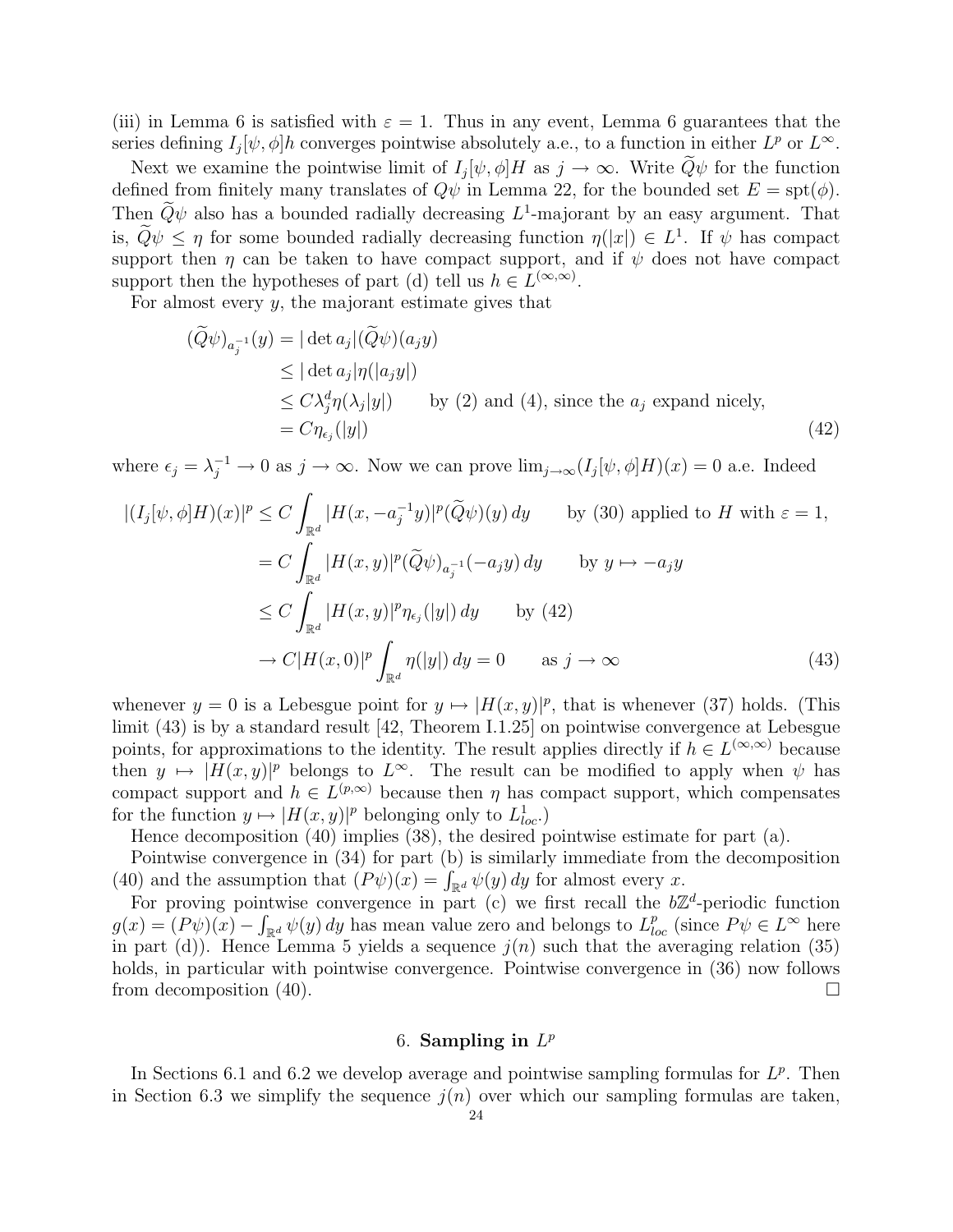supposing either  $\psi$  has bounded variation and the dilations grow exponentially, or else that supposing entire  $\psi$  has bounded variation and the dilations grow exponentially, or else<br>the Fourier transform satisfies  $\sum_{\ell \in \mathbb{Z}^d} |\hat{\psi}(\ell)| < \infty$  and the dilations are integer matrices.

6.1. Average sampling. The next proposition combines the basic sampling formula from Lemma 7 for  $h(x, y) = f(x + y)$  with the stability and spanning properties from Lemma 6. For simplicity we denote  $f_j = I_j[\psi, \phi]h$ . In other words

$$
f_j(x) = |\det b| \sum_{k \in \mathbb{Z}^d} \left( \int_{\mathbb{R}^d} f(a_j^{-1}y) \phi(y - bk) dy \right) \psi_{j,k}(x), \qquad j \in \mathbb{Z}.
$$
 (44)

Recall  $\frac{1}{p} + \frac{1}{q}$  $\frac{1}{q} = 1$  and that  $p(\varepsilon) = \varepsilon + (1 - \varepsilon)p$  and  $q(\delta) = \delta + (1 - \delta)q$ . Write  $|\phi|^0 = \mathbb{1}_{\{\phi \neq 0\}}$ . Obviously if  $\phi$  has compact support then  $P(|\phi|^0) \in L^{\infty}$ .

**Proposition 9.** Take  $\varepsilon, \delta \in \{0, 1\}$ . Assume one of the following conditions holds:

- (i)  $1 \leq p < \infty$  and  $\psi \in L^p$ ,  $(p-1)P(|\psi|^{\varepsilon}) \in L^{\infty}$ ,  $\phi \in L^q$ ,  $P(|\phi|^{\delta}) \in L^{\infty}$ ,  $f \in L^p$ ;
- (iii)  $p = \infty$  and  $\psi \in L^{\infty}, Q\psi \in L^{1}$  and  $\phi \in L^{\infty}$  with  $\phi$  having compact support, and  $f \in L^{\infty}$ .
- Assume  $\int_{\mathbb{R}^d} \psi \, dx = 1$  and  $\int_{\mathbb{R}^d} \phi \, dx = 1$ . Then  $(a)$ –(e) hold:
- (a) [Constant periodization sampling] If  $P\psi = 1$  a.e. then

$$
f = \lim_{j \to \infty} f_j \qquad in \ L^p,
$$
\n(45)

provided when  $p = \infty$  we also assume f is uniformly continuous.

(b) [Dilation-averaged sampling] Suppose  $1 \leq p < \infty$  and  $J \in \mathbb{Z}$ . A strictly increasing integer sequence  $\{j(n)\}_{n=1}^{\infty}$  exists (independent of f) such that  $j(1) \geq J$  and

$$
\lim_{N \to \infty} \frac{1}{N} \sum_{n=1}^{N} (P\psi)(a_{j(n)}x) = 1 \qquad \text{in } L_{loc}^p \text{ and pointwise a.e.}
$$
 (46)

For any such sequence,

$$
f = \lim_{N \to \infty} \frac{1}{N} \sum_{n=1}^{N} f_{j(n)} \qquad in \ L^{p}.
$$
 (47)

(c) [Stability]  $||f_j||_p \leq C(\psi, \phi, p, \varepsilon, \delta) ||f||_p$  for all  $j \in \mathbb{Z}$ .

(d) [Spanning] The series (44) defining  $f_j$  converges pointwise absolutely a.e. to an  $L^p$ function. It also converges unconditionally in  $L^p$  (provided when  $p = \infty$  we know  $f \in L^1$ ). Hence  $f_j \in L^p\text{-span}(\{\psi_{j,k} : k \in \mathbb{Z}^d\})$  if  $1 \leq p < \infty$  or if  $p = \infty$  and  $f \in L^1$ .

(e) [Pointwise convergence] Instead of (i) or (iii), assume  $1 \leq p < \infty$  and  $\psi \in L^1 \cap L^{\infty}$ and suppose  $\phi \in L^q$  has compact support. Suppose either  $\psi$  has compact support and  $f \in L^p$ , or else  $\psi$  has a radially decreasing  $L^1$ -majorant and  $f \in L^{\infty}$ .

If the  $a_i$  expand nicely, then parts (a) and (b) above hold with pointwise convergence a.e. in the limits (45) and (47) (instead of  $L^p$  convergence).

*Proof of Proposition 9.* Let  $h(x, y) = f(x + y)$ , so that  $h \in L^{(p,\infty)}$  with  $||h||_{(p,\infty)} = ||f||_p$ .

bot of Proposition 9. Let  $n(x, y) = f(x + y)$ , so that  $n \in L^{(x+1)}$  with  $||n||_{(p,\infty)} = ||f||_p$ .<br>Proposition 9(a)(b)(e) follows from Lemma 7(b)(c)(d), since  $f_j = I_j[\psi, \phi]h$  and  $\int_{\mathbb{R}^d} \psi(y) dy =$ Proposition  $\mathcal{F}(a)(b)(e)$  follows from Lemma  $\mathcal{F}(b)(c)(a)$ , since  $J_j = I_j(\psi, \phi)n$  and  $J_{\mathbb{R}^d} \psi(y)$  ay 1 and  $\int_{\mathbb{R}^d} \phi(z) dz = 1$  by assumption. Note for part (a) that when  $p = \infty$ , the assumed uniform continuity of f ensures  $\lim_{y\to 0} h(\cdot, y) = h(\cdot, 0)$  in  $L^{\infty}$ .

To prove Proposition  $9(c)$ , just call on the stability estimates in Lemma 6, noting in case (iii) here that  $Q\psi \in L^1$  implies  $P[\psi] \in L^{\infty}$  by Lemma 23.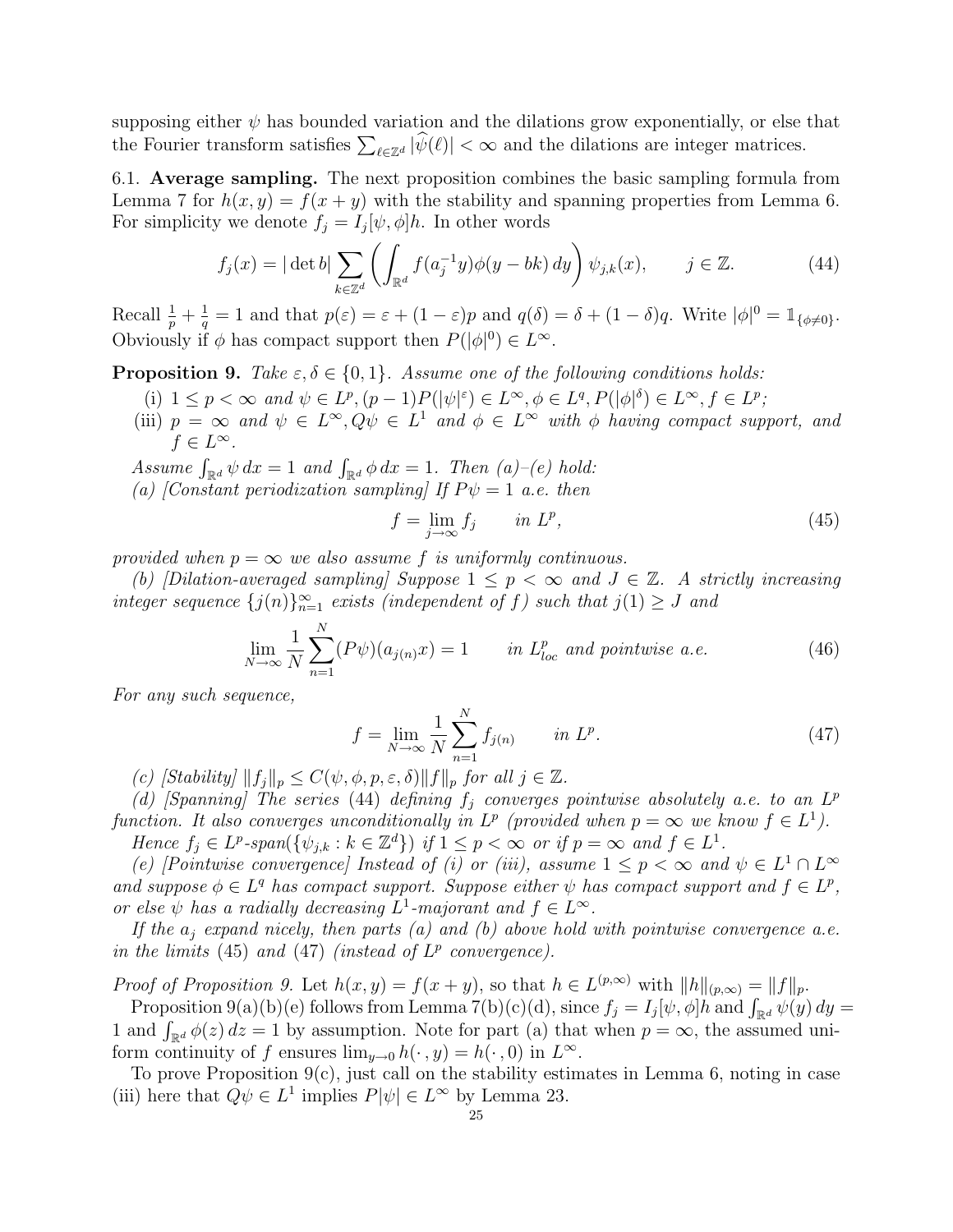For Proposition 9(d), refer to the pointwise and unconditional  $L^p$  convergence in Lemma 6. Then the  $L^p$  convergence of the series for  $f_j$  implies  $f_j \in L^p$ -span $(\{\psi_{j,k} : k \in \mathbb{Z}^d\})$ .

#### Remarks on Proposition 9.

1. In part (a), the constant periodization hypothesis  $P\psi \equiv 1$  can be restated in terms of zeros of the Fourier transform of  $\psi$ ; see Section 3.3.

2. If we are given two functions  $\psi_0$  and  $\psi_1$  satisfying the requirements of case (i) in Proposition 9, when  $1 \leq p < \infty$ , then the sequence  $j(n)$  in part (b) can be chosen to satisfy the averaging relation (46) for both  $\psi_0$  and  $\psi_1$  simultaneously. Proof: See the Note in the proof of Lemma 7.

3. The analyzing and synthesizing roles of  $\phi$  and  $\psi$  are clarified by rewriting  $f_j$  as

$$
f_j = \sum_{k \in \mathbb{Z}^d} \langle f, \phi_{j,k}^* \rangle \psi_{j,k}^* \tag{48}
$$

where  $\psi_{j,k}^*(x) = |\det a_j b|^{1/p} \psi(a_j x - bk)$  and  $\phi_{j,k}^*(y) = |\det a_j b|^{1/q} \overline{\phi(a_j y - bk)}$  are normalized to have  $L^p$  and  $L^q$  norms independent of j, respectively. The coefficients in (48) are stable (meaning their  $\ell^p$ -norm is controlled by the  $L^p$ -norm of f) because Hölder's inequality gives

$$
\left(\sum_{k \in \mathbb{Z}^d} |\langle f, \phi_{j,k}^* \rangle|^p \right)^{1/p} = |\det a_j b|^{1/q} \left( \sum_{k \in \mathbb{Z}^d} \left| \int_{\mathbb{R}^d} f(y) \phi(a_j y - bk) dy \right|^p \right)^{1/p}
$$
  

$$
\leq |\det b|^{1/q} \left( \sum_{k \in \mathbb{Z}^d} \int_{\mathbb{R}^d} |f(y)|^p |\phi(a_j y - bk)|^{\delta} dy \right)^{1/p} ||\phi||_{q(\delta)}^{1-\delta/p}
$$
  

$$
\leq |\det b|^{1/q} ||P|\phi|^{\delta} ||_{\infty}^{1/p} ||\phi||_{q(\delta)}^{1-\delta/p} ||f||_p = C(p, \phi) ||f||_p
$$

in case (i), while in case (iii) we get the  $\ell^{\infty}$ -estimate  $\ket{\langle f, \phi^*_{j,k} \rangle}$  $\vert \leq \vert \det b \vert \Vert \phi \Vert_1 \Vert f \Vert_{\infty}.$ 

4. Proposition 14 parts (b) and (d) are used in proving our  $L^p$  spanning result, Theorem 1.

 $L^p$  sampling literature relevant to Proposition 9 (and Proposition 10). As discussed earlier in "Remarks on the  $L^p$  spanning literature" (after Theorem 1), the best previous affine approximation formulas for  $L^p$  are of Strang–Fix type under the assumptions that  $\psi$ has constant periodization  $P\psi \equiv 1$ , that  $\psi$  has compact support (or decays at a polynomial rate), and that the dilations are expanding and isotropic  $(a_i = \lambda_i I)$ . See the references in that earlier section.

at earlier section.<br>These approximation formulas have the form  $f = \lim_{j \to \infty} \sum_{k \in \mathbb{Z}^d} c_{j,k} \psi(\lambda_j x - bk)$ , which is similar to our "constant periodization" approximation  $f = \lim_{j \to \infty} f_j$  in Proposition 9(a). However our  $f_j$  is defined explicitly in terms of sampled averages of  $f$ , while the coefficients  $c_{j,k}$  are not explicit (when  $1 \leq p < \infty$ ) because the authors proceed on the Fourier transform side and use sampled values of  $\hat{f}$  rather than of f itself. The only exceptions seem to be di Guglielmo and Jia-Lei. Di Guglielmo [23, Théorème 2'] essentially proved Proposition  $9(a)(c)$ for  $p \ge 2$  when  $\psi$ ,  $\phi$  are bounded with compact support and  $f \in W^{1,p}$  and the dilation  $a_j$ is a diagonal matrix. (Unfortunately di Guglielmo's  $\psi$  has a special convolution form as discussed in Section 3.2, except in the  $L^2$  sampling formula [23, Théorème 5] which assumes only constant periodization and a vanishing moment condition on  $\psi$ ,  $\phi$ .) And Jia and Lei [27, Theorem 4.1 proved something like Proposition 9(a)(c) for  $1 \le p \le \infty$  when  $\psi$  is bounded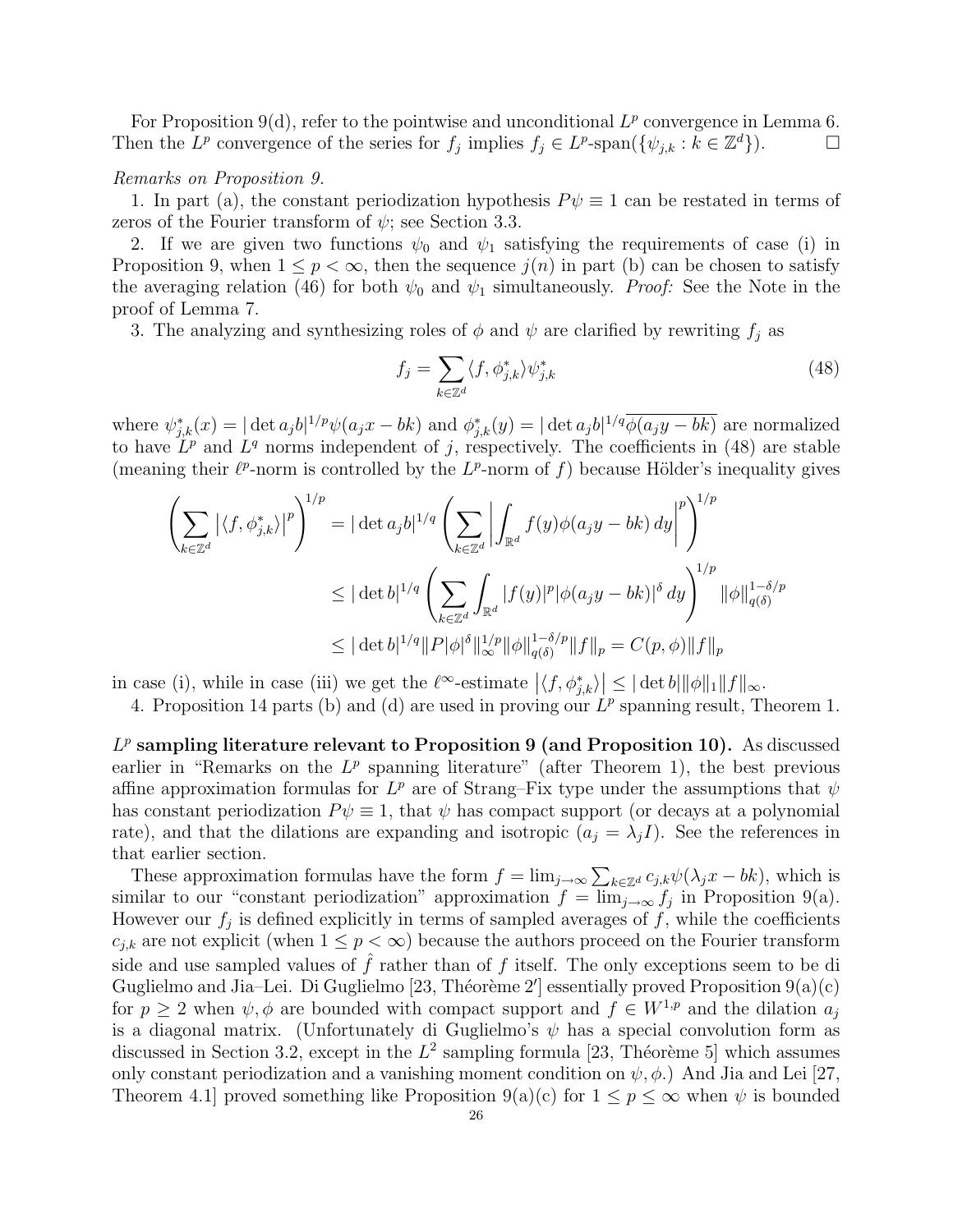and decays at infinity and has constant periodization,  $\phi$  is smooth with compact support,  $f \in W^{1,p}$  and  $a_i = \lambda_i I$ .

In contrast, our sampling formulas in Proposition 9 are explicitly in terms of sampled average values of f. Later, in Proposition 10, we even sample pointwise values of f, leading for example to the sampling formula (1) stated in the Introduction for  $\psi$  and f of bounded variation. In both these propositions, the flexibility of the sampling method (*i.e.* the choice of  $\phi$ ) and the generality of  $\phi$  and  $\psi$  (e.g.  $\psi$  having only bounded periodization instead of constant periodization, in Proposition 9(b)) are much greater than in previous works. The situation is better still when  $p = 1$ , for then case (i) of the propositions requires no periodization bound on  $\psi$  whatsoever.

The dilation-averaged sampling technique in Proposition 9(b) seems qualitatively new.

Another point of interest is that our  $L^p$  sampling formulas also converge pointwise a.e. This seems to be new for  $1 \leq p \leq \infty$ .

When  $p = \infty$  (uniform approximation) our contribution is less because part (a) of the proposition assumes constant periodization, and explicit  $L^{\infty}$  sampling formulas in this situation go back to Strang and Fix [44, Theorem III] and earlier to Schoenberg [41, Theorem 2], for example. See also the next paragraph. Thus the average and pointwise sampling formulas in Propositions 9(a) and 10(a) are new mainly in their technical details, when  $p = \infty$ , for we are requiring just that  $Q\psi \in L^1$  and that  $f \in L^{\infty}$  be uniformly continuous.

Finally we note two developments in sampling theory which are relevant to Proposition 9 and Proposition 10. In the case  $p = \infty$ , Butzer and his group obtained a sampling formula for bounded and uniformly continuous functions on  $\mathbb{R}$ , under the assumptions that  $P\psi \equiv 1$ for bounded and unformly continuous functions on  $\mathbb{R}$ , under the assumptions that  $P\psi = 1$  (constant periodization) and  $P|\psi|(x) = \sum_{k \in \mathbb{Z}} |\psi(x - k)|$  converges uniformly on [0, 1] (note that the last condition is stronger than  $P[\psi] \in L^{\infty}$ ). Their sampling formula uses pointwise values of the sampled function and also converges in the  $L^{\infty}(\mathbb{R})$  norm. Their result is comparable to our Proposition 10(a) (for  $d = 1, p = \infty, z_j(k) = k$ ), and moreover, these authors also proved their sampling formula at each point of continuity. We refer to the survey articles [13] and [14] (and the references therein) for the research in this direction.

The second development concerns sampling algorithms in a special class of closed subspaces of  $L^p, 1 \leq p < \infty$ . These subspaces are spanned by a Riesz basis or an  $L^p$  frame, which consists of integer translates of one function or a finite number of functions. The iterative sampling algorithm, obtained by Aldroubi and Feichtinger, and by Aldroubi, Sun and Tang, involves a projection operator and sampled values ([1]) or sampled averages of the function ([3]) in these subspaces.

More literature on sampling theory can be found in the survey articles [2], [8] and [46].

Note. The authors in the Strang-Fix tradition mentioned above all proved precise approximation *rates*, approximating a  $W^{m,p}$  function at rate  $O(\Vert a_i^{-1})$  $\binom{-1}{j}$  in the  $L^p$  norm. See Proposition 17 with  $r = 0$  for our analogous result.

6.2. Pointwise sampling. A pointwise sampling formula can be formally obtained by taking  $\phi$  to be a delta mass at the origin in Proposition 9, so that  $f_j$  samples the values of f at points  $a_i^{-1}$  $j^{-1}$ bk for  $k \in \mathbb{Z}^d$ . We make this pointwise sampling idea rigorous in the next proposition.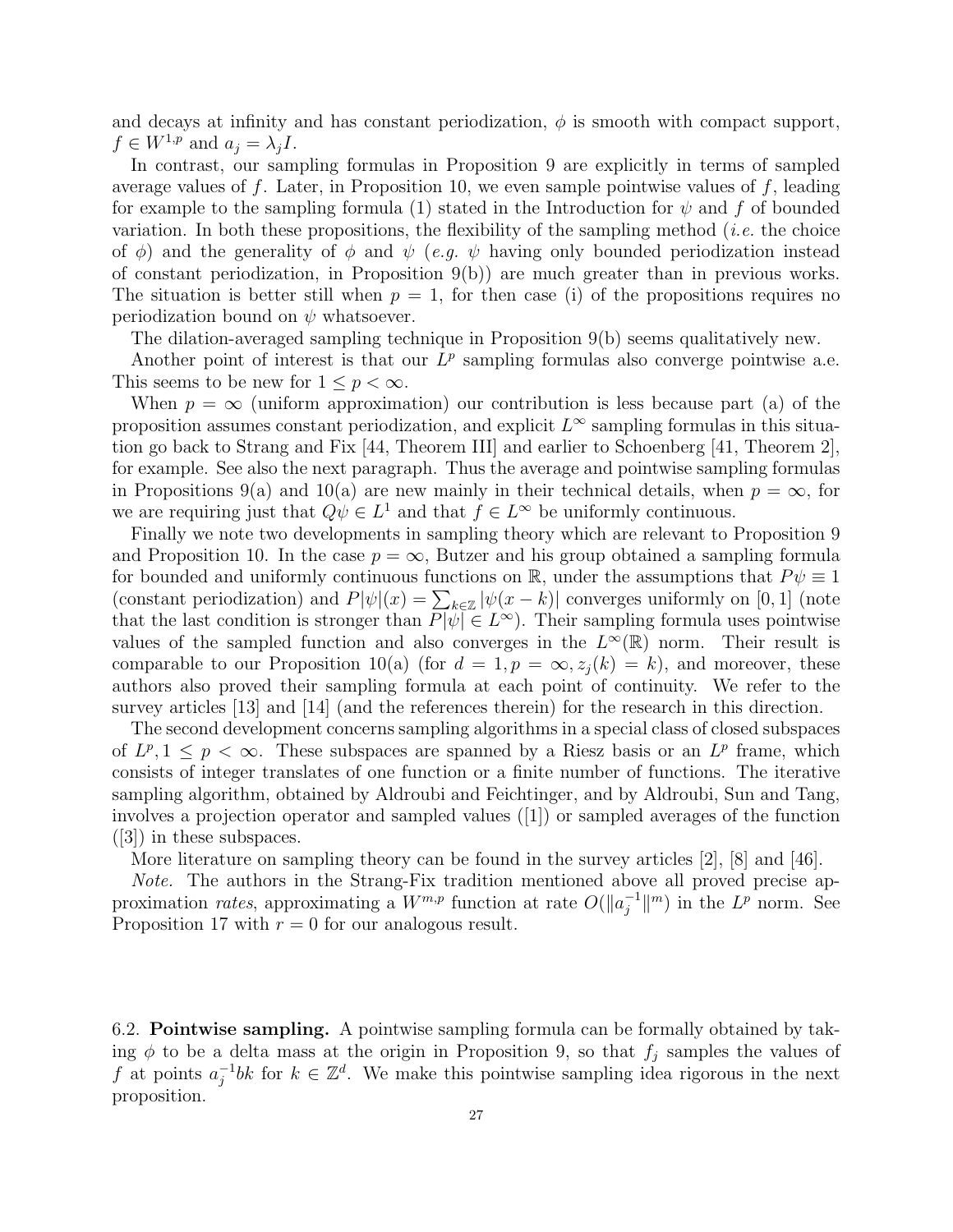Fix  $J \in \mathbb{Z}$  and choose "sampling points"  $z_j(k) \in \mathbb{R}^d$  for each  $j \geq J, k \in \mathbb{Z}^d$ , and require them to stay near the integer lattice points in the sense that √

$$
\Delta := \sup_{j \ge J, k \in \mathbb{Z}^d} \sup_{y \in k + C} |z_j(k) - y| + \sqrt{d} < \infty.
$$

(The choice  $z_i(k) = k$  gives uniform sampling.)

Call x a partial Lebesgue point for f if there exists a sequence  $\{X_m\}_{m=1}^{\infty}$  of measurable sets shrinking to x (each with positive measure) such that  $|X_m|^{-1}$  $\int_{X_m} |f(y) - f(x)| dy \to 0$  as  $m \to \infty$ . For instance, for the characteristic function  $f = \mathbb{1}_{[0,1]}$  in one dimension, the jump point at  $x = 0$  is a partial Lebesgue point by using intervals  $X_m = [0, 1/m]$  to the right of  $x = 0$ . Points of continuity are automatically partial Lebesgue points.

We introduce the function

$$
f_j^{\bullet}(x) = |\det b| \sum_{k \in \mathbb{Z}^d} f(a_j^{-1} b z_j(k)) \psi_{j,k}(x), \qquad j \ge J,
$$
 (49)

with the "•" indicating the pointwise nature of the sampling.

**Proposition 10.** Take  $\varepsilon \in \{0,1\}$ . Let  $J \in \mathbb{Z}$  and consider sampling points  $z_j(k)$  as above. Assume one of the following conditions holds:

- (i)  $1 \leq p < \infty, \psi \in L^p, (p-1)P(|\psi|^{\varepsilon}) \in L^{\infty};$
- (iii)  $p = \infty, \psi \in L^{\infty}, Q\psi \in L^{1}.$

Assume  $\int_{\mathbb{R}^d} \psi \, dx = 1$ . Let  $f \in L^p$  with  $Qf \in L^p$ , f continuous a.e. and with  $x = a_j^{-1}$ .  $j^{-1}bz_j(k)$ being a partial Lebesgue point for f, for each  $j \geq J, k \in \mathbb{Z}^d$ . Then  $(a)$ -(e) hold:

(a) [Constant periodization sampling] If  $P\psi = 1$  a.e. then

$$
f = \lim_{j \to \infty} f_j^{\bullet} \qquad in \ L^p,
$$
\n(50)

provided when  $p = \infty$  we also assume f is uniformly continuous.

(b) [Dilation-averaged sampling] Suppose  $1 \leq p < \infty$ . A strictly increasing integer sequence  $\{j(n)\}_{n=1}^{\infty}$  exists (independent of f) such that  $j(1) \geq J$  and (46) holds. For any such sequence,

$$
f = \lim_{N \to \infty} \frac{1}{N} \sum_{n=1}^{N} f_{j(n)}^{\bullet} \qquad in \ L^p. \tag{51}
$$

(c) [Stability]  $||f_j^{\bullet}||_p \leq C(\psi, p, \varepsilon, J, \Delta) ||Qf||_p$  for all  $j \geq J$ .

(d) [Spanning] The series (49) defining  $f_j^{\bullet}$  converges pointwise absolutely a.e. to an  $L^p$ function. It also converges unconditionally in  $L^p$  (provided when  $p = \infty$  we know  $Qf \in L^1$ ). Hence  $f_j^{\bullet} \in L^p\text{-}\mathit{span}(\{\psi_{j,k}: k \in \mathbb{Z}^d\}) \text{ if } 1 \leq p < \infty \text{ or if } p = \infty \text{ and } Qf \in L^1.$ 

(e) [Pointwise convergence] Instead of (i) or (iii), assume  $1 \leq p < \infty, \psi \in L^1 \cap L^{\infty}$ , and  $\psi$  has a radially decreasing  $L^1$ -majorant.

If the  $a_i$  expand nicely, then parts (a) and (b) above hold with pointwise convergence a.e. in the limits (50) and (51) (instead of  $L^p$  convergence).

#### Remarks on Proposition 10.

1. The assumption  $Qf \in L^p$  in case (i) means that at any two nearby points, the values of f are in some sense close. This allows us to estimate  $f_j^{\bullet}$  with  $f_j$ , hence reduce from pointwise sampling to the average sampling already treated in Proposition 9. See estimate (54) in the proof below.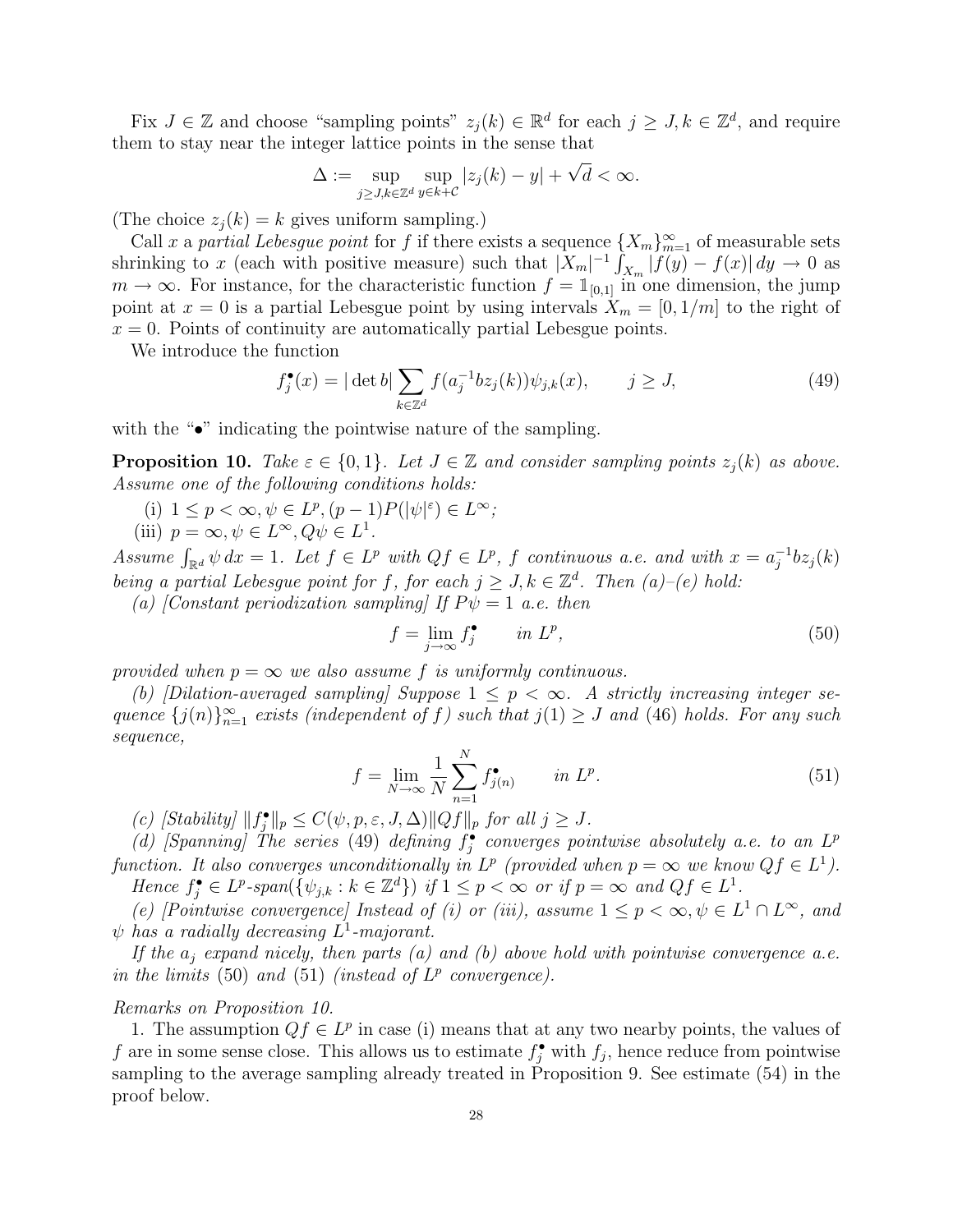2. Regarding the stability statement in part (c) for  $p = \infty$ , notice  $||Qf||_{\infty} = ||f||_{\infty}$ .

3. The stability and spanning properties of  $f_j^{\bullet}$  in parts (c) and (d) of the proposition 3. The stability and spanning properties of  $f_j$  in parts (c) and (d) of the p depend ultimately on Lemma 6, and thus they hold whether or not  $\int_{\mathbb{R}^d} \psi \, dx = 1$ .

4. See remarks on the sampling literature, earlier in this section.

*Proof of Proposition 10.* For each invertible  $d \times d$  real matrix a, we define measurable functions

$$
(Q_a f)(x) = ||f||_{L^{\infty}(B(x, ||a||\Delta))}, \quad (S_a f)(x) = ||f(x) - f(\cdot)||_{L^{\infty}(B(x, ||a||\Delta))}.
$$

( $\mathcal{L}_{a,j}(\mathcal{L}) = \mathcal{L}_{a,j}(\mathcal{L})$ ),  $\mathcal{L}_{a,j}(\mathcal{L}) = \mathcal{L}_{a,j}(\mathcal{L})$ .<br>(The operators  $Qf$  and  $Sf$  in Appendix B come from choosing  $a = (\sqrt{d}/\Delta)I$ .)

We claim  $Q_a f, S_a f \in L^p$ . This is obvious when  $p = \infty$ , because  $||Q_a f||_{\infty} \le ||f||_{\infty}$  and  $||S_a f||_{\infty} \leq 2||f||_{\infty}$ . When  $1 \leq p < \infty$  we will show  $Qf \in L^p$  implies  $Q_a f, S_a f \in L^p$ . First,  $S_a f \leq |f| + Q_a f \leq 2Q_a f$  a.e. by arguing like in Lemma 22. Second, given the matrix a we let  $\mathcal{K}(a)$  be a finite collection of lattice points  $k \in \mathbb{Z}^d$  such that  $B(0, \|a\|\Delta)$  lies in the union et  $\mathcal{K}(a)$  be a finite conection of lattice po<br>of the balls  $B(k, \sqrt{d})$  for  $k \in \mathcal{K}(a)$ . Then

$$
(S_a f)(x) \le 2(Q_a f)(x) \le 2 \sum_{k \in \mathcal{K}(a)} (Qf)(x+k),
$$
\n(52)

which belongs to  $L^p$  as desired because  $Qf \in L^p$  by assumption. So  $Q_a f, S_a f \in L^p$ .

For the matrix  $a = a_i^{-1}$  $j^{-1}b$ , the set  $\mathcal{K}(a_j^{-1})$  $j^{-1}b$  consists of just the origin when j is large enough, because  $||a_i^{-1}$  $j^{-1}b\| \to 0$  by the expanding property of the dilations  $a_j$ .

Part (d). Let 
$$
\phi(x) = \mathbb{1}_{bC}(x)/|bC|
$$
 so that  $\int_{\mathbb{R}^d} \phi \, dx = 1$ . For each  $j \ge J, k \in \mathbb{Z}^d$ ,  
\n
$$
\left| f(a_j^{-1}b z_j(k)) - \int_{\mathbb{R}^d} f(a_j^{-1}y) \phi(y - bk) \, dy \right| \le \int_{\mathbb{R}^d} |f(a_j^{-1}b z_j(k)) - f(a_j^{-1}y)| \phi(y - bk) \, dy
$$
\n
$$
\le \int_{\mathbb{R}^d} (S_{a_j^{-1}b}f)(a_j^{-1}y) \phi(y - bk) \, dy \tag{53}
$$

since  $|a_i^{-1}|$  $a_j^{-1}bz_j(k) - a_j^{-1}$  $|a_j^{-1}y| \leq ||a_j^{-1}||$  $\frac{1}{j}$ <sup>-1</sup>b|||z<sub>j</sub>(k) – b<sup>-1</sup>y| < ||a<sup>-1</sup>  $j^{-1}b\|\Delta$  for all  $y - bk \in \text{spt}(\phi) = b\mathcal{C}$ , by definition of  $\Delta$  and because  $a_i^{-1}$  $j^{-1}b z_j(k)$  is a partial Lebesgue point for f.

Writing  $T_j(x, y) = (S_{a_j^{-1}b}f)(x + y)$ , we find

$$
\left| f_j^{\bullet}(x) - f_j(x) \right| = \left| |\det b| \sum_{k \in \mathbb{Z}^d} \left[ f(a_j^{-1} b z_j(k)) - \int_{\mathbb{R}^d} f(a_j^{-1} y) \phi(y - bk) dy \right] \psi_{j,k}(x) \right|
$$
  
 
$$
\leq (I_j[\psi], \phi] T_j)(x) \qquad \text{by (53).} \tag{54}
$$

Recall from Proposition 9(d) that the series defining  $f_i$  converges pointwise absolutely a.e. to an  $L^p$  function, and converges unconditionally in  $L^p$  (provided  $f \in L^1$  when  $p = \infty$ ).

The series defining  $I_j[|\psi|, \phi]T_j$  converges similarly by Lemma 6 cases (i), (iii) and (iv) (except that for unconditional convergence when  $p = \infty$  we should assume  $Qf \in L^1$ , which ensures  $f \in L^1$  and  $S_a f \in L^1$  by (52)). The same convergence properties must hold for the series defining  $f_j^{\bullet}$ , in view of estimate (54). This proves part (d) of the proposition, and in particular shows  $f_j^{\bullet} \in L^p$ .

Parts (a),(b). Proposition 9(a) gives  $L^p$  convergence of  $f_j$  to f, in part (a). Proposition 9(b) gives existence of the sequence  $j(n)$  for part (b), and gives  $L^p$  convergence of  $\frac{1}{N}$  $\sum_{N}$  $\sum_{n=1}^{N} f_{j(n)}$ to  $f$ , in part (b).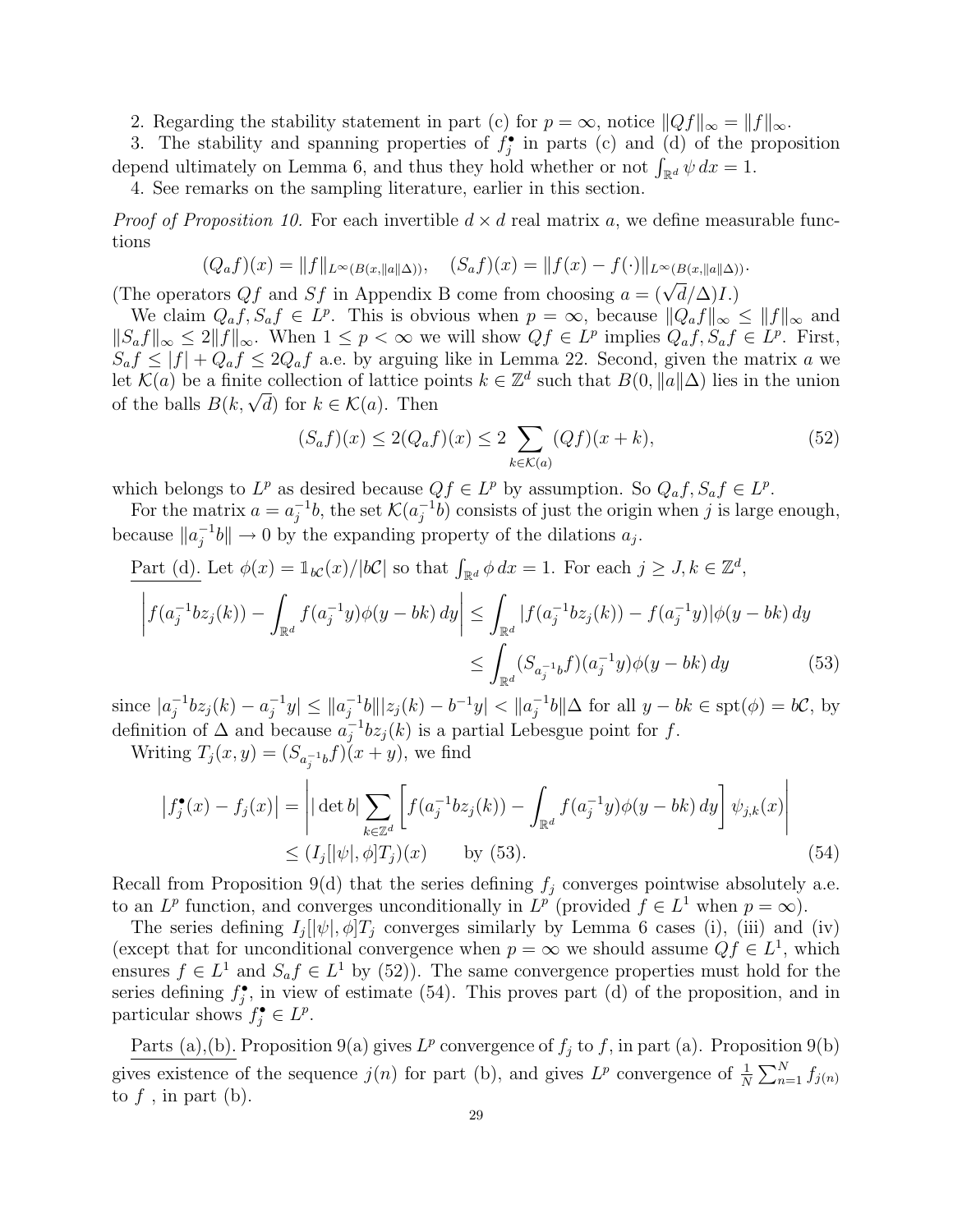Thus for parts (a) and (b), by (54) it is enough to show  $\lim_{j\to\infty} I_j[|\psi|, \phi]T_j = 0$  in  $L^p$ (provided when  $p = \infty$  that f is uniformly continuous). We have

$$
||I_j[|\psi|, \phi]T_j||_p \le C(\psi, p, \varepsilon) ||S_{a_j^{-1}b}f||_p
$$
\n(55)

by the stability estimate in Lemma 6. When  $p = \infty$ ,  $||S_{a_i^{-1}b}f||_{\infty} \to 0$  as  $j \to \infty$  by the uniform continuity of f because  $||a_i^{-1}||$  $\int_{0}^{-1}b\|\rightarrow 0.$  So suppose  $p < \infty$ . Then  $S_{a_j^{-1}b}f \rightarrow 0$  pointwise a.e. by the almost everywhere continuity of f. Hence  $S_{a_j^{-1}b}f \to 0$  in  $L^p$  by dominated convergence (with the dominating function constructed from (52), noting that  $\mathcal{K}(a_i^{-1})$  $j^{-1}b) = \{0\}$ for all large j by the paragraph after (52)). Therefore  $I_j[|\psi|, \phi]T_j \to 0$  in  $L^p$  by (55), as desired.

Part (c). We already have a stability estimate on  $f_j$  from Proposition 9(c). And the norm  $||S_{a_j^{-1}b}f||_p$  that occurs in (55) is bounded by  $C(J,\Delta)||Qf||_p$  for all  $j \geq J$ , by (52) and the paragraph after (52). Hence the desired stability estimate on  $f_j^{\bullet}$  follows from (54) and (55).

Part (e). Notice  $f \in L^{\infty}$ , by the hypothesis  $Qf \in L^{p}$  and Lemma 23. So Proposition 9(e) yields pointwise convergence of  $f_j$  to  $f$  in part (a), and pointwise convergence of  $\frac{1}{N}$  $\sum_{N}^{N}$  $\sum_{n=1}^{N} f_{j(n)}$ to  $f$  in part (b).

Thus in view of (54), it is enough to show  $\lim_{j\to\infty} I_j[|\psi|, \phi]T_j = 0$  pointwise a.e. Write

$$
d(\ell) = \max_{j \ge \ell} \|a_j^{-1}b\|, \qquad \ell \in \mathbb{Z},
$$

for the maximal stretching of the matrices  $a_i^{-1}$  $j^{-1}b$  for  $j \geq \ell$ . Notice  $d(\ell) \to 0$  as  $\ell \to \infty$  because the  $a_j$  are expanding. Putting  $U_\ell(x, y) = (S_{d(\ell)I}f)(x + y)$ , we deduce  $T_j \leq U_\ell$  for all  $j \geq \ell$ . Hence for each fixed  $\ell$ ,

$$
\limsup_{j \to \infty} (I_j[|\psi|, \phi]T_j)(x) \le \limsup_{j \to \infty} (I_j[|\psi|, \phi]U_{\ell})(x)
$$
  

$$
\le U_{\ell}(x, 0) \|P\psi\|_{\infty} = (S_{d(\ell)I}f)(x) \|P\psi\|_{\infty}
$$

pointwise a.e. by Lemma 7(d) (noting that  $U_{\ell} \in L^{(\infty,\infty)}$  because  $||S_{d(\ell)I}f||_{\infty} \leq 2||f||_{\infty}$ , and that  $P\psi \in L^{\infty}$  by Lemma 19 since  $\psi \in L^{\infty}$  has a radially decreasing  $L^{1}$  majorant).

But  $d(\ell) \to 0$  and so  $\lim_{\ell \to \infty} (S_{d(\ell)I}f)(x) = 0$  a.e. by the almost everywhere continuity of f. We conclude  $I_j[|\psi|, \phi]T_j \to 0$  pointwise a.e., completing the proof of part (e).

6.3. Applications to  $L^p$  sampling when  $\psi$  has bounded variation, or has Fourier transform in  $\ell^1$  on the lattice. The least satisfactory feature of Propositions 9 and 10 is their reliance on the sequence  $j(n)$ , when the periodization of  $\psi$  is not constant. This sequence  $j(n)$  depends on  $\psi$ , and in principle can be determined inductively by requiring  $g =$  $P\psi - 1$  to satisfy the Banach–Saks norm estimate (133). But in practice the determination would be difficult.

Fortunately we have discovered two classes of  $\psi$  for which Propositions 9(b) and 10(b) hold with the simplest possible dilation averaging, namely averaging over all dilation scales  $j > J$  with no need for a special subsequence  $j(n)$ . In other words, one can take  $j(n) = J + n$ independently of  $\psi$ .

The resulting sampling formula is  $f = \lim_{N \to \infty} \frac{1}{N}$ N  $\nabla^{J+N}$  $\lim_{j=J+1}^{J+N} f_j$  in  $L^p$ , and similarly for  $f_j^{\bullet}$ . Our first corollary considers  $\psi$  with bounded variation, for dilations growing exponentially.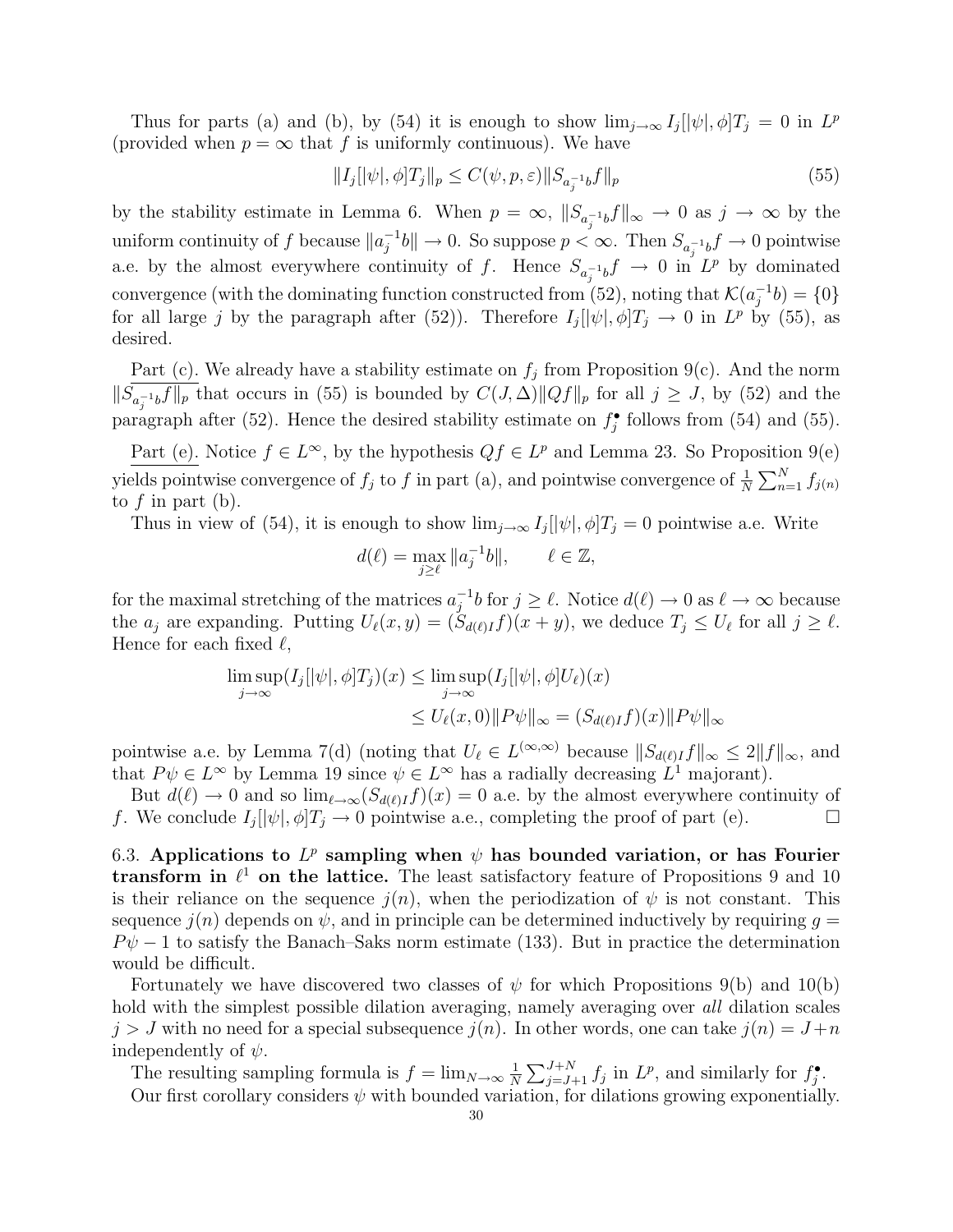Corollary 11. Assume  $\psi \in L^1 \cap BV$  with  $\int_{\mathbb{R}^d} \psi \, dx = 1$ . Take  $1 \le p \le \infty$ . If  $d > 1$  and  $1 \leq p < \infty$  then assume  $P(|\psi|) \in L^{\infty}$ . If  $d > 1$  and  $p = \infty$  then assume  $Q\psi \in L^{1}$ . Let  $J \in \mathbb{Z}$ .

Assume the dilations  $a_j$  grow exponentially (meaning  $|a_{j+1}x| \geq \gamma |a_jx|$  for all  $x \in \mathbb{R}^d$  and all  $j \geq J$ , for some growth factor  $\gamma > 1$ ).

(I) [Average sampling] Let  $\delta \in \{0,1\}$ . If  $1 \leq p < \infty$  then suppose  $\phi \in L^q$ ,  $P(|\phi|^{\delta}) \in L^{\infty}$ and let  $f \in L^p$ . If  $p = \infty$  then suppose  $\phi \in L^{\infty}$  with  $\phi$  having compact support, and  $f \in L^{\infty}$ . and let  $f \in L^{\rho}$ . If  $p = \infty$  then s<br>For all p, suppose  $\int_{\mathbb{R}^d} \phi \, dx = 1$ .

Then parts (a)–(d) of Proposition 9 hold, with  $j(n) = J + n$  in part (b).

(II) [Pointwise sampling] Suppose  $f \in L^p$  with  $Qf \in L^p$ , f continuous a.e. and with  $x = a_i^{-1}$  $j^{-1}bz_j(k)$  being a partial Lebesgue point for f, for each  $j \geq J, k \in \mathbb{Z}^d$ . (For example, if  $d=1$  then it suffices to suppose  $f \in L^p \cap BV(\mathbb{R})$  and f is either left or right continuous.)

Then parts (a)–(d) of Proposition 10 hold, with  $j(n) = J + n$  in part (b).

Remarks on Corollary 11.

1. The pointwise sampling in part (II)(b) of the corollary yields (when  $b = I$  and  $z<sub>i</sub>(k) = k$ )

$$
f(x) = \lim_{N \to \infty} \frac{1}{N} \sum_{j=J+1}^{J+N} \left( \sum_{k \in \mathbb{Z}^d} f(a_j^{-1}k) \psi(a_j x - k) \right) \quad \text{in } L^p, \quad 1 \le p < \infty. \tag{56}
$$

2. Pointwise convergence can be included in parts (I) and (II). Under the hypotheses of Corollary 11(II) in dimension  $d = 1$  (noting  $\psi \in BV \subset L^{\infty}$  in one dimension) and with  $1 \leq p \leq \infty$ , if  $\psi$  has a radially decreasing  $L^1$  majorant and the  $a_j$  expand nicely, then Proposition 10(e) tells us that parts (a) and (b) of Proposition 10 hold also with pointwise convergence, using  $j(n) = J + n$  in part (b). For example (56) holds pointwise a.e., under these conditions.

3. Dyadic dilations  $(a_j = 2^{j} I)$  certainly grow exponentially.

*Proof of Corollary 11.* In dimension  $d = 1$  the bounded variation of  $\psi$  guarantees  $Q\psi \in L^1$ and  $P[\psi] \in L^{\infty}$ , by Lemmas 24 and 23. Thus when  $1 \leq p < \infty$ , we have  $P[\psi] \in L^{\infty}$  in all dimensions, hence  $\psi \in L^{\infty}$ ; this together with  $\psi \in L^{1}$  ensures  $\psi \in L^{p}$ . When  $p = \infty$  we have  $Q\psi \in L^1$  in all dimensions, hence  $\psi \in L^{\infty}$  by Lemma 23.

Part (I). The hypotheses of Proposition 9 are satisfied, and so all we need justify is that the averaging in part (b) can be taken over the sequence  $j(n) = J + n$ . That is, we want to show (46) holds in the following simple form when  $1 \leq p \leq \infty$ :

$$
\lim_{N \to \infty} \frac{1}{N} \sum_{j=J+1}^{J+N} (P\psi)(a_j x) = 1 \qquad \text{in } L^p_{loc} \text{ and pointwise a.e.}
$$
 (57)

We know  $P\psi \in L^{\infty}$ , and the bounded variation of  $\psi$  implies  $P\psi \in BV_{loc}$  by Lemma 20. We know  $P\psi \in L^{\infty}$ , and the bounded variation of  $\psi$  implies  $P\psi \in BV_{loc}$  by Lemma 20.<br>Further  $P\psi$  has mean value  $\int_{\mathbb{R}^d} \psi \, dx = 1$  by (6). Since the dilations grow exponentially, the last paragraph of Lemma 5 applies to  $g(x) = (P\psi)(x) - 1 \in BV_{loc} \cap L^{\infty}$  and shows that (57) holds.

Part (II). The hypotheses of Proposition 10 are satisfied, and so the averaging we established in (57) completes the proof in part (II), except for the parenthetical statement. For

Let  $\varepsilon = 1$ .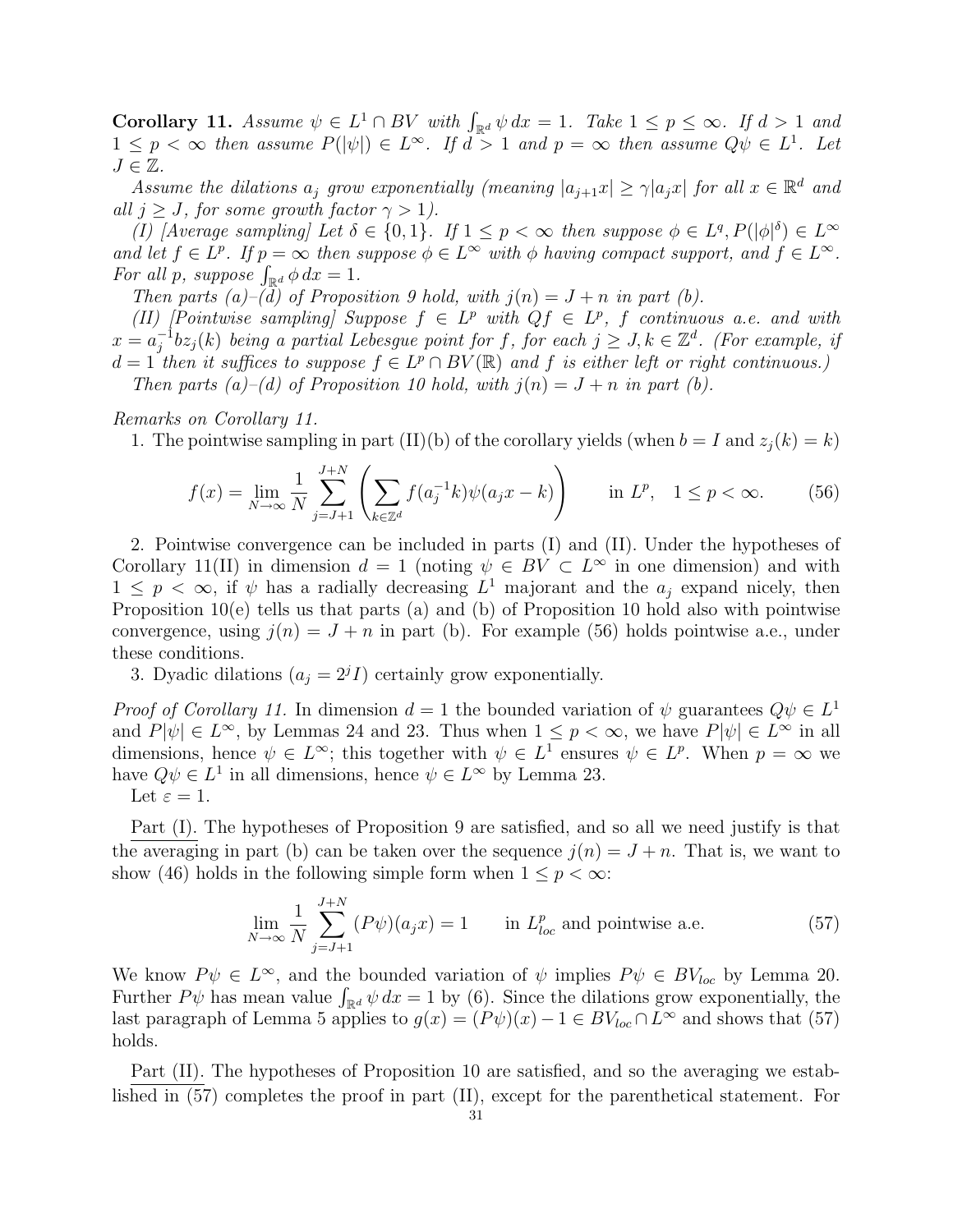that, suppose we are in dimension  $d = 1$  and have  $1 \leq p \leq \infty$  with  $f \in L^p \cap BV(\mathbb{R})$  being either left or right continuous. Then  $Qf \in L^p(\mathbb{R})$  by Lemma 24 and f is continuous except on a countable set, because f has bounded variation. And every point  $x \in \mathbb{R}$  is a partial Lebesgue point for f (by the one-sided continuity of f). The hypotheses of part (II) are now satisfied, as we needed to show.  $\Box$ 

The second corollary considers  $\psi$  whose Fourier transform has values in  $\ell^1$  on the lattice, and integer dilation matrices that need not grow exponentially. Again the main conclusion is the validity of averaging over all dilation scales  $j > J$ , when  $\psi$  has nonconstant periodization.

For simplicity we restrict to  $p < \infty$ .

**Corollary 12.** Assume  $\psi \in L^1 \cap L^{\infty}$  with  $\int_{\mathbb{R}^d} \psi \, dx = 1$  and

$$
\sum_{\ell \in \mathbb{Z}^d} |\widehat{\psi}(\ell)| < \infty. \tag{58}
$$

Assume  $P(|\psi|) \in L^{\infty}$  (this is unnecessary if  $\psi \geq 0$ ).

Suppose the dilation matrices  $a_j$  (for  $j \geq J \in \mathbb{Z}$ ) are invertible, expanding, have integer entries, and  $a_{j_1} - a_{j_2}$  is invertible whenever  $j_1 > j_2 \geq J$ . Take  $b = I$  and  $1 \leq p < \infty$ .

tries, and  $a_{j_1} - a_{j_2}$  is invertible whenever  $j_1 > j_2 \geq J$ . Take  $b = I$  and  $1 \leq p < \infty$ .<br>(I) [Average sampling] Let  $\delta \in \{0,1\}$  and suppose  $\phi \in L^q$ ,  $P(|\phi|^{\delta}) \in L^{\infty}$  with  $\int_{\mathbb{R}^d} \phi \, dx = 1$ , and let  $f \in L^p$ .

Then parts (a)–(d) of Proposition 9 hold, with  $j(n) = J + n$  in part (b).

(II) [Pointwise sampling] Suppose  $f \in L^p$  with  $Qf \in L^p$ , f continuous a.e. and with  $x = a_i^{-1}$  $j^{-1}bz_j(k)$  being a partial Lebesgue point for f, for each  $j \geq J, k \in \mathbb{Z}^d$ . (For example, if  $d=1$  then it suffices to suppose  $f \in L^p \cap BV(\mathbb{R})$  and f is either left or right continuous.) Then parts (a)–(d) of Proposition 10 hold, with  $j(n) = J + n$  in part (b).

The translation matrix is  $b = I$  throughout the corollary and its conclusions.

#### Remarks on Corollary 12.

the emarks on Corollary 12.<br>
1. If  $\psi$  is a Schwartz function with  $\int_{\mathbb{R}^d} \psi \, dx = 1$  then all the hypotheses on  $\psi$  are satisfied.

2. If  $\psi$  has a radially decreasing  $L^1$  majorant then the hypothesis  $P[\psi] \in L^{\infty}$  is satisfied, by Lemma 19.

3. In all dimensions, the dyadic dilations  $a_j = 2^j I$  satisfy the requirements in the corollary, for  $j \geq 0$ . In dimension  $d = 1$ , the same is true if the  $a_j$  are a strictly increasing sequence of positive integers.

4. The condition  $\sum_{\ell \in \mathbb{Z}^d} |\widehat{\psi}(\ell)| < \infty$  in (58) is equivalent to absolute convergence of the Fourier series of  $P\psi$  (see the proof below). Sufficient conditions for this absolute convergence are well known: for example in dimension  $d = 1$  it is true if  $P\psi$  is Hölder continuous with Hölder exponent bigger than  $1/2$ ; see [29, Theorem I.6.3].

blue exponent bigger than 1/2; see [29, Theorem 1.0.3].<br>Hence if  $\psi \in C_c(\mathbb{R})$  is Hölder continuous with exponent bigger than 1/2, and  $\int_{\mathbb{R}} \psi \, dx = 1$ , then  $\psi$  satisfies all the hypotheses of the corollary for  $d = 1$ .

*Proof of Corollary 12.* The function  $P\psi$  is locally bounded and  $\mathbb{Z}^d$ -periodic, with Fourier *Troof of Corollary 12.* The function  $T \psi$  is focally bounded and  $\mathbb{Z}$ -perfodic, with Fourier series  $\sum_{\ell \in \mathbb{Z}^d} \hat{\psi}(\ell) e^{2\pi i \ell x}$ . This series converges absolutely to a continuous function, in view of assumption (58), and hence equals  $P\psi$  pointwise a.e.

(In particular if  $\psi \geq 0$  then  $P[\psi] = P\psi \leq$  $\sum_{\ell \in \mathbb{Z}^d} |\widehat{\psi}(\ell)| < \infty$  so that the assumption  $P[\psi] \in L^{\infty}$  follows from (58).)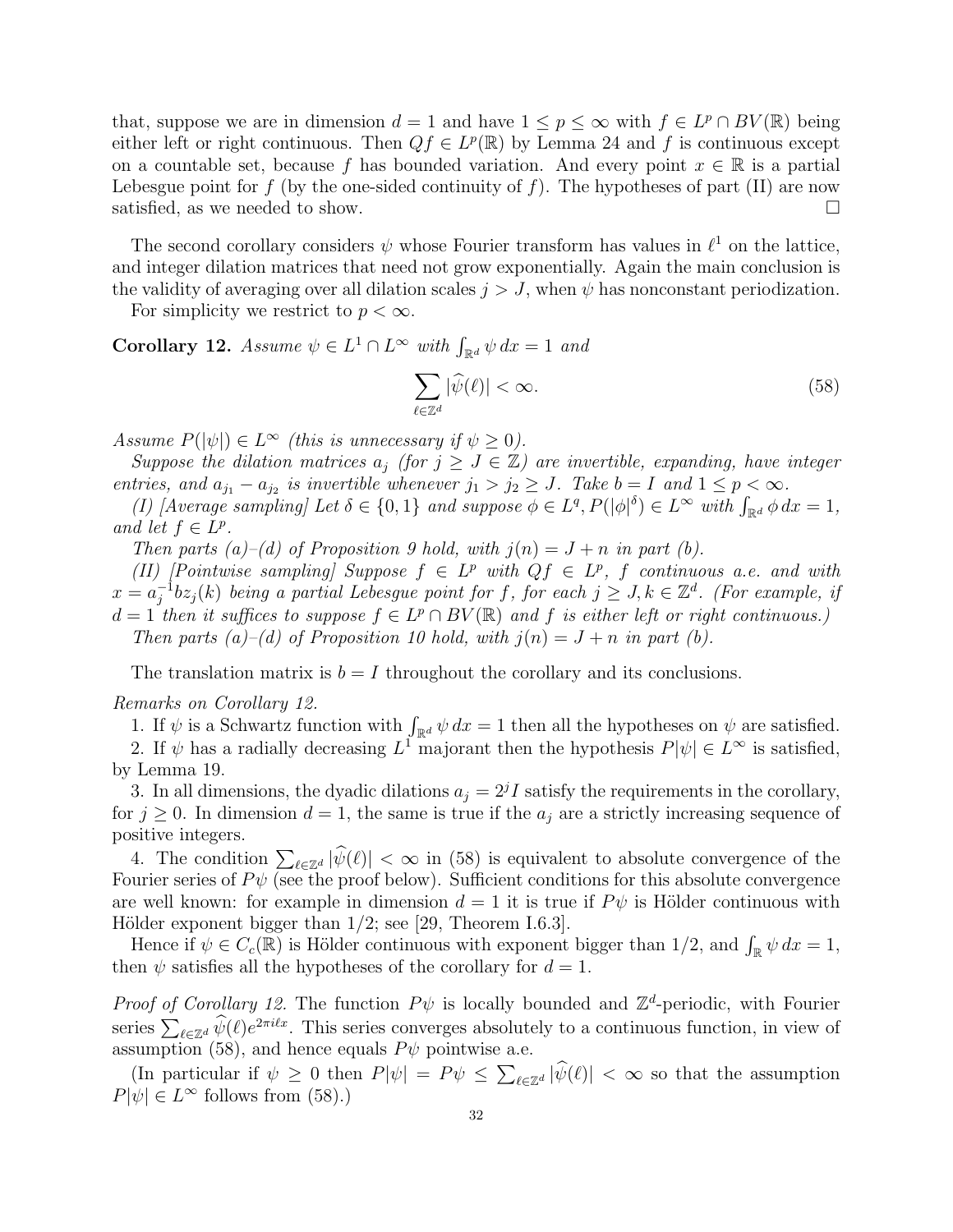

FIGURE 1. Left:  $\psi(x) = \sqrt{2/\pi}e^{-2x^2} = \text{Gaussian}$ . Middle:  $f(x)$ . Right: Error =  $f(x)$  minus its  $J = 4, N = 4$  approximation from (1).

Let  $\varepsilon = 1$ . To prove Part (I) (or Part (II)) of the corollary, observe the hypotheses of case (i) of Proposition 9 (or 10) are satisfied. Thus once more all we need justify is the averaging in (57).

Since  $\hat{\psi}(0) = \int_{\mathbb{R}^d} \psi \, dx = 1$ , we have

$$
\frac{1}{N} \sum_{j=J+1}^{J+N} (P\psi)(a_j x) - 1 = \sum_{\ell \neq 0} \widehat{\psi}(\ell) \sigma_{N,\ell}(x) \tag{59}
$$

where  $\sigma_{N,\ell}$  is an arithmetic mean of exponentials:

$$
\sigma_{N,\ell}(x) = \frac{1}{N} \sum_{j=J+1}^{J+N} e^{2\pi i \ell a_j x}, \qquad N \in \mathbb{N}, \quad \ell \neq 0.
$$

The exponential functions  $x \mapsto e^{2\pi i \ell a_j x}$ , with  $\ell \neq 0$  fixed, are mutually orthogonal in  $L^2(\mathcal{C})$ for  $j \geq J$  because the  $a_j$  have integer entries and  $\ell(a_{j_1} - a_{j_2}) \neq 0$  when  $j_1 > j_2 \geq J$ . Hence  $\sigma_{N,\ell}(x) \to 0$  as  $N \to \infty$  for almost every  $x \in \mathcal{C}$ , by the strong law of large numbers for bounded, orthogonal random variables (e.g. Lemma 29).

Consequently  $\|\sigma_{N,\ell}\|_{L^p(\mathcal{C})} \to 0$  as  $N \to \infty$  by dominated convergence (with domination provided by  $\|\sigma_{N,\ell}\|_{\infty} \leq 1$ , whenever  $1 \leq p < \infty$ . Therefore

$$
\left\|\sum_{\ell\neq 0}\widehat{\psi}(\ell)\sigma_{N,\ell}\right\|_{L^p(\mathcal{C})}\leq \sum_{\ell\neq 0}|\widehat{\psi}(\ell)|\left\|\sigma_{N,\ell}\right\|_{L^p(\mathcal{C})}\to 0\qquad\text{as $N\to\infty$}.
$$

That is, the  $L^p(\mathcal{C})$  norm of (59) tends to zero. (And (59) also tends to zero pointwise a.e. in C by a similar argument.) This proves the desired  $\hat{L}_{loc}^p$  and pointwise convergence in (57), because  $(P\psi)(a_jx)$  is  $\mathbb{Z}^d$ -periodic (recalling  $a_j$  has integer entries).

**Gaussian Example.** The normalized Gaussian  $\psi(x) = e^{-|x|^2/\tau}/(\pi \tau)^{d/2}$  satisfies the hypotheses of Corollary 12.

Figure 1 illustrates the dilation-averaged pointwise sampling method from Corollary 12 (II)(b) for the Gaussian  $\psi$  with  $\tau = 1/2$ . The lefthand graph shows  $\psi$ , the middle graph shows a function f, and the righthand graph shows the error between f and its  $J = 4, N = 4$ approximation from (56), for  $d = 1$  and  $a_j = 2^j$ .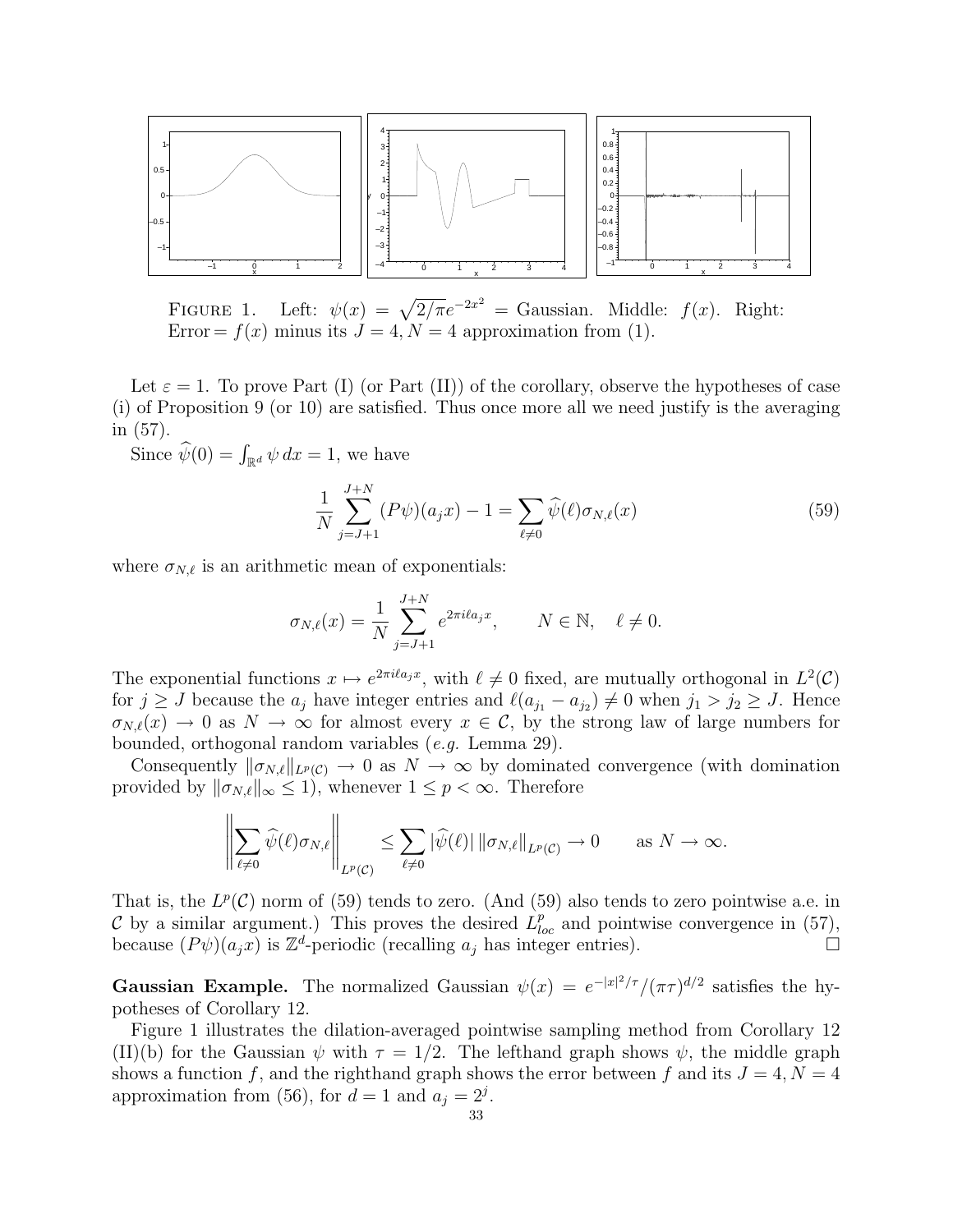Take  $b = I$ . Note the Gaussian has periodization

$$
(P\psi)(x) = 1 + \sum_{\ell \in \mathbb{Z}^d \setminus \{0\}} e^{-|\ell|^2 \pi^2 \tau} \cos(2\pi \ell x)
$$

by the Poisson summation formula. With  $d = 1$  and  $\tau = 1/2$  we deduce  $||P\psi - 1||_{\infty} < 0.015$ . Thus while the periodization of the Gaussian is not constant, it is within 1.5% of being constant and so one can obtain a reasonable approximation to  $f$  even without averaging over the dilations in the pointwise sampling formula (56). (Though of course the averaging over dilations is crucial if one wants actual convergence in the limit.)

As far as Figure 1 is concerned, the errors would get only slightly worse if instead of averaging the  $j = 5, 6, 7, 8$  terms we used the  $j = 8$  term on its own.

Approximate approximations of this kind were investigated in detail for the Gaussian by Maz'ya and Schmidt [33]. Their broader work is surveyed in [40], with  $L^p$ -results in particular in [32]. They consider Sobolev spaces as well. We emphasize that approximate approximations possess *inescapable* saturation errors due to the periodization of  $\psi$  not being constant, that is due to  $\{\psi(x-k): k \in \mathbb{Z}^d\}$  forming only an *approximate* partition of unity.

Maz'ya and Schmidt also require certain higher moments of their  $\psi$  to vanish, which we do not require in this paper.

#### 7. Sampling in Sobolev space

7.1. Strang–Fix condition implies constant periodization. We start with a lemma to explain Theorem 3's hypotheses on the zeros of  $\psi$ . Recall  $X(x) = x$  is the identity function, and  $\chi_r = 1 + |X|^r$  when  $r \ge 0$ .

**Lemma 13.** Take a nonnegative integer m and suppose  $\psi \in W^{m,1}$  with  $\chi_n \psi^{(\rho)} \in L^1$  for some multiindex  $\rho$  of order  $|\rho| \leq m$  and some integer  $n \geq 0$ . Then  $\widehat{\psi} \in C^n(\mathbb{R}^d \setminus \{0\})$ , and if  $\rho = 0$  then  $\widehat{\psi} \in C^n(\mathbb{R}^d)$ .

Now let  $0 \leq \tilde{n} \leq n$  and assume  $(D^{\tau}\widehat{\psi})(\ell b^{-1}) = 0$  for all  $|\tau| \leq \tilde{n}$  and all row vectors  $\ell \in \mathbb{Z}^d \setminus \{0\}$ . Then for every  $|\tau| \leq \tilde{n}$  the periodization of  $(-X)^\tau \psi^{(\rho)}$  is constant with

$$
P((-X)^{\tau}\psi^{(\rho)})(x) = \begin{cases} \frac{\tau!}{(\tau-\rho)!} \int_{\mathbb{R}^d} (-y)^{\tau-\rho} \psi(y) \, dy & \text{if } \tau \ge \rho, \\ 0 & \text{otherwise,} \end{cases} \quad a.e.
$$

*Proof of Lemma 13.* Suppose  $|\tau| \leq n$ . Then  $(-2\pi i X)^{\tau} \psi^{(\rho)}$  is integrable by the assumption  $\chi_n \psi^{(\rho)} \in L^1$ . So we can differentiate the transform  $\widehat{\psi}^{(\rho)}(\xi) = \int_{\mathbb{R}^d} \psi^{(\rho)}(x) e^{-2\pi i \xi x} dx$  through the integral  $\tau$  times, obtaining  $\widehat{\psi^{(\rho)}} \in C^{n}(\mathbb{R}^{d})$  since  $\tau$  was arbitrary. But  $\widehat{\psi^{(\rho)}}(\xi) = (2\pi i \xi)^{\rho} \widehat{\psi}(\xi)$ , and so  $\hat{\psi}(\xi)$  has n continuous derivatives away from the origin, at least.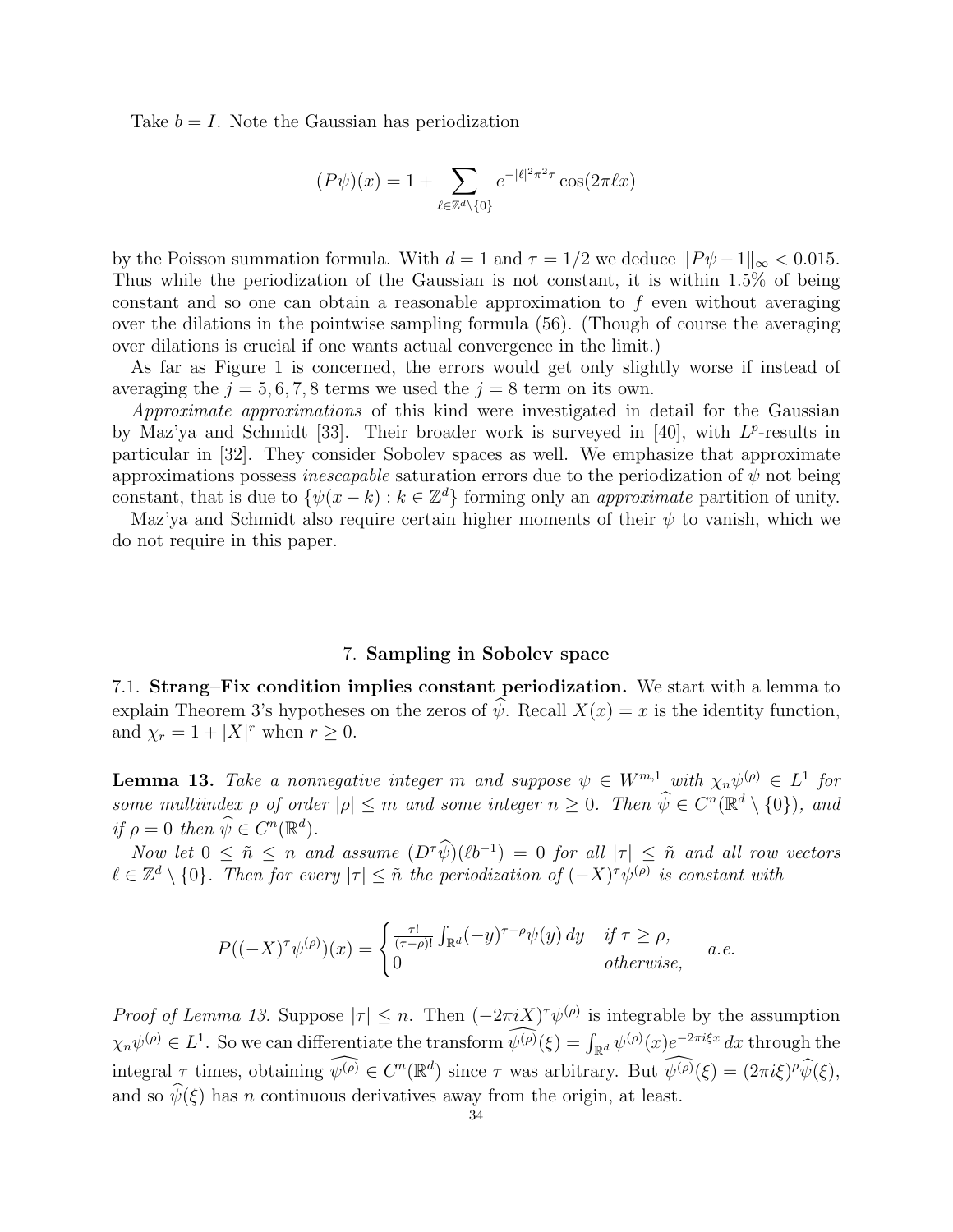The periodization  $x \mapsto P((2\pi i(-X))^{\tau} \psi^{(\rho)})(bx)$  is  $\mathbb{Z}^{d}$ -periodic and is locally integrable by Lemma 18. Its  $\ell^{\text{th}}$  Fourier coefficient is

$$
\int_{\mathcal{C}} P((2\pi i(-X))^{\tau} \psi^{(\rho)})(bx) e^{-2\pi i \ell x} dx
$$
\n
$$
= \int_{b\mathcal{C}} \sum_{k \in \mathbb{Z}^d} (2\pi i(-x + bk))^{\tau} \psi^{(\rho)}(x - bk) e^{-2\pi i \ell b^{-1}x} dx \qquad \text{by } x \mapsto b^{-1}x \text{ and definition of } P
$$
\n
$$
= \int_{\mathbb{R}^d} (-2\pi i x)^{\tau} \psi^{(\rho)}(x) e^{-2\pi i \ell b^{-1}x} dx \qquad \text{by } x \mapsto x + bk
$$
\n
$$
= D_{\xi}^{\tau} \int_{\mathbb{R}^d} \psi^{(\rho)}(x) e^{-2\pi i \xi x} dx \Big|_{\xi = \ell b^{-1}}
$$
\n
$$
= D_{\xi}^{\tau} (2\pi i \xi)^{\rho} \widehat{\psi}(\xi) \Big|_{\xi = \ell b^{-1}}
$$
\n(60)

by parts. This last expression is zero when  $|\tau| \leq \tilde{n}$  and  $\ell \in \mathbb{Z}^d \setminus \{0\}$ , by hypothesis on the zeros of  $\hat{\psi}$ . Thus all the Fourier coefficients of  $P((2\pi i(-X))^{\tau}\psi^{(\rho)})$  vanish, except possibly the zeroth one, and so  $P((2\pi i(-X))^{\tau}\psi^{(\rho)})$  is a constant function.

This constant value is given by the  $\ell = 0$  Fourier coefficient, which by (60) equals

$$
\int_{\mathbb{R}^d} (-2\pi ix)^{\tau} \psi^{(\rho)}(x) dx = \begin{cases} (2\pi i)^{|\tau|} \frac{\tau!}{(\tau-\rho)!} \int_{\mathbb{R}^d} (-x)^{\tau-\rho} \psi(x) dx & \text{if } \tau \ge \rho, \\ 0 & \text{otherwise,} \end{cases}
$$

after integrating by parts  $\rho$  times.

7.2. Average sampling. Now we develop sampling formulas in Sobolev space. Recall  $\frac{1}{p}$  +  $\frac{1}{q} = 1$ , and  $|f|^0 = \mathbb{1}_{\{f \neq 0\}}$ , and that  $p(\varepsilon) = \varepsilon + (1 - \varepsilon)p$  and  $q(\delta) = \delta + (1 - \delta)q$ .

**Proposition 14.** Take  $m \in \mathbb{N}$  and  $\varepsilon, \delta \in \{0, 1\}$ . Assume one of the following conditions holds:

- (i)'  $1 \leq p < \infty, \psi \in W^{m,p}$  and  $\chi_{|\mu|} \psi^{(\mu)} \in L^p, (p-1)P(|\chi_{|\mu|} \psi^{(\mu)}|^\varepsilon) \in L^\infty$  for all  $|\mu| \leq m$ , and  $\phi$  is measurable with  $\chi_m \phi \in L^{q(\delta)}$  and  $|\chi_m \phi|^\delta \in L^1$ , and  $f \in C_c^m$ ;
- (ii)  $1 \leq p < \infty, \psi \in W^{m,p}$  and  $\chi_{|\mu|} \psi^{(\mu)} \in L^p$ ,  $(p-1)P(|\chi_{|\mu|} \psi^{(\mu)}|^{\varepsilon}) \in L^{\infty}$ ,  $Q(|\chi_{|\mu|} \psi^{(\mu)}|^{p(\varepsilon)}) \in L^{\infty}$  $L^1$  for all  $|\mu| \leq m$ , and  $\phi \in L^q$  with  $\phi$  having compact support, and  $f \in W^{m,p}$ ;
- (iii)  $p = \infty, \psi \in W^{m, \infty}$  and  $Q(\chi_{|\mu|} \psi^{(\mu)}) \in L^1$  for all  $|\mu| \leq m$ , and  $\phi \in L^{\infty}$  with compact support, and  $f \in W^{m,\infty}$ .

Assume  $\int_{\mathbb{R}^d} \psi \, dx = 1$  and  $\int_{\mathbb{R}^d} \phi \, dx = 1$ . Suppose

$$
(D^{\mu}\widehat{\psi})(\ell b^{-1}) = 0 \tag{61}
$$

for all  $|\mu| < m$  and all row vectors  $\ell \in \mathbb{Z}^d \setminus \{0\}$ . Assume the dilations  $a_j$  expand nicely. Then  $(a)-(e)$  hold:

(a) [Strang–Fix sampling] If (61) holds also whenever  $|\mu|=m$ , then

$$
f = \lim_{j \to \infty} f_j \qquad in \ W^{m,p} \tag{62}
$$

provided when  $p = \infty$  we also assume  $f \in UC^m$  (meaning  $D^{\rho}f$  is uniformly continuous for each  $|\rho| \leq m$ ). The function  $f_i$  was defined in (44).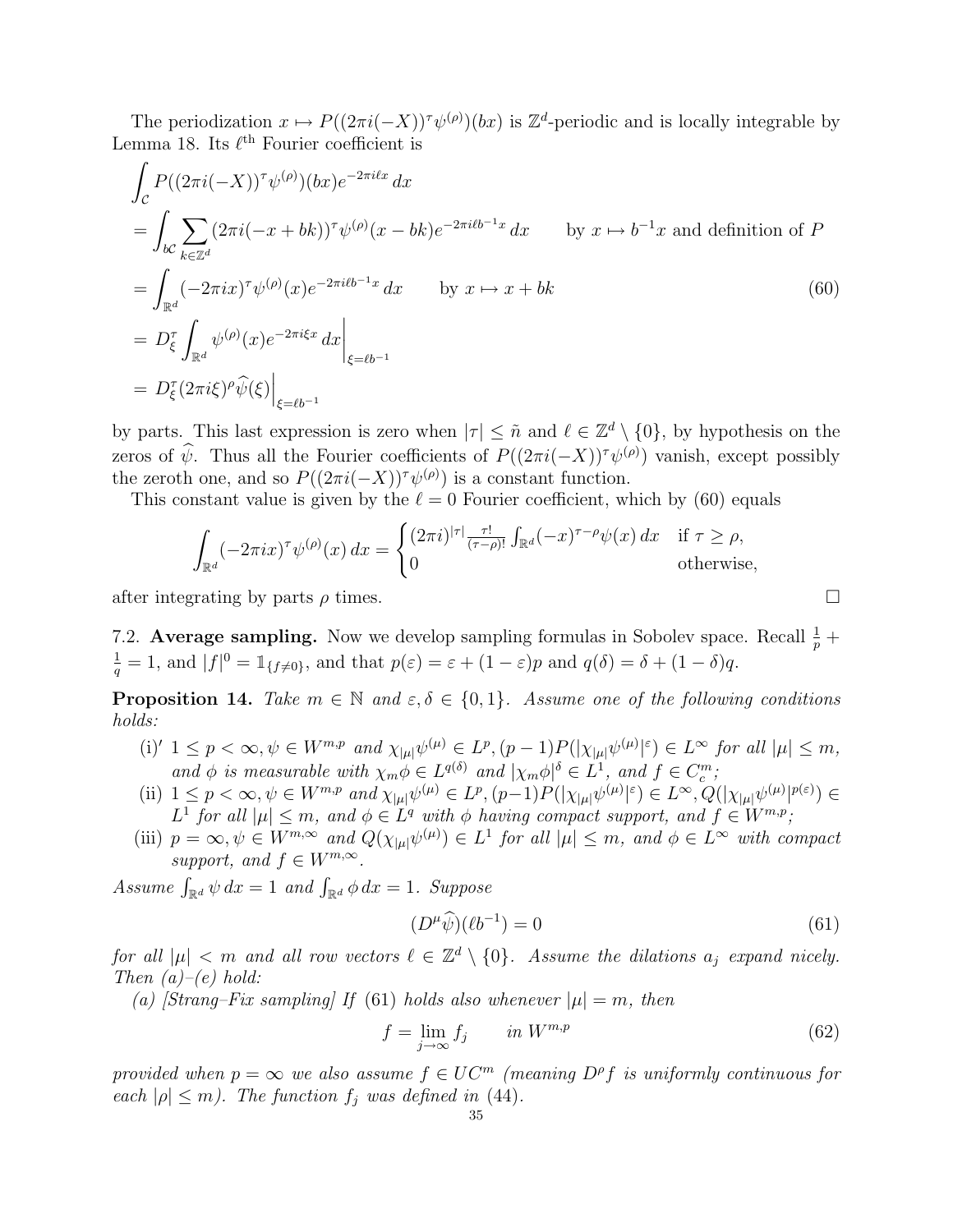(b) [Dilation-averaged sampling] Suppose (i)<sup>'</sup> or (ii) holds, and if (ii) holds and  $\varepsilon = 0$  then further suppose  $f \in W^{m,\infty}$  with compact support. Let  $J \in \mathbb{Z}$ .

Then a strictly increasing integer sequence  $\{j(n)\}_{n=1}^{\infty}$  exists (independent of f) such that  $j(1) \geq J$  and

$$
f = \lim_{N \to \infty} \frac{1}{N} \sum_{n=1}^{N} f_{j(n)} \qquad in \ W^{m,p}.
$$
 (63)

(c) [Stability] If either (ii) or (iii) holds, and  $\varepsilon = 1$ , then  $||f_i||_{W^{m,p}} \leq C(\psi, \phi, p, m)||f||_{W^{m,p}}$ for all  $j \in \mathbb{Z}$ .

(d) [Spanning] If (i)' or (ii) holds, or if (iii) holds and  $f \in L^1$ , then  $f_j \in W^{m,p}$ -span $\{\psi_{j,k} :$  $k \in \mathbb{Z}^d$ .

(e) [Pointwise convergence] Instead of (i)', (ii) or (iii), assume  $1 \leq p < \infty, \psi \in W^{m,p}$  and  $\chi_{|\mu|} \psi^{(\mu)} \in L^1 \cap L^{\infty}$  for all  $|\mu| \leq m$ , and that  $\phi \in L^q$  has compact support. Suppose either  $\psi$ has compact support and  $f \in W^{m,p}$ , or else  $\chi_{|\mu|} \psi^{(\mu)}$  has a radially decreasing  $L^1$ -majorant for each  $|\mu| \leq m$  and  $f \in W^{m,\infty}$ .

Then parts (a) and (b) above hold (just ignoring the first sentence of part  $(b)$ ) with the  $W^{m,p}$ -convergence in limits (62) and (63) replaced by pointwise convergence a.e., and with pointwise convergence holding also in the analogous limits for the derivatives of order  $\leq m$ .

Remarks on Proposition 14.

1. If  $\psi \in W^{m,p}$  has compact support, then case (i)' in the proposition holds with  $\varepsilon = 0$ . If  $\psi$  is a Schwartz function then cases (i)' and (ii) hold with  $\varepsilon = 1$ .

2. The requirements on the sequence  $i(n)$  in part (b) reduce, when  $m = 0$ , back to the  $L^p$  requirement (46), as one can see putting  $m = 0$  into (92) in the proof below. (The other requirement (91) in the proof becomes vacuous when  $m = 0$ .)

3. One can average over all dilations in part (b), meaning  $j(n) = J+n$ , under the following additional hypotheses: if the dilations  $a_j$  are isotropic  $(a_j = \lambda_j I)$  and grow exponentially  $(\lambda_{j+1} \geq \gamma \lambda_j \text{ for all } j \in \mathbb{Z}, \text{ for some constant } \gamma > 1) \text{ and } (-X)^{\tau} \psi^{(\rho)} \in L^1 \cap BV \text{ and }$  $P((-X)^{\tau}\psi^{(\rho)}) \in L^{\infty}$  for each  $|\rho|=|\tau|=m$ .

We prove this claim after proving Proposition 14.

Incidentally, in one dimension we need not assume  $P((-X)^{T}\psi^{(\rho)}) \in L^{\infty}$  here because it follows from the periodicity of  $P((-X)^{T}\psi^{(\rho)}) \in BV_{loc}(\mathbb{R})$  (noting that bounded variation implies boundedness, in one dimension).  $\mathbf{r}$ 

plues boundedness, in one dimension).<br>4. Our proof does not work for dilation matrices such as  $\begin{pmatrix} 3^j & 0 \\ 0 & 2^j \end{pmatrix}$  $0 \quad 2^j$ that are expanding without expanding nicely.

5. Case (i)' is used to prove our Sobolev spanning result, Theorem 3. Notice case (ii) assumes more about  $\psi$  than case (i)' does, but case (ii) has the advantage of applying to all  $f \in W^{m,p}$ , not just to  $f \in C_c^m$ , and also it yields a stability estimate in Proposition 14(c).

Sobolev sampling literature relevant to Proposition 14. As discussed in "Remarks on the Sobolev spanning literature", after Theorem 3, the best previous affine approximation results for  $W^{m,p}$  are of Strang–Fix type under the assumptions that  $\psi$  satisfies the Strang– Fix condition to order m, that  $\psi$  has compact support, that the dilations are expanding and isotropic  $(a_i = \lambda_i I)$ , and that  $p = 2$  or  $p = \infty$ . Following are some further details.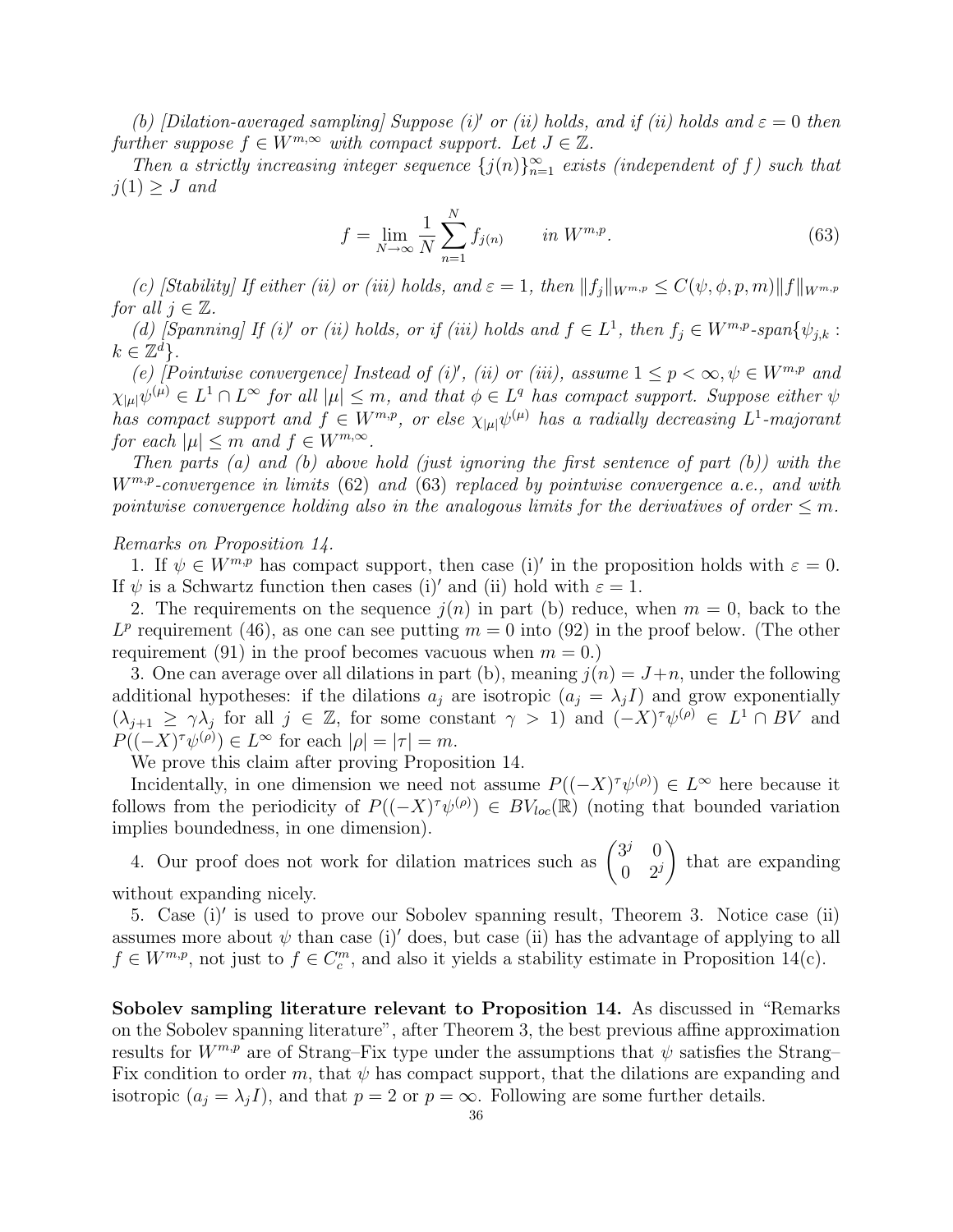The approximation formulas of Babuška [6, Theorem 4.1] and Strang–Fix [44, Theorem I] for  $p = 2$  are not explicit, for they approximate f using sampled values of f rather than of f itself. When  $p = \infty$ , Strang and Fix [44, Theorem III] did use sampled pointwise values of  $f \in W^{m+1,\infty}$  to approximate f in the  $W^{m,\infty}$  norm (cf. Proposition 16 below).

Di Guglielmo [23, Théorème 2'] essentially proved Proposition 14(a)(c) for  $p \ge 2$ , but only for  $\psi$  having the special convolution form discussed in Section 3.2 (which is much stronger than the Strang–Fix condition). Di Guglielmo also assumed that  $\psi \in W^{m,\infty}$  and  $\phi \in L^{\infty}$ have compact support, that  $f \in W^{m+1,p}$ , and that the dilation matrices  $a_j$  are diagonal.

Our Proposition 14 improves on this literature because it treats all  $1 \leq p \leq \infty$ , it assumes the Strang–Fix condition only to order  $m-1$  (in part (b)), and it does not assume  $\psi$ has compact support. Further, the average sampling formulas we prove are for arbitrary  $f \in W^{m,p}$ , with convergence both in the Sobolev norm and pointwise, for all nicely expanding dilation matrices.

*Proof of Proposition 14.* Our first task is to show  $f_j \in W^{m,p}$ .

Fix a multiindex  $\mu$  of order

$$
r := |\mu| \le m.
$$

If we *formally* take the derivative through the sum over k in the definition of  $f_j$ , in (44), we find  $\overline{a}$ 

$$
(D^{\mu}f_j)(x) = |\det b| \sum_{k \in \mathbb{Z}^d} \left( \int_{\mathbb{R}^d} f(a_j^{-1}y) \phi(y - bk) dy \right) \sum_{\rho : |\rho| = r} c_{\rho}^{\mu}(a_j) \psi^{(\rho)}(a_j x - bk) \tag{64}
$$

where the chain rule coefficients  $c_{\rho}^{\mu}(a_j)$  depend only on the matrix  $a_j$ , in fact with

$$
c_{\rho}^{\mu}(a_j) = D^{\mu}\left(\frac{(a_j x)^{\rho}}{\rho!}\right), \qquad |\rho| = |\mu|,
$$
\n(65)

as one sees by applying the chain rule to the righthand side of (65). (In the special case of isotropic dilation matrices  $a_j = \lambda_j I$ , the coefficient  $c^{\mu}_{\rho}(a_j)$  equals  $\lambda_j^{|\mu|}$  $j^{\mu}$  if  $\rho = \mu$ , and equals 0 otherwise.)

Each entry of  $a_j$  is bounded by the matrix norm  $\|a_j\|$  and so one deduces

$$
|c_{\rho}^{\mu}(a_j)| \leq (d||a_j||)^r, \qquad |\rho| = |\mu| = r,
$$
\n(66)

from  $(65)$  and induction on the multiindex  $\mu$ . We will use this bound later.

D

To make the formal derivation of (64) rigorous, let  $h(x, y) = f(x + y)$  and notice the To make the formal derivation of (64) rigorous, let  $n(x, y) = f(x + y)$  and notice the righthand side of equation (64) equals  $\sum_{\rho} c^{\mu}_{\rho}(a_j) I_j[\psi^{(\rho)}, \phi]h$ , which belongs to  $L^p$  by Lemma 6 (noting in case (iii) that  $P[\psi^{(\rho)}] \in L^{\infty}$  by Lemma 23 because  $Q(\psi^{(\rho)}) \in L^{1}$  is assumed in case (iii)). Lemma 6 proves the sum over k in  $(64)$  converges pointwise absolutely a.e. to an  $L^p$  function. Then it is straightforward to show  $D^\mu f_j$  exists weakly and is given by (64). Hence  $f_j \in W^{m,p}$ .

Part (d). In fact  $f_j \in W^{m,p}$ -span $\{\psi_{j,k} : k \in \mathbb{Z}^d\}$  if (i)' or (ii) holds, or if (iii) holds and  $f \in L^1$ , because then the sum over k in (64) converges unconditionally in  $L^p$  by Lemma 6 (using case (iv) of Lemma 6 to handle case (iii) of this proposition).

Parts  $(a)(b)$ . To prove the sampling formulas in parts  $(a)$  and  $(b)$ , we will first show

$$
D^{\mu}f = \lim_{j \to \infty} D^{\mu}f_j \quad \text{in } L^p \quad \text{if } |\mu| < m. \tag{67}
$$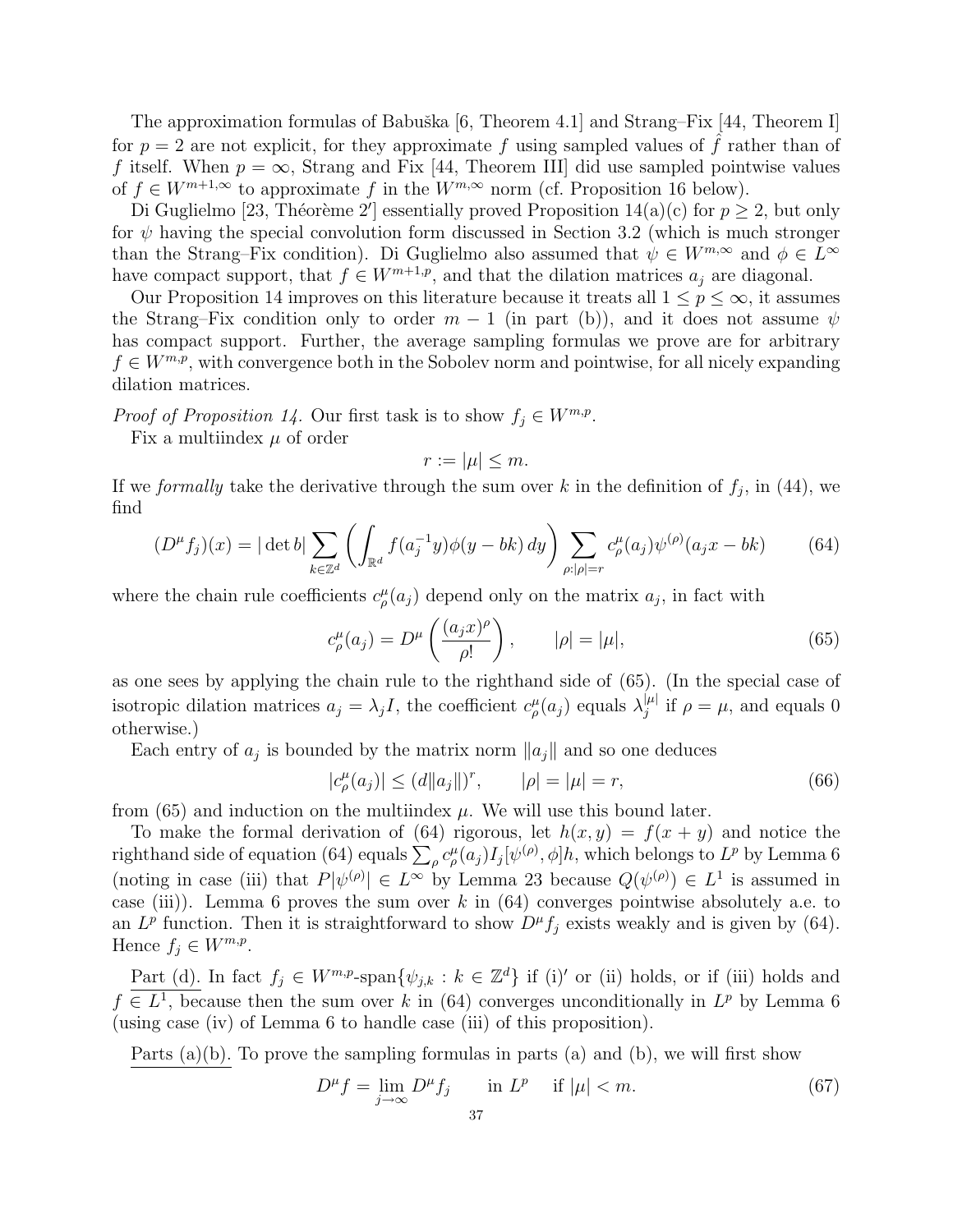Then to complete the sampling formula in (a) we will show that if hypothesis (61) holds for all multiindices of order  $\leq m$  (not just  $\lt m$ ), then

$$
D^{\mu} f = \lim_{j \to \infty} D^{\mu} f_j \qquad \text{in } L^p \quad \text{if } |\mu| = m. \tag{68}
$$

To complete the sampling formula in (b) we will show (under the additional hypotheses of part (b), in particular assuming  $1 \leq p < \infty$ ) that

$$
D^{\mu} f = \lim_{N \to \infty} \frac{1}{N} \sum_{n=1}^{N} D^{\mu} f_{j(n)} \quad \text{in } L^{p} \quad \text{if } |\mu| = m,
$$
 (69)

for a suitably chosen sequence  $j(n)$  (independent of f).

In all of this work we will assume  $f \in UC^m$  when  $p = \infty$ .

Our first step is to add and subtract an appropriate Taylor polynomial inside the formula (64) for  $D^{\mu} f_j$ . Specifically, we will show for almost every x that

$$
(D^{\mu}f_j)(x) =
$$
  
\n
$$
|\det b| \sum_{k \in \mathbb{Z}^d} \left( \int_{\mathbb{R}^d} \left[ f(a_j^{-1}y) - \sum_{|\sigma| \le r} \frac{f^{(\sigma)}(x)}{\sigma!} (a_j^{-1}y - x)^{\sigma} \right] \phi(y - bk) dy \right) \sum_{|\rho| = r} c_{\rho}^{\mu}(a_j) \psi^{(\rho)}(a_j x - bk)
$$
  
\n
$$
+ \sum_{|\sigma| = |\tau| \le r} f^{(\sigma)}(x) \sum_{|\rho| = r} \frac{c_{\rho}^{\mu}(a_j) c_{\sigma}^{\tau}(a_j^{-1})}{\tau!} \sum_{v \le \tau} {(\tau) \choose v} \int_{\mathbb{R}^d} y^{\tau - v} \phi(y) dy \cdot P((-X)^{v} \psi^{(\rho)})(a_j x)
$$
  
\n(71)

where  $\binom{7}{4}$ υ ) is a binomial coefficient with  $\binom{7}{5}$ τ  $= 1$  (see below).

Here  $\binom{v}{v}$  is a binomial coefficient with  $\binom{v}{v} = 1$  (see below).<br>Note the integral  $\int_{\mathbb{R}^d} y^{\tau-v} \phi(y) dy$  in (71) makes sense since the hypotheses of this proposition ensure  $\chi_m \phi \in L^1$ , by arguing like at the beginning of the proof of Lemma 7. And the periodization  $P((-X)^{v}\psi^{(\rho)})$  makes sense because the hypotheses similarly ensure  $\chi_{|\rho|}\psi^{(\rho)} \in L^{1}$ hence  $(-X)^{v}\psi^{(\rho)} \in L^{1}$ . In particular  $\psi^{(\rho)} \in L^{1}$  and so  $\psi \in W^{m,1}$ .

To justify (70) and (71) we start with an identity that follows from (65):

$$
\frac{(ax)^{\sigma}}{\sigma!} = \sum_{\tau:|\tau|=|\sigma|} c_{\sigma}^{\tau}(a) \frac{x^{\tau}}{\tau!}
$$

whenever a is a  $d \times d$  matrix. Applying this identity to  $a_i^{-1}$  $j^{-1}(y - a_jx)$  instead of to ax yields that

$$
\frac{(a_j^{-1}y - x)^{\sigma}}{\sigma!} = \sum_{\tau:|\tau|=|\sigma|} c_{\sigma}^{\tau}(a_j^{-1}) \frac{(y - a_j x)^{\tau}}{\tau!} \n= \sum_{\tau:|\tau|=|\sigma|} \frac{c_{\sigma}^{\tau}(a_j^{-1})}{\tau!} \sum_{v:v \leq \tau} {\tau \choose v} (y - bk)^{\tau-v} (bk - a_j x)^{v}
$$
\n(72)

by binomial expansions. Now substitute this expansion (72) into (70), leading to cancellation with all the terms in (71), and thereby reducing us back to the known formula (64) for  $D^{\mu}f_j$ as we wanted.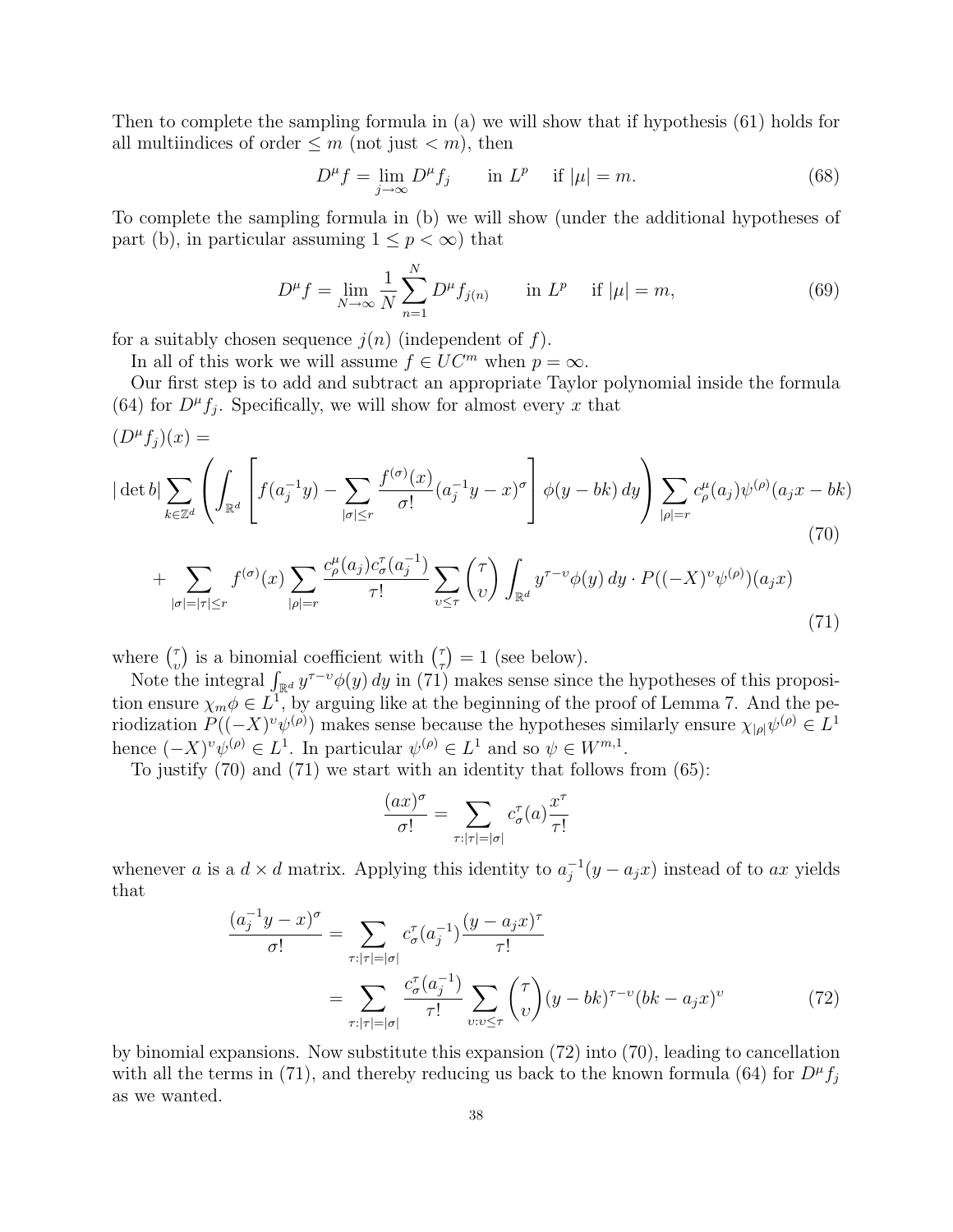Remainder terms (70). Now that we have decomposed  $D^{\mu} f_j$  into (70) and (71), we proceed to show the "remainder" terms (70) vanish in  $L^p$  in the limit  $j \to \infty$ . Indeed we take absolute values and aim to show

$$
\lim_{j \to \infty} |\det b| \sum_{k \in \mathbb{Z}^d} \left( \int_{\mathbb{R}^d} h_r(x, a_j^{-1}y - x) |a_j^{-1}y - x|^r |\phi(y - bk)| dy \right) |c_\rho^\mu(a_j)\psi^{(\rho)}(a_jx - bk)| = 0
$$
\n(73)

in  $L^p$ , where  $|\rho| = r$  and

$$
h_r(x,y) = \begin{cases} \left| f(x+y) - \sum_{|\sigma| \le r} \frac{1}{\sigma!} f^{(\sigma)}(x) y^{\sigma} \right| / |y|^r & \text{when } y \ne 0, \\ 0 & \text{when } y = 0. \end{cases}
$$
(74)

Taylor's formula with integral remainder allows us to rewrite  $h_r(x, y)$  as

$$
h_r(x,y) = \left| \int_{[0,1]} \sum_{|\sigma|=r} \frac{1}{\sigma!} [f^{(\sigma)}(x+ty) - f^{(\sigma)}(x)] y^{\sigma} d\omega_r(t) \right| / |y|^r
$$
  

$$
\leq \int_{[0,1]} \sum_{|\sigma|=r} |f^{(\sigma)}(x+ty) - f^{(\sigma)}(x)| d\omega_r(t)
$$
  

$$
=: H_r(x,y) \tag{75}
$$

for almost every  $(x, y) \in \mathbb{R}^d \times \mathbb{R}^d$ , where  $\omega_r$  is the probability measure on [0, 1] defined by

$$
d\omega_r(t) = \begin{cases} r(1-t)^{r-1} dt & \text{if } r > 0, \\ d\delta_1(t) & \text{if } r = 0. \end{cases}
$$
 (76)

Since  $h_r \leq H_r$  it suffices to replace  $h_r$  in the desired estimate (73) with  $H_r$ .

We can further simplify (73) by noting that

$$
|a_j^{-1}y - x|^r |c_\rho^\mu(a_j)| \le ||a_j^{-1}||^r |y - a_j x|^r (d||a_j||)^r \qquad \text{by (66)}
$$
  
\n
$$
\le C(d, r) |y - a_j x|^r \qquad \text{by (5) since } a_j \text{ expands nicely} \qquad (77)
$$
  
\n
$$
\le C(d, r) (|y - bk|^r + |bk - a_j x|^r) \qquad \text{by the triangle inequality}
$$
  
\n
$$
\le C(d, r) (1 + |y - bk|^r) (1 + |bk - a_j x|^r).
$$
 (78)

After putting (75) and (78) into (73) we see it's enough to prove

$$
\lim_{j \to \infty} I_j[|\chi_r \psi^{(\rho)}|, \phi_r] H_r = 0 \quad \text{in } L^p
$$
\n(79)

where  $\phi_r = |\chi_r \phi|$ .

Our hypotheses on  $\phi$  guarantee in case (i)' that  $\phi_r \in L^{q(\delta)}$  and  $|\phi_r|^{\delta} \in L^1$ , and in case (ii) that  $\phi_r \in L^q$  with compact support, and in case (iii) that  $\phi_r \in L^\infty$  with compact support.

Hence in case (i)', the desired limit (79) follows from Lemma 8, because  $H_r$  has the form required of  $H^*$  in that lemma and  $f^{(\sigma)} \in C_c$ .

In cases (ii) and (iii) (the latter of which implies  $\chi_r\psi^{(\rho)} \in L^{\infty}$  by Lemma 23), we see that (79) follows from Lemma 7(a) provided we show  $H_r \in L^{(p,\infty)}$  and  $H_r(\cdot,y) \to H_r(\cdot,0) = 0$  in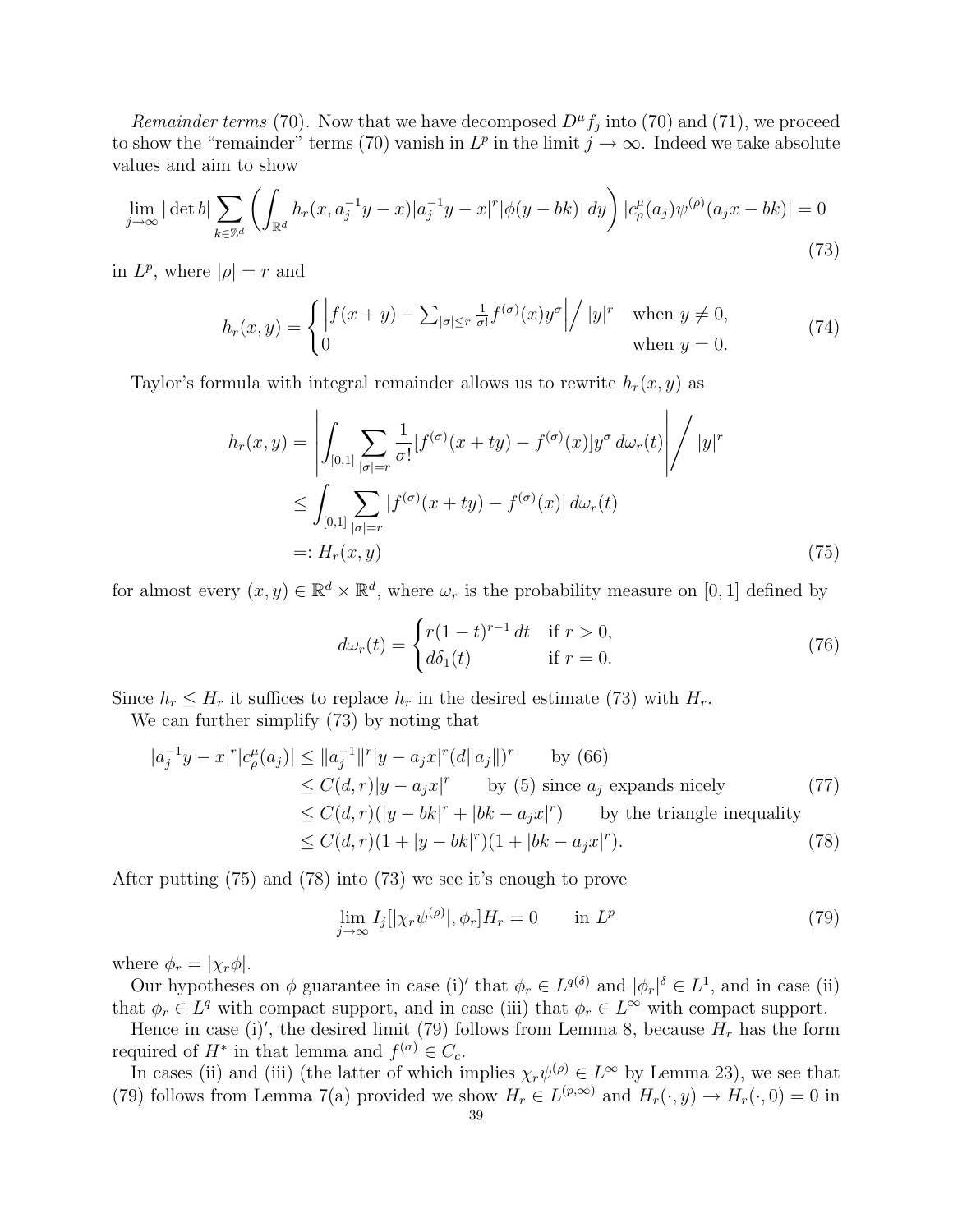$L^p$  as  $y \to 0$ . But (75) implies

$$
||H_r(\cdot, y)||_p \le \int_{[0,1]} \sum_{|\sigma|=r} ||f^{(\sigma)}(\cdot + ty) - f^{(\sigma)}||_p d\omega_r(t) \le 2 \sum_{|\sigma|=r} ||f^{(\sigma)}||_p < \infty \quad \text{for all } y \quad (80)
$$

$$
\to 0 \qquad \text{as } y \to 0 \tag{81}
$$

where this final convergence is straightforward in case (ii) (because translation is continuous in the L<sup>p</sup>-norm for  $p < \infty$ ) and in case (iii) is justified by the uniform continuity of  $f^{(\sigma)}$ (recall  $f \in UC^m$  when  $p = \infty$ , in part (a)). Hence  $H_r \in L^{(p,\infty)}$  and  $H_r(\cdot, y) \to H_r(\cdot, 0) = 0$ in  $L^p$  as  $j \to \infty$ . This completes our proof that the remainder terms (70) vanish in  $L^p$  in the limit.

*Main terms* (71). Next we examine the main terms (71), that is, the non-remainder terms. Since  $|v| \leq |\tau| = |\sigma| \leq r = |\rho|$ , if either  $v < \tau$  or  $|\sigma| < r$  then  $0 \leq |v| < |\rho|$  and so

$$
P((-X)^{v}\psi^{(\rho)}) = 0 \quad \text{a.e.} \tag{82}
$$

by Lemma 13 with  $n = |\rho|$  and  $\tilde{n} = |\rho| - 1$ . In Lemma 13 we have used hypothesis (61) on the zeros of  $\psi$ .

Most terms in (71) vanish by (82), and the ones that are left have  $|\tau| = |\sigma| = r$  and  $v = \tau$ , Most te<br>so that  $\binom{7}{4}$  $\binom{\tau}{v} = \binom{\tau}{\tau}$  $f(\tau) = 1$  and  $\int_{\mathbb{R}^d} y^{\tau-\nu} \phi(y) dy = \int_{\mathbb{R}^d} \phi(y) dy = 1$ . Thus (71) simplifies to

$$
\sum_{|\sigma|=|\tau|=r} f^{(\sigma)}(x) \sum_{|\rho|=r} \frac{c_{\rho}^{\mu}(a_j) c_{\sigma}^{\tau}(a_j^{-1})}{\tau!} P((-X)^{\tau} \psi^{(\rho)}) (a_j x). \tag{83}
$$

We split (83) into the cases  $\rho \neq \tau$  and  $\rho = \tau$  to obtain

$$
\sum_{|\sigma|=r} f^{(\sigma)}(x) \left\{ \sum_{|\rho|=|\tau|=r, \rho \neq \tau} c^{\mu}_{\rho}(a_j) c^{\tau}_{\sigma}(a_j^{-1}) \frac{P((-X)^{\tau} \psi^{(\rho)})(a_j x)}{\tau!} \right\} \tag{84}
$$

$$
+\sum_{|\rho|=r} c_{\rho}^{\mu}(a_j) c_{\sigma}^{\rho}(a_j^{-1}) \left( \frac{P((-X)^{\rho} \psi^{(\rho)}) (a_j x)}{\rho!} - 1 \right) \right\} \tag{85}
$$

$$
+(D^{\mu}f)(x) \tag{86}
$$

where we have used also that

$$
\sum_{|\rho|=r} c_{\rho}^{\mu}(a_j) c_{\sigma}^{\rho}(a_j^{-1}) = c_{\sigma}^{\mu}(I) = \delta_{\sigma}^{\mu}
$$
\n(87)

(this last identity is justified by evaluating  $\delta_{\sigma}^{\mu} = D^{\mu} (a_j^{-1} a_j x)^{\sigma} / \sigma!$  with two applications of the chain rule).

*Proof of limits* (67) and (68). For proving the first limit (67) we suppose  $r = |\mu| < m$ . Then  $|\tau| = |\rho| = r < m$  and so

$$
P((-X)^{\tau}\psi^{(\rho)})(x) = \begin{cases} \rho! & \text{if } \tau = \rho \\ 0 & \text{otherwise} \end{cases}
$$
 (88)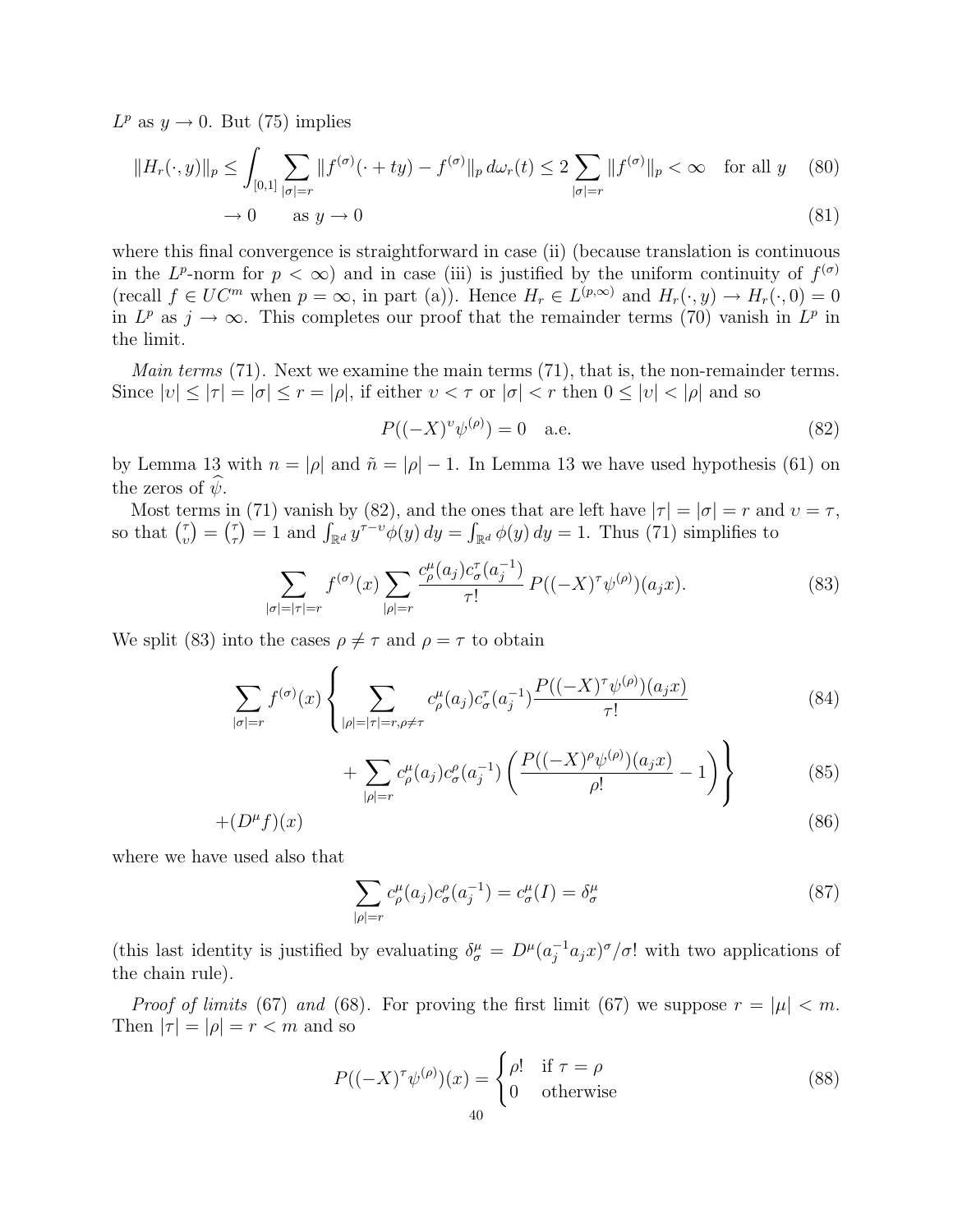for almost every x, by Lemma 13 with  $n = \tilde{n} = r$  (and recalling  $\int_{\mathbb{R}^d} \psi(y) dy = 1$ ). Hence (84) and (85) vanish and so (71) reduces to just  $(D^{\mu}f)(x)$ , meaning (67) follows immediately from our remainder estimate (the vanishing of (70) as  $j \to \infty$ ).

To prove the next desired limit (68), let  $r = |\mu| = m$  and suppose hypothesis (61) holds for all multiindices of order  $\leq m$  (not just  $\lt m$ ). Then (88) holds again whenever  $|\tau|=|\rho|=$  $r = m$ , by Lemma 13 with  $n = \tilde{n} = |\rho|$ . Hence (68) follows from our remainder estimate.

*Proof of limit* (69). To prove the third desired limit (69), we suppose as in part (b) that (i)' or (ii) holds (so that  $1 \leq p < \infty$ ) and that if (ii) holds and  $\varepsilon = 0$  then  $f \in W^{m,\infty}$  with compact support. Consider  $r = |\mu| = m$ , so that  $|\tau| = |\sigma| = |\rho| = r = m$ .

Define the function

$$
g_{\tau;\rho} = \begin{cases} P((-X)^{\tau}\psi^{(\rho)})/\tau! & \text{if } \tau \neq \rho, \\ P((-X)^{\rho}\psi^{(\rho)})/\rho! - 1 & \text{if } \tau = \rho, \end{cases}
$$

so that  $g_{\tau;\rho}$  is  $b\mathbb{Z}^d$ -periodic. The main terms (71) can be written as

$$
\sum_{|\sigma|=m} f^{(\sigma)}(x) \sum_{|\rho|=|\tau|=m} c^{\mu}_{\rho}(a_j) c^{\tau}_{\sigma}(a_j^{-1}) g_{\tau;\rho}(a_j x) + (D^{\mu} f)(x) \tag{89}
$$

when  $r = |\mu| = m$ , just by putting the definition of  $g_{\tau,\rho}$  into (84)–(86).

Note the coefficients in (89) are bounded, with

$$
|c_{\rho}^{\mu}(a_j)c_{\sigma}^{\tau}(a_j^{-1})| \le C \qquad \text{for all } j \in \mathbb{Z}
$$
 (90)

by (66) and (5), since  $a_j$  expands nicely. By passing to a subsequence  $j = j(n)$  we can assume the coefficient sequence converges:

$$
c^{\mu}_{\rho}(a_{j(n)})c^{\tau}_{\sigma}(a_{j(n)}^{-1}) \to c^{\mu,\tau}_{\rho,\sigma} \qquad \text{as } n \to \infty \tag{91}
$$

for some real constants  $c^{\mu,\tau}_{\rho,\sigma}$ , for each  $|\mu|=|\rho|=|\sigma|=|\tau|=m$ . We can suppose  $j(1)\geq J$ .

Next we show  $g_{\tau,\rho} \in L_{loc}^p$ . If  $p=1$  then  $g_{\tau,\rho} \in L_{loc}^1$  by Lemma 18, since we already know  $(-X)^{\tau}\psi^{(\rho)} \in L^{1}$ . If  $1 < p < \infty$  then  $P|\chi_{m}\psi^{(\rho)}|^{s} \in L^{\infty}$  is assumed in cases (i)' and (ii), remembering  $|\rho| = m$ . When  $\varepsilon = 1$  this implies  $P((-X)^{\tau}\psi^{(\rho)}) \in L^{\infty} \subset L^{p}_{loc}$ . And when  $\varepsilon = 0$  it means  $\psi^{(\rho)}$  has the "finite intersection" property  $P1_{\{\psi^{(\rho)}\neq 0\}} \in L^{\infty}$ , which together with  $(-X)^\tau \psi^{(\rho)} \in L^p$  implies  $P((-X)^\tau \psi^{(\rho)}) \in L^p_{loc}$ .

Each function  $g_{\tau;\rho}$  has mean value zero, because

$$
|b\mathcal{C}|^{-1} \int_{b\mathcal{C}} P((-X)^{\tau} \psi^{(\rho)}) dx = \int_{\mathbb{R}^d} (-X)^{\tau} \psi^{(\rho)} dx = \begin{cases} \rho! & \text{if } \tau = \rho \\ 0 & \text{otherwise} \end{cases}
$$

by parts, using  $|\tau| = |\rho| = m$ .

Therefore Lemma 5 applies to each of the  $g_{\tau,\rho}$ , and repeated application of that lemma gives a subsequence of  $j(n)$  (which we continue to call  $j(n)$ ) such that

$$
\lim_{N \to \infty} \frac{1}{N} \sum_{n=1}^{N} g_{\tau;\rho}(a_{j(n)}x) = 0 \quad \text{in } L_{loc}^p \text{ and pointwise a.e.}
$$
 (92)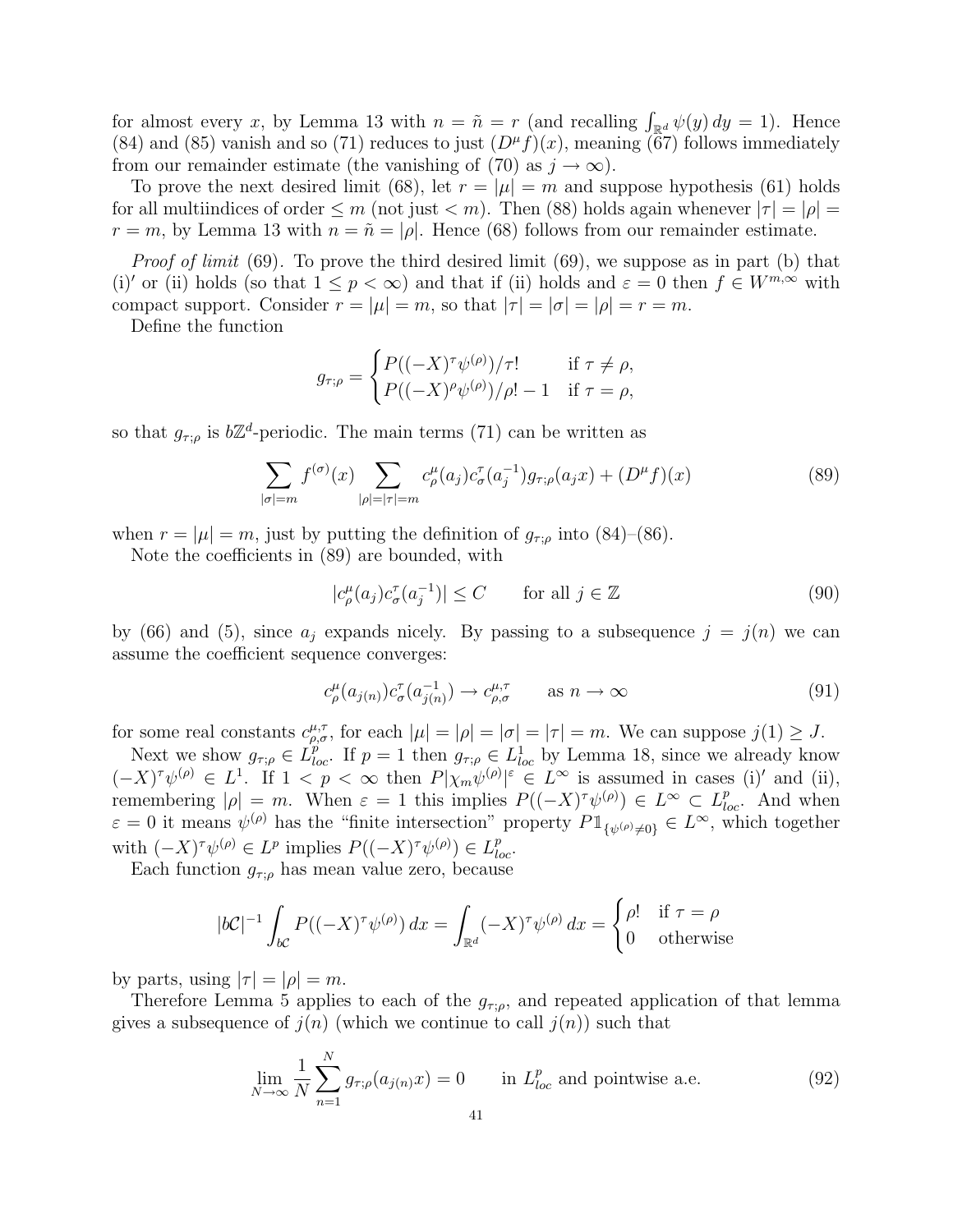for all  $|\tau| = |\rho| = m$ . Then

$$
\frac{1}{N} \sum_{n=1}^{N} c_{\rho}^{\mu}(a_{j(n)}) c_{\sigma}^{\tau}(a_{j(n)}^{-1}) g_{\tau; \rho}(a_{j(n)} x) = \frac{1}{N} \sum_{n=1}^{N} [c_{\rho}^{\mu}(a_{j(n)}) c_{\sigma}^{\tau}(a_{j(n)}^{-1}) - c_{\rho, \sigma}^{\mu, \tau}] g_{\tau; \rho}(a_{j(n)} x) \n+ c_{\rho, \sigma}^{\mu, \tau} \frac{1}{N} \sum_{n=1}^{N} g_{\tau; \rho}(a_{j(n)} x) \n\to 0 \quad \text{in } L_{loc}^{p} \text{ as } N \to \infty,
$$
\n(93)

for each  $|\mu| = |\rho| = |\tau| = m$ , by combining (91) and (92) and using that for each ball E, the norm  $||g_{\tau;\rho}(a_jx)||_{L^p(E)}$  is bounded for all large j, by (128) in Lemma 25.

The  $L_{loc}^p$  convergence in (93) implies that if  $f^{(\sigma)}$  is bounded and has compact support then

$$
\frac{1}{N} \sum_{n=1}^{N} \text{[formula (89) with } j = j(n) \text{]} \to D^{\mu} f \quad \text{in } L^{p}.
$$
 (94)

Certainly this applies in case (i)', where  $f \in C_c^m$ , and in case (ii) when  $\varepsilon = 0$  because then part (b) assumes  $f \in W^{m,\infty}$  has compact support. Thus in these cases, (94) tells us that the main terms (71) tend to  $D^{\mu} f$  in  $L^{p}$  after averaging over  $j = j(1), \ldots, j(N)$ . Together with the remainder (70) vanishing as  $j \to \infty$ , this implies  $L^p$  convergence in (69).

It remains to handle case (ii) when  $\varepsilon = 1$ . In that case  $Q(|\chi_m \psi^{(\rho)}|) \in L^1$  and so  $P(|\chi_m \psi^{(\rho)}|) \in L^{\infty}$  by Lemma 23, hence  $g_{\tau,\rho} \in L^{\infty}$ . Then (91) and (92) imply that (93) holds pointwise a.e. Dominated convergence now proves  $(94)$  with convergence in  $L^p$ , since  $f^{(\sigma)} \in L^p$  and the  $g_{\tau;\rho}$  are bounded. Again this implies  $L^p$  convergence in (69).

Part (c). Assume (ii) or (iii) holds, and  $\varepsilon = 1$ . Let  $0 \le r = |\mu| \le m$ . We commence by proving stability of the remainder term:

$$
\|\text{formula (70)}\|_{p}
$$
\n
$$
\leq \sum_{|\rho|=r} C(d,r) \|I_{j}[\chi_{r}\psi^{(\rho)}], \phi_{r}]H_{r}\|_{p} \qquad \text{by the reduction of (70) to (79)}
$$
\n
$$
\leq C(\psi, \phi, p, d, r) \cdot 2 \sum_{|\sigma|=r} \|f^{(\sigma)}\|_{p} \qquad \text{by Lemma 6 and (80)}.
$$

(Lemma 6 does not state a j-independent norm estimate in case  $(i)'$ .) Then we prove stability of the main terms:

$$
\|\text{formula (71)}\|_{p} \le C \sum_{|\sigma|=|\rho|=|\tau|=r} \|f^{(\sigma)}\|_{p} \frac{\|P((-X)^{\tau}\psi^{(\rho)})\|_{\infty}}{\tau!} \quad \text{by (83) and (90)}.
$$

Note  $||P((-X)^{\tau}\psi^{(\rho)})||_{\infty}$  is finite as follows. Cases (ii) and (iii) with  $\varepsilon = 1$  ensure  $Q(|\chi_r\psi^{(\rho)}|) \in$ L<sup>1</sup> hence  $P|\chi_r\psi^{(\rho)}| \in L^{\infty}$  by Lemma 23, therefore  $P((-X)^{\tau}\psi^{(\rho)}) \in L^{\infty}$ .

Combining the above two stability estimates and summing over  $|\mu| = r$  gives the seminorm stability  $|f_j|_{W^{r,p}} \leq C(\psi,\phi,p,r)|f|_{W^{r,p}}$ , then summing over  $r = 0,\ldots,m$  gives the norm stability  $||f_j||_{W^{m,p}} \leq C(\psi, \phi, p, m)||f||_{W^{m,p}}$ .

Part (e). To obtain *pointwise* convergence in  $(67)-(69)$  we modify the above proof. The main alterations are as follows.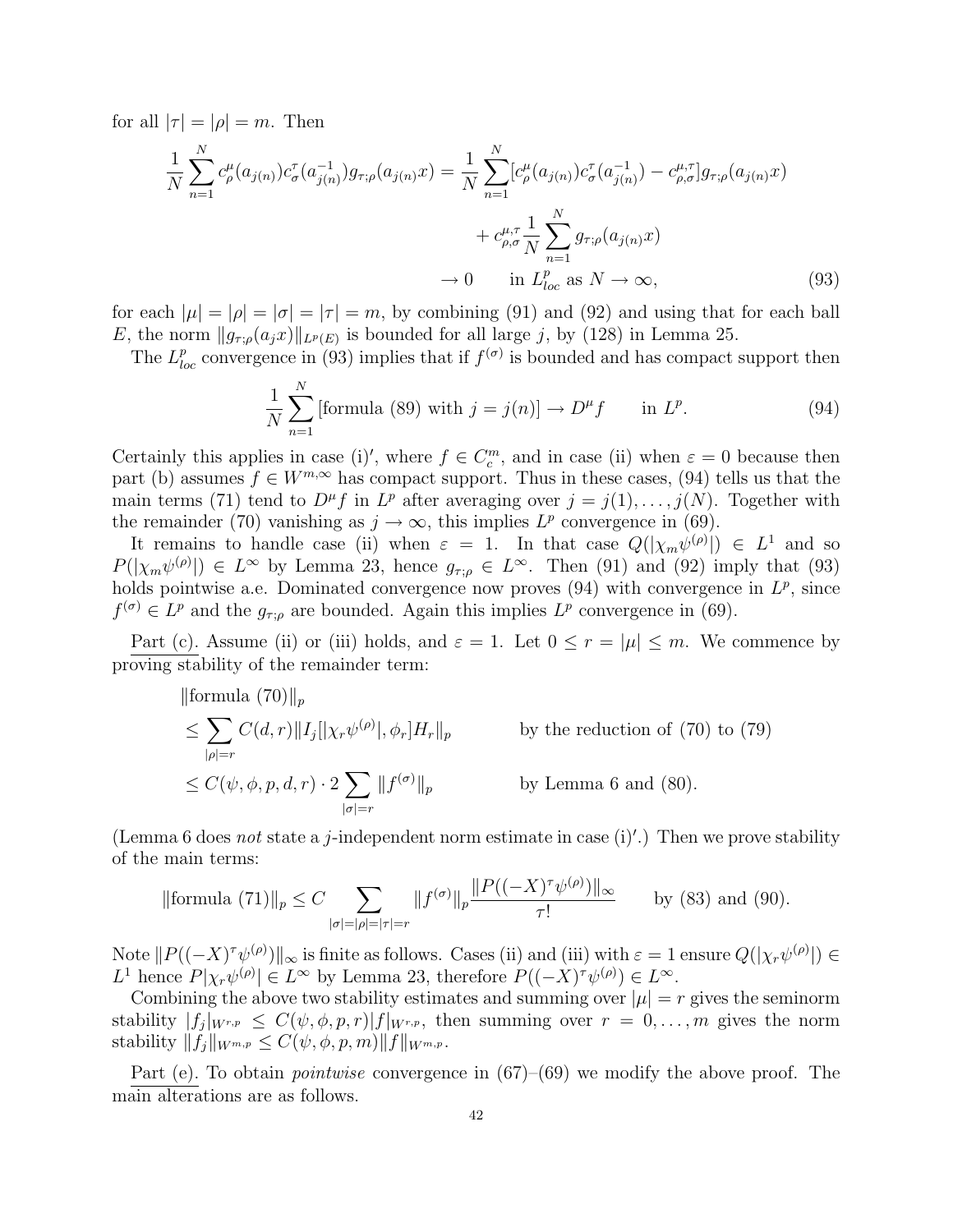We show  $f_j \in W^{m,p}$  or  $W^{m,\infty}$ . Recall the righthand side of (64) equals  $\sum_{\rho} c^{\mu}_{\rho}(a_j) I_j[\psi^{(\rho)}, \phi] h$ (where  $|\rho| = |\mu| = r \le m$  and  $h(x, y) = f(x + y)$ ). We first need to show this quantity is well defined.

Our hypotheses in part (e) ensure  $\chi_r\psi^{(\rho)} \in L^{\infty}$  has a bounded radially decreasing  $L^1$ majorant. Hence  $P[\chi_r\psi^{(\rho)}] \in L^{\infty}$  by Lemma 19, and  $Q(\chi_r\psi^{(\rho)})$  has a bounded radially decreasing  $L^1$ -majorant by Lemma 21. Also note  $\phi_r = |\chi_r \phi| \in L^q$  since  $\phi \in L^q$  has compact support.

The hypotheses in part (e) also imply  $f \in W^{m,p}$  or  $W^{m,\infty}$ , so that  $h \in L^{(p,\infty)}$  or  $L^{(\infty,\infty)}$ . If  $h \in L^{(p,\infty)}$  then  $I_j[\psi^{(\rho)}, \phi]h$  is covered by case (ii) in Lemma 6 with  $\varepsilon = 1$ , while if  $h \in L^{(\infty,\infty)}$ then case (iii) in Lemma 6 is satisfied with  $\varepsilon = 1$ . Thus in any event, Lemma 6 guarantees that the series defining  $I_j[\psi^{(\rho)}, \phi]h$  converges pointwise absolutely a.e. to a function in either  $L^p$  or  $L^\infty$ .

Now it is straightforward to show  $D^{\mu}f_j$  exists weakly and is given by (64), so that  $f_j \in$  $W^{m,p}$  or  $W^{m,\infty}$ .

The next alteration concerns the remainder terms  $(70)$ . Instead of using Lemma  $7(a)$  to get the  $L^p$  convergence to zero of the remainder estimate (79), we use Lemma 7(d) to get pointwise convergence to zero. Note that if  $f \in W^{m,p}$  then  $H_r \in L^{(p,\infty)}$  and if  $f \in W^{m,\infty}$ then  $H_r \in L^{(\infty,\infty)}$ , by (80), and so formula (38) in Lemma 7(d) can be applied directly to prove the remainder estimate (79) pointwise a.e.

The main terms (71) are well defined because the hypotheses in part (e) ensure  $P(|\chi_r\psi^{(\rho)}|) \in$  $L^{\infty}$ , as remarked above. This shows  $g_{\tau;\rho} \in L^{\infty} \subset L_{loc}^{p}$ , so that from (91) and (92) we deduce  $(93)$  holds pointwise a.e., hence  $(94)$  holds pointwise a.e. as desired.

Proof of Remark 3 after Proposition 14. Because the dilations are isotropic, the chain rule coefficients in (65) simplify to  $c_{\rho}^{\mu}(a_j) = \lambda_j^{|\mu|}$  $\int_{j}^{\mu} \delta_{\rho}^{\mu}$ , so that the requirement (91) on the sequence  $j(n)$  holds as an identity with  $c^{\mu,\tau}_{\rho,\sigma} = \delta^{\mu}_{\rho} \delta^{\tau}_{\sigma}$ .

Further,  $P((-X)^{\tau}\psi^{(\rho)}) \in BV_{loc}$  by Lemma 20, and so the functions  $g_{\tau;\rho}$  belong to  $BV_{loc} \cap$  $L^{\infty}$  when  $|\rho| = |\tau| = m$ . Hence the last paragraph of Lemma 5 guarantees that  $j(n) = J + n$ has the required averaging property  $(92)$ .

Next we extend Proposition 14 to handle  $\psi = \psi_0 + \psi_1$  where  $\psi_0$  and  $\psi_1$  each satisfies the regularity and periodization hypotheses in Proposition 14 but the Strang–Fix type hypothesis is satisfied only by their sum  $\psi = \psi_0 + \psi_1$ .

To keep matters simple, we consider just case (i)' with  $\delta = 1$  and state only the sampling and spanning conclusions from Proposition  $14(b)(d)$ .

Corollary 15. Take  $m \in \mathbb{N}, 1 \leq p < \infty$ , and assume for  $\varepsilon = 0, 1$  that

(i)'  $\psi_{\varepsilon} \in W^{m,p}$  and  $\chi_{|\mu|} \psi_{\varepsilon}^{(\mu)} \in L^p$ ,  $(p-1)P(|\chi_{|\mu|} \psi_{\varepsilon}^{(\mu)} |^{\varepsilon}) \in L^{\infty}$  for all  $|\mu| \leq m$ , and  $\phi$  is measurable with  $\chi_m \phi \in L^1$ , and  $f \in C_c^m$ .

Write  $\psi = \psi_0 + \psi_1$  and assume  $\int_{\mathbb{R}^d} \psi \, dx =$  $\int_{\mathbb{R}^d} \phi \, dx = 1$ . Suppose  $(D^\mu \widehat{\psi})(\ell b^{-1}) = 0$  for all  $|\mu| < m$  and all row vectors  $\ell \in \mathbb{Z}^d \setminus \{0\}$ . Assume the dilations  $a_j$  expand nicely, and let  $J \in \mathbb{Z}$ .

Then a strictly increasing integer sequence  $\{j(n)\}_{n=1}^{\infty}$  exists (independent of f) such that  $j(1) \geq J$  and  $f = \lim_{N \to \infty} \frac{1}{N}$ N  $\overline{\nabla}^N$  $_{n=1}^{N} f_{j(n)}$  in  $W^{m,p}$ , where  $f_j \in W^{m,p}$ -span $\{\psi_{j,k} : k \in \mathbb{Z}^d\}$  was defined in  $(44)$ .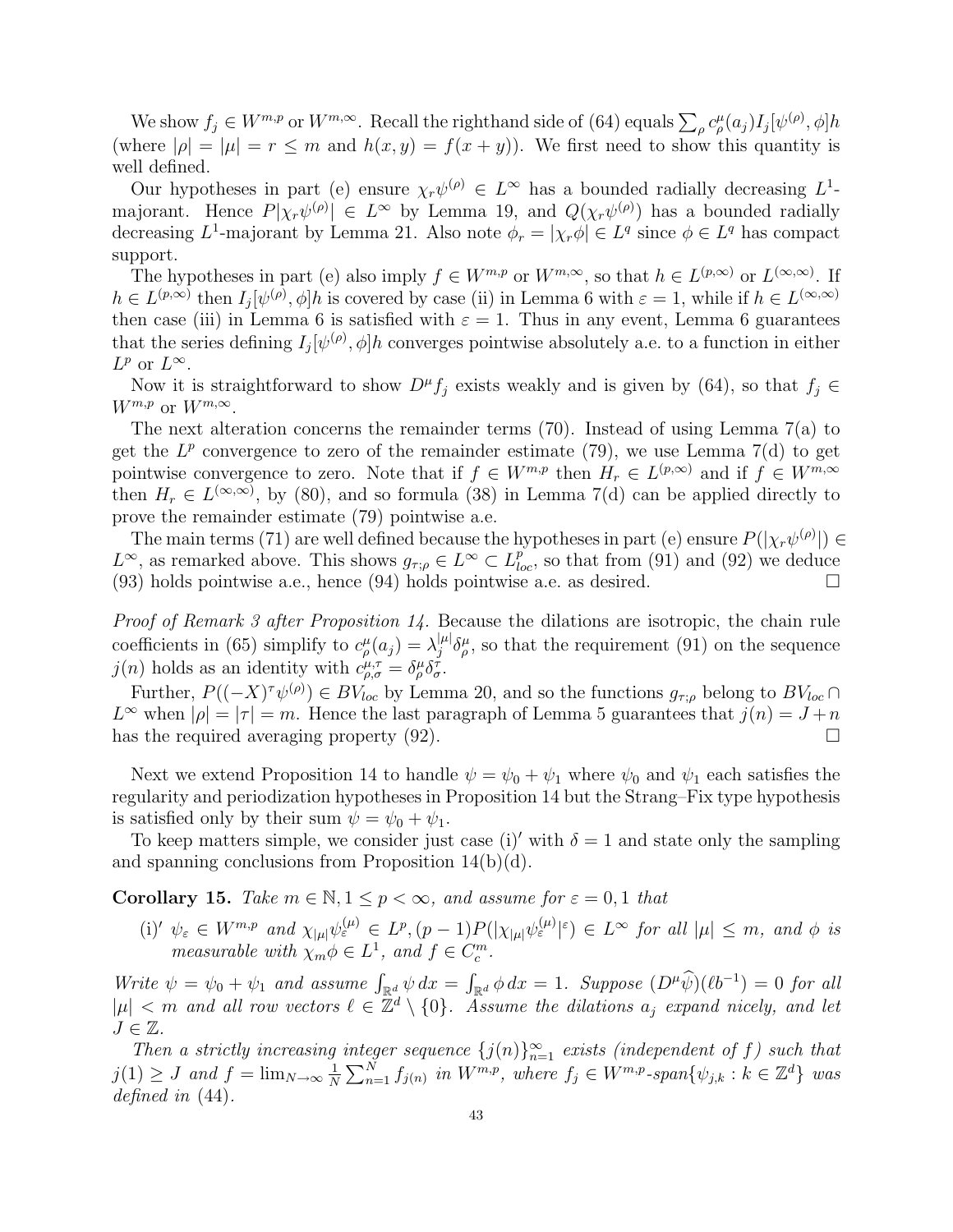The corollary is used in proving Theorem 3, the Sobolev spanning result.

To satisfy (i)' in the corollary, one could for example take  $\psi_0 \in W^{m,p}$  to have compact support and  $\psi_1 \in W^{m,\infty}$  to decay quickly at infinity along with all its derivatives.

Proof of Corollary 15. Since  $\psi_0$  and  $\psi_1$  both satisfy case (i) of Proposition 14 (with  $\varepsilon = 0$ and  $\varepsilon = 1$  respectively, and  $\delta = 1$ , only two significant changes need be made to the proof of Proposition 14(b)(d).

When considering the remainder terms, substitute  $|\psi^{(\rho)}| \leq |\psi^{(\rho)}_{0}|$  $\left| \begin{smallmatrix} (\rho)\cr 0 \end{smallmatrix} \right| + |\psi_1^{(\rho)}\rangle$  $\binom{(\rho)}{1}$  into (79) and proceed to estimate the two terms separately (with  $\varepsilon = 0$  and  $\varepsilon = 1$  respectively).

When considering the main terms, split  $\psi$  into  $\psi_0 + \psi_1$  when showing  $g_{\tau,\rho} \in L^p_{loc}$ , so that the  $\varepsilon = 0$  and  $\varepsilon = 1$  portions can be justified separately.

7.3. **Pointwise sampling.** Now we develop an analogue of Proposition 14 that uses *point*wise sampling for  $C^m$ -smooth Sobolev functions. (The  $C^m$ -smoothness is convenient, but could be weakened like in Proposition 10.) The sampling will be uniform:  $z_i(k) = k$ .

**Proposition 16.** Take  $m \in \mathbb{N}$  and  $\varepsilon \in \{0,1\}$ . Assume one of the following conditions holds:

- (i)'  $1 \leq p < \infty, \psi \in W^{m,p}$  and  $\chi_{|\mu|} \psi^{(\mu)} \in L^p$ ,  $(p-1)P(|\chi_{|\mu|} \psi^{(\mu)}|^\varepsilon) \in L^\infty$  for all  $|\mu| \leq m$ , and  $f \in C_c^m$ ;
- (ii)  $1 \leq p < \infty, \psi \in W^{m,p}$  and  $\chi_{|\mu|} \psi^{(\mu)} \in L^p$ ,  $(p-1)P(|\chi_{|\mu|} \psi^{(\mu)}|^{\varepsilon}) \in L^{\infty}$ ,  $Q(|\chi_{|\mu|} \psi^{(\mu)}|^{p(\varepsilon)}) \in L^{\infty}$  $L^1$  for all  $|\mu| \leq m$ , and  $f \in W^{m,p} \cap C^m$  with  $Q(f^{(\mu)}) \in L^p$  for all  $|\mu| \leq m$ ;

(iii)  $p = \infty, \psi \in W^{m, \infty}$  and  $Q(\chi_{|\mu|} \psi^{(\mu)}) \in L^1$  for all  $|\mu| \leq m$ , and  $f \in W^{m, \infty} \cap C^m$ . Assume  $\int_{\mathbb{R}^d} \psi \, dx = 1$  and

$$
(D^{\mu}\widehat{\psi})(\ell b^{-1}) = 0 \tag{95}
$$

for all  $|\mu| < m$  and all row vectors  $\ell \in \mathbb{Z}^d \setminus \{0\}$ . Assume the dilations  $a_j$  expand nicely. Then  $(a)-(e)$  hold:

(a) [Strang–Fix type sampling] If (95) holds also whenever  $|\mu|=m$ , then

$$
f = \lim_{j \to \infty} f_j^{\bullet} \qquad in \ W^{m,p} \tag{96}
$$

provided when  $p = \infty$  we also assume  $f \in UC^m$ . Here  $f_j^{\bullet}(x) = |\det b|$  $\int_{k\in\mathbb{Z}^d} f(a_j^{-1})$  $_j^{-1}bk)\psi_{j,k}(x)$ is as defined in (49), for the uniform sampling points  $z_i(k) = k$ .

(b) [Dilation-averaged sampling] Suppose (i)' or (ii) holds, and if (ii) holds and  $\varepsilon = 0$  then further suppose f has compact support. Let  $J \in \mathbb{Z}$ .

Then a strictly increasing integer sequence  $\{j(n)\}_{n=1}^{\infty}$  exists (independent of f) such that  $j(1) \geq J$  and

$$
f = \lim_{N \to \infty} \frac{1}{N} \sum_{n=1}^{N} f_{j(n)}^{\bullet} \qquad in \ W^{m,p}.
$$
 (97)

(c) [Stability] If either (ii) or (iii) holds, and  $\varepsilon = 1$ , then for all  $j \geq J$  we have  $||f_j^{\bullet}||_{W^{m,p}} \leq$  $C(\psi, p, m, J)$  $\frac{y}{\sqrt{2}}$  $_{|\mu|\leq m} ||Q(f^{(\mu)})||_p.$ 

(d) [Spanning] If (i)' or (ii) holds, or if (iii) holds and  $Qf \in L^1$ , then  $f_j^{\bullet} \in W^{m,p}$ -span $\{\psi_{j,k} :$  $k \in \mathbb{Z}^d$ .

(e) [Pointwise convergence] Instead of (i)', (ii) or (iii), assume  $1 \leq p < \infty, \psi \in W^{m,p}, f \in$  $W^{m,p}\cap C^m$ , and that for all  $|\mu|\leq m$  we have  $\chi_{|\mu|}\psi^{(\mu)}\in L^1\cap L^\infty$  and  $\chi_{|\mu|}\psi^{(\mu)}$  has a radially decreasing  $L^1$ -majorant, and  $Q(f^{(\mu)}) \in L^p$ .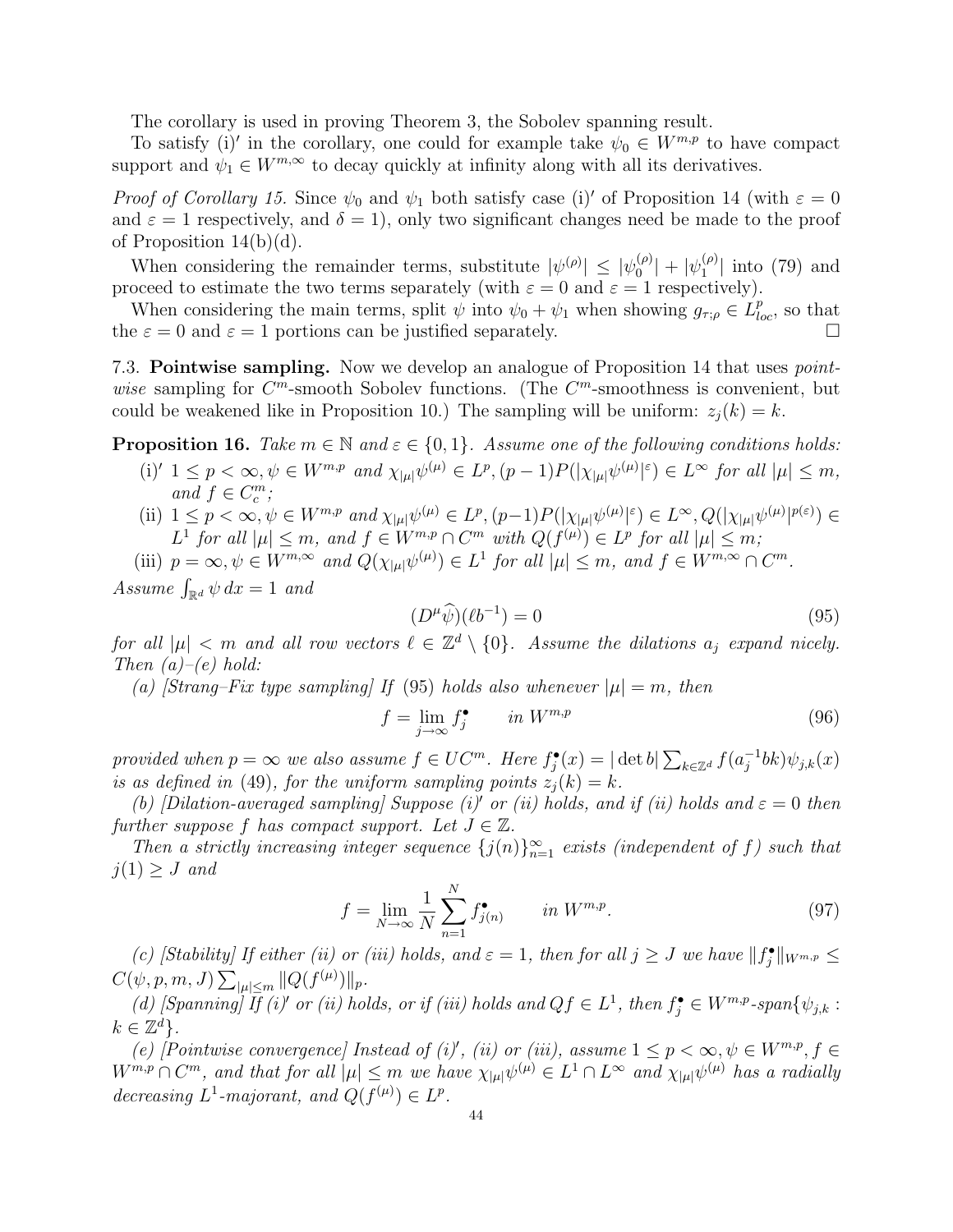Then parts (a) and (b) above hold (just ignoring the first sentence of part  $(b)$ ) with the  $W^{m,p}$ -convergence in limits (96) and (97) replaced by pointwise convergence a.e., and with pointwise convergence holding also in the analogous limits for the derivatives of order  $\leq m$ .

### Remarks on Proposition 16.

1.  $f \in W^{m,\infty}$  in case (ii), because the assumption  $Q(f^{(\mu)}) \in L^p$  implies  $f^{(\mu)} \in L^{\infty}$  by Lemma 23.

2. That assumption  $Q(f^{(\mu)}) \in L^p$  certainly holds true in dimension  $d = 1$  if  $f^{(\mu)}$  has bounded variation, just by Lemma 24.

*Proof of Proposition 16.* Our initial task is to show  $f_j^{\bullet} \in W^{m,p}$ . Fix a multiindex  $\mu$  with  $r := |\mu| \leq m$ . Like in Proposition 14, formally differentiating the definition (49) of  $f_j^{\bullet}$  yields that

$$
(D^{\mu} f_j^{\bullet})(x) = |\det b| \sum_{k \in \mathbb{Z}^d} f(a_j^{-1}bk) \sum_{\rho: |\rho| = r} c_{\rho}^{\mu}(a_j) \psi^{(\rho)}(a_j x - bk)
$$
 (98)

by the chain rule. The righthand side of this equation is exactly  $\sum_{\rho} c^{\mu}_{\rho}(a_j) f_j^{\bullet}[\psi^{(\rho)}],$  where the temporary notation  $f_j^{\bullet}[\psi^{(\rho)}]$  denotes the function obtained by replacing  $\psi$  with  $\psi^{(\rho)}$  in the definition (49) of  $f_j^{\bullet}$  (still with uniform sampling). Now to show rigorously that  $f_j^{\bullet}$  is weakly differentiable with derivative given by (98), it is enough (like in the proof of Proposition 14) to observe that the series defining  $f_j^{\bullet}[\psi^{(\rho)}]$  converges absolutely a.e. to an  $L^p$  function, which it does by Proposition 10(d). Note that if  $\psi$  satisfies case (i)' or (ii) here then  $\psi^{(\rho)}$  satisfies case (i) in Proposition 10.

Hence  $f_j^{\bullet} \in W^{m,p}$ .

Part (d). In fact  $f_j^{\bullet} \in W^{m,p}$ -span $\{\psi_{j,k} : k \in \mathbb{Z}^d\}$  if (i)' or (ii) holds, or if (iii) holds and  $Qf \in L^1$ , because then the sum over k in (98) converges unconditionally in  $L^p$  by Proposition 10(d) applied to  $\psi^{(\rho)}$ .

Parts  $(a)(b)$ . We will first show

$$
D^{\mu} f = \lim_{j \to \infty} D^{\mu} f_j^{\bullet} \qquad \text{in } L^p \quad \text{if } |\mu| < m. \tag{99}
$$

Then to complete the sampling formula in (a) we will show that if hypothesis (95) holds for all multiindices of order  $\leq m$  (not just  $\lt m$ ), then

$$
D^{\mu}f = \lim_{j \to \infty} D^{\mu}f_j^{\bullet} \qquad \text{in } L^p \quad \text{if } |\mu| = m. \tag{100}
$$

And to complete the sampling formula in (b) we will show (under the additional hypotheses of part (b), in particular assuming  $1 \leq p < \infty$ ) that

$$
D^{\mu} f = \lim_{N \to \infty} \frac{1}{N} \sum_{n=1}^{N} D^{\mu} f_{j(n)}^{\bullet} \quad \text{in } L^{p} \quad \text{if } |\mu| = m,
$$
 (101)

for a suitably chosen sequence  $j(n)$  (independent of f).

In all of this work we assume  $f \in UC^m$  when  $p = \infty$ .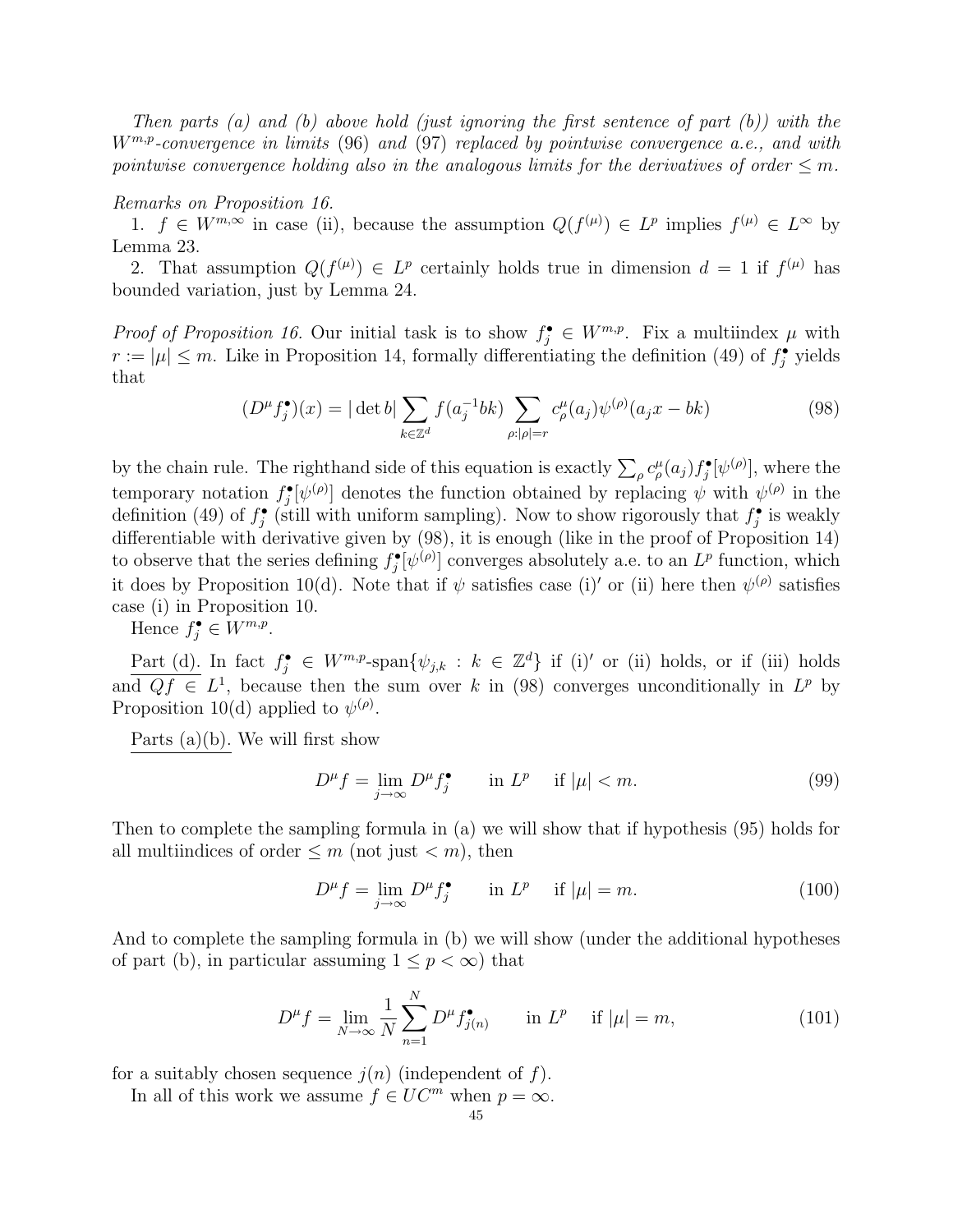To begin with, we calculate that for almost every  $x$ ,

$$
(D^{\mu} f_j^{\bullet})(x) = \text{formula (83)} +
$$

$$
|\det b| \sum_{k \in \mathbb{Z}^d} \left[ f(a_j^{-1}bk) - \sum_{|\sigma| \le r} \frac{f^{(\sigma)}(x)}{\sigma!} (a_j^{-1}bk - x)^{\sigma} \right] \sum_{|\rho|=r} c_{\rho}^{\mu}(a_j) \psi^{(\rho)}(a_j x - bk) \tag{102}
$$

by arguing like for (70) and (71) and simplifying (71) to (83). (The uniformity of the pointwise sampling is used in these calculations.)

The  $L^p$  convergence of (83) that is desired for proving (99)–(101) has been established already in Proposition 14, during the proof of  $(67)$ – $(69)$ . (Fortunately  $(83)$  involves only  $\psi$ , f and  $a_j$ , and the assumptions on these quantities in Proposition 16 are at least as strong as the corresponding assumptions in Proposition 14.)

Thus to prove  $(99)$ – $(101)$  we have only to show the "remainder" terms  $(102)$  vanish in the limit as  $j \to \infty$ . After taking absolute values, we would like

$$
\lim_{j \to \infty} |\det b| \sum_{k \in \mathbb{Z}^d} h_r(x, a_j^{-1}bk - x)| a_j^{-1}bk - x|^r |c_{\rho}^{\mu}(a_j) \psi^{(\rho)}(a_jx - bk)| = 0
$$

in  $L^p$  for each  $|\rho| = r$ , where the function  $h_r$  was defined in (74).

Our first step is to apply estimate (77) with  $y = bk$  and to recall  $h_r \leq H_r$  by the Taylor remainder estimate (75). Together, these show it suffices to prove

$$
\lim_{j \to \infty} |\det b| \sum_{k \in \mathbb{Z}^d} H_r(x, a_j^{-1}bk - x) |(\chi_r \psi^{(\rho)})(a_j x - bk)| = 0
$$
\n(103)

for each  $|\rho| = r$ , where  $H_r(x, y) = \sum_{|\sigma|=r}$  $\int_{[0,1]} |f^{(\sigma)}(x+ty) - f^{(\sigma)}(x)| d\omega_r(t).$ 

Let  $\phi = \mathbb{1}_{bc} / |b\mathcal{C}|$  and subtract the quantity  $I_j[|\chi_r\psi^{(\rho)}|, \phi]H_r$  from (103). This quantity tends to zero in  $L^p$  as  $j \to \infty$ , as follows. In case (i)' just use by Lemma 8, noting  $H_r$ has the form required of  $H^*$  in that lemma and  $f^{(\sigma)} \in C_c$ . In cases (ii) and (iii) (the latter of which implies  $\chi_r\psi^{(\rho)} \in L^{\infty}$  by Lemma 23), instead apply Lemma 7(a), observing  $H_r(\cdot, y) \to H_r(\cdot, 0) = 0$  in  $L^p$  as  $y \to 0$  (when  $p = \infty$  this convergence uses uniform continuity of  $f^{(\sigma)}$ ).

After performing the subtraction of  $I_j[[\chi_r\psi^{(\rho)}], \phi]H_r$  from (103) and then taking absolute values, we see it would be enough to prove  $\sum_{a}$ 

$$
\lim_{j \to \infty} |\det b| \sum_{k \in \mathbb{Z}^d} \int_{\mathbb{R}^d} \int_{[0,1]} |f^{(\sigma)}(x + t(a_j^{-1}bk - x)) - f^{(\sigma)}(x + t(a_j^{-1}y - x))| d\omega_r(t) \phi(y - bk) dy
$$

$$
\cdot |(\chi_r \psi^{(\rho)}) (a_j x - bk)| = 0.
$$

But  $\phi(y - bk) \neq 0$  implies  $y \in b(k + C)$  and so  $|a_i^{-1}|$  $j^{-1}bk - a_j^{-1}$  $|a_j^{-1}y| \leq ||a_j^{-1}||$  $\overline{j}$ <sup>-1</sup>b|| √ d, so that the last limit would follow from

$$
\lim_{j \to \infty} |\det b| \sum_{k \in \mathbb{Z}^d} \int_{\mathbb{R}^d} \int_{[0,1]} (S_{a_j^{-1}b} f^{(\sigma)}) (x + t(a_j^{-1}y - x)) d\omega_r(t) \phi(y - bk) dy |(\chi_r \psi^{(\rho)}) (a_j x - bk)| = 0,
$$

where the operator  $S_{a_i^{-1}b}$  was defined in the proof of Proposition 10 (note  $\sqrt{d} \leq \Delta$ ). Thus our goal is now to prove

$$
\lim_{j \to \infty} I_j[|\chi_r \psi^{(\rho)}|, \phi] T_j = 0 \qquad \text{in } L^p \tag{104}
$$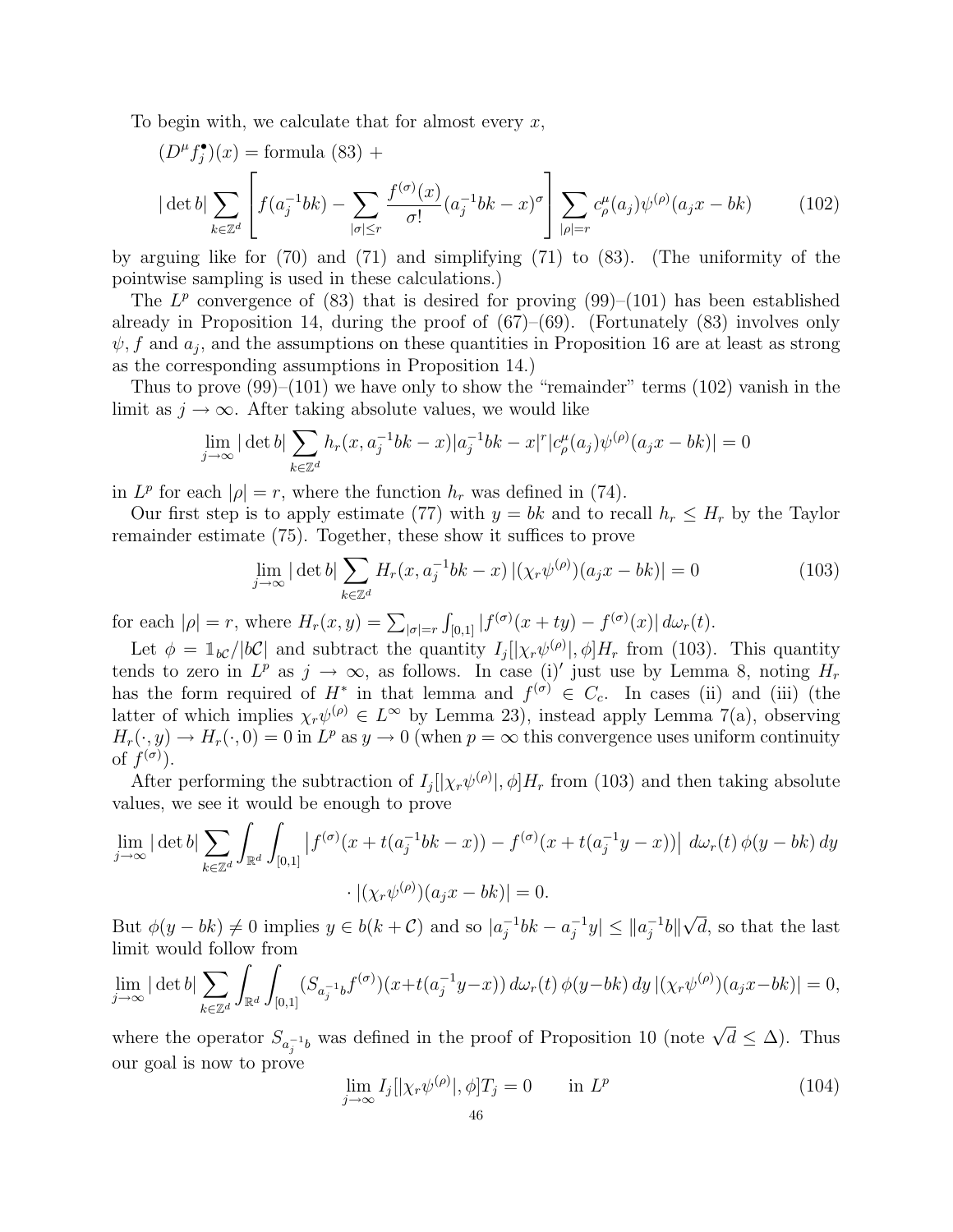where  $T_j(x, y) = \sum_{|\sigma|=r}$ R  $\int_{[0,1]} (S_{a_j^{-1}b} f^{(\sigma)}) (x+ty) d\omega_r(t).$ 

We have

$$
||I_j||\chi_r\psi^{(\rho)}|, \phi]T_j||_p \le C(\psi, p, r, \varepsilon) ||T_j||_{(p,\infty)} \le C(\psi, p, r, \varepsilon) \sum_{|\sigma|=r} ||S_{a_j^{-1}b}f^{(\sigma)}||_p \tag{105}
$$

by first the stability estimate in Lemma 6 (with  $\delta = 1$ ) and then Minkowski's integral inequality. When  $p = \infty$ ,  $||S_{a_j^{-1}b} f^{(\sigma)}||_{\infty} \to 0$  as  $j \to \infty$  by the assumed uniform continuity of  $f^{(\sigma)}$  and because  $||a_i^{-1}||$  $\int_{j}^{-1}b\|\to 0$ . So suppose  $p < \infty$ . Then  $S_{a_j^{-1}b}f^{(\sigma)} \to 0$  pointwise by the continuity of  $f^{(\sigma)}$ . Hence  $S_{a_j^{-1}b}f^{(\sigma)} \to 0$  in  $L^p$  by dominated convergence (with the dominating function constructed from (52), noting that  $\mathcal{K}(a_i^{-1})$  $j^{-1}b$  = {0} for all large j by the paragraph after (52)). Therefore  $I_j[|\chi_r\psi^{(\rho)}|, \phi]T_j \to 0$  in  $L^p$  by (105), as desired.

Part (c). Assume  $\varepsilon = 1$  and either (ii) or (iii) holds. For proving  $W^{m,p}$ -stability of  $f_j^{\bullet}$ , we return to the decomposition of  $D^{\mu} f_j^{\bullet}$  in (102) and (83).

A stability estimate for the main term (83) was essentially established in the proof of Proposition 14(c), namely that  $\|\text{formula (83)}\|_p \leq C(\psi, p, m)\|f\|_{W^{m,p}}$ .

To get  $L^p$ -stability of the remainder terms (102), it suffices to show (in view of our proof above) that

$$
||I_j||\chi_r\psi^{(\rho)}|, \phi]H_r||_p \le C(\psi, p, r) \sum_{|\sigma|=r} ||f^{(\sigma)}||_p, \tag{106}
$$

$$
||I_j||\chi_r\psi^{(\rho)}|, \phi]T_j||_p \le C(\psi, p, r, J) \sum_{|\sigma|=r} ||Q(f^{(\sigma)})||_p, \tag{107}
$$

for each  $|\rho| = r, j \geq J$ . The first inequality follows from cases (ii) and (iii) of Lemma 6 together with the Minkowski integral inequality estimate that  $||H_r||_{(p,\infty)} \leq \sum_{|\sigma|=r} 2||f^{(\sigma)}||_p$ , and the second inequality follows from (105) and the fact that  $||S_{a_i^{-1}b}f^{(\sigma)}||_p \leq C(J)||Qf^{(\sigma)}||_p$ for all  $j \geq J$  (the final inequality being justified by (52) and the paragraph after it).

Part (e). Observe  $f \in W^{m,\infty}$ , since the hypothesis  $Q(f^{(\mu)}) \in L^p$  implies  $f^{(\mu)} \in L^{\infty}$  by Lemma 23. Thus the hypotheses of Proposition 14(e) are satisfied.

The desired pointwise convergence of the terms in (83) has been proved already in the proof of Proposition 14(e). Thus from (102) and the work following it, we need only show that (103) holds pointwise.

Note  $H_r \in L^{(\infty,\infty)}$  and  $H_r(x,0) = 0$  and  $\chi_r \psi^{(\rho)} \in L^1 \cap L^{\infty}$ . Therefore by applying estimate (38) in Lemma 7(d) we obtain that  $I_j[|\chi_r\psi^{(\rho)}|, \phi]H_r \to 0$  pointwise a.e.

By subtracting this quantity  $I_j[[\chi_r\psi^{(\rho)}], \phi]H_r$  like in parts (a) and (b) above, we see it now suffices to prove pointwise convergence a.e. in (104). Write  $d(\ell) = \max_{j \geq \ell} ||a_j^{-1}||$  $\overline{a}^{-1}b$ || for the maximal stretching of the matrices  $a_i^{-1}$ ince a.e. in (104). Write  $u(t) = \max_{j \ge \ell} ||u_j||_0$  for  $u_j^{-1}b, j \ge \ell$ . Defining  $U_{\ell}(x, y) = \int_{[0,1]} (S_{d(\ell)I} f^{(\sigma)})(x +$  $(ty) d\omega_r(t)$ , we deduce  $T_j \leq U_\ell$  for all  $j \geq \ell$ , and hence for each fixed  $\ell$ ,

$$
\limsup_{j \to \infty} (I_j[|\chi_r \psi^{(\rho)}|, \phi]T_j)(x) \le \limsup_{j \to \infty} (I_j[|\chi_r \psi^{(\rho)}|, \phi]U_\ell)(x)
$$
  

$$
\le (\text{const})U_\ell(x, 0) = (\text{const})(S_{d(\ell)}f^{(\sigma)})(x)
$$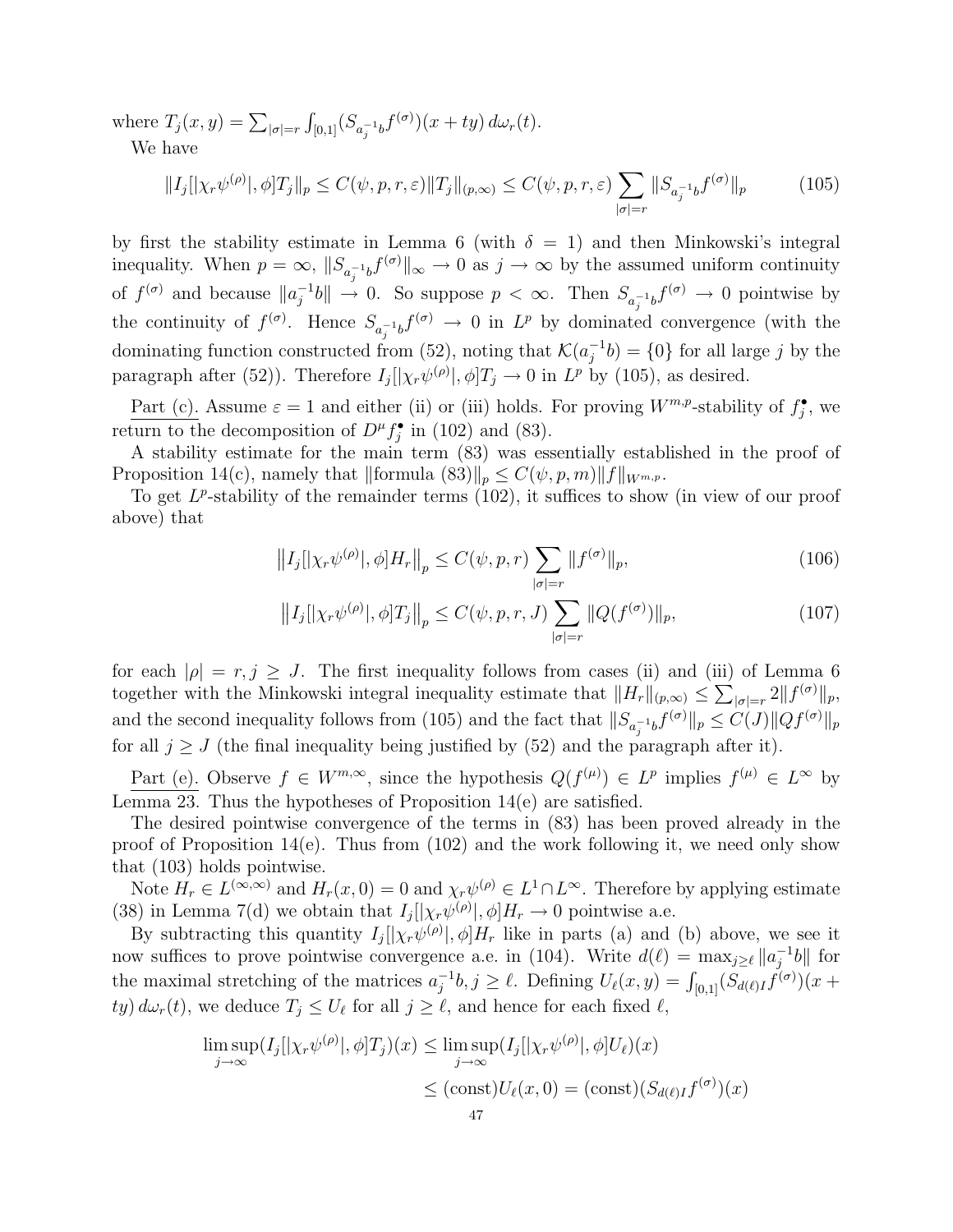pointwise a.e. by estimate (38) in Lemma 7(d) (noting that  $U_\ell \in L^{(\infty,\infty)}$  because  $||S_{d(\ell)I}f^{(\sigma)}||_{\infty} \le$  $2||f^{(\sigma)}||_{\infty}$ ). But  $(S_{d(\ell)I}f^{(\sigma)})(x) \to 0$  as  $\ell \to \infty$  for all x, by the continuity of  $f^{(\sigma)}$  and since  $d(\ell) \to 0$ . This proves pointwise convergence a.e. in (104), as needed for part (e).  $\Box$ 

7.4. Rate of approximation. The Sobolev sampling in the preceding two propositions can be adapted to yield explicit rates of approximation. But we must use more sophisticated coefficients.

Take  $m \in \mathbb{N}$  and consider functions  $\phi$  and  $\psi$  as in the next proposition, with  $\widehat{\phi}(0) \neq 0$  and  $\widehat{\psi}(0) \neq 0$ , and with  $\widehat{\phi}, \widehat{\psi} \in C^m$  since  $\chi_m \phi, \chi_m \psi \in L^1$  will be assumed.

We claim there exists a finite set of lattice points  $K \subset \mathbb{Z}^d$  and coefficients  $\alpha_k, \beta_k \in \mathbb{C}$  such that the linear combinations<br>  $\Phi(x) = \sum a$ 

$$
\Phi(x) = \sum_{k \in K} \alpha_k \phi(x - bk) \quad \text{and} \quad \Psi(x) = \sum_{k \in K} \beta_k \psi(x + bk)
$$

satisfy the moment conditions  $\frac{1}{\sqrt{2}}$ 

$$
\int_{\mathbb{R}^d} x^{\mu} \Phi(x) dx = \begin{cases} 1 & \text{if } \mu = 0 \\ 0 & \text{if } 0 < |\mu| \le m \end{cases}, \quad \int_{\mathbb{R}^d} (-x)^{\mu} \Psi(x) dx = \begin{cases} 1 & \text{if } \mu = 0 \\ 0 & \text{if } 0 < |\mu| \le m - 1 \end{cases} \tag{108}
$$

To justify this claim for  $\Psi$  we adapt the reasoning on [44, p. 833] as follows. Let  $K =$ To justify this claim for  $\Psi$  we adapt the reasoning on [44, p. 855] as follows. Let  $\Lambda = \{k \in \mathbb{Z}^d : |k_1| + \cdots + |k_d| \leq m-1\}$  and write  $B(\xi) = \sum_{k \in K} \beta_k e^{2\pi i \xi k}$  for the trigonometric polynomial with coefficients  $\beta_k$  to be determined. After checking that

$$
\int_{\mathbb{R}^d} (-x)^{\mu} \Psi(x) dx = (2\pi i)^{-|\mu|} D^{\mu} \left( B(\xi b) \widehat{\psi}(\xi) \right) \Big|_{\xi=0}
$$

we see the task in (108) is to choose  $B(\xi)$  such that the derivatives of  $B(\xi b)$  agree up to order  $m-1$  at  $\xi = 0$  with the derivatives of  $\widehat{\psi}(\xi)^{-1}$ . In other words the derivatives of  $B(\xi)$ should agree with those of  $\hat{\psi}(\xi b^{-1})^{-1}$  up to order  $m-1$ , at  $\xi = 0$ . This is true if we take  $\frac{1}{2}$ 

$$
B(\xi) = \sum_{|\mu| \leq m-1} D_{\theta}^{\mu} \left( \widehat{\psi}(\theta b^{-1})^{-1} \right) \Big|_{\theta=0} p_{\mu}(\xi)
$$

where  $\theta \in \mathbb{R}^d$  is regarded as a row vector and  $p_0(\xi) \equiv 1$  and where for  $0 < |\mu| \leq m - 1$  we write  $p_\mu(\xi)$  for the unique polynomial of degree  $m-1$  jointly in  $e^{2\pi i \xi_1}, \ldots, e^{2\pi i \xi_d}$  such that

$$
(D^{\sigma}p_{\mu})(0) = \begin{cases} 1 & \text{if } \sigma = \mu \\ 0 & \text{otherwise} \end{cases} \quad \text{for all } |\sigma| \leq m - 1.
$$

This  $B(\xi)$  has the desired form  $\sum_{k \in K} \beta_k e^{2\pi i \xi k}$ , and so the coefficients  $\beta_k$  are determined.

Argue similarly to construct  $\Phi$ , except using m instead of  $m-1$  throughout the argument so that we can handle moments of  $\Phi$  up to  $|\mu| \leq m$ , in (108).

We can now prove sampling of  $f \in W^{m,p}$  with a precise rate of approximation in the  $W^{r,p}$ -norm, for  $0 \leq r \leq m$ . Recall  $\chi_m(x) = 1 + |x|^m$  and that  $|f|_{W^{r,p}} =$  $\frac{p_{10}}{2}$  $_{|\mu|=r}$   $||D^{\mu}f||_p^p$  $\frac{1}{p}$ is the Sobolev seminorm.

**Proposition 17.** Take  $m \in \mathbb{N}$ . Assume one of the following conditions holds:

(ii)  $1 \leq p < \infty, \psi \in W^{m,p}$  and  $Q(\chi_m \psi^{(\mu)}) \in L^1$  for all  $|\mu| \leq m$ , and  $\phi \in L^q$  with compact support;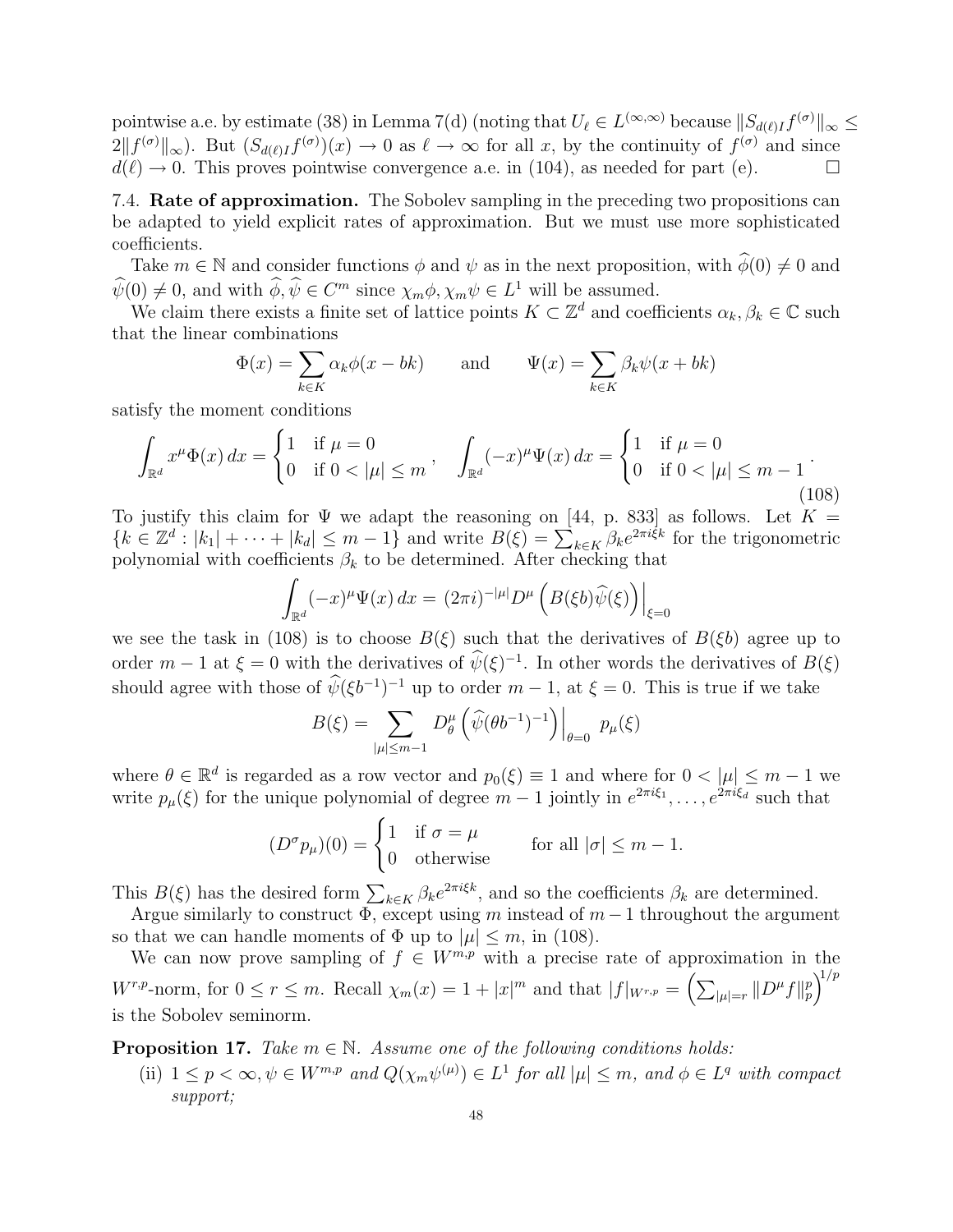(iii)  $p = \infty, \psi \in W^{m, \infty}$  and  $Q(\chi_m \psi^{(\mu)}) \in L^1$  for all  $|\mu| \leq m$ , and  $\phi \in L^1$  with  $\chi_m \phi \in L^1$ . Assume  $\int_{\mathbb{R}^d} \psi \, dx \neq 0$ , R  $\sum_{\mathbb{R}^d} \phi \, dx \neq 0$ , and that  $\Phi$  and  $\Psi$  satisfy the moment conditions (108). Suppose  $(D^{\mu}\widehat{\psi})(\ell b^{-1}) = 0$  for all  $|\mu| < m$  and all row vectors  $\ell \in \mathbb{Z}^d \setminus \{0\}.$ (a) [Average sampling] If  $f \in W^{m,p}$  then for each  $r = 0, 1, \ldots, m$ ,

$$
|f - F_j|_{W^{r,p}} \le C(\psi, \phi, p, m)|f|_{W^{m,p}} ||a_j^{-1}||^m ||a_j||^r \quad \text{for all } j \in \mathbb{Z}
$$
\n
$$
= O(||a_j^{-1}||^{m-r}) \text{ if the dilations } a_j \text{ expand nicely,}
$$
\n
$$
(109)
$$

where  $F_i$  is defined by average sampling:

$$
F_j(x) = |\det b| \sum_{k \in \mathbb{Z}^d} \left( \int_{\mathbb{R}^d} f(a_j^{-1}y) \Phi(y - bk) dy \right) \Psi_{j,k}(x)
$$
  
= |\det b| \sum\_{k \in \mathbb{Z}^d} \left( \sum\_{k\_1, k\_2 \in K} \alpha\_{k\_1} \beta\_{k\_2} \int\_{\mathbb{R}^d} f(a\_j^{-1}y) \phi(y - bk - bk\_1 - bk\_2) dy \right) \psi\_{j,k}(x).

(b) [Pointwise uniform sampling] Suppose  $f \in W^{m,p} \cap C^m$ . When  $1 \leq p < \infty$  further suppose  $Q(f^{(\mu)}) \in L^p$  for all  $|\mu| \leq m$ . Then for each  $r = 0, 1, ..., m$ ,

$$
|f - F_j^{\bullet}|_{W^{r,p}} \le C(\psi, p, m, J) \left(\sum_{|\mu|=m} \|Q(f^{(\mu)})\|_p^p\right)^{1/p} \|a_j^{-1}\|^{m} \|a_j\|^r \quad \text{for all } j \ge J \quad (110)
$$
  
=  $O(\|a_j^{-1}\|^{m-r})$  if the dilations  $a_j$  expand nicely,

where  $F_j^{\bullet}$  is defined by pointwise uniform sampling:

$$
F_j^{\bullet}(x) = |\det b| \sum_{k \in \mathbb{Z}^d} f(a_j^{-1}bk) \Psi_{j,k}(x)
$$
  
= |\det b| 
$$
\sum_{k \in \mathbb{Z}^d} \left( \sum_{k_2 \in K} \beta_{k_2} f(a_j^{-1}b(k + k_2)) \right) \psi_{j,k}(x).
$$

Remarks on Proposition 17. R

eriance in a proposition 17.<br>1. Note  $\int_{\mathbb{R}^d} \Phi \, dx = \int_{\mathbb{R}^d} \Psi \, dx = 1$  by taking  $\mu = 0$  in the moment condition (108). Hence Propositions 14 and 16 apply to  $\Psi$  and  $\Phi$  and can give further information about  $F_j$  and  $F_j^{\bullet}$ such as pointwise convergence to  $f$ .

2. Proposition 17 considers only cases (ii) and (iii) (with  $\varepsilon = 1$ ) and omits case (i)', because stability estimates underpin the proof.

3. The dilation averaging technique used in the other sampling results in this paper does not help here for obtaining rates of  $L^p$  approximation. The problem is that the averaged, rescaled periodization  $\frac{1}{N}$  $\mathop{\rm mg}\limits_{\bigwedge N}$  $n_{n=1}^{N}(P\psi)(a_{j(n)}x)$  will generally *fail* to converge uniformly to its mean value, in particular if  $(P\psi)(0) \neq$  (mean value) and  $P\psi$  is continuous, and this failure destroys any hope of a convergence estimate in terms of  $||f||_p$ , in (40) and in similar formulas such as  $(111)–(112)$ .

4. The approximation rate proved in Proposition 17(a) implies when the  $a_j$  expand nicely that  $W^{m,p}$  lies in the  $W^{m-1,p}$ -span of  $A_J(\psi)$ . Since  $\dot{W}^{m,p}$  is dense in  $W^{m-1,p}$ , we conclude  $A_J(\psi)$  spans  $W^{m-1,p}$ . In fact a better result holds:  $A_J(\psi)$  spans  $W^{m,p}$  by Proposition 14(b).

This illustrates the "gain of one order" achieved by dilation averaging, in this paper.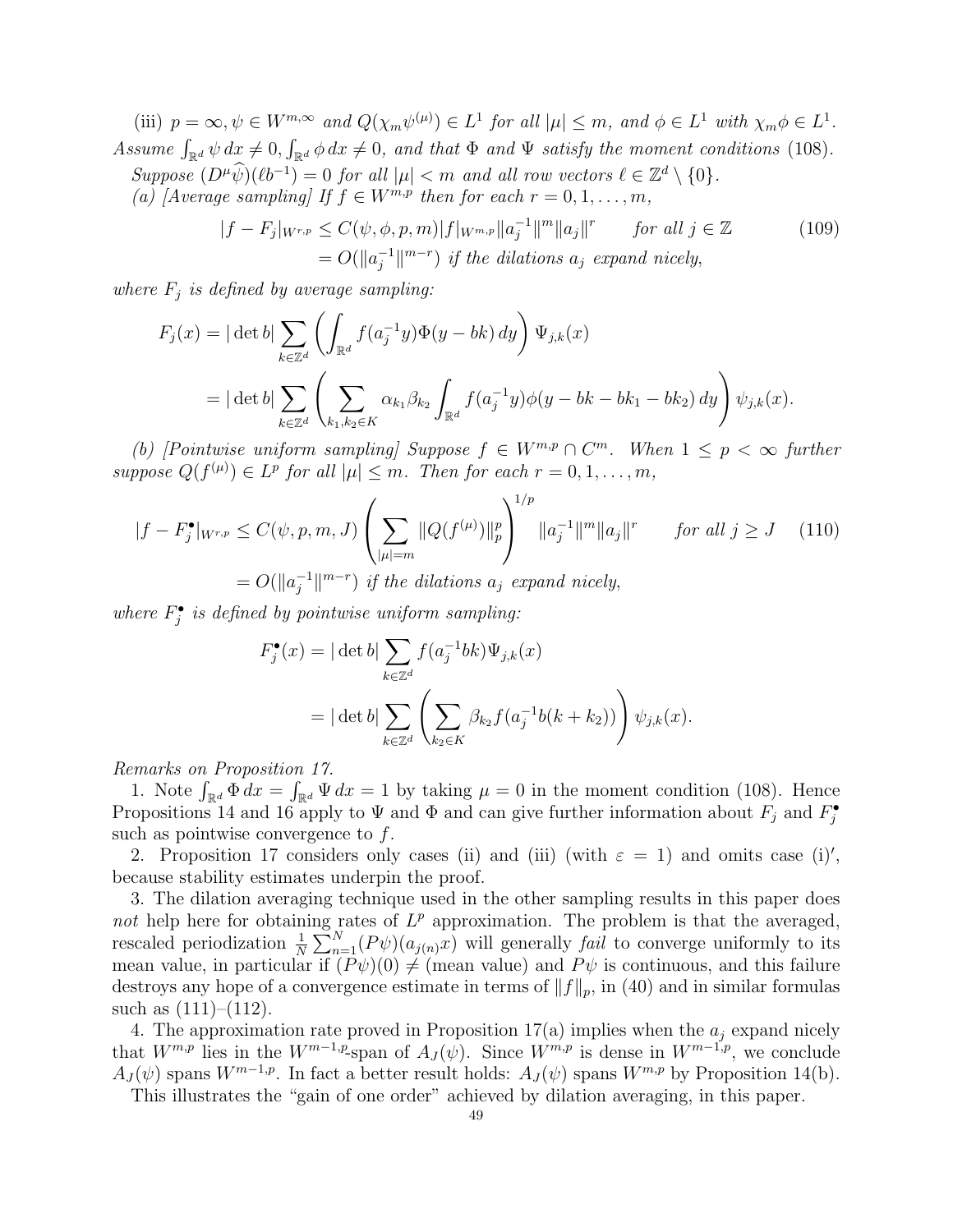Sobolev sampling rate literature relevant to Proposition 17. The best previous approximation rate results are in the papers described in "Remarks on the  $L^p$  spanning literature", after Theorem 1. Those papers all restrict themselves to  $r = 0$  (that is, approximating a  $W^{m,p}$  function in the  $L^p$  norm) except for Babuška [6, Theorem 4.1] (for  $p=2$ ), Strang–Fix [44, Theorem I,III] (for  $p = 2, \infty$ ) and di Guglielmo [23, Théorème 6] (for  $p = 2$ ), who all approximate a  $W^{m,p}$  function in the  $W^{r,p}$  norm at rate  $O(\Vert a_i^{-1})$  $\int_{j}^{-1}$ ||<sup>*m*-*r*</sup>) for  $r = 0, 1, ..., m$ , for isotropic dilations  $a_i = \lambda_i I$ . Di Guglielmo further obtained a  $o(1)$  approximation rate when  $r = m$  (like we do in Proposition 14(a)), although only for  $\psi$  having the special convolution form described in Section 3.2.

Proposition 17(a) improves on this literature because it treats all  $1 \leq p \leq \infty$  and all  $r = 0, 1, \ldots, m$ , with  $\psi$  not required to have compact support and the dilation matrices required only to be nicely expanding. The pointwise sampling rate result in Proposition 17(b) also seems to be new. (For  $p = \infty$  with isotropic dilations, see [44, Theorem III].)

Incidentally, Strang and Fix [44, Theorem I] proved a converse saying the condition  $(D^{\mu}\hat{\psi})(\ell b^{-1}) = 0$  for  $|\mu| < m, \ell \in \mathbb{Z}^d \setminus \{0\}$ , is necessary for approximating an arbitrary  $f \in W^{m,2}$  in the  $W^{r,2}$  norm at rate  $O(\Vert a_i^{-1})$  $\int_{i}^{-1}$ ||<sup>m-r</sup>) in a "controlled" fashion by functions of  $y \in W$  in the  $W$  is the form  $\sum_{k \in \mathbb{Z}^d} c_{j,k} \psi_{j,k}$ .

*Proof of Proposition 17.* Fix a multiindex  $\mu$  with  $r := |\mu| \leq m$ .

Part (a). We decompose  $D^{\mu}F_j$  into

$$
(D^{\mu}F_j)(x) =
$$
  
\n
$$
|\det b| \sum_{k \in \mathbb{Z}^d} \left( \int_{\mathbb{R}^d} \left[ f(a_j^{-1}y) - \sum_{|\sigma| \le m} \frac{f^{(\sigma)}(x)}{\sigma!} (a_j^{-1}y - x)^{\sigma} \right] \Phi(y - bk) dy \right) \sum_{|\rho| = r} c_{\rho}^{\mu}(a_j) \Psi^{(\rho)}(a_j x - bk)
$$
\n(111)

$$
+\sum_{|\sigma|=|\tau|\leq m} f^{(\sigma)}(x) \sum_{|\rho|=r} \frac{c_{\rho}^{\mu}(a_j) c_{\sigma}^{\tau}(a_j^{-1})}{\tau!} \cdot P((-X)^{\tau} \Psi^{(\rho)})(a_j x), \tag{112}
$$

which is analogous to (70) and (71) except here we sum over  $|\sigma| \leq m$  instead of  $|\sigma| \leq r$ , and we use the moment conditions (108) on  $\Phi$  to evaluate all the moments occurring in (71).

The periodization  $P((-X)^{\tau}\Psi^{(\rho)})$  belongs to  $L^{\infty}$  by Lemma 23, because  $Q(\chi_m\Psi^{(\rho)}) \in L^1$ . We first show the "remainder" term  $(111)$  satisfies the estimate:

$$
\|\text{formula (111)}\|_{p} \le C(\psi,\phi,p,m)|f|_{W^{m,p}}\|a_{j}^{-1}\|^{m}\|a_{j}\|^{r} \qquad \text{for all } j \in \mathbb{Z}.\tag{113}
$$

Now, the expression in (111) is bounded by the sum over  $\rho$  of the expression  $\frac{1}{2}$ 

$$
|\det b| \sum_{k \in \mathbb{Z}^d} \left( \int_{\mathbb{R}^d} h_m(x, a_j^{-1}y - x) |a_j^{-1}y - x|^m |\Phi(y - bk)| dy \right) |c_\rho^\mu(a_j) \Psi^{(\rho)}(a_j x - bk)| \tag{114}
$$

where  $h_m$  is defined by taking " $r = m$ " in (74). And (114) is bounded by  $C(d, m) \|a_i^{-1}\|$  $\frac{-1}{j}$  $\|m\|a_j\|$ <sup>r</sup> times  $I_j[|\chi_m \Psi^{(\rho)}|, \Phi_m] h_m$  where  $\Phi_m = |\chi_m \Phi|$ , because

$$
|a_j^{-1}y - x|^m |c_\rho^{\mu}(a_j)| \le C(d,m)(1+|y-bk|^m)(1+|bk - a_jx|^m) \|a_j^{-1}\|^m \|a_j\|^r
$$

by adapting the derivation of (78). Hence (113) would follow if we could show

$$
||I_j||\chi_m\Psi^{(\rho)}|, \Phi_m]h_m||_p \le C(\psi, \phi, p, m)|f|_{W^{m,p}} \qquad \text{for all } j \in \mathbb{Z}.
$$
 (115)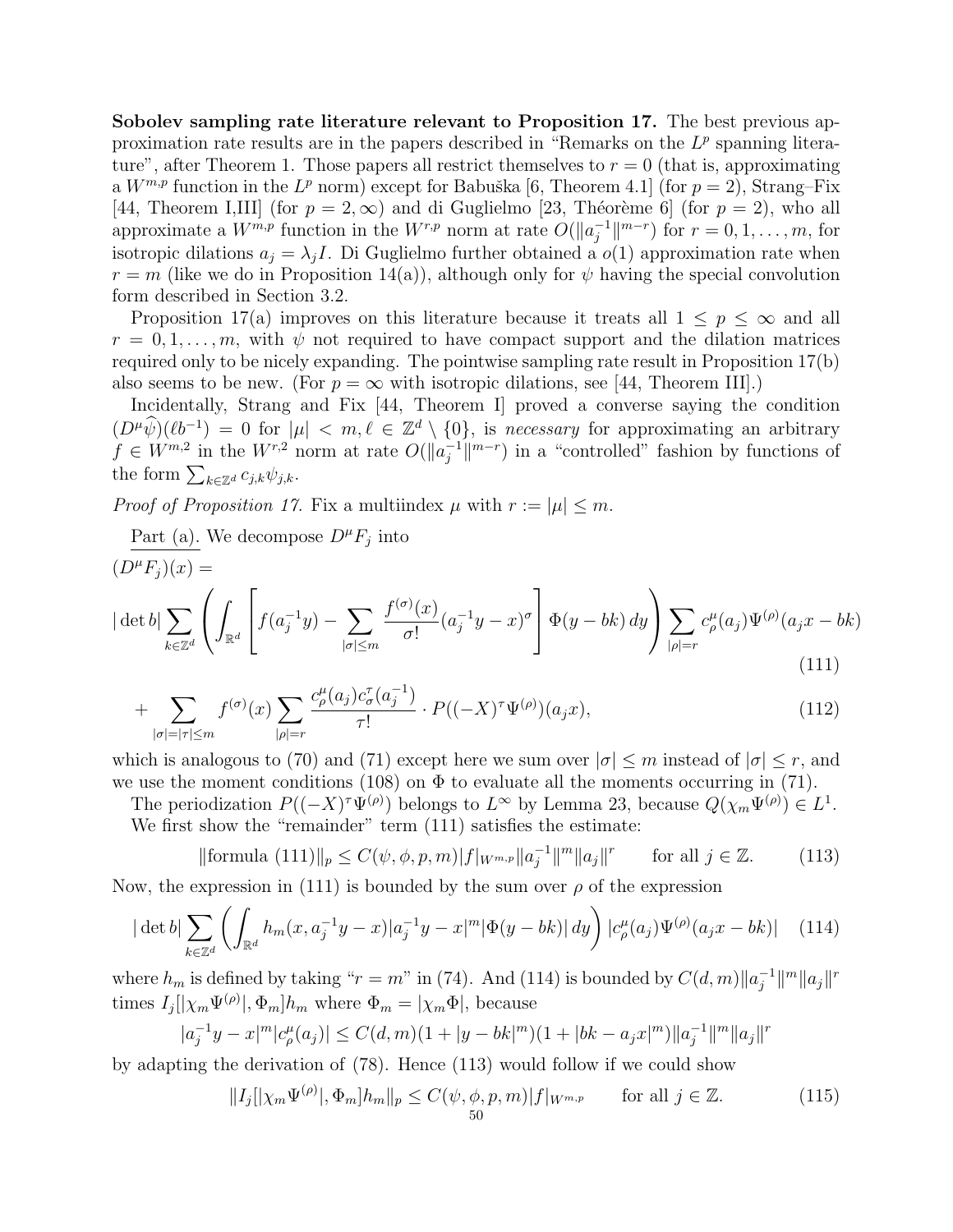Note that if  $p < \infty$  then  $\phi$  has compact support by case (ii) and so  $\Phi$  has compact support as well, hence  $\Phi_m \in L^q$ . If  $p = \infty$  then  $\chi_m \phi \in L^1$  by case (iii) and so  $\Phi_m \in L^1$ .

Clearly (115) follows from cases (ii) and (iii) of Lemma 6 (with  $\varepsilon = 1$ ), in view of the following observations. The hypothesis  $Q(\chi_m \psi^{(\rho)}) \in L^1$  implies  $\chi_m \Psi^{(\rho)} \in L^1 \cap L^{\infty} \subset L^p$  by Lemmas 22 and 23, and also  $P(|\chi_m \Psi^{(\rho)}|) \in L^{\infty}$  by Lemma 23. Lastly note  $h_m \in L^{(p,\infty)}$  with  $||h_m||_{(p,\infty)} \leq 2|f|_{W^{m,p}}$  by (75) and (80) (with r changed to m). This justifies (115), hence the estimate (113) on the remainder.

Next we simplify the main terms (112). First note that  $(D^{\mu}\hat{\Psi})(\ell b^{-1}) = 0$  for all  $|\mu| \leq m-1$ and all row vectors  $\ell \in \mathbb{Z}^d \setminus \{0\}$ , since the same is assumed for  $\psi$ . Hence Lemma 13 applied to  $\Psi$ , with  $n = m$  and  $\tilde{n} = m - 1$ , gives when  $|\tau| \leq m - 1$  that

$$
P((-X)^{\tau}\Psi^{(\rho)}) = \begin{cases} \frac{\tau!}{(\tau-\rho)!} \int_{\mathbb{R}^d} (-y)^{\tau-\rho} \Psi(y) \, dy & \text{if } \tau \ge \rho \\ 0 & \text{otherwise} \end{cases}
$$

$$
= \begin{cases} \tau! & \text{if } \tau = \rho \\ 0 & \text{otherwise} \end{cases} \qquad \text{by the moment condition (108) on } \Psi. \qquad (116)
$$

Thus the only terms in (112) that can make a nonzero contribution are those with either  $|\tau| = m$  or else  $|\tau| \leq m - 1$  and  $\tau = \rho$ . Hence (112) can be rewritten as

$$
f^{(\mu)}(x) \quad (\text{if } |\mu| \le m - 1) \tag{117}
$$

$$
+\sum_{|\sigma|=|\tau|=m} f^{(\sigma)}(x) \sum_{|\rho|=r} \frac{c^{\mu}_{\rho}(a_j)c^{\tau}_{\sigma}(a_j^{-1})}{\tau!} \cdot P((-X)^{\tau} \Psi^{(\rho)})(a_j x), \tag{118}
$$

where in  $(117)$  we have also used the identity  $(87)$  on the chain rule coefficients.

Therefore

$$
D^{\mu}F_j - D^{\mu}f = (111) + (112) - D^{\mu}f = (111) + (118) \quad \text{if } r = |\mu| \le m - 1. \tag{119}
$$

If on the other hand  $r = |\mu| = m$ , then (117) is eliminated and (118) is the same as (83) evaluated with  $r = m$ , so that

$$
D^{\mu}F_j - D^{\mu}f = (111) + (112) - D^{\mu}f = (111) + (83)_{r=m} - D^{\mu}f
$$
  
= (111) + (84)\_{r=m} + (85)\_{r=m} if |\mu| = m. (120)

When estimating the righthand sides of (119) and (120), we can ignore the remainder term (111) because we have already proved a suitable  $L^p$  estimate on it, in (113).

Consider  $r = |\mu| = |\rho| \le |\sigma| = |\tau| = m$ . From the bound  $|c_{\rho}^{\mu}(a_j)| \le (d||a_j||)^{r}$  in (66) and the fact that  $P((-X)^{\tau}\Psi^{(\rho)}) \in L^{\infty}$ , we deduce

> $\|\text{formula (118)}\|_p \leq C(\psi, m) |f|_{W^{m,p}} \|a_j\|^r \|a_i^{-1}\|_p$  $\frac{-1}{j}$ ||<sup>*m*</sup>.

This gives the desired estimate on  $||D^{\mu}F_j - D^{\mu}f||_p$  on the righthand side of (119). And when  $|\mu| = m$  we similarly find

$$
\|(84)_{r=m} + (85)_{r=m}\|_p \le C(\psi, m) |f|_{W^{m,p}} \|a_j\|^m \|a_j^{-1}\|^m,
$$

giving the desired estimate on  $||D^{\mu}F_j - D^{\mu}f||_p$  on the righthand side of (120).

Lastly, if the  $a_j$  expand nicely then  $||a_j||^r \leq C||a_j^{-1}||^r$  $\|a_j^{-1}\|^{-r}$  by (5), so that  $\|a_j^{-1}\|$  $\|a_j^{-1}\|^{m}\|a_j\|^{r} \leq$  $C||a_i^{-1}$  $\frac{-1}{j}$ || $^{m-r}$ .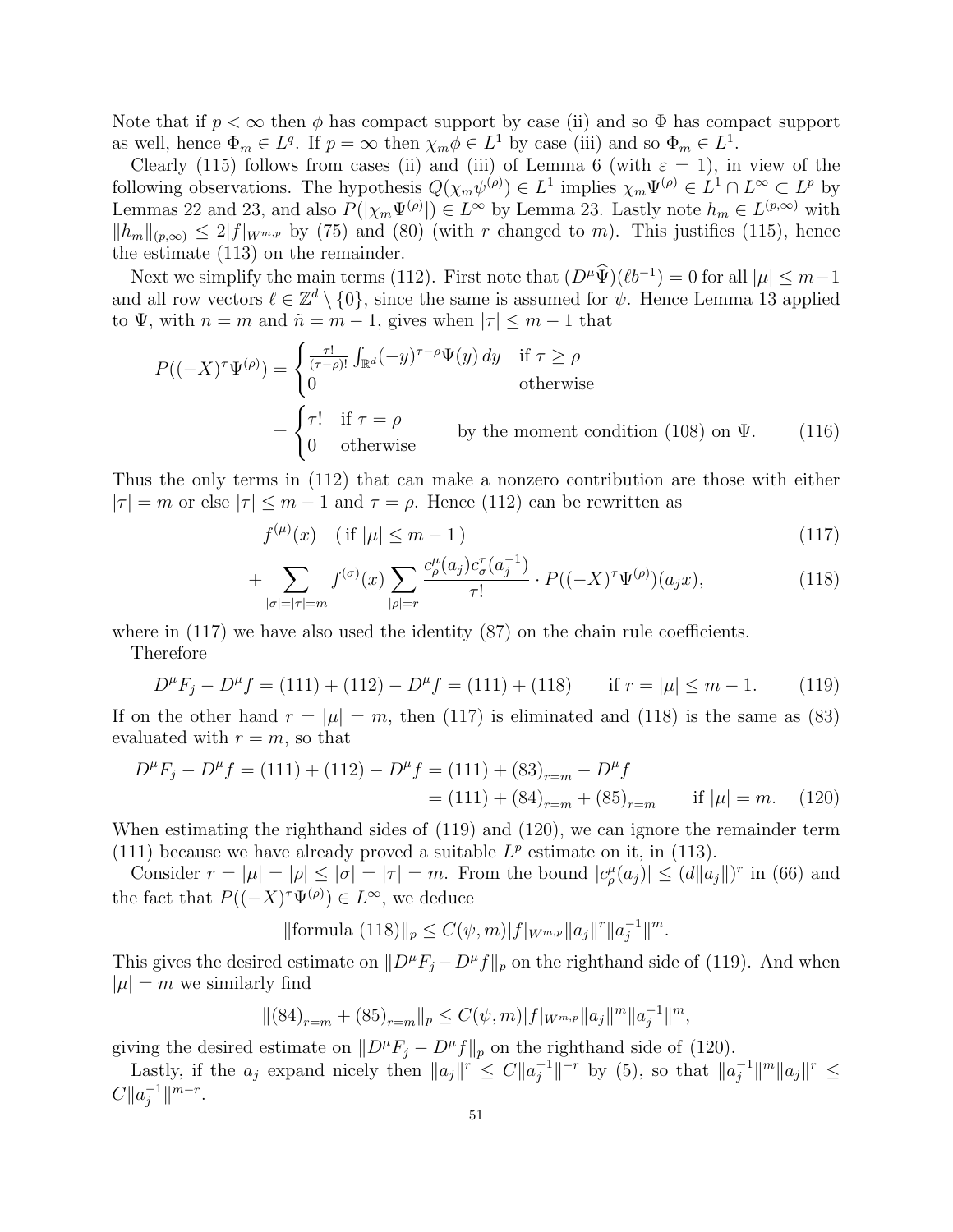Part (b). Similar to part (a) we decompose  $D^{\mu}F_j^{\bullet}$  into

$$
(D^{\mu}F_j^{\bullet})(x) = \text{formula } (112) +
$$
  

$$
|\det b| \sum_{k \in \mathbb{Z}^d} \left[ f(a_j^{-1}bk) - \sum_{|\sigma| \le m} \frac{f^{(\sigma)}(x)}{\sigma!} (a_j^{-1}bk - x)^{\sigma} \right] \sum_{|\rho| = r} c_{\rho}^{\mu}(a_j) \Psi^{(\rho)}(a_j x - bk) \tag{121}
$$

(formally, just put  $\phi = \delta_0$  and  $\Phi = \phi$  into the proof of part (a), so that the moment conditions  $(108)$  on  $\Phi$  are automatically satisfied).

The term (112) was discussed already in part (a), and so to prove (110) it suffices to show the "remainder" term (121) satisfies the estimate:

$$
\|\text{formula (121)}\|_{p} \le C(\psi, p, m, J) \left(\sum_{|\sigma|=m} \|Qf^{(\sigma)}\|_{p}^{p}\right)^{1/p} \|a_{j}^{-1}\|^{m} \|a_{j}\|^{r} \quad \text{for all } j \ge J,
$$

which is analogous to the estimate  $(113)$  on the remainder  $(111)$  proved in  $(a)$ .

By modifying the treatment of the remainder term in part (a) down to estimate (115), then further estimating  $h_m$  with  $H_m$  as in (75), we reduce the goal to showing

$$
\left\| |\det b| \sum_{k \in \mathbb{Z}^d} H_m(x, a_j^{-1}bk - x) |(\chi_m \Psi^{(\rho)})(a_j x - bk)| \right\|_p \le C(\Psi, p, m, J) \left( \sum_{|\tau| = m} \|Qf^{(\tau)}\|_p^p \right)^{1/p}
$$
\n(122)

for all  $j \geq J$ , where  $H_m(x, y) = \sum_{|\sigma|=m}$  $\int_{[0,1]} |f^{(\sigma)}(x+ty) - f^{(\sigma)}(x)| d\omega_r(t)$ . Next we subtract and add the quantity  $I_j[|\chi_m\Psi^{(\rho)}|, \phi]H_m$  inside the  $L^p$  norm on the left of (122), where  $\phi = \mathbb{1}_{bc}/|\mathbb{b}\mathcal{C}|$ . By reasoning like we did leading up to (104) (using the continuity of  $f^{(\sigma)}$ ), we find (122) will follow if we can verify

$$
||I_j||\chi_m \Psi^{(\rho)}|, \phi]H_m||_p \le C(\Psi, p, m) \left(\sum_{|\sigma|=m} ||f^{(\sigma)}||_p^p\right)^{1/p},
$$
\n(123)

$$
||I_j||\chi_m \Psi^{(\rho)}|, \phi]T_j||_p \le C(\Psi, p, m, J) \left(\sum_{|\sigma|=m} ||Qf^{(\sigma)}||_p^p\right)^{1/p},
$$
\n(124)

where  $T_j(x, y) = \sum_{|\sigma|=m}$  $\int_{[0,1]} (S_{a_i^{-1}b} f^{(\sigma)}) (x + ty) d\omega_r(t)$ . But inequalities (123)–(124) are essentially the same as  $(106)$ – $(107)$  except with  $r = m$ , and so they are proved already by the paragraph after  $(106)$ – $(107)$ .

#### 8. Acknowledgments

We thank Robert Jerrard for pointing us to Mazur's theorem and discussing the class BV . Special thanks to Rick Beatson, Allan Pinkus and Shayne Waldron for references to approximation theory literature, and to Hans Feichtinger, Say Song Goh and Wenchang Sun for references to sampling theory literature . Gilbert Strang contributed some helpful historical perspective, and P. Wojtaszczyk some references. Laugesen thanks the Department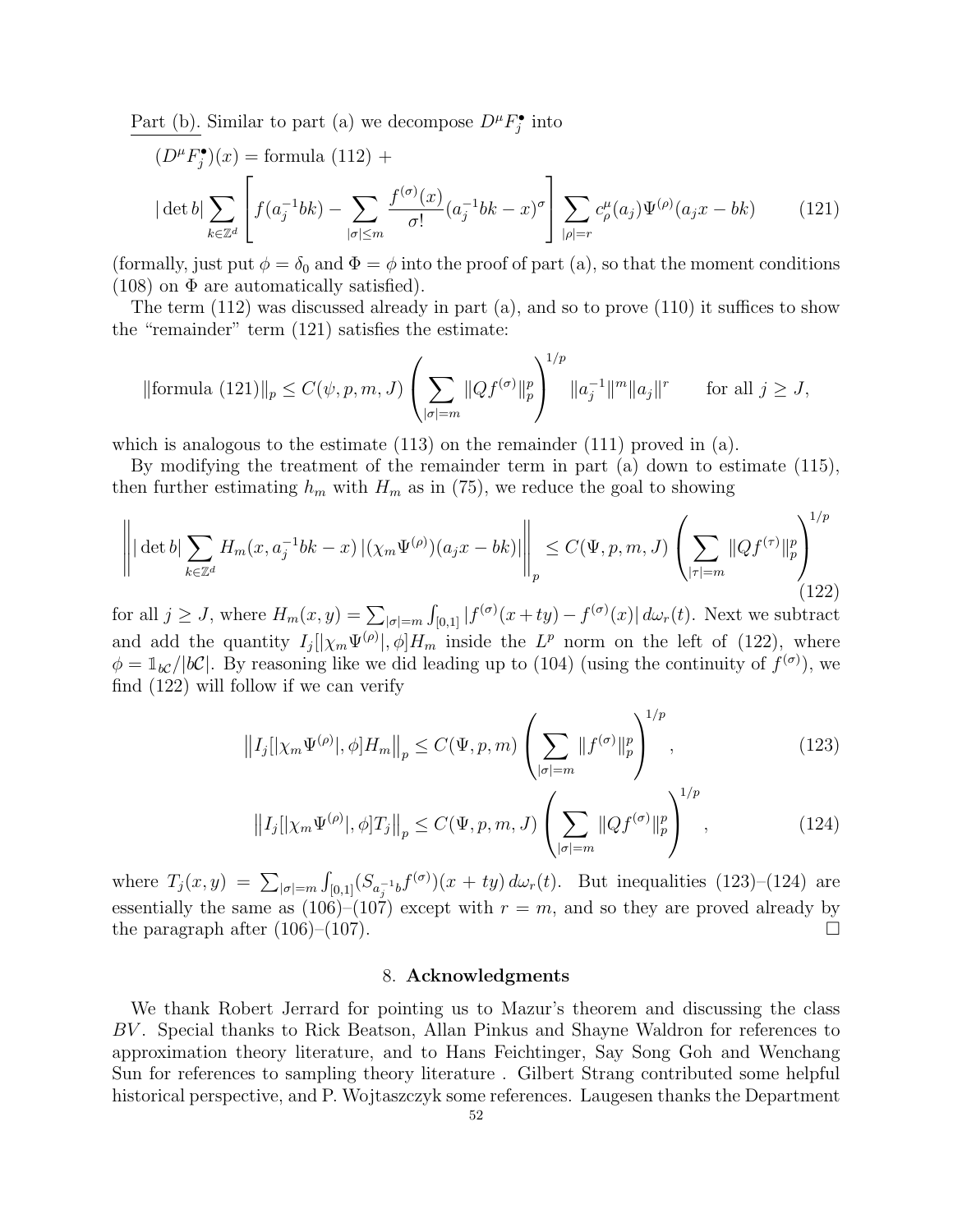of Mathematics and Statistics at the University of Canterbury for hosting him during the latter part of this work.

#### Appendix A. Basic properties of periodizations

Recall the definition of periodization from Section 3.1:

$$
(Pf)(x) = |\det b| \sum_{k \in \mathbb{Z}^d} f(x - bk).
$$

Clearly if  $f: \mathbb{R}^d \to [0, \infty]$  is measurable then  $Pf: \mathbb{R}^d \to [0, \infty]$  is well defined and measurable. We also have:

**Lemma 18.** If  $f \in L^1$  then the series for  $(Pf)(x)$  converges absolutely for almost every x, and Pf is  $b\mathbb{Z}^d$ -periodic and locally integrable.

*Proof.* Integrating over  $b\mathcal{C}$ , where  $\mathcal{C} = [0, 1]^d$  is the unit cube, we find

$$
\int_{b\mathcal{C}} \sum_{k \in \mathbb{Z}^d} |f(x - bk)| dx = \int_{\mathbb{R}^d} |f(x)| dx < \infty
$$

because  $f \in L^1$ . Hence the series for  $(Pf)(x)$  converges absolutely for almost every x, and Pf is locally integrable. The  $b\mathbb{Z}^d$ -periodicity of Pf is clear.

We say f has a radially decreasing  $L^1$ -majorant if  $|f| \leq \eta$  a.e., for some radial function  $\eta(|x|) \in L^1$  such that  $\eta(|x|)$  decreases as a function of |x|.

**Lemma 19.** If  $f \in L^{\infty}$  has a radially decreasing  $L^1$ -majorant then  $Pf \in L^{\infty}$ .

*Proof.* Here  $f \in L^1$  and so  $Pf \in L^1_{loc}$  is well defined a.e.

Write K for the finite collection of lattice points  $k \in \mathbb{Z}^d$  such that  $|bk| < 3 \operatorname{diam}(b\mathcal{C})$ . Then for all  $k \in \mathbb{Z}^d \setminus \mathcal{K}, x \in b\mathcal{C}$  and  $y \in b(k+\mathcal{C})$ , we have

$$
|x - bk| \ge |bk| - \operatorname{diam}(b\mathcal{C}) \ge (|bk| + \operatorname{diam}(b\mathcal{C}))/2 \ge |y|/2,
$$

and so  $|f(x-bk)| \leq \eta(|x-bk|) \leq \eta(|y|/2)$ . Hence for almost every  $x \in b\mathcal{C}$ ,

$$
|(Pf)(x)| \leq |\det b|(\# \mathcal{K})||f||_{\infty} + \sum_{k \notin \mathcal{K}} \frac{|\det b|}{|b(k+\mathcal{C})|} \int_{b(k+\mathcal{C})} \eta(|y|/2) dy
$$
  

$$
\leq |\det b|(\# \mathcal{K})||f||_{\infty} + \frac{1}{|\mathcal{C}|} \int_{\mathbb{R}^d} \eta(|y|/2) dy < \infty.
$$

¤

Recall that  $BV = BV(\mathbb{R}^d)$  denotes the class of functions with bounded variation in  $\mathbb{R}^d$ . The next lemma says the periodization of a  $BV$  function is locally in  $BV$ , which we use in remarks after Proposition 9.

Lemma 20.  $P: L^1 \cap BV \rightarrow BV_{loc}.$ 

*Proof.* Take  $f \in L^1 \cap BV$ , so that  $Pf \in L^1_{loc}$  by Lemma 18. Let  $\mathcal{O} \subset \mathbb{R}^d$  be bounded and open. We must show  $P f \in BV(\mathcal{O})$ . We can suppose f is real valued, by considering the real and imaginary parts separately.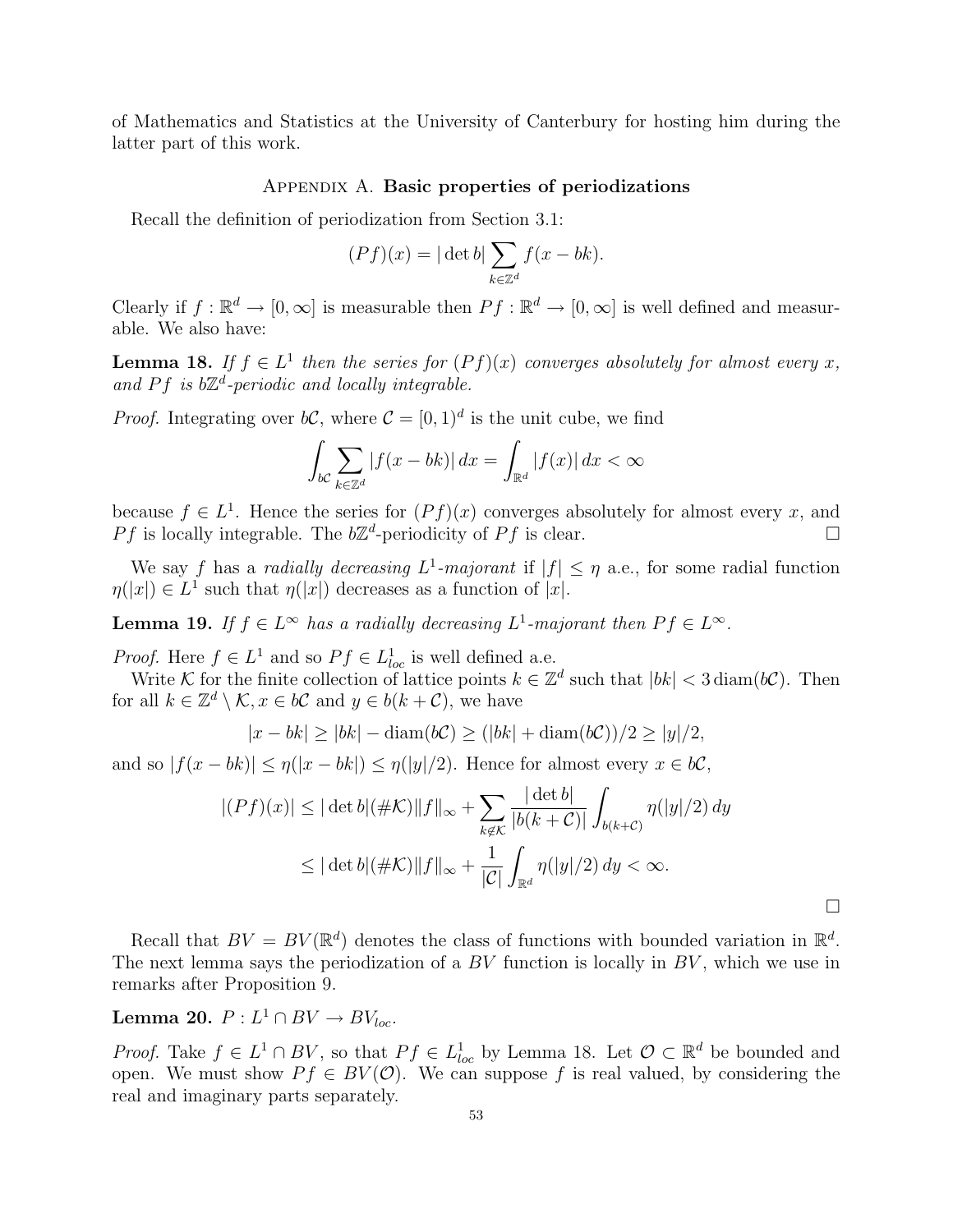For all vector fields  $V \in C_c^1(\mathcal{O}; \mathbb{R}^d)$  with  $|V| \leq 1$  we have

$$
\int_{\mathcal{O}} (Pf)(x)(\nabla \cdot V)(x) dx = |\det b| \sum_{k \in \mathbb{Z}^d} \int_{\mathcal{O}} f(x - bk)(\nabla \cdot V)(x) dx
$$
  
\n
$$
\leq |\det b| \sum_{k \in \mathbb{Z}^d} ||\nabla f||(\mathcal{O} - bk) \qquad \text{by [18, p. 170] since } f \in BV,
$$
  
\n
$$
\leq |\det b| (\# \mathcal{K}) ||\nabla f|| (\mathbb{R}^d)
$$
  
\n
$$
< \infty
$$

where K is any finite collection of lattice points such that  $\mathcal{O} \subset \bigcup_{k \in \mathcal{K}} b(k+\mathcal{C})$ . Our estimates are independent of V, and so Pf satisfies the requirements of belonging to  $BV(\mathcal{O})$ , as defined in [18, Chapter 5].  $\Box$ 

In one dimension, Lemma 20 can also be proved using the "classical" definition of  $BV(\mathbb{R})$ from [21, §3.5].

### APPENDIX B. The operators  $Q$  and  $S$

Throughout this appendix, we take f to be a measurable function on  $\mathbb{R}^d$  that is finite a.e. Define a local supremum operator by

$$
(Qf)(x) = \text{ess. sup}_{|y-x| < \sqrt{d}} |f(y)| = ||f||_{L^{\infty}(B(x,\sqrt{d}))},
$$

where the choice of radius  $\sqrt{d}$  will turn out to be convenient but not essential. Then  $0 \leq$  $(Qf)(x) \leq \infty$ , and the function  $Qf$  is measurable because it is lower semicontinuous.

Incidentally the norm equivalence

$$
||Qf||_p \approx ||f||_{W(L^p)}, \qquad 1 \le p \le \infty,
$$

is not difficult to show, where  $W(L^p)$  is the Wiener amalgam space considered by Feichtinger and others (see e.g.  $[1], [2]$ ).

Next define a "modulus of continuity" operator

$$
(Sf)(x) = \text{ess. sup}_{|y-x| < \sqrt{d}} |f(x) - f(y)|,
$$

which has a well defined value in  $[0, +\infty]$  wherever  $f(x)$  is finite. To prove Sf is measurable, note that

$$
(Sf)(x) = \lim_{p \to \infty} ||f(x) - f(\cdot)||_{L^p(B(x, \sqrt{d}))}
$$

where

$$
||f(x) - f(\cdot)||_{L^p(B(x,\sqrt{d}))} = \left(\int_{\mathbb{R}^d} 1_{B(0,\sqrt{d})}(y-x)|f(x) - f(y)|^p dy\right)^{1/p}
$$

is a measurable function of  $x$  by the Fubini–Tonelli theorem.

The first lemma says that if f is bounded and has a radially decreasing  $L^1$  majorant (as defined in Appendix A) then  $Qf \in L^1$ .

**Lemma 21.** If  $f \in L^{\infty}$  has a radially decreasing  $L^1$ -majorant then Qf has a bounded and radially decreasing  $L^1$ -majorant, and in particular  $Qf \in L^1$ .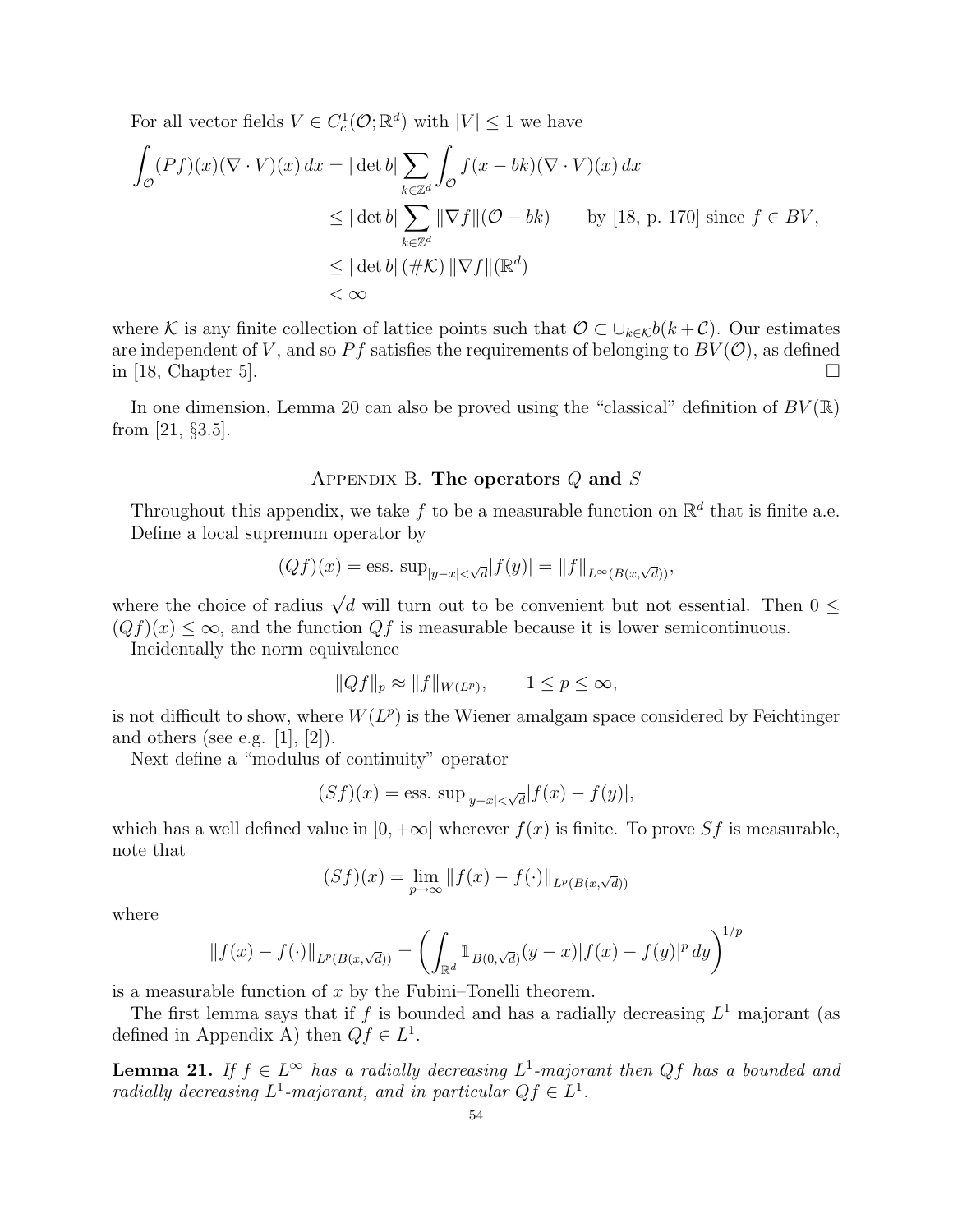*Proof.* Write  $\eta(|x|)$  for the radially decreasing  $L^1$ -majorant of f. We might as well take  $\eta$  to be bounded with  $||f||_{\infty} \leq \eta(0) < \infty$ . Then  $(Qf)(x)$  is majorized by

$$
(Q\eta)(x) \le \begin{cases} \eta(0) & \text{if } |x| < \sqrt{d}, \\ \eta(|x| - \sqrt{d}) & \text{if } |x| \ge \sqrt{d}, \end{cases}
$$

which is bounded, radially decreasing and belongs to  $L<sup>1</sup>$ 

**Relations between**  $P, Q$  and  $S$ . First we derive pointwise relations for  $Q$  and  $S$ .

Lemma 22. The following inequalities hold pointwise a.e.:

$$
|f| \le Qf,
$$
  
 
$$
0 \le Qf \le |f| + Sf,
$$
  
 
$$
0 \le Sf \le |f| + Qf.
$$

And if E is a bounded set in  $\mathbb{R}^d$  then

$$
|f(x)| \le (\widetilde{Q}f)(y) := \sum_{k:|k| < \text{diam}(E) + \sqrt{d}} (Qf)(y+k)
$$
\n(125)

for almost every  $(x, y) \in \mathbb{R}^d \times \mathbb{R}^d$  with  $x - y \in E$ .

*Proof of Lemma 22.* Consider the set  $F = \{x \in \mathbb{R}^d : (Qf)(x) < \infty\}$ , and the larger open set *Froof of Lemma zz.* Consider the set  $F = \{x \in \mathbb{R}^n : (\mathcal{Q}f)(x) < \infty\}$ , and the larger open set  $G = \cup_{x \in F} B(x, \sqrt{d})$  on which f is locally bounded hence locally integrable. The Lebesgue differentiation theorem implies that at almost every  $x \in G$ ,

$$
|f(x)| \le \limsup_{\varepsilon \to 0} \frac{1}{|B(x,\varepsilon)|} \int_{B(x,\varepsilon)} |f(y)| \, dy \le (Qf)(x)
$$

as we wanted. And if  $x \notin G$  then  $x \notin F$ , so that  $(Qf)(x) = \infty \geq |f(x)|$ .

The inequality  $Qf \leq |f| + Sf$  follows just from the triangle inequality  $|f(y)| \leq |f(x)| +$  $|f(x) - f(y)|$ . Similarly for  $Sf \leq |f| + Qf$ .

Now suppose E is a bounded set in  $\mathbb{R}^d$ , and  $y \in \mathbb{R}^d$ . Let  $x \in G$  be a Lebesgue point for f Now suppose E is a bounded set in  $\mathbb{R}^n$ , and  $y \in \mathbb{R}^n$ . Let  $x \in G$  be a Lebesgue point for f<br>such that  $x - y \in E$ . Choose  $k \in \mathbb{Z}^d$  with  $x - y \in k + C$  so that  $x \in B(y + k, \sqrt{d})$  and  $|k|$ such that  $x - y \in E$ . Choose  $\kappa \in \mathbb{Z}^*$  with  $x - y \in \kappa + C$  so that  $x \in B(y + \kappa, \sqrt{a})$  and  $|\kappa| <$ <br>diam $(E) + \sqrt{d}$ . Then the Lebesgue differentiation theorem implies  $|f(x)| \leq (Qf)(y + k)$ . On the other hand, if  $x \notin G$  and  $x-y \in E$  then choosing k as before shows that  $(Qf)(y+k) = \infty$ (otherwise  $y + k \in F$ , which implies  $x \in G$ ). Either way, we have proved (125).

Now we prove norm relations for P and Q.

### Lemma 23.

$$
||f||_{\infty} \le ||Qf||_p \quad \text{for all } 1 \le p \le \infty,
$$
  

$$
||Pf||_{\infty} \le ||P|f|||_{\infty} \le C||Qf||_1.
$$

. The contract of the contract of  $\Box$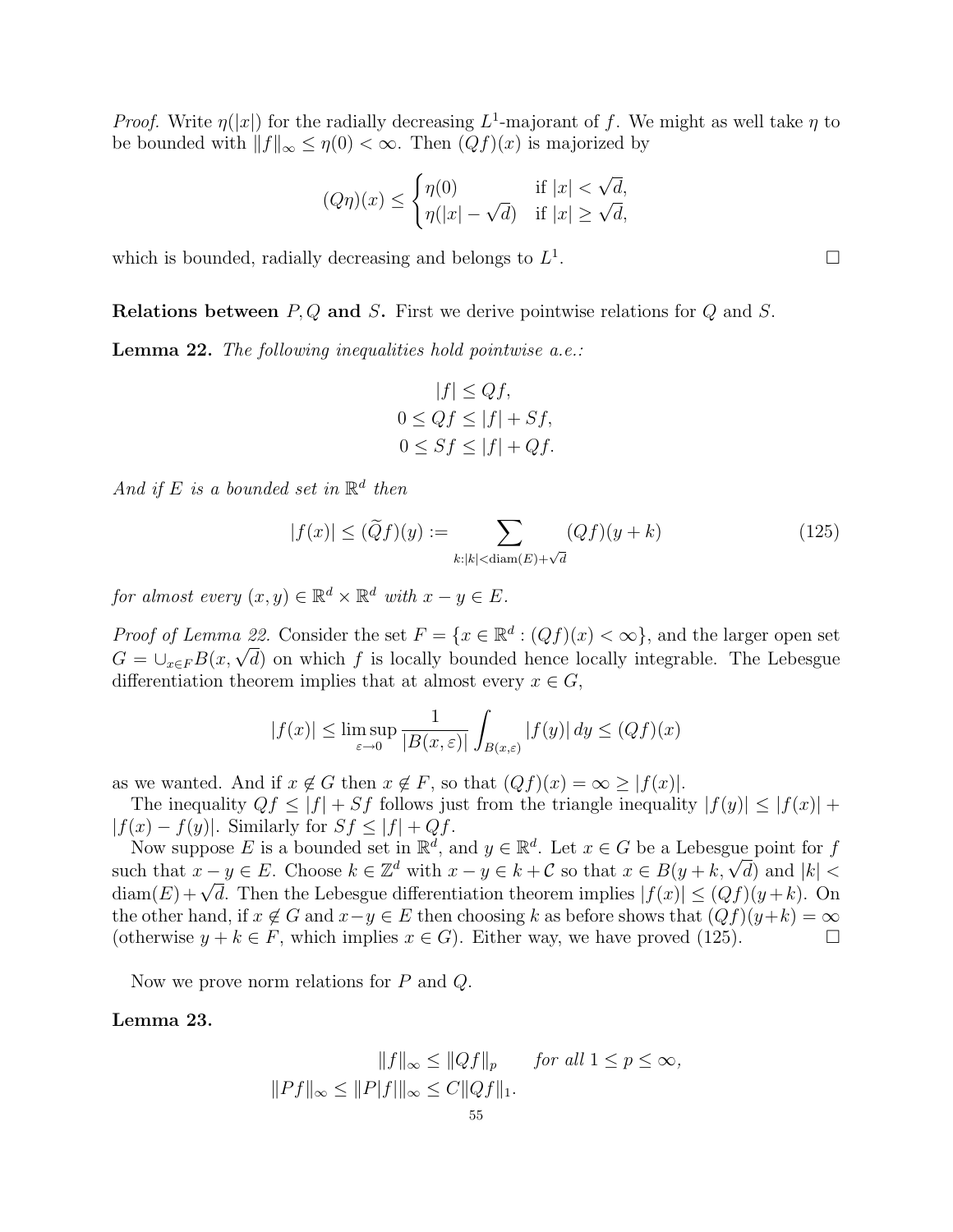*Proof of Lemma 23.* Obviously  $||f||_{\infty} \leq ||Qf||_{\infty}$  by Lemma 22. So suppose  $1 \leq p < \infty$ . For each  $y \in \mathbb{R}^d$ ,

$$
||f||_{\infty}^p \le \sup_{k \in \mathbb{Z}^d} ||f||_{L^{\infty}(B(y+k,\sqrt{d}))}^p
$$
  
\n
$$
\le \sum_{k \in \mathbb{Z}^d} ||f||_{L^{\infty}(B(y+k,\sqrt{d}))}^p
$$
  
\n
$$
= \sum_{k \in \mathbb{Z}^d} (Qf)(y+k)^p,
$$

and so integrating over  $y \in \mathcal{C}$  gives  $||f||_{\infty}^p \leq ||Qf||_p^p$ , which is the first inequality in the lemma.

Next,  $|f(x-bk)| \leq (\widetilde{Q}f)(x-bk-y)$  for all  $k \in \mathbb{Z}^d$  and almost every  $(x, y) \in \mathbb{R}^d \times b\mathcal{C}$ , by applying Lemma 22 with  $E = b\mathcal{C}$ . For such x and y values, the definition of P implies

$$
|\det b|^{-1}|(P|f|)(x)| \le \sum_{k \in \mathbb{Z}^d} (\widetilde{Q}f)(x - bk - y).
$$

Integrating over  $y \in bC$  yields that for almost every x,

$$
|(P|f|)(x)| \le \int_{bC} \sum_{k \in \mathbb{Z}^d} (\widetilde{Q}f)(x - bk - y) dy
$$
  
= 
$$
\int_{\mathbb{R}^d} (\widetilde{Q}f)(x - y) dy = ||\widetilde{Q}f||_1 \le C(bC) ||Qf||_1
$$

by definition of  $Q$  in (125).

Counterexample. If  $Qf \in L^1$  then  $P|f| \in L^{\infty}$  by Lemma 23. The converse implication is true for compactly supported f (since  $P|f| \in L^{\infty}$  implies  $f \in L^{\infty}$ , which implies  $Qf \in L^{\infty}$ , and  $Qf$  has compact support because f does). But the converse is false for non-compactly supported f as demonstrated by the example

$$
f(x) = \sum_{\ell=0}^{\infty} 1_{\ell+(2^{-\ell-1},2^{-\ell}]}(x)
$$
 (126)

in one dimension with  $b = 1$ . In this example  $P|f| \equiv 1 \in L^{\infty}$  but  $Qf = \mathbb{1}_{(-1/2,\infty)} \notin L^{1}$ .

Bounded variation. We next examine the effect of Q on functions of bounded variation, as needed for remarks after Propositions 10, 14 and 16.

**Lemma 24.** In dimension  $d = 1$ , we have  $Q : BV \cap L^p(\mathbb{R}) \to L^s(\mathbb{R})$  for all  $1 \leq p \leq s \leq \infty$ , and hence  $Q: W^{1,1}(\mathbb{R}) \to L^s(\mathbb{R})$  for all  $1 \leq s \leq \infty$ .

*Proof.* Suppose  $f \in BV \cap L^p(\mathbb{R})$ . For proving  $Qf \in L^s(\mathbb{R})$  we might as well suppose f is real valued, because  $Qf \leq Q(\text{Re } f) + Q(\text{Im } f)$ .

For every two points x, y of approximate continuity of f with  $|x-y| < 1$  we have

$$
|f(x) - f(y)| \le \operatorname{ess} V_{x-1}^{x+1} f = ||f'||(x - 1, x + 1)
$$

by [18, §5.10], where  $\text{ess } V$  denotes the essential variation and  $||f'||$  is a positive Radon measure with  $||f'||(\mathbb{R}) < \infty$  because  $f \in BV$ . Since the set of points of approximate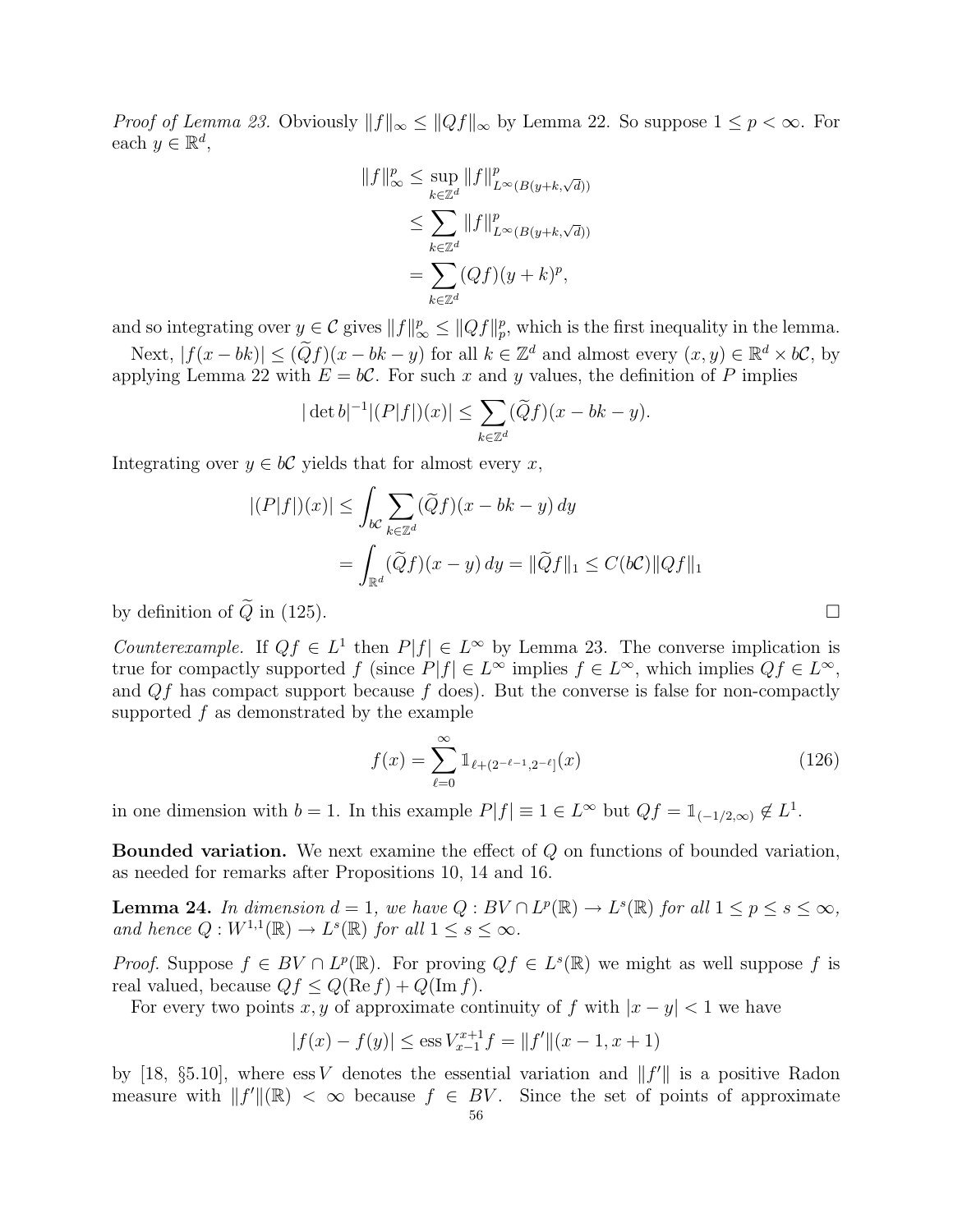continuity has full measure [18, p. 47], we conclude

$$
(Qf)(x) = \text{ess. sup}_{|y-x| < 1} |f(y)| \le |f(x)| + \|f'\|(x-1, x+1) = |f(x)| + \int_{\mathbb{R}} 1_E(x, z) \, d\|f'\|(z)
$$

for almost every x, where  $E = \{(x, z) \in \mathbb{R}^2 : x - 1 < z < x + 1\}$  is a diagonal strip. Minkowski's integral inequality now yields that

$$
||Qf||_s \le ||f||_s + \int_{\mathbb{R}} ||\mathbb{1}_E(\cdot, z)||_s \, d||f'||(z)
$$
  
=  $||f||_s + 2^{1/s} ||f'||(\mathbb{R}) < \infty$ 

so that  $Qf \in L^s$ . (Here we use  $f \in L^s$ , which is valid since  $f \in L^p, p \leq s$ , and  $f \in BV(\mathbb{R}) \subset$  $L^{\infty}(\mathbb{R})$ ).

The last statement of the Lemma is clear since  $W^{1,1} \subset BV \cap L^1$ , in one dimension.  $\Box$ 

## Appendix C. A Riemann–Lebesgue result

A periodic measure applied to a large set should yield just the measure of each individual period cell times the number of period cells in the large set. This is the content of our first lemma.

**Lemma 25.** Suppose  $\mu$  is a b $\mathbb{Z}^d$ -periodic complex Borel measure. If E is a ball then

$$
\frac{\mu(a_j E)}{|a_j E|} \to \frac{\mu(bC)}{|bC|} \qquad as \ j \to \infty.
$$
\n(127)

Further, if  $J \in \mathbb{Z}$  is fixed then a constant  $C(E, J) > 0$  exists such that

$$
\frac{|\mu(a_j E)|}{|a_j E|} \le C(E, J)|\mu|(b\mathcal{C}) \qquad \text{for all } j \ge J. \tag{128}
$$

*Proof of Lemma 25.* Write  $N_1(j)$  for the number of lattice points  $k \in \mathbb{Z}^d$  such that the set  $b(k+\mathcal{C})$  is contained entirely within  $a_jE$ , and  $N_2(j)$  for the (larger) number of lattice points for which  $b(k+\mathcal{C})$  intersects  $a_jE$ . Then

$$
N_1(j)|bC| \le |a_jE| = |\det a_j||E| \le N_2(j)|bC|.
$$

In the reverse direction,

$$
N_2(j)|bC| \leq |\{x \in \mathbb{R}^d : \text{dist}(x, a_j E) < \text{diam}(bC)\}|
$$
  
\n
$$
\leq |\det a_j| |\{x \in \mathbb{R}^d : \text{dist}(x, E) < \|a_j^{-1}\| \text{diam}(bC)\}|
$$
\n(129)

and similarly

$$
N_1(j)|bC| \ge |\{x \in a_j E : \text{dist}(x, \partial(a_j E)) > \text{diam}(bC)\}|
$$
  
 
$$
\ge |\det a_j| |\{x \in E : \text{dist}(x, \partial E) > ||a_j^{-1}|| \text{diam}(bC)\}|.
$$

Hence  $N_1(j)|bC| \sim |\det a_j||E| \sim N_2(j)|bC|$  as  $j \to \infty$ , because  $||a_i^{-1}||$  $\overline{a}_j^{-1}$   $\parallel$   $\rightarrow$  0 (the  $a_j$  are expanding).

The periodicity of  $\mu$  ensures

$$
|\mu(a_j E) - N_1(j)\mu(bC)| \le (N_2(j) - N_1(j))|\mu|(bC),
$$
<sup>57</sup>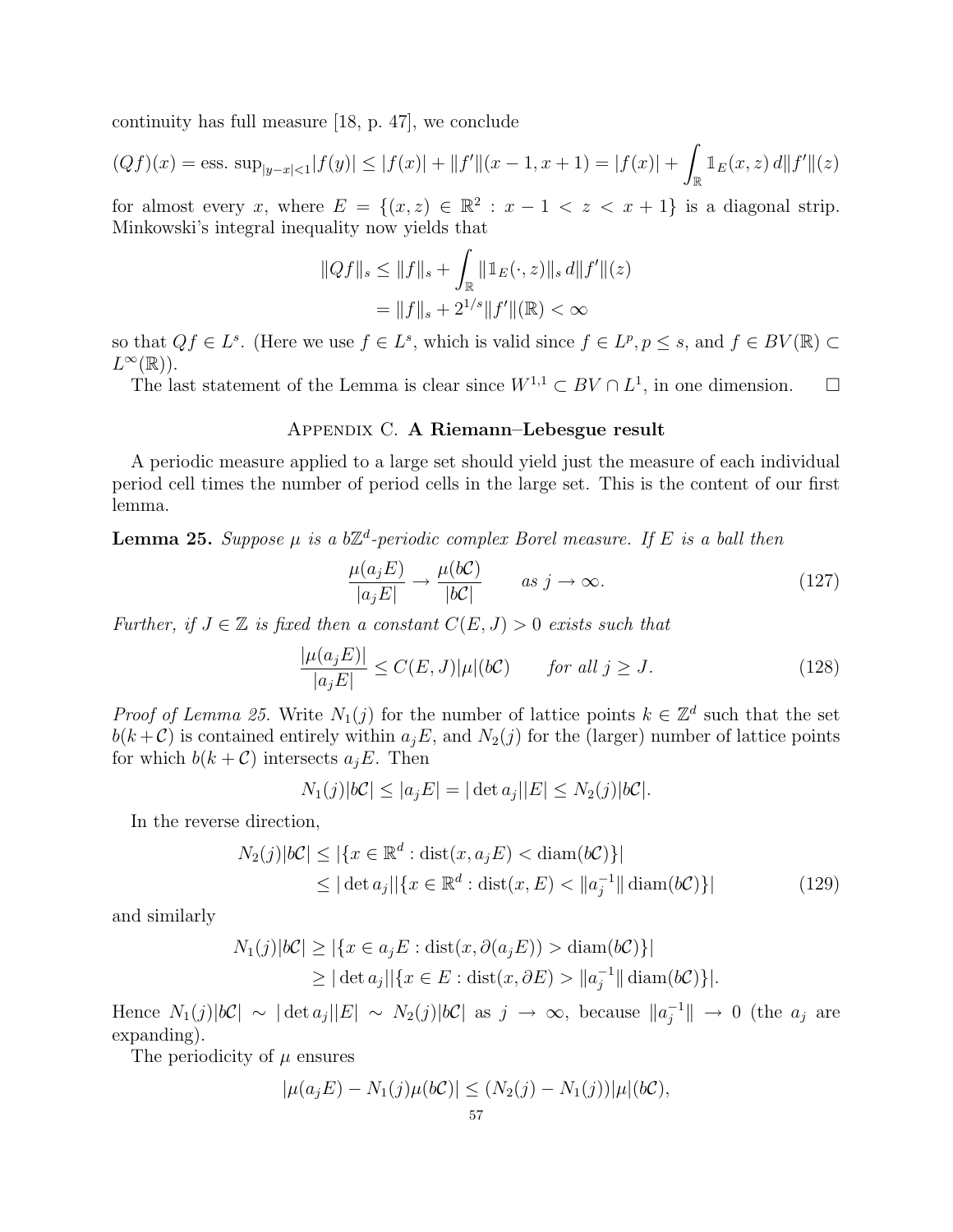and so dividing through by  $|a_jE| = |\det a_j||E|$  and letting  $j \to \infty$  completes the proof of (127). Finally, if  $j \geq J \in \mathbb{Z}$  then

$$
|\mu(a_j E)| \le N_2(j)|\mu|(b\mathcal{C}) \le C|a_j E| |\mu|(b\mathcal{C})
$$

by (129) for some positive constant  $C = C(E, J)$ , since  $||a_i^{-1}||$  $\int_{j}^{-1}$  is bounded for  $j \geq J$ .  $\Box$ 

Next we prove a Riemann–Lebesgue lemma, as needed in the proofs of Lemma 5 and Lemma 7.

**Lemma 26.** Let  $1 \leq p \leq \infty$ . Suppose  $g \in L_{loc}^p$  and  $h \in L^q$ , and when  $1 \leq p < \infty$  suppose h has compact support. If g is  $b\mathbb{Z}^d$ -periodic with mean value zero, then

$$
\int_{\mathbb{R}^d} g(a_j x) h(x) dx \to 0 \qquad as \ j \to \infty.
$$
 (130)

(The compact support assumption on  $h$  ensures the integrals make sense; the assumption is unnecessary when  $p = \infty$  because then  $g \in L^{\infty}_{loc}$  is globally bounded by the periodicity.)

*Proof of Lemma 26.* We need only consider  $b = I$  being the identity, because then the general case follows by considering  $g(bx)$ ,  $h(bx)$  and  $b^{-1}a_jb$  instead of g, h and  $a_j$ . (Note the matrices  $b^{-1}a_jb$  are expanding if and only if the  $a_j$  are expanding.)

First we reduce to h being bounded with compact support. This is immediate when  $p = 1, q = \infty$ . Suppose  $1 < p < \infty$ . Let  $\delta > 0$  and choose E to be a ball containing the support of h. Choose  $\tilde{h} \in L^{\infty}$  with support in E and with  $||h - \tilde{h}||_q < \delta$  (possible since  $q < \infty$ ). Then ¯

$$
\left| \int_{\mathbb{R}^d} g(a_j x) h(x) dx - \int_{\mathbb{R}^d} g(a_j x) \tilde{h}(x) dx \right|
$$
\n
$$
\leq \left( |\det a_j|^{-1} \int_{a_j E} |g(x)|^p dx \right)^{1/p} ||h - \tilde{h}||_q \quad \text{by Hölder and } x \mapsto a_j^{-1} x,
$$
\n
$$
\to \left( |E||\mathcal{C}|^{-1} \int_{\mathcal{C}} |g(x)|^p dx \right)^{1/p} ||h - \tilde{h}||_q \quad \text{as } j \to \infty, \text{ by Lemma 25 with } b = I, \quad (132)
$$
\n
$$
\leq \left( |E||\mathcal{C}|^{-1} \right)^{1/p} ||g||_{L^p(\mathcal{C})} \cdot \delta.
$$

Since  $\delta$  is arbitrary, we see it is enough to prove the lemma for g and h. Now suppose  $p = \infty$ , so that  $g \in L^{\infty}$ . Choose  $\tilde{h} \in L^{\infty}$  with compact support and  $||h - \tilde{h}||_1 < \delta$ , then simply estimate (131) by  $||h - \tilde{h}||_1 ||g||_{\infty} \le \delta ||g||_{\infty}$ .

Thus for all  $p$  we can suppose  $h$  is bounded with support contained in some ball  $E$ . It further suffices to prove the lemma for a dense subclass of periodic  $g \in L^p_{loc}$  with mean value zero, because if  $\tilde{g} \in L^{p}_{loc}$  is  $\mathbb{Z}^{d}$ -periodic then  $\overline{C}$   $\overline{C}$   $\overline{C}$   $\overline{C}$  $\overline{a}$ 

$$
\limsup_{j \to \infty} \left| \int_{\mathbb{R}^d} g(a_j x) h(x) \, dx - \int_{\mathbb{R}^d} \tilde{g}(a_j x) h(x) \, dx \right| \le \left( |E| |\mathcal{C}|^{-1} \right)^{1/p} \|g - \tilde{g}\|_{L^p(\mathcal{C})} \|h\|_q
$$

by arguing as for (132). In particular, then, it is enough to consider the subclass of periodic  $g \in L_{loc}^{\infty}$  with mean value zero.

Hence it suffices to prove the  $p = q = 2$  case of the lemma, for  $g \in L^2_{loc}$  periodic with mean value zero and  $h \in L^2$  with compact support. And then (as we have seen) it suffices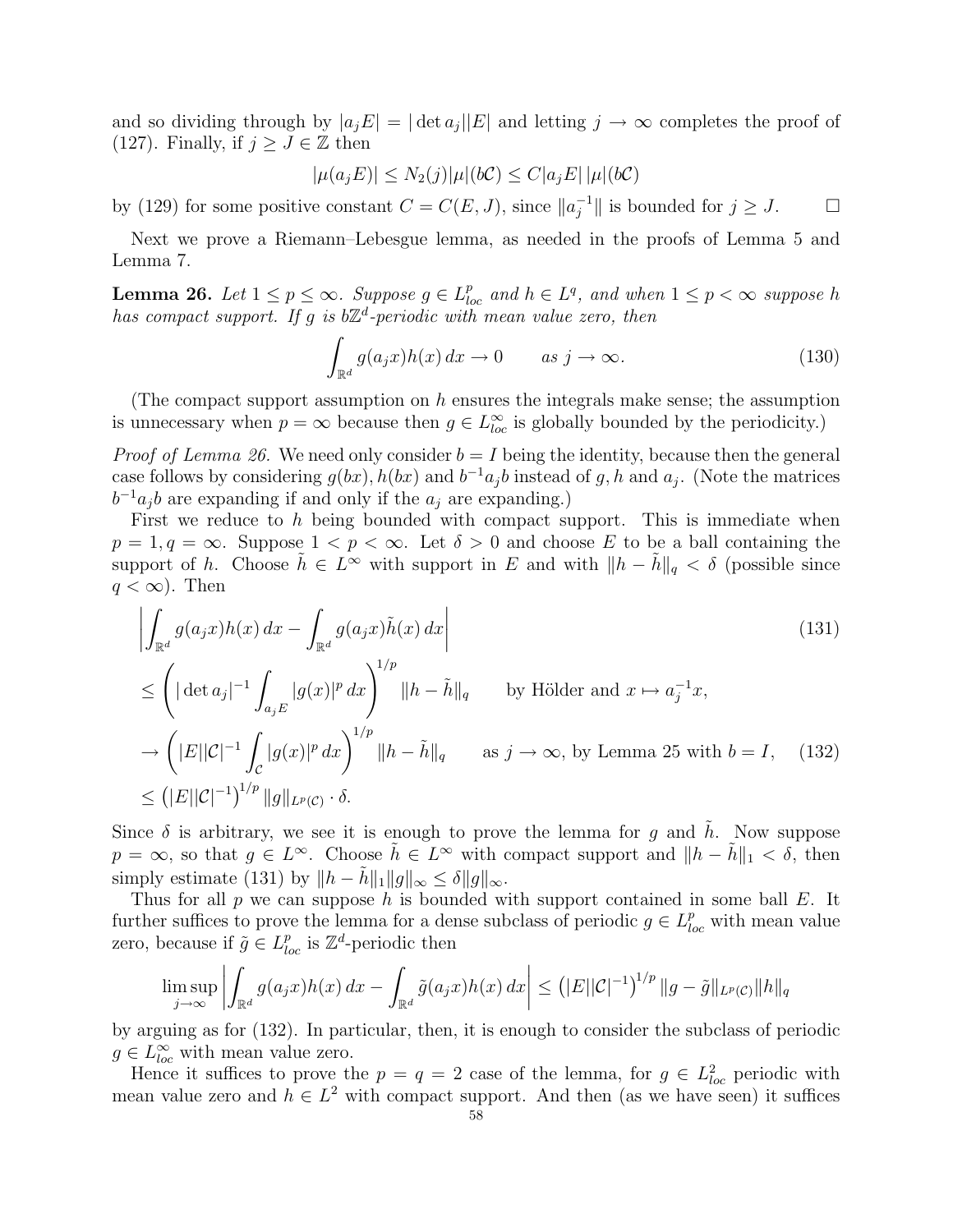to consider a dense subclass of periodic  $\tilde{g} \in L^2_{loc}$  with mean value zero. We choose  $\tilde{g}(x) =$  $|e| \leq L \hat{g}(\ell) e^{2\pi i \ell x}$  to be a partial sum of the Fourier series of g, noting that this partial sum converges to g in  $L^2_{loc}$  as  $L \to \infty$ .

But for  $\tilde{g}$  and h we have Z

$$
\int_{\mathbb{R}^d} \tilde{g}(a_j x) h(x) dx = \sum_{|\ell| \le L} \hat{g}(\ell) \hat{h}(-\ell a_j) \to 0 \quad \text{as } j \to \infty
$$

by the usual Riemann–Lebesgue lemma [42, Theorem I.1.2], using that  $\hat{g}(0) = 0$  (since g has mean value zero) and that  $|la_j| \to \infty$  for each  $\ell \neq 0$  by the expanding property of the  $a_j$ . This proves the lemma.  $\Box$ 

## Appendix D. Weak convergence implies norm and pointwise convergence of arithmetic means

Here we state a result of Banach–Saks and Szlenk, and develop a pointwise analogue. Then we deduce a "local" version of the theorem as needed for Lemma 5.

Throughout this appendix  $(X, \mu)$  is a measure space and  $L^p$  means  $L^p(X)$  (whereas in the rest of the paper  $L^p$  means  $L^p(\mathbb{R}^d)$ .

**Theorem 27.** Let  $1 \leq p < \infty$  and  $g_1, g_2, g_3, \ldots \in L^p$ . If  $p = 1$  then assume  $\mu(X) < \infty$ . Assume  $g_j \rightharpoonup 0$  weakly in  $L^p$  as  $j \rightharpoonup \infty$ .

Then an increasing integer sequence  $0 < j_1(1) < j_1(2) < j_1(3) < \cdots$  exists such that for every subsequence  $j_2$  of  $j_1$ , we have  $\lim_{N\to\infty}\frac{1}{N}$ N  $\frac{1}{\sqrt{N}}$  $_{n=1}^N g_{j_2(n)} = 0$  in  $L^p$  and pointwise  $\mu$ -a.e.

*Proof.* First consider  $1 < p < \infty$ . Banach and Saks [7, Théorème I] proved the desired  $L^p$ convergence in the theorem. (Riesz and Nagy [36, p. 80] then deduced a short proof for  $p = 2$ .) Banach and Saks were working on the unit interval with Lebesgue measure, but their proof holds verbatim in a general measure space. And while they stated the theorem without subsequences in the conclusion (meaning they took  $j_2 = j_1$ ), it is a simple matter to strengthen the inductive algorithm in their proof to ensure

$$
||g_{j_2(1)} + \cdots + g_{j_2(n)}||_p \le C(n + n^{p-1} + 1)^{1/p} \le Cn^{\max(1/p, 1/q)}
$$

for all  $n \in \mathbb{N}$  and every subsequence  $j_2$  of  $j_1$ , where  $C = C(p) > 0$ ; compare with [7, p. 55] in the proof of Banach and Saks. This last estimate implies

$$
\|(g_{j_2(1)} + \dots + g_{j_2(n)})/n\|_p \le C/n^{\min(1/p, 1/q)},\tag{133}
$$

which gives the desired  $L^p$  convergence to zero, as  $n \to \infty$ .

For pointwise convergence, note  $||g_j||_p \leq C$  for all j (since weak convergence implies norm boundedness) and recall estimate (133), then just apply Lemma 30 below to obtain the pointwise convergence  $(g_{j_2(1)} + \cdots + g_{j_2(n)})/n \to 0$   $\mu$ -a.e.

Now consider  $p = 1$ . Szlenk [45] proved the  $L<sup>1</sup>$  convergence in the theorem, again working on the unit interval with Lebesgue measure but with a proof that actually holds in a general finite measure space. For pointwise convergence, take the sequence  $j_1$  provided by Szlenk (for which the arithmetic means converge to zero in  $L<sup>1</sup>$ ) and then use a theorem of Komlós [30, Theorem 1a] to pass to a subsequence (which we also call  $j_1$ ) for which the arithmetic mean over each subsequence  $j_2$  is pointwise convergent  $\mu$ -a.e. Clearly this pointwise limit must equal zero  $\mu$ -a.e.  $\Box$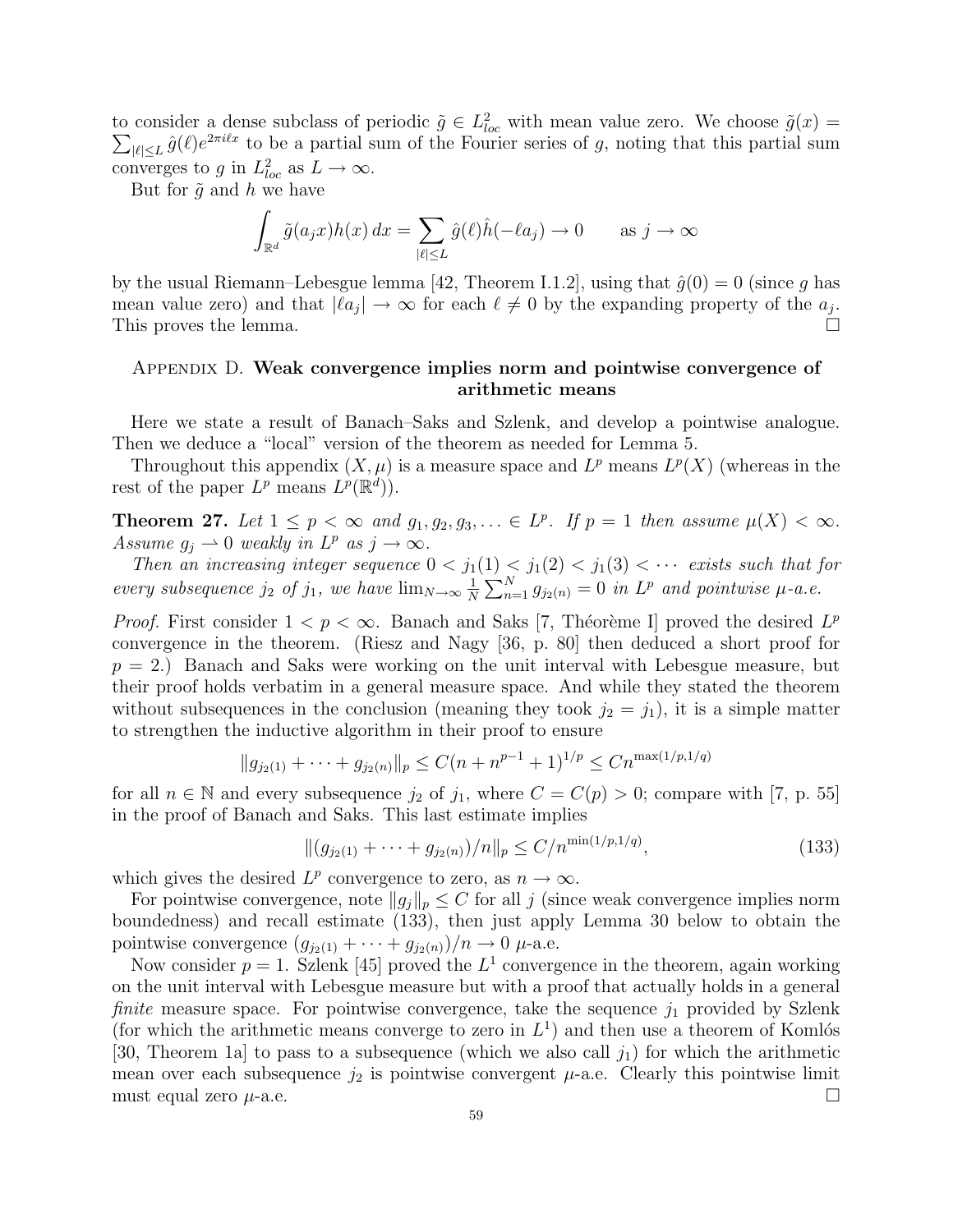We will need a *local* version of Theorem 27.

**Corollary 28.** Let  $1 \leq p < \infty$  and suppose  $B_1, B_2, B_3, \ldots$  is a sequence of measurable sets in X. If  $p = 1$  then assume  $\mu(B_t) < \infty$  for all  $t \in \mathbb{N}$ .

Suppose  $g_1, g_2, g_3, \ldots$  are measurable functions with  $g_j \in L^p(B_t)$  for all  $j, t \in \mathbb{N}$  and with  $g_j \rightharpoonup 0$  weakly in  $L^p(B_t)$  as  $j \rightarrow \infty$ , for each t.

Then an increasing integer sequence  $0 < j_1(1) < j_1(2) < j_1(3) < \cdots$  exists such that for every subsequence  $j_2$  of  $j_1$  and for every  $t \in \mathbb{N}$ , we have  $\lim_{N \to \infty} \frac{1}{N}$  $\frac{1}{N}\sum_{n=1}^{N} g_{j_2(n)} = 0$  in  $L^p(B_t)$ and pointwise  $\mu$ -a.e. in  $B_t$ .

*Proof.* First construct a sequence that works on  $B_1$ , by using Theorem 27, and then pass to a subsequence that works on  $B_2$ , again by Theorem 27, and so on. Then take the diagonal sequence. We leave details to the reader.  $\Box$ 

#### Remarks on Theorem 27 and Corollary 28.

1. Mazur's theorem [39, Theorem 3.13] is better known than the ones of Banach–Saks and Szlenk. Mazur's theorem applies to all normed linear spaces, not just to  $L^p$ , but has two disadvantages in our view.

First, its proof is non-explicit (relying on the Hahn–Banach theorem), whereas the result of Banach and Saks is proved by an explicit recursive algorithm. Second, Mazur's theorem yields convergence in norm for some unknown convex combinations of the weakly convergent sequence, rather than for the simple *arithmetic means* of that sequence as considered by Banach–Saks and Szlenk.

2. The Banach–Saks result (that weak convergence of a sequence implies norm convergence of the arithmetic means of some subsequence) has been given a new proof by Wojtaszczyk [49, p. 101], who also proved pointwise convergence [49, p. 102]. For references to earlier literature on pointwise convergence, see [49, p. 106]. Instead of using that literature, we obtain pointwise convergence in the proof of Theorem 27 by working directly with Lemma 30 below, because that lemma connects up nicely with the inductive construction by Banach and Saks.

3. Incidentally, the Banach–Saks theorem under the hypothesis of just norm boundedness (rather than weak convergence) has been extended by Kakutani [28] from  $L^p$  (1 <  $p < \infty$ ) to all uniformly convex spaces.

In proving the last paragraph of Lemma 5, we use the following version of the  $L^2$ -Strong Law of Large Numbers. The usual orthogonality hypothesis on the random variables is replaced here by a decay bound (134) on their inner products.

**Lemma 29.** Let  $h_1, h_2, h_3, \ldots \in L^2$  and suppose

$$
\operatorname{Re}\int_{X} h_{m} \overline{h_{n}} \, d\mu \le \beta (m - n) \qquad \text{for all } m, n \in \mathbb{N}, \tag{134}
$$

for some function  $\beta : \mathbb{Z} \to [0, \infty)$  satisfying  $\sum_{\ell \in \mathbb{Z}} \beta(\ell) < \infty$ . (In particular (134) holds if the  $h_n$  are orthonormal.) Then

$$
\lim_{n \to \infty} \frac{h_1 + \dots + h_n}{n} = 0 \quad \text{both in } L^2 \text{ and } \mu \text{-}a.e.
$$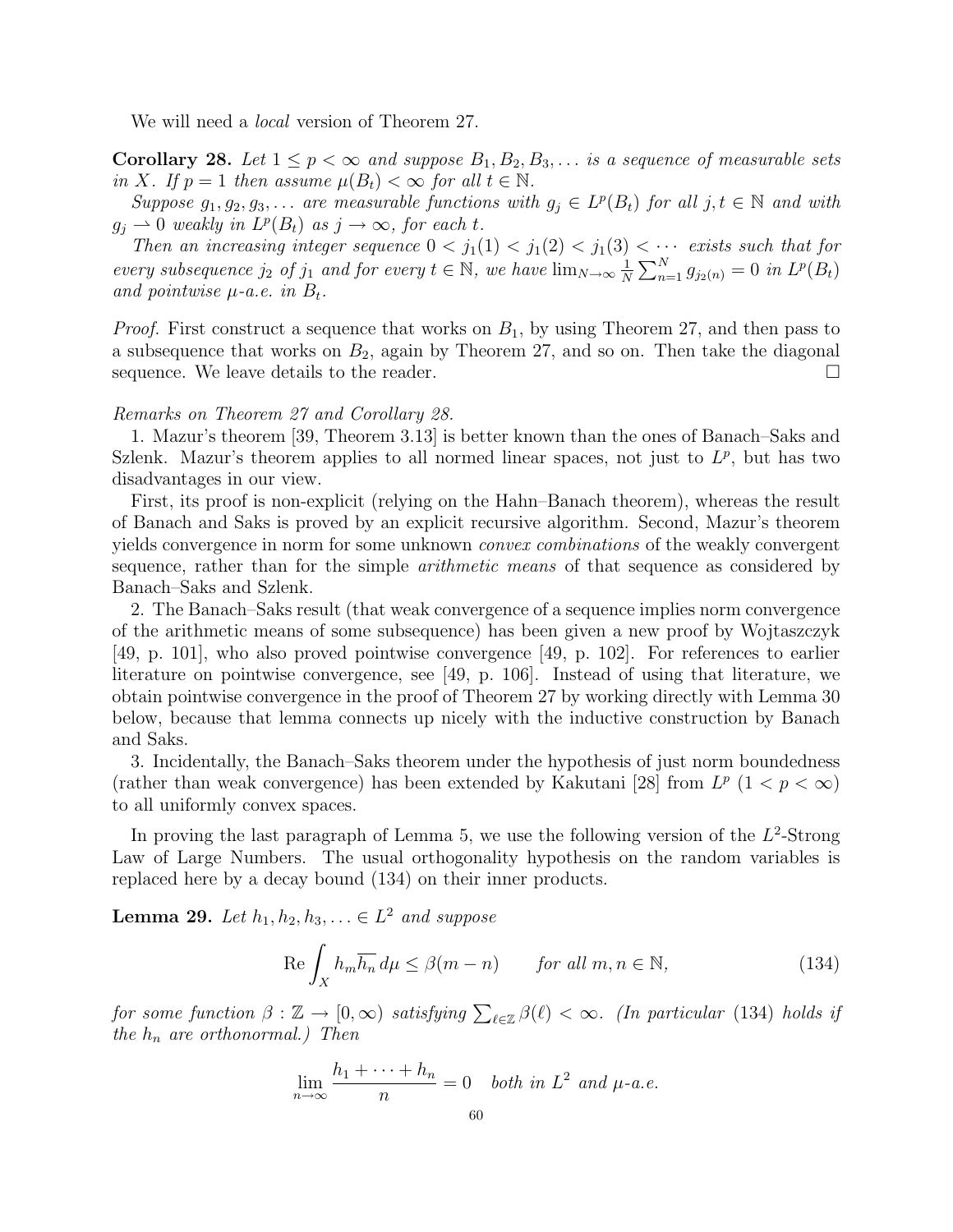Proof of Lemma 29.

$$
||h_1 + \dots + h_N||_2^2 = \text{Re} \sum_{m=1}^N \sum_{n=1}^N \int_X h_m \overline{h_n} d\mu
$$
  
\n
$$
\leq N \sum_{\ell \in \mathbb{Z}} \beta(\ell) \qquad \text{by (134), where } \ell = m - n,
$$
  
\n
$$
= CN.
$$
 (135)

Hence  $||(h_1 + \cdots + h_N)/N||_2^2 \le C/N \to 0$  as  $N \to \infty$ , giving the desired  $L^2$ -convergence.

The almost everywhere convergence now follows from Lemma 30 with  $p = 2$  and  $r = 1/2$ , using that  $||h_n||_2 \leq \beta(0)$  for all n by taking  $m = n$  in (134).

We use the next lemma to prove pointwise convergence in Theorem 27 (when  $1 < p < \infty$ ) and in Lemma 29.

**Lemma 30.** Let  $1 < p \leq \infty$  and suppose  $h_1, h_2, h_3, \ldots \in L^p$  with

$$
||h_n||_p \le C,\t\t(136)
$$

$$
\|\frac{h_1 + \dots + h_n}{n}\|_p \le \frac{C}{n^r},\tag{137}
$$

for all n, for some constants  $C, r > 0$ . Then

$$
\frac{h_1 + \dots + h_n}{n} \to 0 \quad in \ L^p \ and \ \mu-a.e.
$$

*Proof of Lemma 30.* Write  $\sigma_n = h_1 + \cdots + h_n$ . The L<sup>p</sup> convergence  $\sigma_n/n \to 0$  is immediate from assumption (137). Hence  $\sigma_n/n \to 0$  pointwise  $\mu$ -a.e. when  $n \to \infty$  through some subsequence of *n*-values. The goal is to prove this pointwise convergence as  $n \to \infty$  through all n values.

When  $p = \infty$ , pointwise convergence follows from norm convergence. So suppose  $1 < p <$ ∞.

Fix a positive integer  $s > 1/pr$ . Define the set

$$
X_m(\varepsilon) = \{ x \in X : |\sigma_n(x)/n| \ge 2\varepsilon \text{ for some } n \text{ with } m^s \le n < (m+1)^s \}
$$

whenever  $\varepsilon > 0$  and  $m \in \mathbb{N}$ . We have

$$
\mu(X_m(\varepsilon)) \le \mu(\{|\sigma_n| \ge 2m^s \varepsilon \text{ for some } n \text{ with } m^s \le n < (m+1)^s \})
$$
  
\n
$$
\le \mu(\{|\sigma_m s| \ge m^s \varepsilon\}) + \mu(\{ \sum_{\ell : m^s < \ell < (m+1)^s} |h_\ell| \ge m^s \varepsilon \})
$$
  
\nsince  $|\sigma_n| \le |\sigma_m s| + \sum_{\ell : m^s < \ell < (m+1)^s} |h_\ell|$   
\n
$$
\le \frac{||\sigma_m s||_p^p}{(m^s \varepsilon)^p} + \frac{||\sum_{m^s < \ell < (m+1)^s} |h_\ell||_p^p}{(m^s \varepsilon)^p} \qquad \text{by Chebyshev's inequality}
$$
  
\n
$$
\le C\varepsilon^{-p} \left( \frac{(m^s)^{(1-r)p}}{m^{sp}} + \frac{([(m+1)^s - m^s]C)^p}{m^{sp}} \right) \qquad \text{by (137) and (136)}
$$
  
\n
$$
\le C\varepsilon^{-p}(m^{-prs} + m^{-p})
$$
  
\n(138)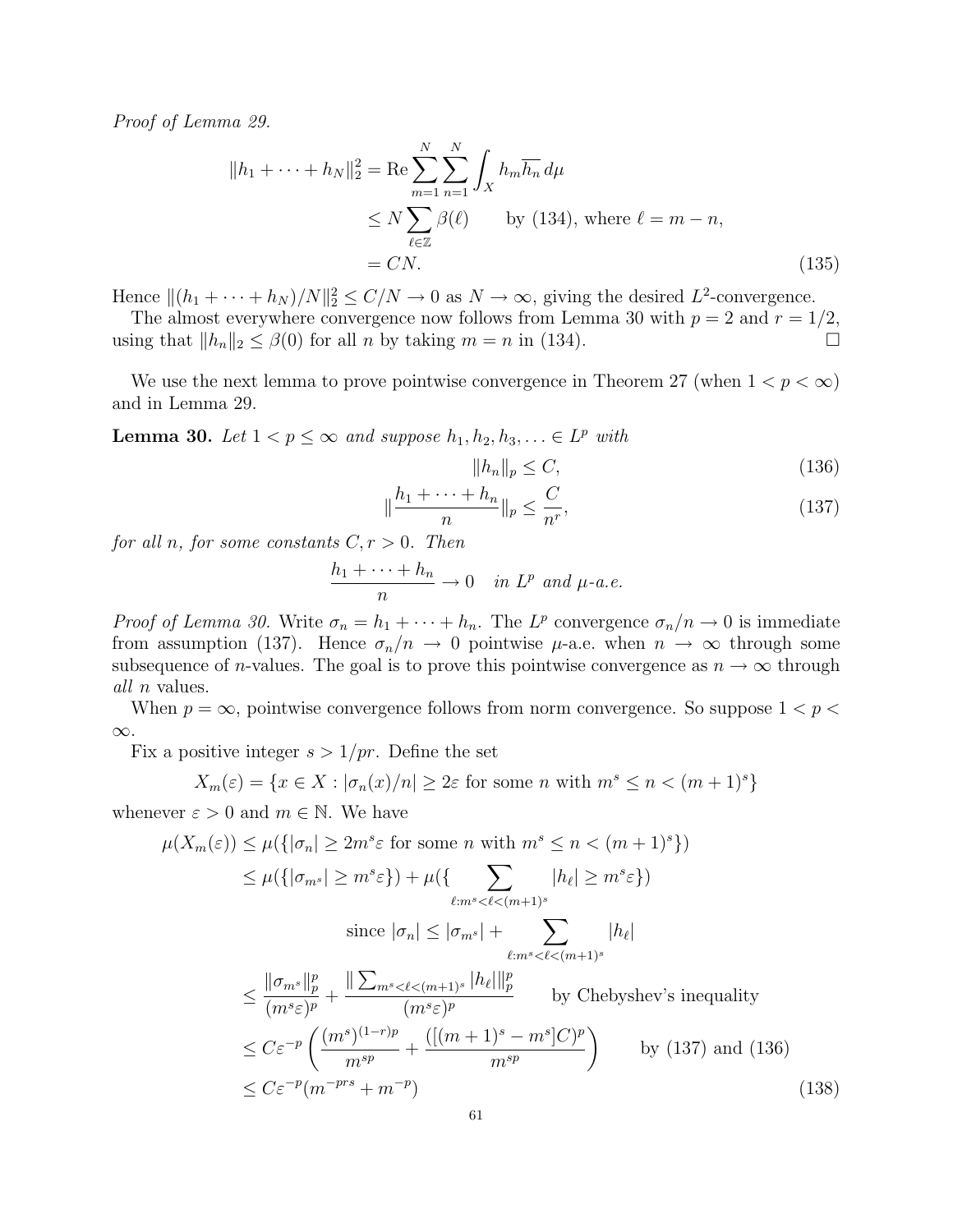since  $(m+1)^s-m^s \leq Cm^{s-1}$ . Summing the estimate (138) over m gives  $\sum_{m=1}^{\infty} \mu(X_m(\varepsilon)) < \infty$ <br>because  $prs > 1$  by choice of s while  $p > 1$  by hypothesis. Therefore  $\sum_{m=1}^{\infty} \mathbb{1}_{X_m(\varepsilon)} \in L^1$ , and because  $prs > 1$  by choice of s while p.<br>so  $\sum_{m=1}^{\infty} \mathbb{1}_{X_m(\varepsilon)}(x)$  is finite  $\mu$ -a.e. Thus

$$
\limsup_{m \to \infty} \max_{n : m^s \le n < (m+1)^s} |\sigma_n(x)/n| \le 2\varepsilon \qquad \mu\text{-a.e.}
$$

Letting  $\varepsilon \to 0$  (through a countable set) now implies  $\lim_{n\to\infty} |\sigma_n(x)/n| = 0$   $\mu$ -a.e.  $\Box$ 

Remark. We will not need the following fact, but the norm boundedness hypothesis (136) in Lemma 30 can be weakened to just

$$
\sum_{n=1}^{\infty} \frac{\|h_n\|_p^p}{n^{1+\nu}} < \infty \qquad \text{for some } \nu \in (0, p(p-1)r). \tag{139}
$$

*Proof.* Take  $s = \max(1, (p-1)/\nu)$  in the proof above, noting that  $s > 1/pr$  because  $\nu < p(p-1)r$ . Since this new number s need not be an integer, we replace  $\sigma_{m^s}$  in the proof of Lemma 30 with  $\sigma_{\lfloor m^s \rfloor}$ . And instead of estimating each  $\|h_\ell\|_p$  with a constant C by (136), we now use:  $\frac{1}{2}$ 

$$
m^{-sp} \left(\sum_{m^s < \ell < (m+1)^s} \|h_\ell\|_p\right)^p \leq \sum_{m^s < \ell < (m+1)^s} \|h_\ell\|_p^p \frac{((m+1)^s - m^s + 1)^{p-1}}{m^{sp}} \quad \text{by Hölder on the sum}
$$
\n
$$
\leq C \sum_{m^s < \ell < (m+1)^s} \frac{\|h_\ell\|_p^p}{m^{s+p-1}} \quad \text{since } (m+1)^s - m^s + 1 \leq Cm^{s-1}
$$
\n
$$
\leq C \sum_{m^s < \ell < (m+1)^s} \frac{\|h_\ell\|_p^p}{\ell^{1+(p-1)/s}} = C \sum_{m^s < \ell < (m+1)^s} \frac{\|h_\ell\|_p^p}{\ell^{1+\nu}}.
$$

Summing this last quantity over  $m$  again gives a finite result, by the new assumption (139), which means we can complete the proof of Lemma 30 like before.

#### **REFERENCES**

- [1] A. Aldroubi and H.G. Feichtinger. Exact iterative reconstruction algorithm for multivariate irregularly sampled functions in spline-like spaces: The  $L^p$ -theory. Proc. AMS 126:2677-2686, 1998.
- $[2]$  A. Aldroubi and K. Gröchenig. Nonuniform sampling and reconstruction in shift-invariant spaces. SIAM Review 43:585–620, 2001.
- [3] A. Aldroubi, Q. Sun and W.-S. Tang. Non-uniform average sampling and reconstruction in multiply generated shift-invariant spaces. Constructive Approx 20:173–189, 2004.
- [4] A. Atzmon and A. Olevskii. Completeness of integer translates in function spaces on R. J Approx Theory 87:291–327, 1996.
- [5] T. Aubin. Nonlinear analysis on manifolds. Springer–Verlag, New York, 1982.
- [6] I. Babuška. Approximation by hill functions. Comment Math Univ Carolinae 11:787–811, 1970.
- [7] S. Banach and S. Saks. Sur la convergence forte dans les champs  $L^p$ . Studia Math 2:51-57, 1930.
- [8] J.J. Benedetto. Irregular sampling and frames. In Wavelets: A tutorial in theory and applications, pp 445–507. Ed. C.K. Chui, Academic Press, San Diego, 1992.
- [9] C. de Boor, R. DeVore and A. Ron. Approximation from shift-invariant subspaces of  $L_2(\mathbb{R}^d)$ . Trans AMS 341:787–806, 1994.
- [10] C. de Boor and R.-Q. Jia. Controlled approximation and a characterization of the local approximation order. Proc AMS 95:547–553, 1985.
- [11] J. Bruna, A. Olevskii and A. Ulanovskii. Completeness in  $L^1(\mathbb{R})$  of discrete translates. Preprint, 2003.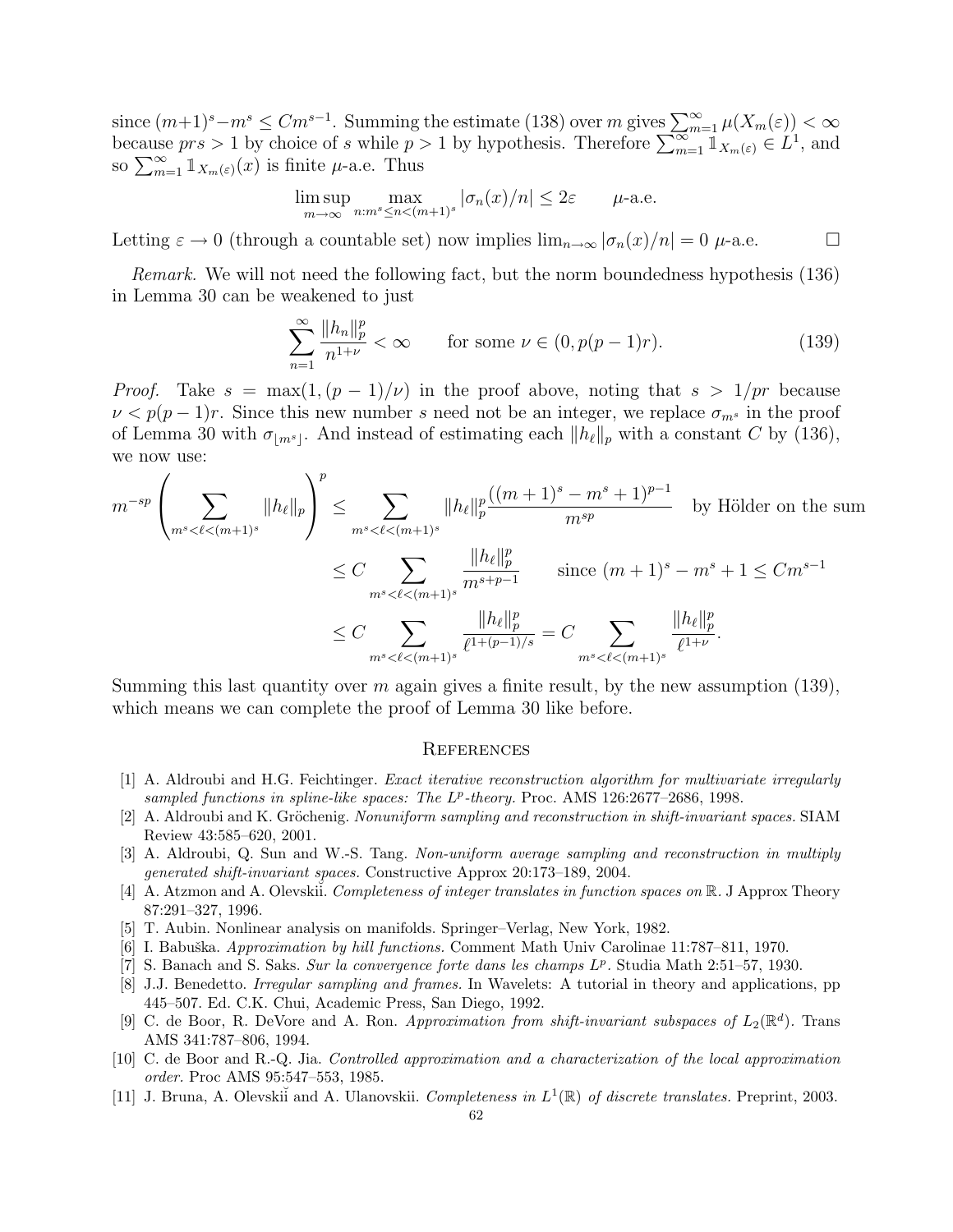- [12] H.-Q. Bui and R. S. Laugesen. Spanning and sampling in  $L^1(\mathbb{R})$  and  $L^2(\mathbb{R})$ . Preprint, 2004. www.math.uiuc.edu/~laugesen/publications.html
- [13] P.L. Butzer and R.L. Stens. Sampling theory for not necessarily band-limited functions: A historical overview. SIAM Review 34:40–53, 1992.
- [14] P.L. Butzer, G. Schmeisser and R.L. Stens. An introduction to sampling analysis. In Non uniform sampling: Theory and practice, pp. 17–121. Ed. F. Marvasti, Kluver/Plenum, New York, 2001.
- [15] A. Calogero. A characterization of wavelets on general lattices. J Geom Anal 10:597–622, 2000.
- [16] W. Dahmen and C. A. Micchelli. On the approximation order from certain multivariate spline spaces. J Austral Math Soc Ser B 26:233–246, 1984.
- [17] I. Daubechies. Ten lectures on wavelets. CBMS–NSF Regional Conference Series in Applied Mathematics, No. 61. Society for Industrial and Applied Mathematics, 1992.
- [18] L. C. Evans and R. F Gariepy. Measure theory and fine properties of functions. CRC Press, Boca Raton, Florida, 1992.
- [19] V. I. Filippov and P. Oswald. Representation in  $L_p$  by series of translates and dilates of one function. J Approx Th 82:15–29, 1995.
- [20] G. Fix and G. Strang. Fourier analysis of the finite element method in Ritz–Galerkin theory. Stud Appl Math 48:265–273, 1969.
- [21] G. B. Folland. Real analysis. Modern techniques and their applications. Second edition. John Wiley & Sons, New York, 1999.
- [22] D. Gilbarg and N. S. Trudinger. Elliptic partial differential equations of second order. Springer–Verlag, New York, 1983.
- [23] F. di Guglielmo. Construction d'approximations des espaces de Sobolev sur des réseaux en simplexes. Calcolo 6:279–331, 1969.
- [24] E. J. Halton and W. A. Light. On local and controlled approximation order. J Approx Theory 72:268–277, 1993.
- [25] J. E. Gilbert, Y. S. Han, J. A. Hogan, J. D. Lakey, D. Weiland and G. Weiss. Smooth molecular decompositions of functions and singular integral operators. Mem Amer Math Soc 156 (no. 742):1–74, 2002.
- [26] E. Hern´andez and G. Weiss. A First Course on Wavelets. CRC Press, Boca Raton, Florida, 1996.
- [27] R.-Q. Jia and J. Lei. Approximation by multiinteger translates of functions having global support. J Approx Theory 72:2–23, 1993.
- [28] S. Kakutani. Weak convergence in uniformly convex spaces. Tohoku Math J 45:188–193, 1938.
- [29] Y. Katznelson. An introduction to harmonic analysis. John Wiley & Sons, New York, 1968.
- [30] J. Komlós. A generalization of a problem of Steinhaus. Acta Math Acad Sci Hungar 18:217–229, 1967.
- [31] W. A. Light and E. W. Cheney. Quasi-interpolation with translates of a function having noncompact support. Constr Approx 8:35–48, 1992.
- [32] V. Maz'ya and G. Schmidt. "Approximate approximations" and the cubature of potentials. Atti Accad Naz Lincei Cl Sci Fis Mat Natur Rend Lincei (9) Mat Appl 6:161–184, 1995.
- [33] V. Maz'ya and G. Schmidt. On approximate approximations using Gaussian kernels. IMA J Numer Anal 16:13–29, 1996.
- [34] Y. Meyer. Wavelets and operators. Cambridge University Press, Cambridge, 1992.
- [35] S. G. Mikhlin. Approximation on a rectangular grid. Translated by R. S. Anderssen and T. O. Shaposhnikova. Sijthoff & Noordhoff, The Netherlands, 1979.
- [36] F. Riesz and B. Sz.-Nagy. Functional analysis. Second edition. Translated by L. F. Boron. Ungar, New York, 1955.
- [37] A. Ron. Approximation orders of and approximation maps from local principal shift-invariant spaces. J Approx Theory 81:38–65, 1995.
- [38] J. M. Rosenblatt and K. L. Shuman. Cyclic functions in  $L^p(\mathbb{R})$ ,  $1 \leq p < \infty$ . J Fourier Anal Appl 9:181–192, 2003.
- [39] W. Rudin. Functional Analysis. Second edition. McGraw-Hill, New York, 1991.
- [40] G. Schmidt. Approximate approximations and their applications. In: The Maz'ya anniversary collection, Vol. 1 (Rostock, 1998), pp. 111–136. Oper Theory Adv Appl 109. Birkhäuser, Basel, 1999.